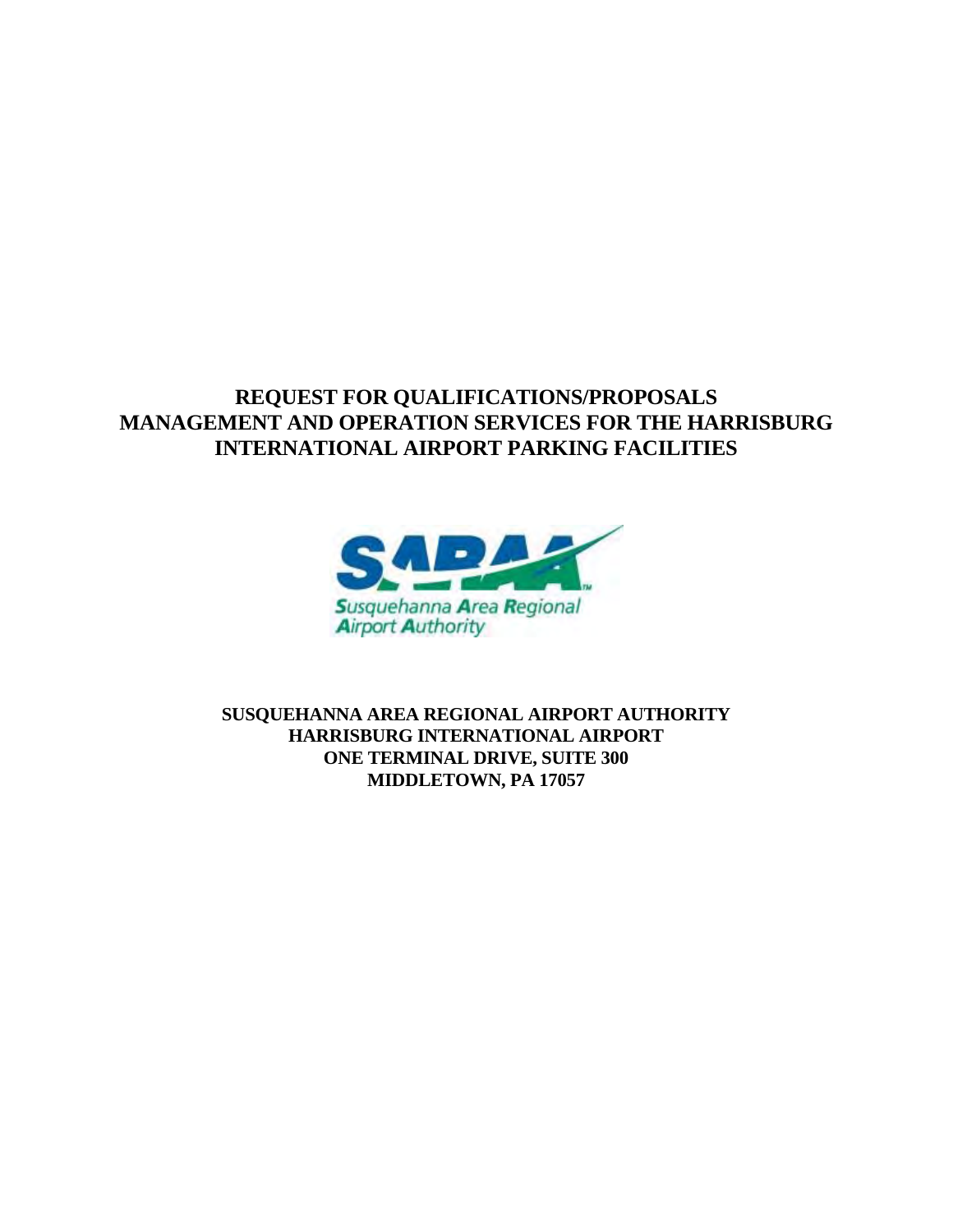# **TABLE OF CONTENTS**

| 2.01 |  |
|------|--|
| 2.02 |  |
| 2.03 |  |
|      |  |
| 3.01 |  |
| 3.02 |  |
| 3.03 |  |
| 3.04 |  |
| 3.05 |  |
|      |  |
| 3.06 |  |
| 3.07 |  |
| 3.08 |  |
| 3.09 |  |
|      |  |
| 4.01 |  |
| 4.02 |  |
|      |  |
| 5.01 |  |
| 5.02 |  |
| 5.03 |  |
| 5.04 |  |
| 5.05 |  |
| 5.06 |  |
| 5.07 |  |
| 5.08 |  |
| 5.09 |  |
|      |  |
|      |  |
| 6.01 |  |
| 6.02 |  |
| 6.03 |  |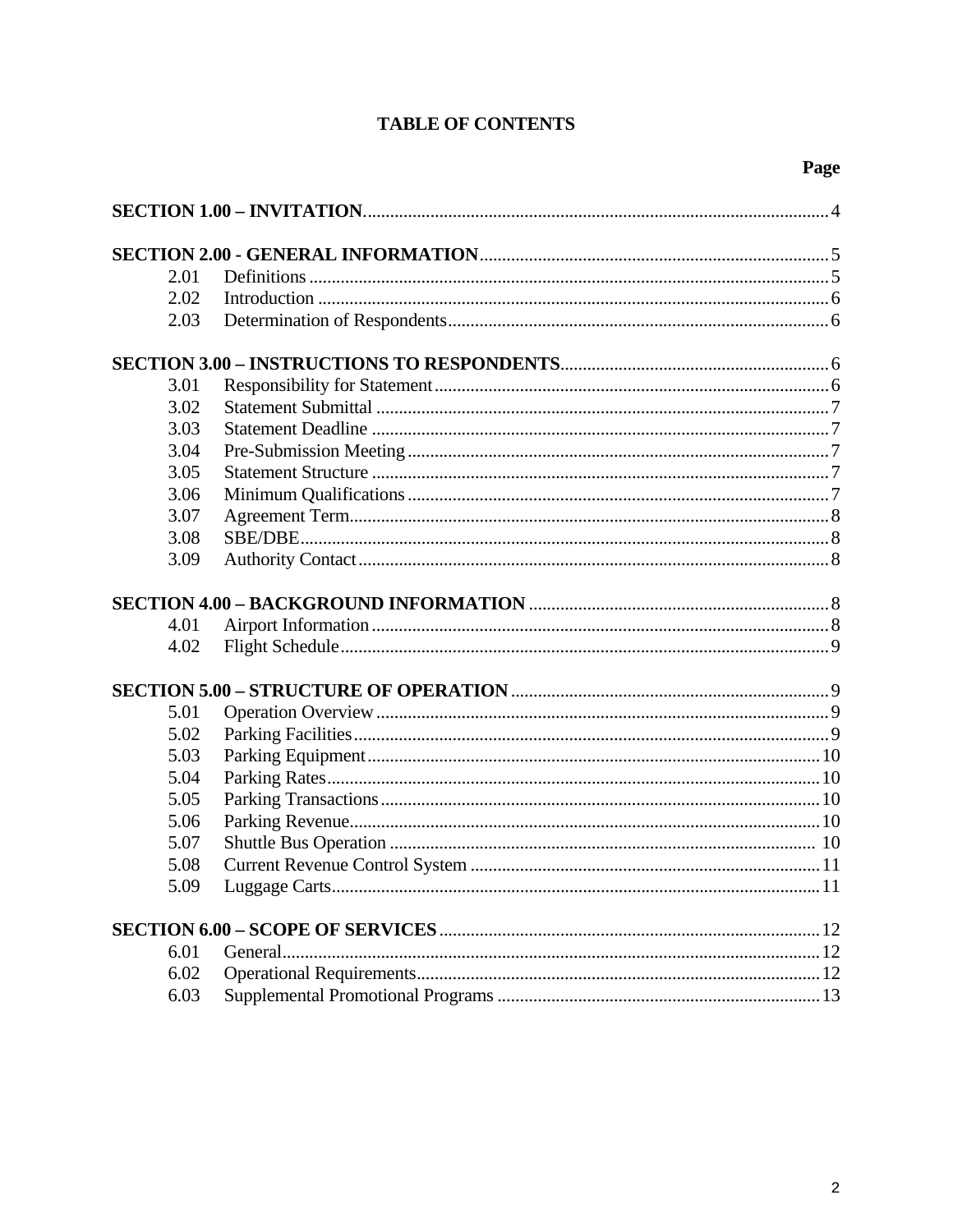| 7.01 |                                                          |
|------|----------------------------------------------------------|
| 7.02 |                                                          |
| 7.03 |                                                          |
| 7.04 |                                                          |
| 7.05 |                                                          |
| 7.06 |                                                          |
|      |                                                          |
| 8.01 |                                                          |
|      | <b>EXHIBIT 1 - HISTORICAL PASSENGER INFORMATION</b>      |
|      | <b>EXHIBIT 2 - FLIGHT SCHEDULE</b>                       |
|      | <b>EXHIBIT 3 - PARKING FACILITIES</b>                    |
|      | EXHIBIT 4 - PARKING EQUIPMENT LIST                       |
|      | <b>EXHIBIT 5 - PARKING TRANSACTIONS</b>                  |
|      | <b>EXHIBIT 6 - PARKING REVENUE</b>                       |
|      | <b>EXHIBIT 7 - QUALIFICATIONS QUESTIONNAIRE</b>          |
|      | EXHBIIT 8 - PROPOSAL CONTENTS AND CURRENT PARKING BUDGET |
|      | <b>EXHIBIT 9 - SAMPLE PARKING AGREEMENT</b>              |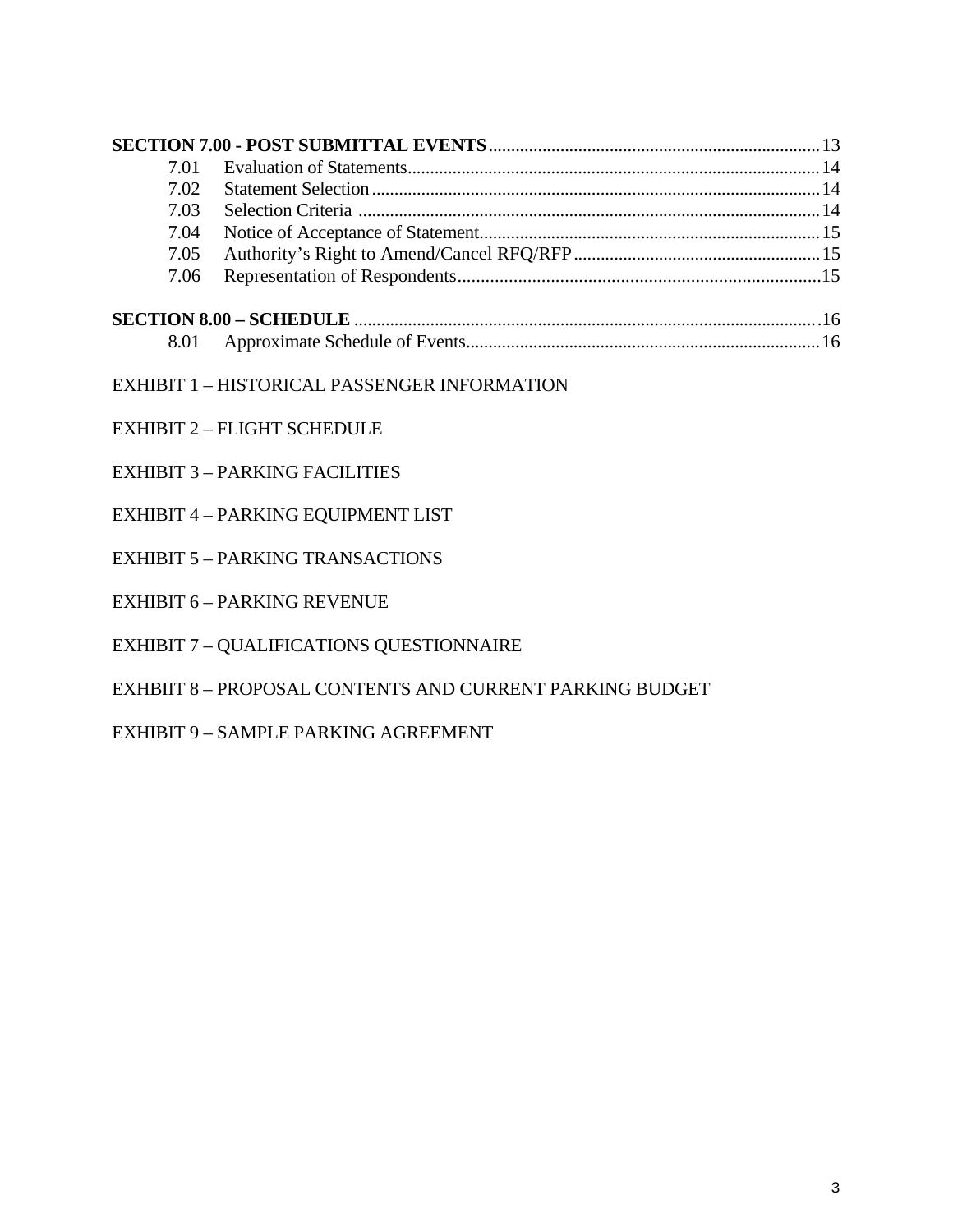# **SECTION 1.00 - INVITATION**

# **REQUEST FOR QUALIFICATIONS AND REQUEST FOR PROPOSALS**

#### **AIRPORT PARKING MANAGEMENT AND OPERATION SERVICES**

The Susquehanna Area Regional Airport Authority (SARAA), owner and operator of the Harrisburg International Airport, is seeking Statements of Qualifications from qualified firms wishing to provide parking management and operation services at the airport commencing on July 1, 2017.

Interested parties may download the documents from the HIA website: www.flyhia.com under "Business and Advertising Opportunities, Airport Projects/RFQ/RFP."

Sealed responses must be submitted to Deputy Executive Director, SARAA, One Terminal Drive, Suite 300, Middletown, PA 17057 by **4:00 pm EST on Wednesday, March 22, 2017** labeled **"PROPOSALS FOR AIRPORT PARKING MANAGEMENT AND OPERATION SERVICES"**. SARAA reserves the right to accept, reject and or make requests for new proposals at its sole discretion.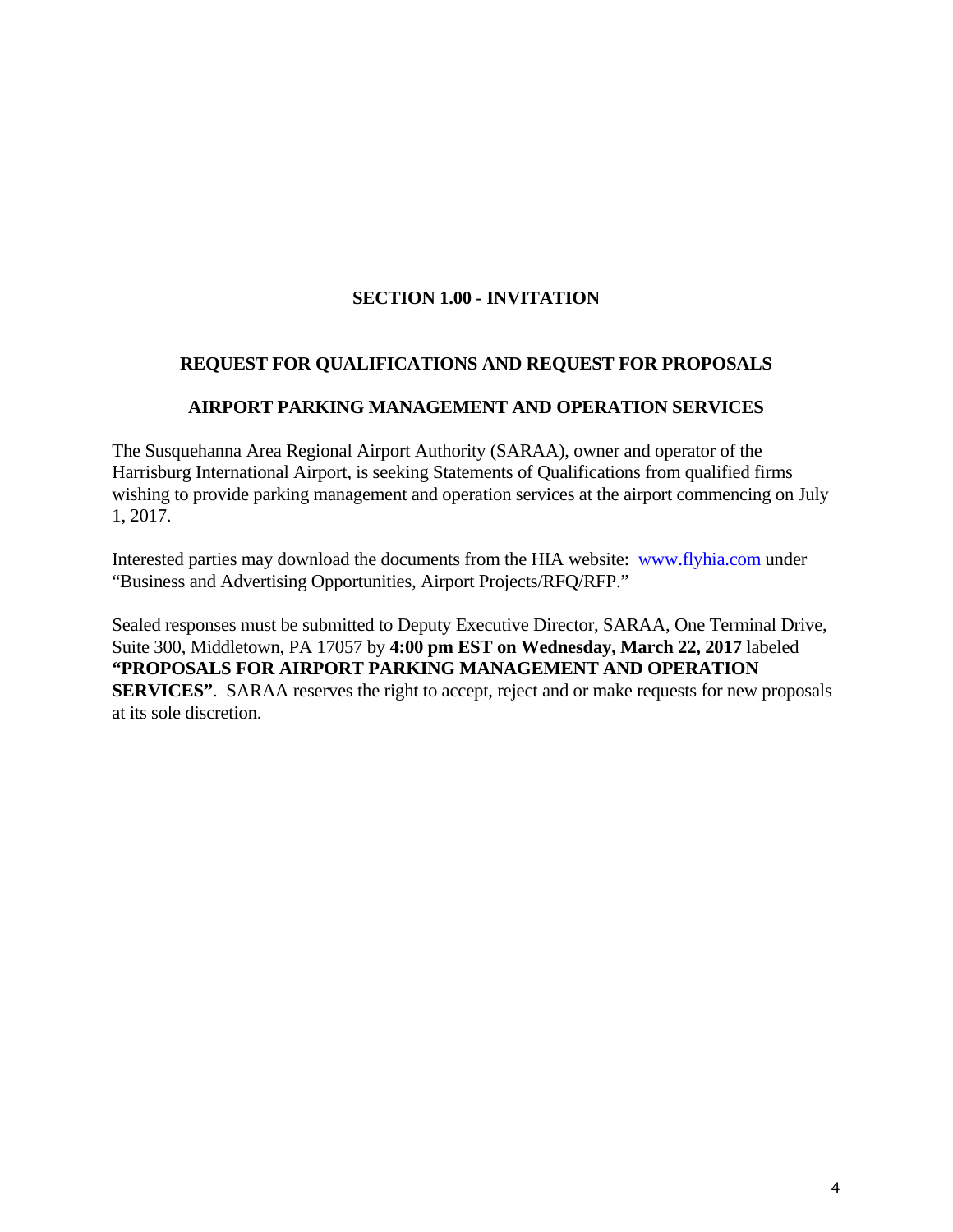### **SECTION 2.00 - GENERAL INFORMATION**

2.01 **DEFINITIONS.** The following terms and definitions will apply throughout this Request for Qualifications/Proposals.

| "Airport"       | means Harrisburg International Airport located in Middletown, PA                                                                                                                                                                                                      |
|-----------------|-----------------------------------------------------------------------------------------------------------------------------------------------------------------------------------------------------------------------------------------------------------------------|
| "Agreement"     | refers to the document allowing the Company to exclusively provide<br>Parking Management and Operation Services to the Authority                                                                                                                                      |
| "Authority"     | for the purposes of this document, Authority refers the Susquehanna<br>Area Regional Airport Authority which owns and operates the<br>Airport                                                                                                                         |
| "Company"       | means the successful company                                                                                                                                                                                                                                          |
| "Director"      | refers to the Executive Director who has responsibility for the<br>overall day-to-day management and administration of the Airport                                                                                                                                    |
| "Proposal"      | document submitted by Respondent (s) to be considered for the<br>Agreement; Proposals shall be submitted solely by Respondents on<br>the Short List and shall, at a minimum, consist of a response to<br>Exhibit 8.                                                   |
|                 |                                                                                                                                                                                                                                                                       |
| "Respondent(s)" | any company or organization submitting a Statement for the services                                                                                                                                                                                                   |
| "RFP"           | means Request for Proposals                                                                                                                                                                                                                                           |
| "RFQ"           | means Request for Qualifications                                                                                                                                                                                                                                      |
| "Short List"    | means a list of Respondents developed by SARAA that will provide<br>a Proposal and be further considered for an Agreement. The exact<br>number of Respondents that are included on the Short List will be<br>determined by SARAA during the review of the Statements. |

**2.02 INTRODUCTION.** The Susquehanna Area Regional Airport Authority, owner and operator of the Harrisburg International Airport in Middletown, Pennsylvania, requests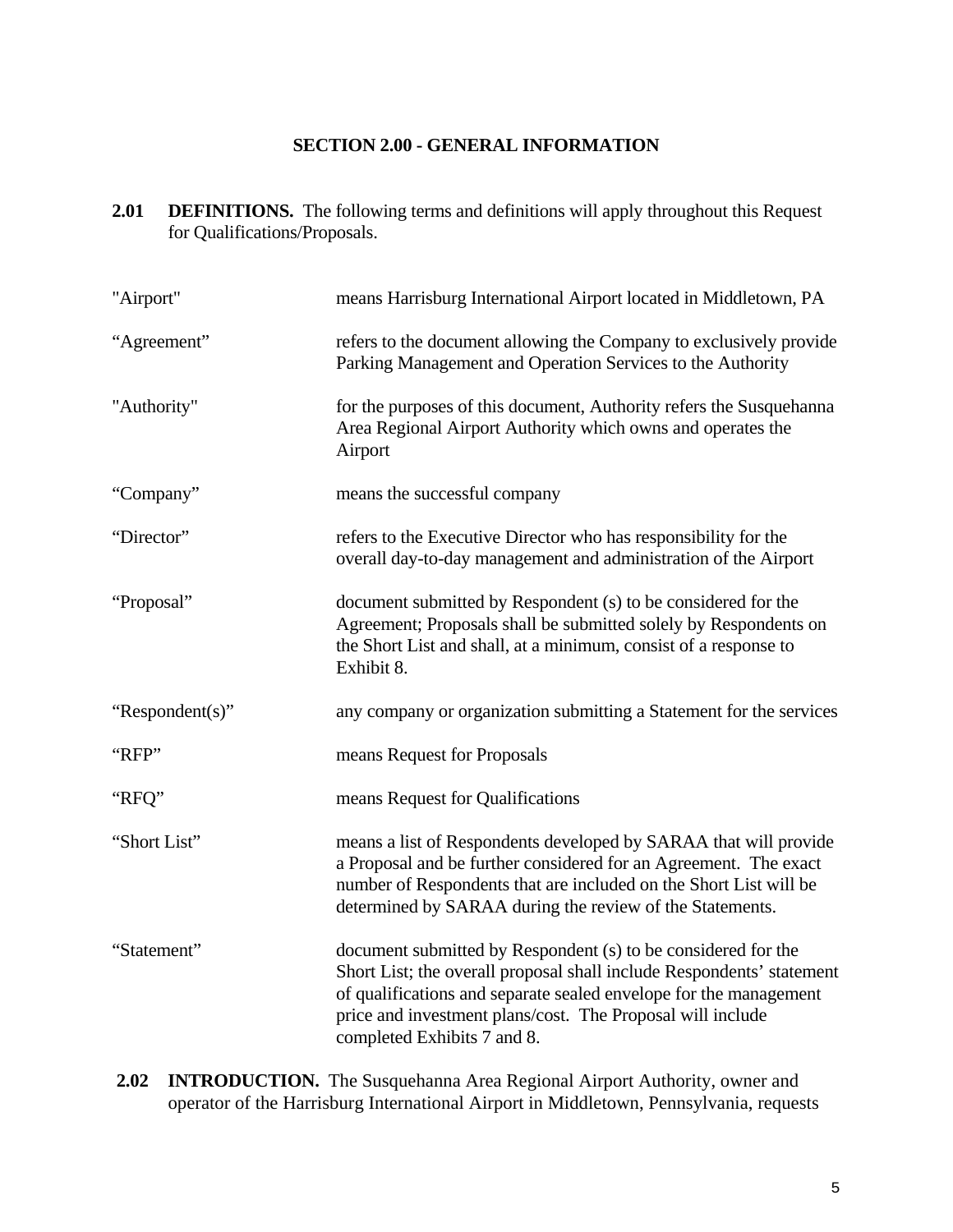Statements of Qualification from firms wishing to provide management services related to the operation and administration of the Airport parking facilities. The Authority intends to select one (1) Company to provide management and operation services for the parking operation. The Authority intends to enter into a five (5) year Operating Agreement with up to five (5) one-year options subject to mutual agreement.

**2.03 DETERMINATION OF RESPONDENTS.** Only those Statements received in a timely manner and in proper form (including completed Exhibit 7) from Respondents who can provide evidence that they are fully competent, have the necessary experience, organizational and financial capacity to fulfill the requirements for management and operation of the Airport's parking facilities will be considered. Based on those Statements, and other information derived from and about the Respondents, the Authority intends to develop a Short List of Respondents to provide Proposals. After considering the Statement, Proposals, and interviews (if necessary), the Authority will enter into negotiations with one (1) Company with respect to finalizing the following: the proposed Operating Agreement; organization; staffing and personnel schedules; fees and fee schedules; hours of operation; and any additional features of the proposed Agreement.

In the event that such negotiation does not produce a satisfactory Agreement, a second Respondent shall be invited to enter into negotiations. Should the second Respondent and the Authority fail to negotiate an Agreement acceptable to the Authority, the third firm shall be invited to enter negotiations, and so on until an Agreement satisfactory to the Authority is concluded.

Some of the scope described in this document may not be required. Firms should be aware that there is no guarantee that any work will result from this selection process and that if the assignment is undertaken, in whole or in part, there is no assurance of, nor should firms expect to receive further work or assignments.

#### **SECTION 3.00 – INSTRUCTIONS TO RESPONDENTS**

**3.01 RESPONSIBILITY FOR STATEMENT**. Each Respondent is responsible for carefully examining the terms and conditions set forth in this RFQ/RFP, for making an inspection of the Airport and its facilities, and for otherwise judging for itself all the circumstances and conditions affecting the Respondent's Statement. Submission of a Statement shall be conclusive evidence that the Respondent has made such examinations and investigations.

Failure on the part of the Respondent to make such examination and to investigate fully and thoroughly shall not be grounds for any declaration that the Respondent did not understand the conditions of the RFQ/RFP.

**3.02 STATEMENT SUBMITTAL.** Respondents shall abide by all the procedures set forth in the RFQ/RFP in the preparation and submission of their Statement. Each Respondent must include five copies, and a digital version on a USB drive of the Statement to: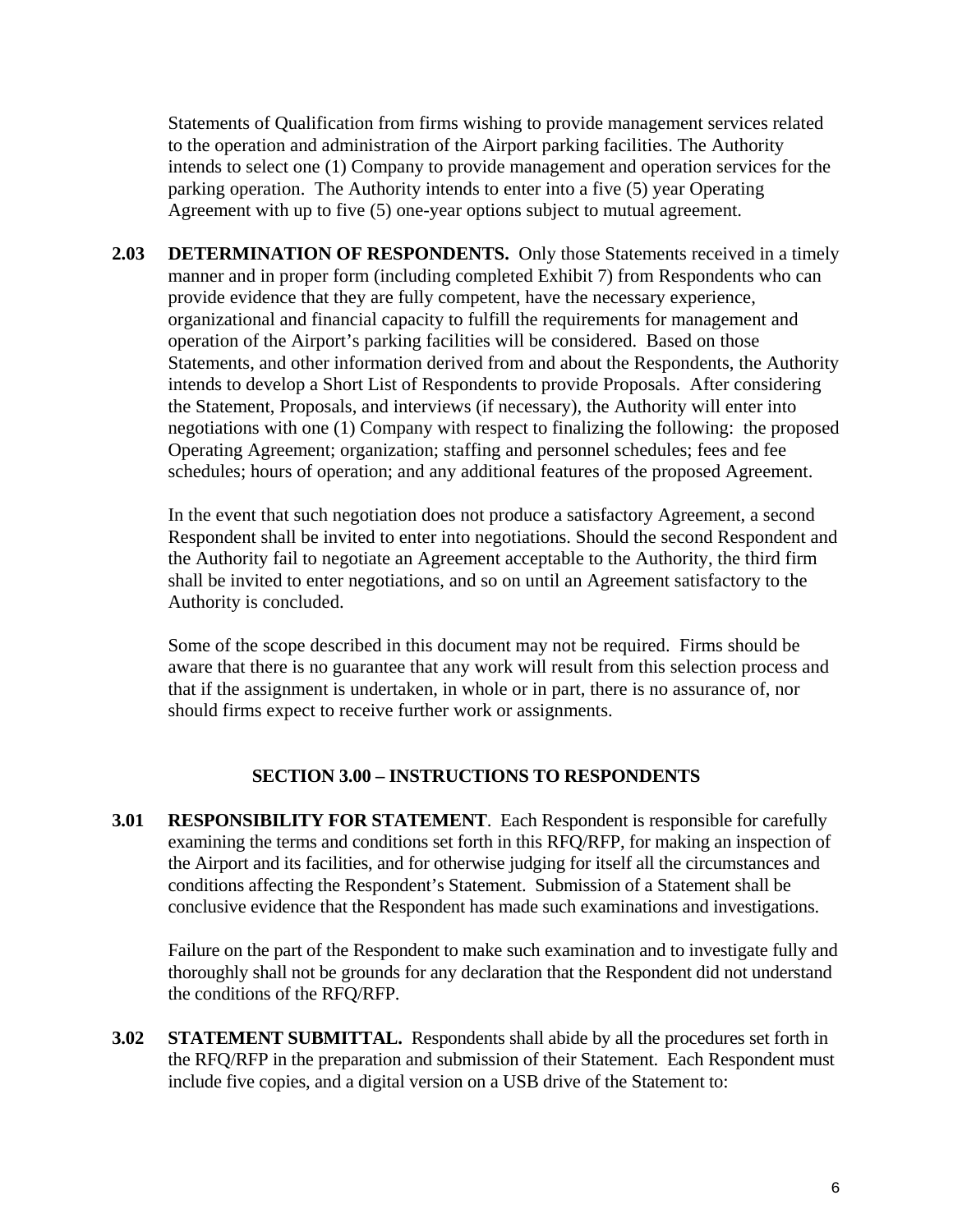Marshall Stevens Deputy Executive Director Susquehanna Area Regional Airport Authority One Terminal Drive, Suite 300 Middletown, PA 17057

- **3.03 STATEMENT DEADLINE.** Statements must be received at the address provided in Section 3.02 herein no later than Wednesday, March 22, 2017 by 4:00 pm EST.
- **3.04 PRE-SUBMISSION MEETING.** The pre-submission meeting is scheduled on Thursday, March 9, 2017 at 10:00 am in the McIntosh Board Room at Harrisburg International Airport. Interested Respondents are encouraged attend the meeting; however, attendance is not mandatory and will not disqualify any Respondent from this RFQ/RFP process.
- **3.05 STATEMENT STRUCTURE.** Respondents shall submit a Statement, including the information requested in Exhibits 7, providing sufficient detail and information in a clear and explicit manner. Each Statement shall consist of the following:
	- 1. An executive summary outlining important features of the Statement (maximum 3 pages).
	- 2. Qualifications, management plans, customer service summary, and financial ability (maximum 30 pages).
	- 3. Supporting documents including certificates, audited financial statements, references and other supplemental information required in this RFQ/RFP.
- **3.06 MINIMUM QUALIFICATIONS**. In order to be considered by the Authority, Respondents are required to submit a Statement detailing Respondent's background and must meet the following qualifications (in no particular order):
	- 1. Minimum of ten (10) years of continuous experience of managing and operating airport parking facilities
	- 2. Satisfactory financial responsibility by submitting audited financial statements for the most recent three years.
	- 3. Detailed management plan with the incorporation of Authority's existing operation without any major disruptions to passengers and/or users of the Airport during transition
	- 4. Respondent's experience and/or knowledge of Authority's existing revenue control system or a similar system
	- 5. Experienced management team and a submittal of an organizational chart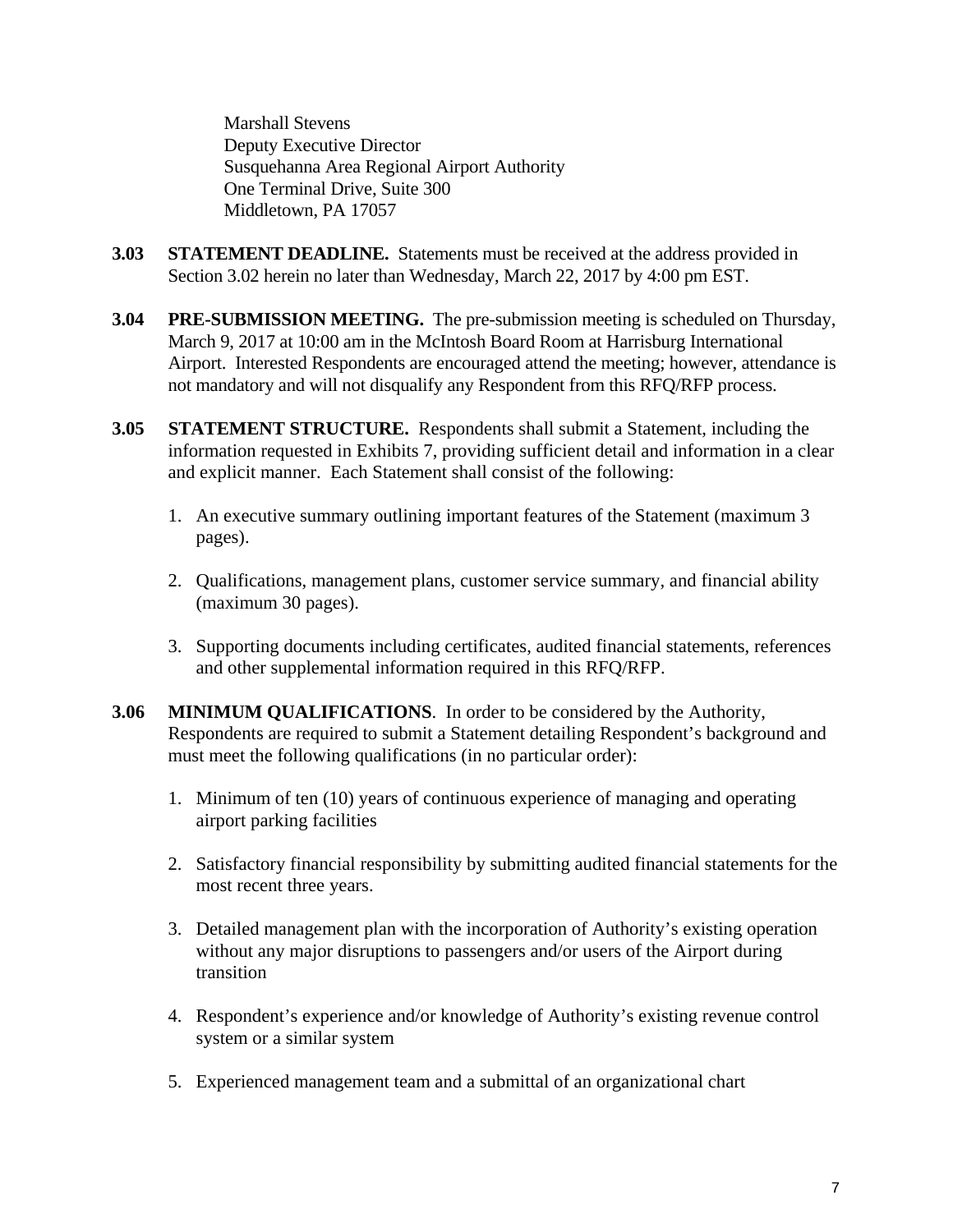- **3.07** AGREEMENT TERM. The Agreement term will be for an initial five (5) year period, with up to five (1) year renewal options subject to mutual agreement.
- **3.08 SBE/DBE –** The Authority is committed to promoting of development of small business enterprises (SBE) and disadvantaged business enterprises (DBE) in this area. All SBE and DBEs are encouraged to participate in this RFP process and the Authority agrees to comply with all applicable federal, state and local laws, including the Civil Rights Act of 1964 as amended.
- **3.09 AUTHORITY CONTACT.** Inquiries on all matters pertaining to this RFP or the process should be directed to:

 Marshall Stevens Deputy Executive Director Susquehanna Area Regional Airport Authority One Terminal Drive, Suite 300 Middletown, PA 17057 Email: marshalls@saraa.org

Inquiries shall be limited to this RFQ/RFP package, or questions related to clarification of the contents of this package. All inquiries must be in writing and must be submitted by 4 pm EST on Monday, March 13, 2017. All clarifications will be supplied to known Respondents and posted on HIA's website, www.flyhia.com, "Business and Advertising Opportunities, Airport Projects/RFQ/RFP."

# **SECTION 4.00 - BACKGROUND INFORMATION**

**4.01 AIRPORT INFORMATION.** The following profile of the Airport is included for reference:

| Owner:                 | Susquehanna Area Regional Airport Authority (SARAA)                                                         |  |  |  |  |  |  |
|------------------------|-------------------------------------------------------------------------------------------------------------|--|--|--|--|--|--|
| <b>Location:</b>       | Township of Lower Swatara and Borough of Middletown,<br>Dauphin County, Pennsylvania                        |  |  |  |  |  |  |
| <b>Identifier:</b>     | MDT                                                                                                         |  |  |  |  |  |  |
| <b>Operator:</b>       | SARAA, an independent Airport Authority created under the<br>Pennsylvania Municipal Authorities Act of 1945 |  |  |  |  |  |  |
| <b>Classification:</b> | Small Hub – Air Carrier                                                                                     |  |  |  |  |  |  |
| <b>Runway:</b>         | 13/31, 10,000 feet X 200 feet                                                                               |  |  |  |  |  |  |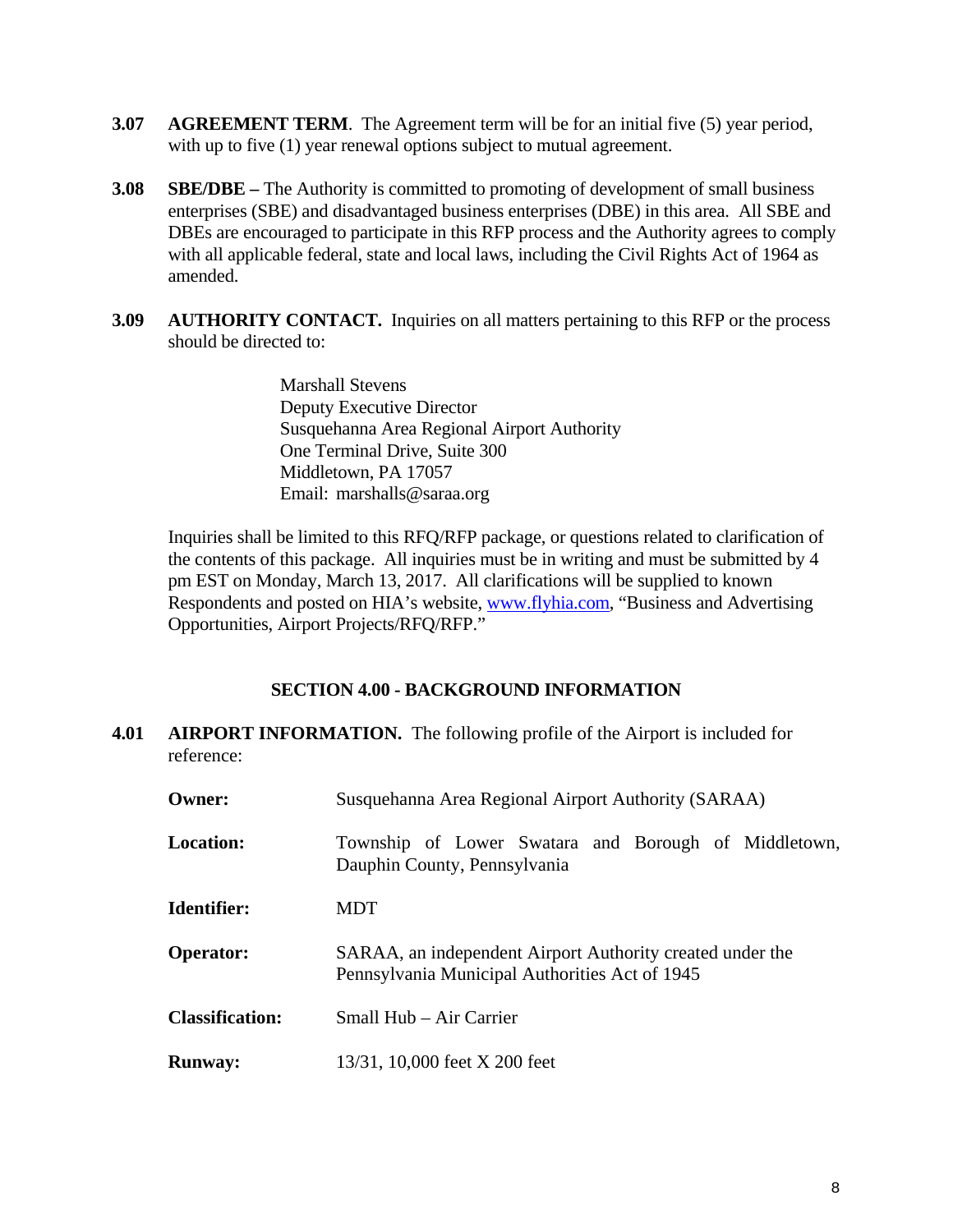#### **2016 Airport Activity:**

| <b>Enplanements</b>              | 607,342 |
|----------------------------------|---------|
| <b>Deplanements</b>              | 598,118 |
| <b>Airline Operations</b>        | 29,741  |
| <b>Total Aircraft Operations</b> | 50,430  |

See Exhibit 1 for historical passenger information.

**Airlines:** Air Canada, Allegiant, American, Delta, United, and their affiliated partners

#### **Non-stop destinations:**

Atlanta, Boston, Charlotte, Chicago, Detroit, Myrtle Beach (seasonal), Orlando-Sanford, Philadelphia, Punta Gorda, (FL), St. Petersburg (FL), Toronto (Canada), and Washington, DC (Dulles).

**4.02 FLIGHT SCHEDULE.** Attached Exhibit 2 is a flight schedule that describes typical airline arrivals and departures throughout a 24-hour period.

# **SECTION 5.00 – STRUCTURE OF PARKING OPERATION**

- **5.01 OPERATION OVERVIEW.** The Authority owns all facilities, operational equipment and revenue control system currently used by the existing operator. The Authority considers the parking operation as an important component of the overall airport operation.
- **5.02 PARKING FACILITIES.** The parking facilities include the following parking lots structured as follows and delineated in Exhibit 3.
	- **1) Multi Modal Transportation Facility (MMTF)** Three story parking garage totaling approximately 2,504 parking spaces. The bottom floor is dedicated to public transportation companies (other than TNCs), a lobby and a toll plaza with a parking administration office.
	- **2) Long Term Economy Lot** 2,258 parking spaces
	- **3) Employee Lot –** proximity card access, approximately 400 parking spaces (currently closed for hotel and overhead light construction).
	- **4) Administrative Lot –** proximity card access, 65 parking spaces
- **5.03 PARKING EQUIPMENT.** The Authority owns the equipment related to the parking operation as shown in attached Exhibit 4. The Company shall operate the parking facilities utilizing the existing equipment. The Company shall maintain and repair the existing equipment as operating expenses as approved by the Authority.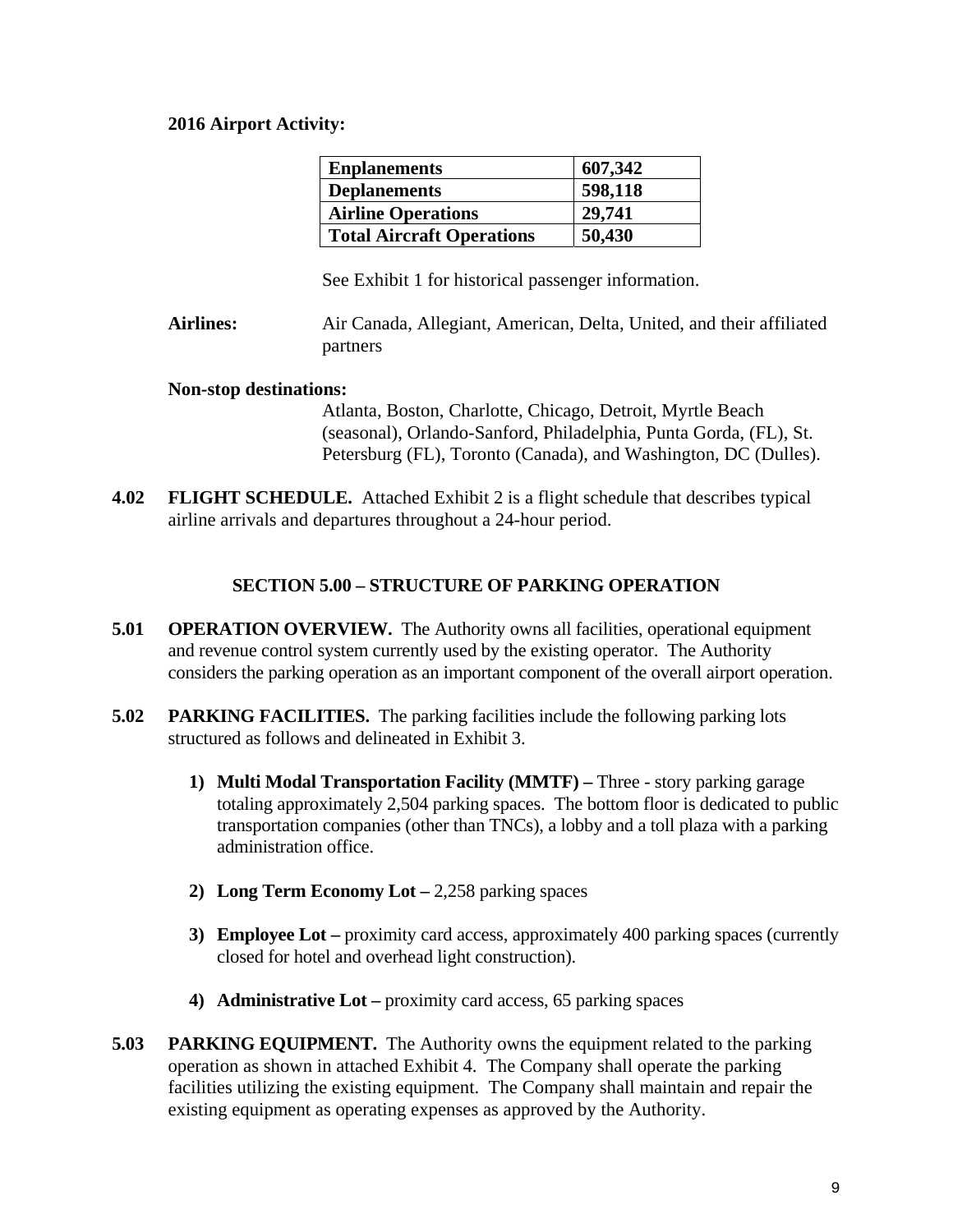**5.04 PARKING RATES**. For purposes of Statement submission and negotiation, Respondents shall plan on the following rates, unless notified otherwise:

# **1. Multi Modal Transportation Facility (MMTF)**

 \$2.20 per ½ hour for first hour, then \$2.20 per hour; \$20 daily maximum (rates include a 10% school district tax)

- **2. Long Term Economy Lot**  \$9.50 per day (rates include a 10% school district tax)
- **3. Employee Lot**  \$10 refundable fee
- **4. Administration Lot**

By permit only – access by proximity cards issued by Authority

- **5.05 PARKING TRANSACTIONS.** Exhibit 5 summarizes ticket sales for calendar years 2012-2016.
- **5.06 PARKING REVENUE.** Attached Exhibit 6 summarizes historical parking revenue for 2012-2016.
- **5.07 SHUTTLE BUS OPERATION.** The Company shall provide drivers necessary to support a shuttle bus operation as specified by the Authority and shall operate the buses between the various parking facilities and the Airport terminal on a schedule determined by the Authority. The Authority shall furnish the buses as necessary, but the Company shall lease the buses and will be responsible for insurance. Repairs to the buses caused to the actions of the drivers shall be the financial responsibility of the Company. The Authority may direct a change or addition to the type or types of vehicles used, as required to support the operation.

The Company will be responsible for the complete operation and maintenance of the buses as operating expenses as approved by the Authority. The vehicles shall be properly licensed, inspected, maintained and be kept clean and damage-free. The appearance and habitability of the vehicles shall at all times be subject to the inspection and approval of the Authority. The Company shall furnish drivers who shall be fully qualified, licensed and insured. Drivers shall be uniformed, neat in appearance, courteous and shall be subject to inspection by the Authority at any time. At the Authority's discretion, the Company shall replace an objectionable operator or operators. The vehicles shall be designated as non-smoking areas and shall be appropriately placarded.

The hours of service shall be based upon a schedule to be determined in negotiations but shall support the airline schedule at the airport, even if the schedule differs from the current schedule.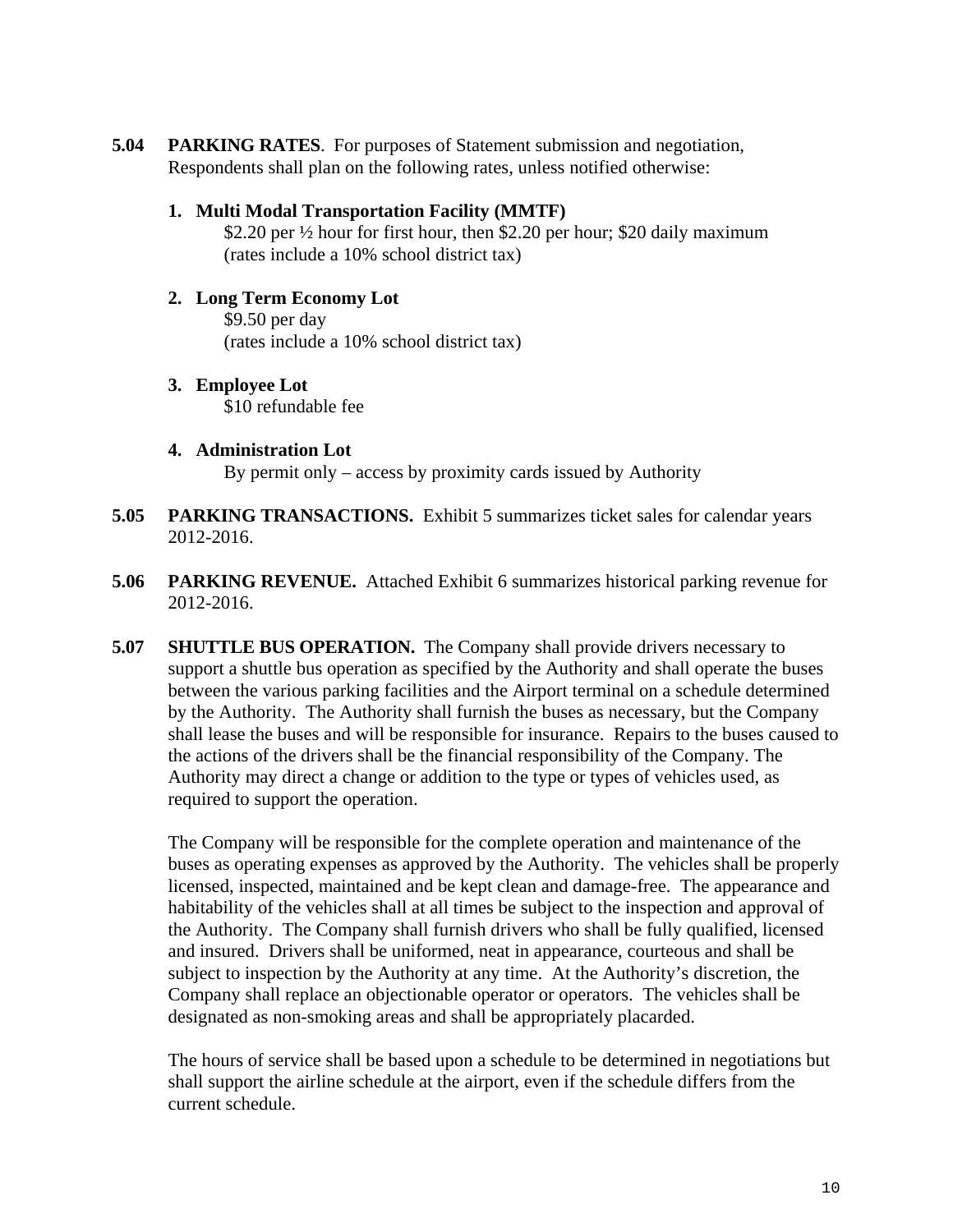**5.08 CURRENT REVENUE CONTROL SYSTEM.** The Parking and Revenue Control System (PRCS) is a customized revenue control system installed in 2012 by Richard N. Best Associates, Inc and manufactured by Federal APD (then a division of Federal Signal Corporation). The PRCS controls 36 gate units throughout the parking and ground transportation facilities. The revenue-controlled entrance gates dispense tickets to patrons entering the parking facility which are collected upon exit to calculate the appropriate fee. The system allows for cash, credit card, and "credit card in/out" transactions. In addition to credit card in/out, MDT currently has two Pay on Foot (POF) terminals for patrons to pay their fee before exiting the parking facility to ensure a quick exit. Exit and entry gates are also equipped with proximity card readers that allow access to parking facilities for specified non-revenue cardholders.

The PRCS has an occupancy counting system linked to the numerous gates throughout the facility. The PRCS logs revenue and non-revenue activity in a real-time manner enabling management to monitor activity via a workstation in the parking office. The activity is logged on the unit at the gate/cashier terminal and on the PRCS allowing for reconciliation of daily transactions.

The PRCS also controls ground transportation (GT) activity. Most GT companies are issued a transponder (AVI tag) which allows them access to the areas designated for commercial pick-ups. The accounts are funded on a pre-pay basis. Taxis and Transportation Network Companies do not use pre-paid AVI tags. The taxi provider is selected by a bid, utilize AVI cards for access to the pick-up area, and pay a fee based on monthly deplanements. Transportation Network Company drivers take a ticket, pick-up their passenger on the third floor of the garage, and they exit through the exit lanes of the garage.

**5.09 LUGGAGE CARTS.** Currently, luggage carts are provided and maintained by the Parking Management contractor. The contractor receives all revenue, is responsible for all maintenance, and there is no cost to SARAA. The current carts are in need of repair/replacement, but no plan has been developed. During the Agreement negotiation, SARAA and the selected Respondent will identify options to update the carts.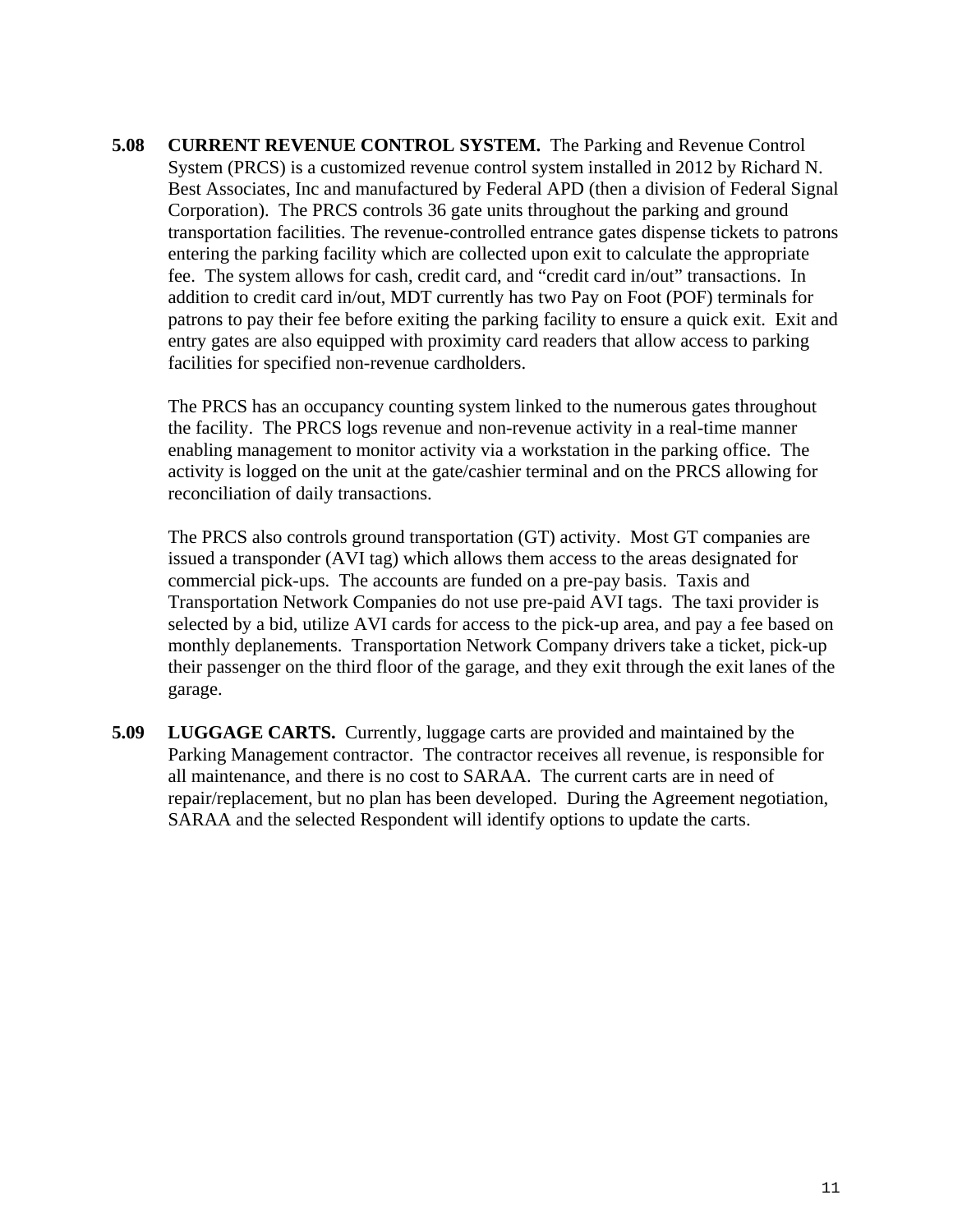#### **SECTION 6.00 - SCOPE OF SERVICES**

**6.01 GENERAL.** The selected Company will provide resources to operate and manage the Airport parking facilities for the benefit of the Authority twenty-four (24) hours per day, seven (7) days a week with sufficient number of personnel to assure an effective, efficient, courteous and convenient operation. More specifically, the Company will ensure all parking lots (and any additional parking facilities developed) are available for the general public using the Airport and will charge and collect fees for use of the parking spaces in conformity with schedules prescribed from time to time by the Authority. The Company will provide parking lot attendants and supervision in sufficient numbers for prompt and efficient service to the general public. Automated lanes may be used as long as sufficient staff are available to respond personally to customer questions.

Parking facilities will be maintained in good condition and repair, subject to ordinary wear and tear. The Company will be responsible for the repair of equipment to ensure the parking facilities are maintained at full operating capacity. The Company will maintain the cleanliness of the parking facilities and will ensure snow and ice are plowed and removed. The Company will keep the pedestrian footways and vehicular areas free of trash, debris, snow and ice. Exhibit 9 provides a sample agreement for parking management. This agreement does not represent the final agreement but will be used as a baseline for discussions between the Company and the Authority.

- **6.02 OPERATIONAL REQUIREMENTS**. The Company will be expected to perform services under the Agreement for the Authority, including but not limited to the following:
	- 1. The Company shall be provided vehicles necessary to support a shuttle bus operation whose numbers and frequency shall be approved by the Authority, and which shall be operated between the various parking facilities and the Airport terminal or at other events (e.g., emergency drills, National Night Out). The company shall lease the vehicles from the Authority and shall operate, insure, and maintain these vehicles. Damage caused by the carelessness of the Company's employees shall not be a reimbursable expense under the Agreement.
	- 2. The Company shall supervise and control the handling of all money received in the operation of the parking facilities and provide bookkeeping and accounting services with respect thereto. An adequate system of internal controls satisfactory to the Authority shall be established by the Company to cover the receipt and expenditure of funds.
	- 3. The Company shall prepare all operating reports, financial statements and other reports as required by the Authority.
	- 4. The Company shall remove improperly parked or abandoned vehicles from all parking facilities.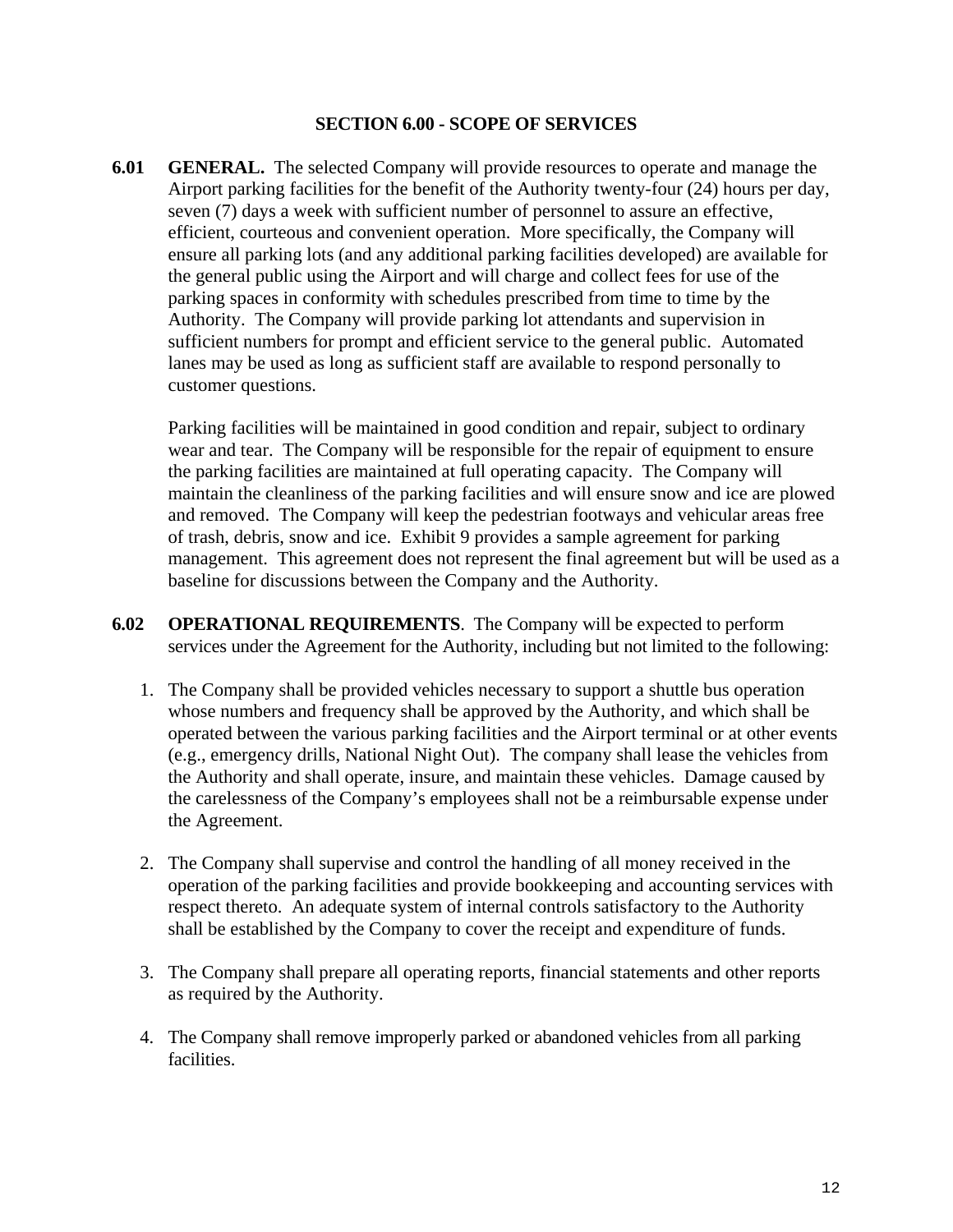- 5. The Company shall perform nightly license plate inventory of all vehicles parked in Airport parking facilities as requested by the Authority.
- 6. The Company shall perform snow and ice removal from the parking facilities.
- 7. The Company shall perform maintenance of equipment, grounds and facilities associated with the parking operation.
- 8. The Company shall plan and execute marketing strategies in conjunction with and complementary to the Authority's marketing efforts. The Company shall analyze parking data and trends and provide this data along with recommendations to the Authority on a regular basis.
- **6.03 SUPPLEMENTAL PROMOTIONAL PROGRAMS**. In addition to basic operating requirements set forth in this RFQ/RFP, the Authority is seeking a commitment from the respondent to propose supplemental incentive and marketing programs resulting in the improvement of the operations/management of the facilities and the overall parking experience and customer service for users of the Airport. Such programs shall include parking incentive programs, valet parking, marketing programs, or other ideas. The respondent shall describe marketing plans for the parking services available at the airport, as well as incentive programs that can enhance the use of the airport's parking lot and garage.

As a partner with the Authority, the Company will be expected to monitor trends in parking at the airport, offsite parking, and other trends in ground transportation. The Company will report this information regularly to the Authority along with recommendations on ways to increase parking in the long-term lot and garage or recommendations to meet customer needs.

# **SECTION 7.00 – POST SUBMITTAL EVENTS**

**7.01 EVALUATION OF STATEMENTS** - The Authority will use evaluation criteria it judges most appropriate to the review process and the relative importance of this criteria will be determined at the sole discretion of the Authority (see Section 7.03, Selection Criteria). No Company shall have any cause of action against the Authority arising out of a failure to secure an Agreement with the Authority, failure by Authority to consider a Respondent's Statement or the methods by which the Authority evaluated Statements. The selection of the prospective Company and the decision to engage in negotiations with that Company shall be at the sole discretion of the Authority.

The Authority intends to enter into an Agreement with the selected Company whose Statement and Proposal, in the sole judgment of Authority, are most advantageous to Authority and users of the Airport. The Authority reserves the right 1) to accept the Company it deems most suitable and beneficial, 2) to reject any or all Statements for any reason, and 3) to waive any of the requirements of the Statement procedures explained in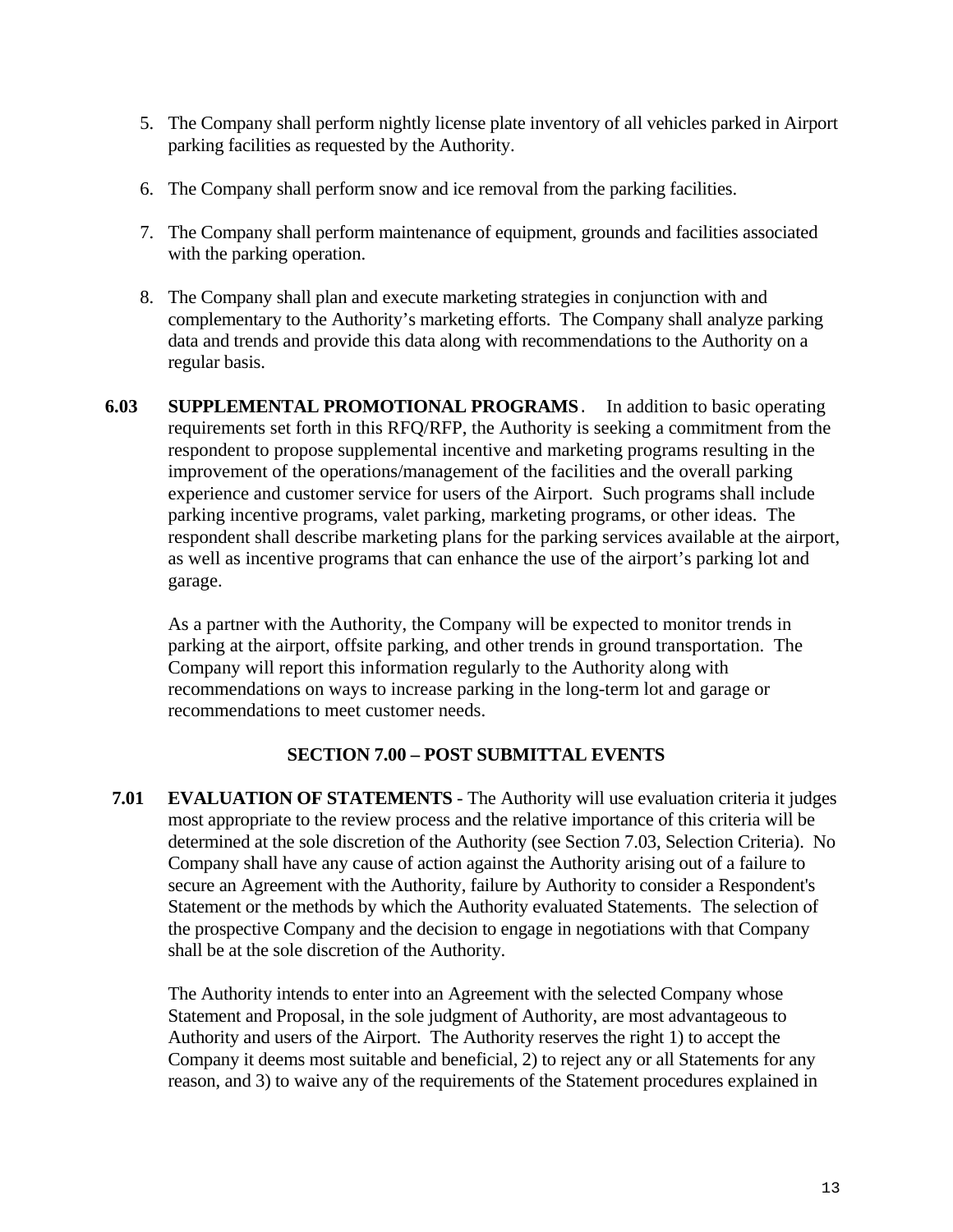this document. The Authority reserves the right to retain all copies of Statements submitted by prospective Respondents.

**7.02 STATEMENT SELECTION** - The Authority intends to select at least one Company for the Short List based on the Statements but reserves the right to accept none of the Statements, to negotiate for modification of any Statement or Proposal with the mutual consent of the Company, to accept the Statement or Proposal which, in the judgment of the Authority, shall be deemed the most advantageous to the Authority and the users of the Airport, and/or to proceed in any other manner deemed to be in the Authority's best interest.

Initial review and selection for the Short List shall occur within approximately two (2) weeks of Statement due date. The Authority will review all Statements received by the deadline, ranking each Statement in accordance with the applicable selection criteria.

Upon the review of Statements and development of the Short List, the Authority will request Proposals meeting the criteria in Exhibit 8 from the Companies on the Short List. The Authority may also select one or more Respondents for an interview, which may be conducted via telephone/web at Authority's discretion. The Authority will notify the selected Respondents of their selection for interview. If interviews are conducted, the Authority will rank the Respondents based on the combination of the Statement, the Proposal and the interview.

The Authority will enter into negotiations with one (1) Company with respect to finalizing a proposed Agreement including, but not limited to, the following: organization; staffing and personnel schedules; fees; hours of operation; fee schedules; level of service; and any other features or provisions of mutual concern in the proposed Operating Agreement.

In the event that such negotiation does not produce a satisfactory Agreement, a second Respondent shall be invited to enter into negotiations. Should the second Respondent and the Authority fail to negotiate an Agreement acceptable to the Authority, the third firm shall be invited to enter negotiations, and so on until an Agreement satisfactory to the Authority is concluded.

- **7.03 SELECTION CRITERIA** Although not intended to be an inclusive list of factors to consider, the following items will be considered when selecting a Company, in no particular order:
	- a. Background and Experience of Company (airport parking facilities managed, size of facilities, years of experience)
	- b. Specific experience with comparable airport parking management contracts
	- c. Financial responsibility
	- d. Management and Operating Plans
	- e. Evaluation of on-site supervisor(s)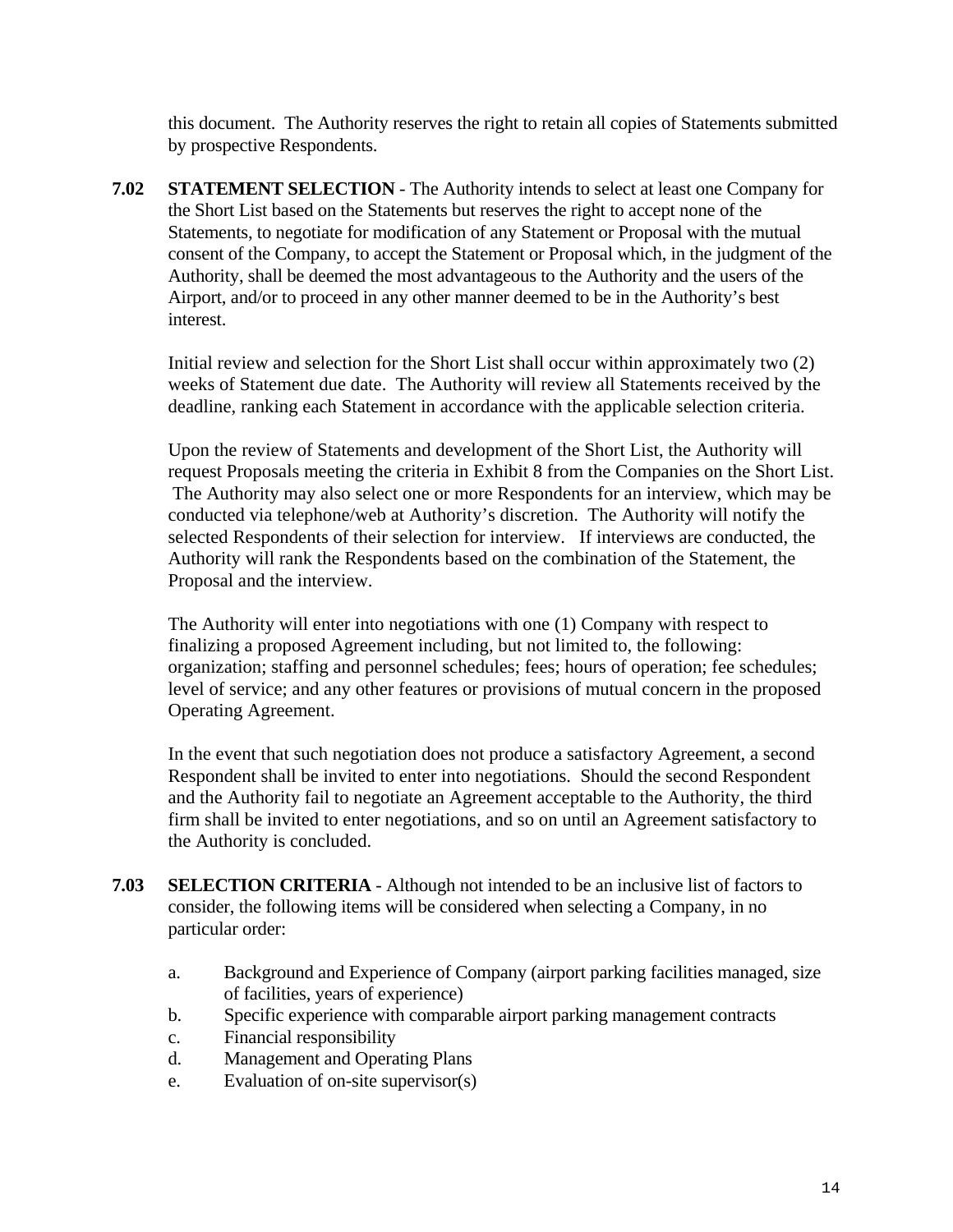- f. Background and experience of principal officials and/or manager with direct operating responsibilities for the proposed operation
- g. Availability to perform effective July 1, 2017
- h. Interest, ability and willingness to enter into the proposed Operating Agreement
- i. Evidence of defaults, litigation, contract terminations, etc.
- j. Understanding of Harrisburg International Airport and proposed projects
- k. Strength of proposed organization and limitations due to lack of proximity or access
- l. Proposed management fees (after Short List is selected)
- m. Supplemental promotional programs
- **7.04 NOTICE OF ACCEPTANCE OF STATEMENT** Upon the Authority's selection of the Short List, the selected Company(ies) will be notified around April 3, 2017 of the selection and will be requested to provide Proposals by April 10, 2017. The Authority will review the Proposal and the results of the interview (if applicable) and select one Company to commence negotiations of an Agreement to provide management and operation services of the airport parking facilities. Should the selected Company fail or refuse to so perform, the Authority reserves the right and shall be free to revoke such selection and to select another Company. The selected Company will negotiate and enter into an Agreement with the Authority. Written notices to the other Respondents not on the Short List will be sent after the selection of the Short List.
- **7.05 AUTHORITY'S RIGHT TO AMEND/CANCEL RFQ/RFP** The Authority reserves the right, in its sole discretion, to terminate, suspend, modify or cancel this RFQ/RFP at any time prior to executing an Agreement with a selected Company. In the event of such termination, suspension, modification or cancellation, the Authority shall have no obligation or liability to any person or entity as a result, including but not limited to those participating in the RFQ/RFP process.
- **7.06 REPRESENTATION OF RESPONDENTS** By submitted a Statement, the respondent understands and agrees that the Authority is not incorporating the public bidding process into the solicitation; that the Authority has full and complete discretion to reject or accept any Statement or Proposal; and that nothing in this RFQ/RFP shall create any contractual rights or obligations by and between the Authority and any person or entity responding hereto.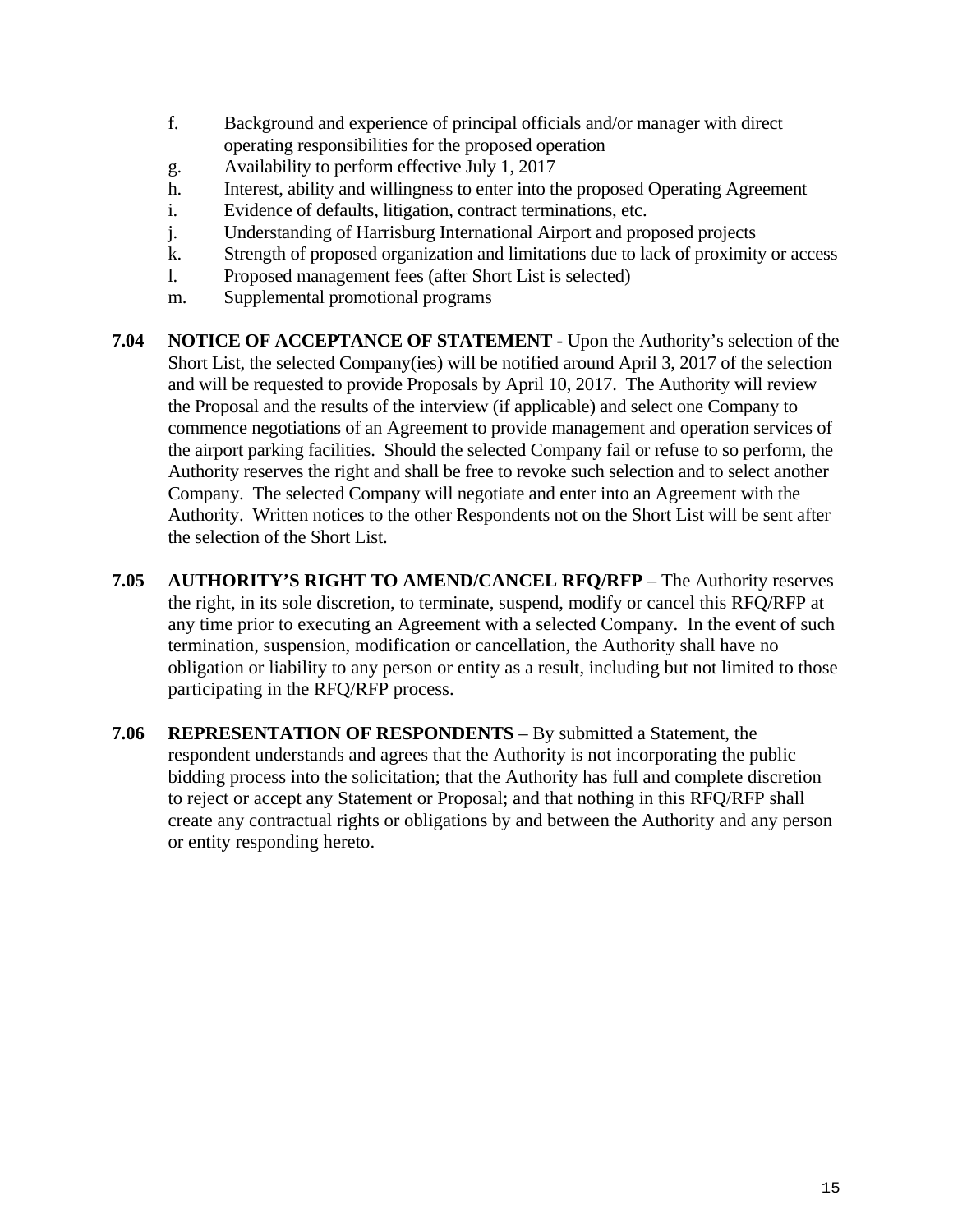# **SECTION 8.00 - SCHEDULE**

# **8.01 APPROXIMATE SCHEDULE OF EVENTS**

| RFQ/RFP advertised                                      | February 22, 2017 |
|---------------------------------------------------------|-------------------|
| Pre-submission meeting                                  | March 9, 2017     |
| Deadline for written inquiries<br>regarding RFQ/RFP     | March 13, 2017    |
| Responses to inquiries published                        | March 17, 2017    |
| Statements due                                          | March 22, 2017    |
| Short List published<br>and written Proposals requested | April 3, 2017     |
| Proposals due                                           | April 10, 2017    |
| Interviews (if necessary)                               | April 11, 2017    |
| Notify selected Respondent                              | April 17, 2017    |
| Agreement execution                                     | May 1, 2017       |
| <b>Operating Agreement</b><br>effective date            | July 1, 2017      |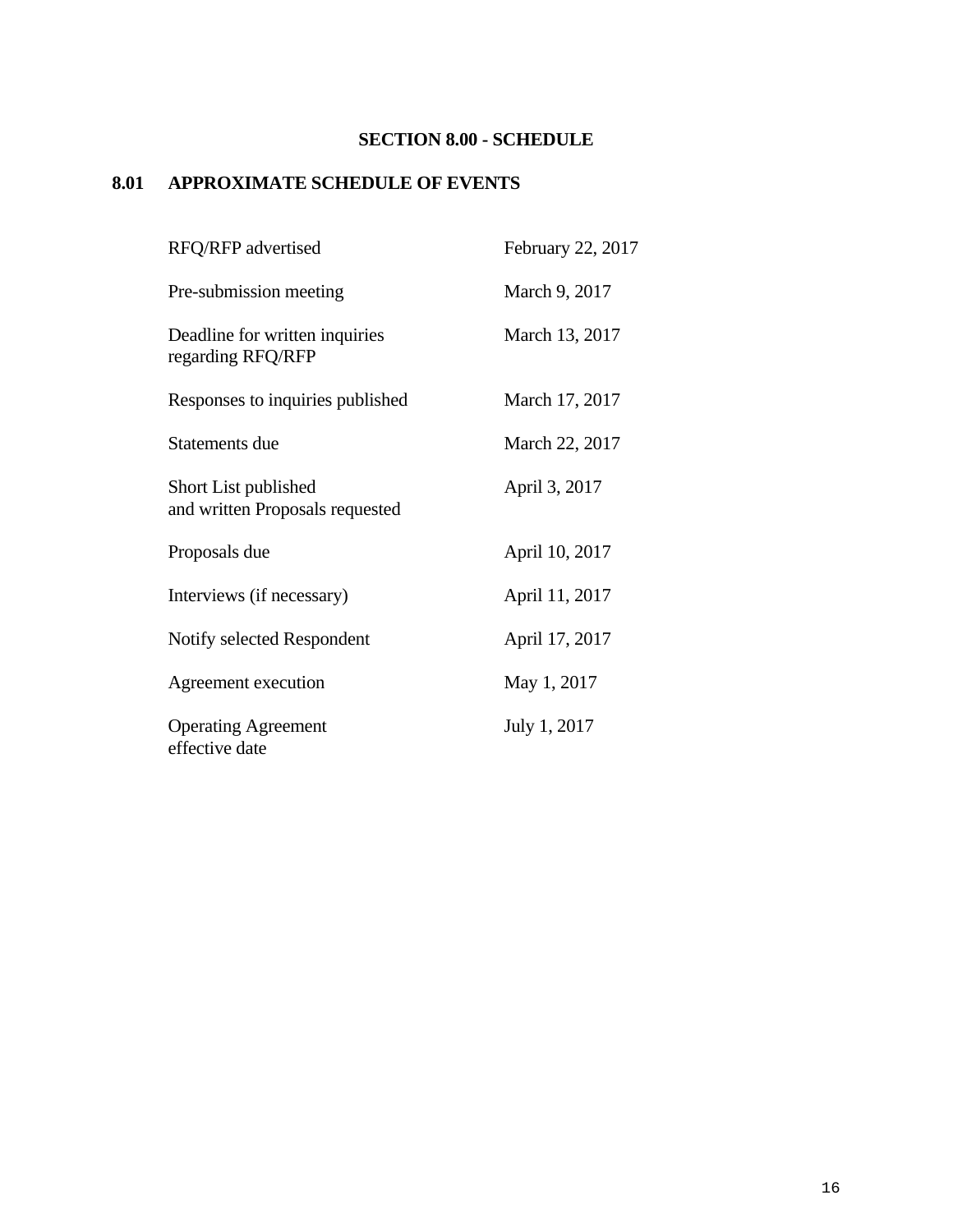# **EXHIBIT 1 PASSENGER DATA (for informational purposes only)**

|                           | 2016    | 2015    | 2014    | 2013    | 2012    |
|---------------------------|---------|---------|---------|---------|---------|
| <b>Enplaned</b>           | 607,324 | 590,262 | 649,543 | 657,944 | 658,034 |
| <b>Deplaned</b>           | 598,118 | 583,676 | 639,944 | 652,985 | 651,164 |
| <b>Airline Operations</b> | 29,741  | 29,305  | 31,370  | 35,984  | 38,994  |
| <b>Total Operations</b>   | 50,430  | 47,289  | 50,331  | 55,591  | 58,299  |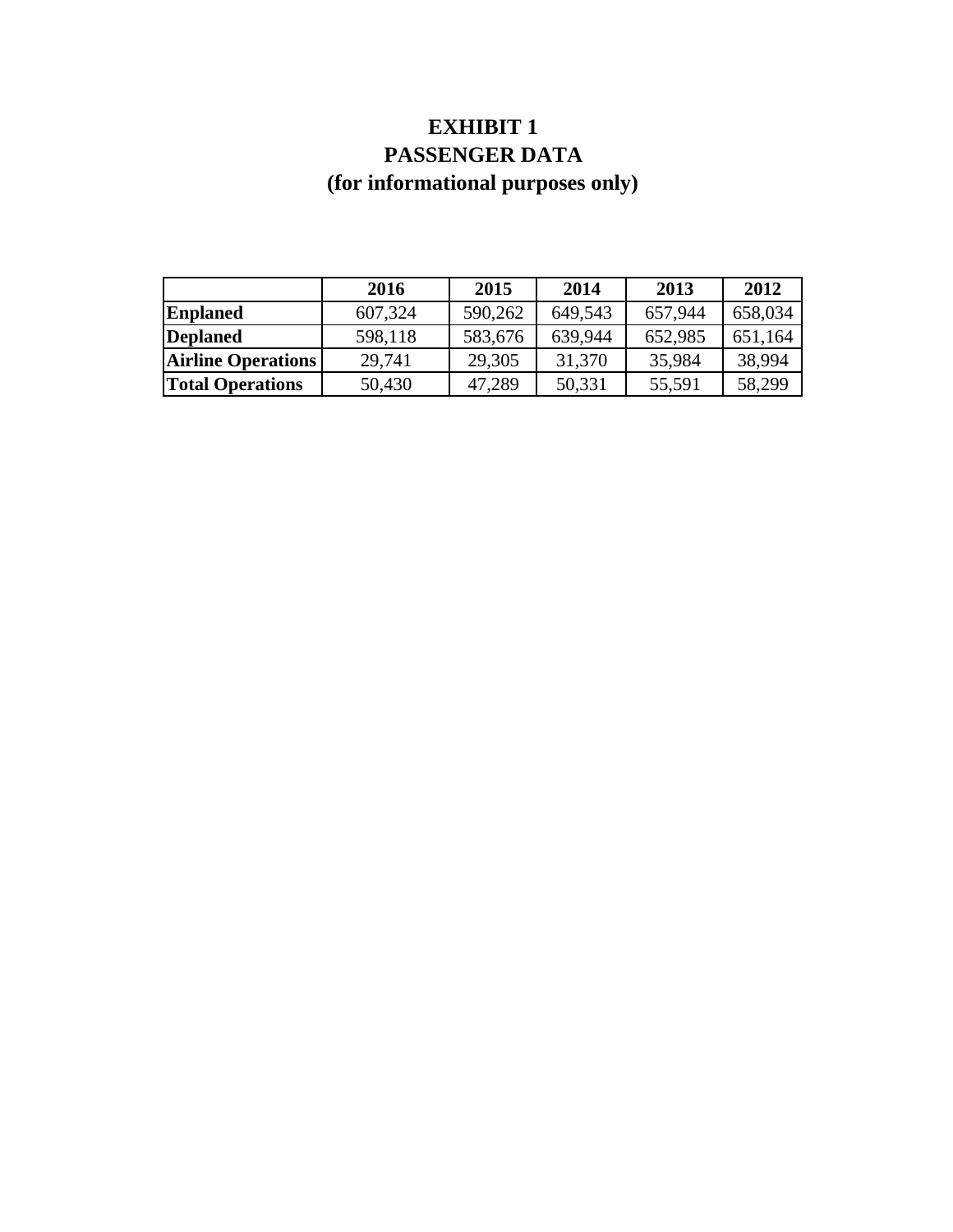# EXHIBIT 2 TYPICAL FLIGHT SCHEDULE

|            |                 |                     |              |           | <b>Arrivals and Departures</b> |             |                     |                 |              |
|------------|-----------------|---------------------|--------------|-----------|--------------------------------|-------------|---------------------|-----------------|--------------|
|            |                 |                     |              |           |                                |             |                     |                 |              |
|            |                 | <b>ARRIVALS</b>     |              |           |                                |             | <b>DEPARTURES</b>   |                 |              |
| Origin     | Sys. Car.       | <b>Aircraft</b>     | <b>Seats</b> | Arr. Time | Dep. Time                      | <b>Dest</b> | Sys. Car.           | <b>Aircraft</b> | <b>Seats</b> |
| 6:00 AM    |                 | Number of Flights 0 | $\mathbf 0$  |           | 6:00 AM                        |             | Number of Flights 5 |                 | 396          |
|            |                 |                     |              |           | $6:00$ AM                      | <b>DTW</b>  | <b>DL</b>           | 717             | 110          |
|            |                 |                     |              |           | 6:15 AM                        | PHL         | AA                  | ER4             | 50           |
|            |                 |                     |              |           | 6:45 AM                        | CLT         | AA                  | CR9             | 76           |
|            |                 |                     |              |           | 6:48 AM                        | <b>IAD</b>  | UA                  | ERJ             | 50           |
|            |                 |                     |              |           | 6:55 AM                        | ATL         | DL                  | 717             | 110          |
| 7:00 AM    |                 | Number of Flights 0 | $\pmb{0}$    |           | 7:00 AM                        |             | Number of Flights 4 |                 | 238          |
|            |                 |                     |              |           | 7:00 AM                        | ORD         | UA                  | 319             | 120          |
|            |                 |                     |              |           | 7:00 AM                        | YYZ         | AC                  | <b>BEH</b>      | 18           |
|            |                 |                     |              |           | 7:15 AM                        | PHL         | AA                  | ER4             | 50           |
|            |                 |                     |              |           | 7:40 AM                        | ORD         | AA                  | ER4             | 50           |
| 8:00 AM    |                 | Number of Flights 1 | 10           |           | 8:00 AM                        |             | Number of Flights 2 |                 | 60           |
| PIT        | 9X              | CNC                 | $10$         | 8:25 AM   |                                |             |                     |                 |              |
|            |                 |                     |              |           | 8:45 AM                        | PHL         | AA                  | ER4             | 50           |
|            |                 |                     |              |           | 8:55 AM                        | PIT         | 9X                  | ${\sf CNC}$     | 10           |
| 9:00 AM    |                 | Number of Flights 3 | 162          |           | 9:00 AM                        |             | Number of Flights 1 |                 | 124          |
|            |                 |                     |              |           | 9:00 AM                        | <b>CLT</b>  | AA                  | 319             | 124          |
| <b>IAD</b> | UA              | DH <sub>2</sub>     | 37           | 9:23 AM   |                                |             |                     |                 |              |
| ORD        | UA              | E7W                 | 75           | 9:49 AM   |                                |             |                     |                 |              |
| PHL        | AA              | ER4                 | 50           | 9:58 AM   |                                |             |                     |                 |              |
| 10:00 AM   |                 | Number of Flights 1 | $177$        |           | 10:00 AM                       |             | Number of Flights 4 |                 | 339          |
| PGD        | ${\sf G4}$      | 320                 | 177          | 10:11 AM  |                                |             |                     |                 |              |
|            |                 |                     |              |           | 10:30 AM                       | <b>IAD</b>  | UA                  | DH <sub>2</sub> | 37           |
|            |                 |                     |              |           | 10:30 AM                       | ORD         | UA                  | E7W             | 75           |
|            |                 |                     |              |           | 10:30 AM                       | PHL         | AA                  | ER4             | $50\,$       |
|            |                 |                     |              |           | 10:56 AM                       | PGD         | G4                  | 320             | 177          |
| 11:00 AM   |                 | Number of Flights 4 | 392          |           | 11:00 AM                       |             | Number of Flights 3 |                 | 282          |
| ORD        | AA              | ER4                 | 50           | 11:02 AM  |                                |             |                     |                 |              |
| <b>SFB</b> | ${\sf G4}$      | M80                 | 162          | 11:03 AM  |                                |             |                     |                 |              |
| <b>DTW</b> | $\mathsf{DL}{}$ | CR7                 | 70           | 11:23 AM  |                                |             |                     |                 |              |
| $\sf{ATL}$ | $\mathsf{DL}$   | 717                 | 110          | 11:25 AM  |                                |             |                     |                 |              |
|            |                 |                     |              |           | 11:36 AM                       | ORD         | AA                  | ER4             | $50\,$       |

Data is sourced and analyzed from Innovata LLC. information and is assumed to be reasonable, but is not guaranteed.

Copyright © 2017 Boyd Group International All Rights Reserved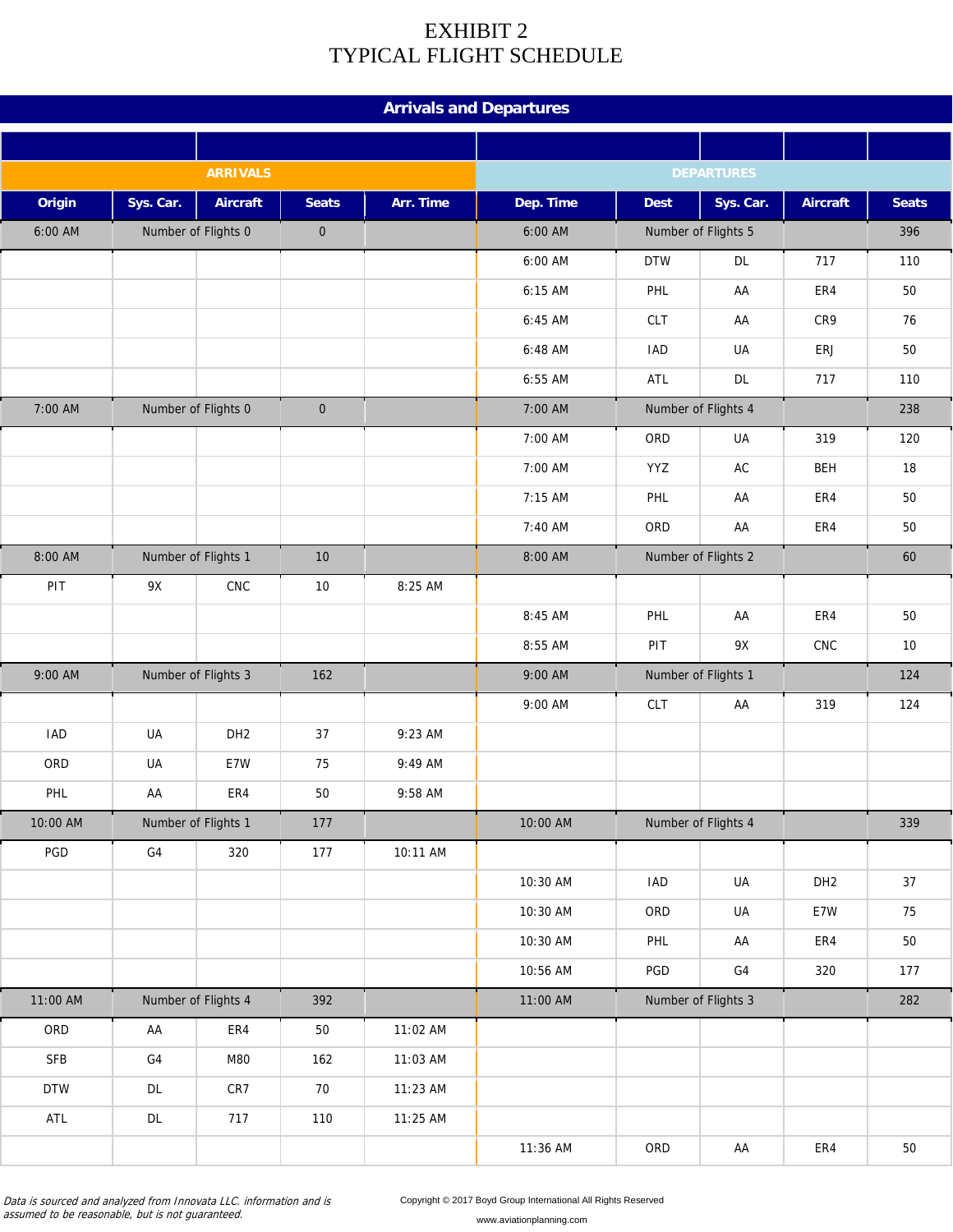# EXHIBIT 2 TYPICAL FLIGHT SCHEDULE

|            |                 |                     |        |          | 11:48 AM | <b>SFB</b>          | G4                  | M80         | 162    |
|------------|-----------------|---------------------|--------|----------|----------|---------------------|---------------------|-------------|--------|
|            |                 |                     |        |          | 11:50 AM | <b>DTW</b>          | $\mathsf{DL}$       | CR7         | 70     |
| 12:00 PM   |                 | Number of Flights 1 | 42     |          | 12:00 PM |                     | Number of Flights 2 |             | 152    |
| PHL        | AA              | DH8                 | 42     | 12:03 PM |          |                     |                     |             |        |
|            |                 |                     |        |          | 12:10 PM | ATL                 | DL                  | 717         | 110    |
|            |                 |                     |        |          | 12:30 PM | PHL                 | AA                  | DH8         | 42     |
| 1:00 PM    |                 | Number of Flights 3 | 176    |          | 1:00 PM  |                     | Number of Flights 2 |             | 126    |
|            |                 |                     |        |          | 1:05 PM  | <b>DTW</b>          | DL                  | CRJ         | $50\,$ |
| <b>CLT</b> | AA              | CR9                 | 76     | 1:11 PM  |          |                     |                     |             |        |
| <b>DTW</b> | DL              | CRJ                 | 50     | 1:32 PM  |          |                     |                     |             |        |
| <b>IAD</b> | UA              | ERJ                 | 50     | 1:35 PM  |          |                     |                     |             |        |
|            |                 |                     |        |          | 1:42 PM  | CLT                 | AA                  | CR9         | 76     |
| 2:00 PM    |                 | Number of Flights 3 | 176    |          | 2:00 PM  |                     | Number of Flights 2 |             | 60     |
| <b>FKL</b> | 9X              | ${\sf CNC}$         | $10\,$ | 2:10 PM  |          |                     |                     |             |        |
| PHL        | AA              | DH8                 | 42     | 2:37 PM  |          |                     |                     |             |        |
|            |                 |                     |        |          | 2:45 PM  | <b>IAD</b>          | UA                  | ERJ         | 50     |
| CLT        | AA              | 319                 | 124    | 2:49 PM  |          |                     |                     |             |        |
|            |                 |                     |        |          | 2:55 PM  | <b>FKL</b>          | 9X                  | ${\sf CNC}$ | $10\,$ |
| 3:00 PM    |                 | Number of Flights 1 | 18     |          | 3:00 PM  |                     | Number of Flights 2 |             | 166    |
|            |                 |                     |        |          | 3:02 PM  | PHL                 | AA                  | DH8         | 42     |
|            |                 |                     |        |          | 3:29 PM  | CLT                 | AA                  | 319         | 124    |
| YYZ        | $\sf AC$        | <b>BEH</b>          | 18     | 3:52 PM  |          |                     |                     |             |        |
| 4:00 PM    |                 | Number of Flights 2 | 190    |          | 4:00 PM  | Number of Flights 1 |                     |             | 18     |
|            |                 |                     |        |          | 4:15 PM  | YYZ                 | AC                  | BEH         | 18     |
| ORD        | UA              | 319                 | 120    | 4:33 PM  |          |                     |                     |             |        |
| <b>DTW</b> | $\mathsf{DL}{}$ | CR7                 | $70\,$ | 4:51 PM  |          |                     |                     |             |        |
| 5:00 PM    |                 | Number of Flights 3 | 210    |          | 5:00 PM  |                     | Number of Flights 4 |             | 350    |
| PHL        | AA              | ER4                 | 50     | 5:12 PM  |          |                     |                     |             |        |
| ATL        | DL              | 717                 | 110    | 5:14 PM  |          |                     |                     |             |        |
|            |                 |                     |        |          | 5:15 PM  | <b>DTW</b>          | DL                  | CR7         | 70     |
|            |                 |                     |        |          | 5:15 PM  | ORD                 | UA                  | 319         | 120    |
|            |                 |                     |        |          | 5:40 PM  | <b>BOS</b>          | AA                  | ER4         | 50     |
| ORD        | AA              | ER4                 | 50     | 5:43 PM  |          |                     |                     |             |        |
|            |                 |                     |        |          | 5:55 PM  | ATL                 | $\mathsf{DL}$       | 717         | 110    |
| 6:00 PM    |                 | Number of Flights 2 | $47\,$ |          | 6:00 PM  |                     | Number of Flights 2 |             | 60     |
|            |                 |                     |        |          | 6:10 PM  | ORD                 | AA                  | ${\sf ER4}$ | $50\,$ |

Data is sourced and analyzed from Innovata LLC. information and is assumed to be reasonable, but is not guaranteed.

Copyright © 2017 Boyd Group International All Rights Reserved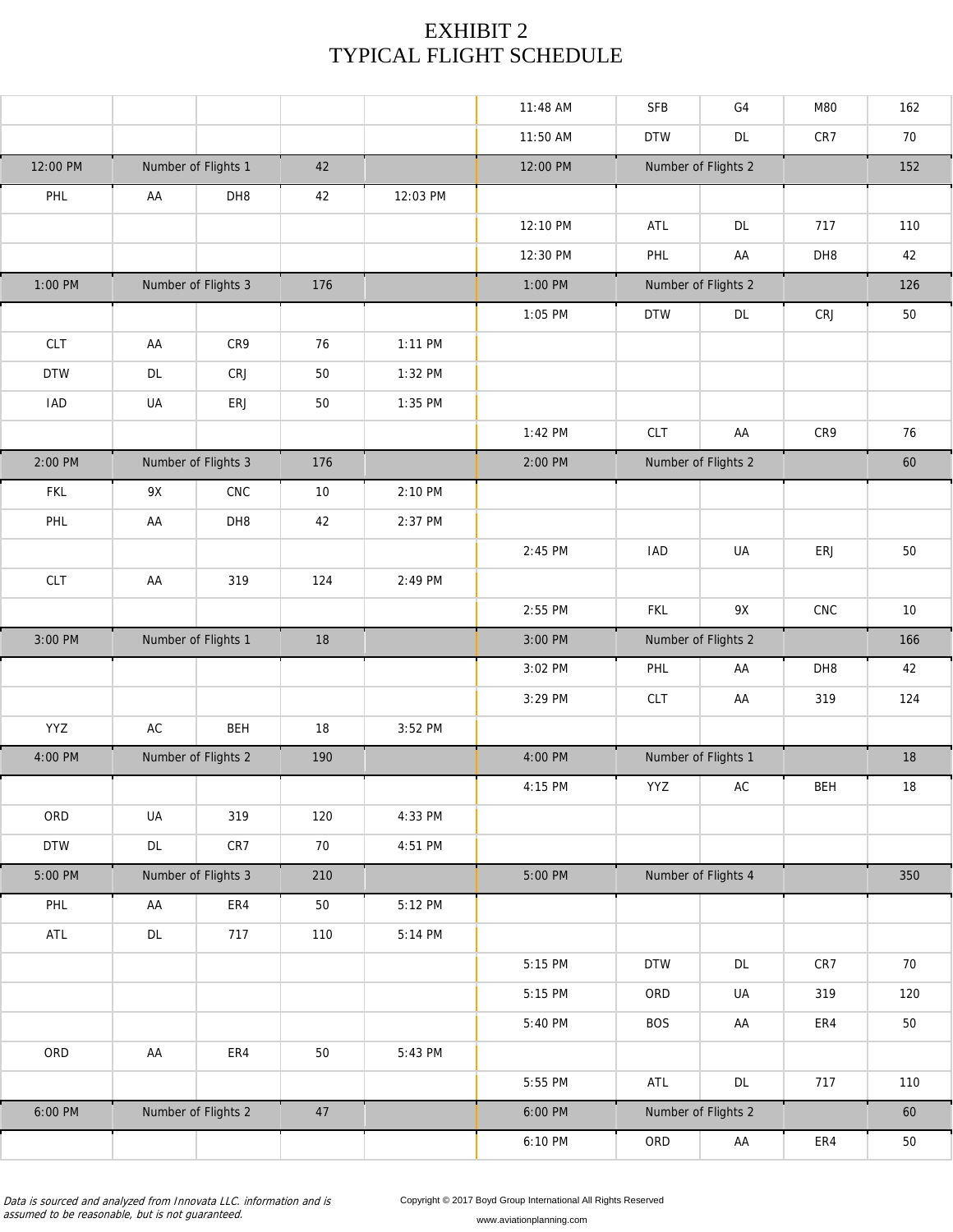# EXHIBIT 2 TYPICAL FLIGHT SCHEDULE

| PIT                    | 9X            | CNC                 | 10                          | 6:25 PM            |                        |            |                     |                             |                    |
|------------------------|---------------|---------------------|-----------------------------|--------------------|------------------------|------------|---------------------|-----------------------------|--------------------|
| <b>IAD</b>             | UA            | DH <sub>2</sub>     | 37                          | 6:34 PM            |                        |            |                     |                             |                    |
|                        |               |                     |                             |                    | 6:55 PM                | PIT        | 9X                  | CNC                         | 10                 |
| 7:00 PM                |               | Number of Flights 2 | 126                         |                    | 7:00 PM                |            | Number of Flights 1 |                             | 37                 |
|                        |               |                     |                             |                    | 7:10 PM                | <b>IAD</b> | UA                  | DH <sub>2</sub>             | 37                 |
| PHL                    | AA            | ER4                 | 50                          | 7:13 PM            |                        |            |                     |                             |                    |
| <b>CLT</b>             | AA            | CR9                 | 76                          | 7:25 PM            |                        |            |                     |                             |                    |
| 8:00 PM                |               | Number of Flights 0 | $\mathbf 0$                 |                    | 8:00 PM                |            | Number of Flights 1 |                             | 76                 |
|                        |               |                     |                             |                    | 8:01 PM                | CLT        | AA                  | CR9                         | 76                 |
| 9:00 PM                |               | Number of Flights 5 | 292                         |                    | 9:00 PM                |            | Number of Flights 0 |                             | $\overline{0}$     |
| <b>BOS</b>             | AA            | ER4                 | 50                          | 9:30 PM            |                        |            |                     |                             |                    |
| <b>CLT</b>             | AA            | 319                 | 124                         | 9:48 PM            |                        |            |                     |                             |                    |
| ORD                    | AA            | ER4                 | 50                          | 9:54 PM            |                        |            |                     |                             |                    |
| PHL                    | AA            | ER4                 | 50                          | 9:54 PM            |                        |            |                     |                             |                    |
| YYZ                    | $\mathsf{AC}$ | <b>BEH</b>          | 18                          | 9:57 PM            |                        |            |                     |                             |                    |
| 10:00 PM               |               | Number of Flights 3 | 280                         |                    | 10:00 PM               |            | Number of Flights 0 |                             | $\mathbf 0$        |
| ORD                    | UA            | 319                 | 120                         | 10:07 PM           |                        |            |                     |                             |                    |
| <b>ATL</b>             | <b>DL</b>     | 717                 | 110                         | 10:47 PM           |                        |            |                     |                             |                    |
| <b>IAD</b>             | UA            | ERJ                 | 50                          | 10:59 PM           |                        |            |                     |                             |                    |
| 11:00 PM               |               | Number of Flights 2 | 186                         |                    | 11:00 PM               |            | Number of Flights 0 |                             | $\mathbf 0$        |
| <b>DTW</b>             | <b>DL</b>     | 717                 | 110                         | 11:16 PM           |                        |            |                     |                             |                    |
| <b>CLT</b>             | AA            | CR9                 | 76                          | 11:56 PM           |                        |            |                     |                             |                    |
| <b>Destinations 12</b> |               |                     | <b>Number of Flights 36</b> | <b>Seats 2,484</b> | <b>Destinations 12</b> |            |                     | <b>Number of Flights 36</b> | <b>Seats 2,484</b> |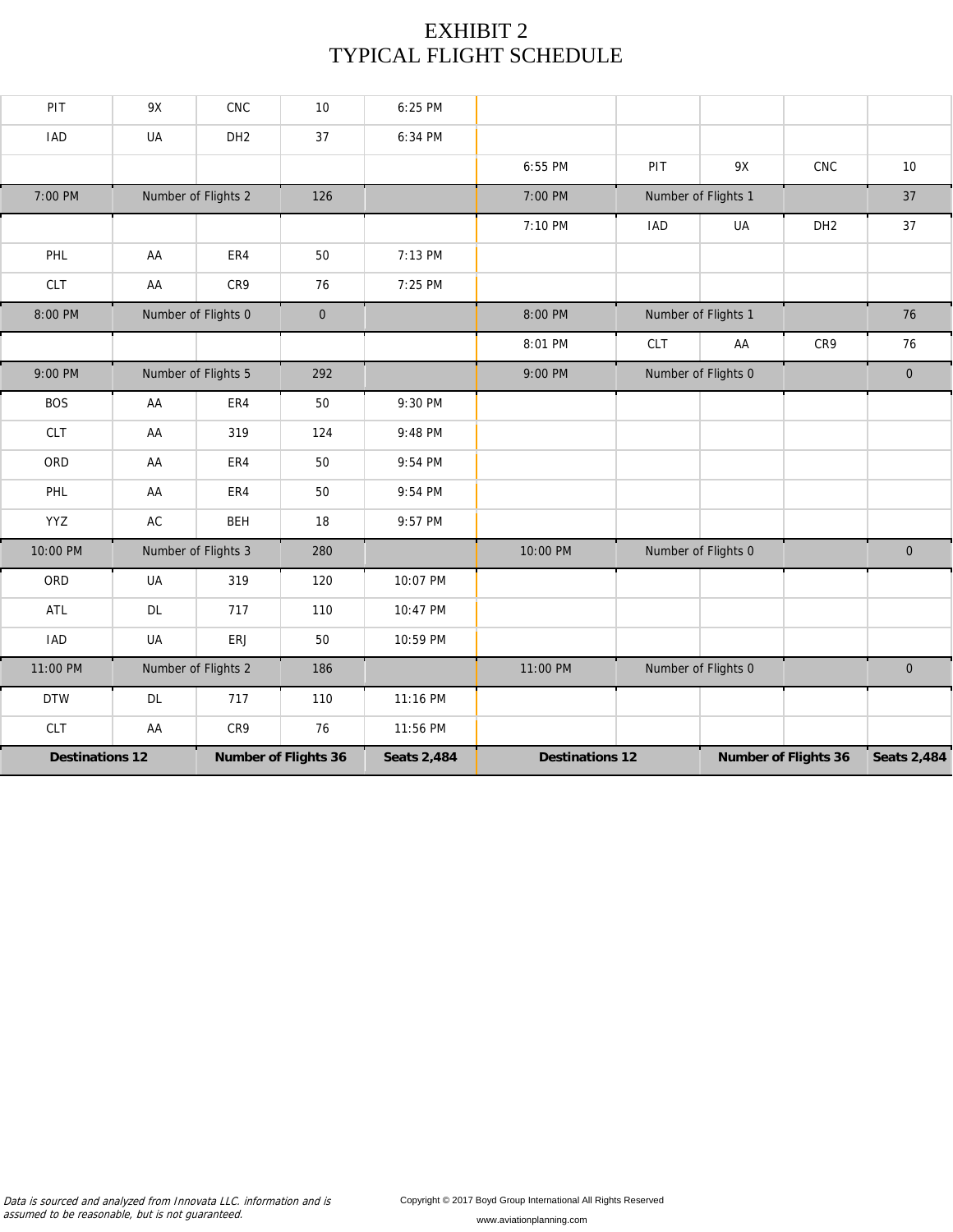

# **EXHIBIT 3 PARKING FACILITIES**



Source: Google, Landsat / Copernicus

**EMPLOYEE LOT**

 **MMTF ECONOMY LOT ADMINISTRATIVE LOT**

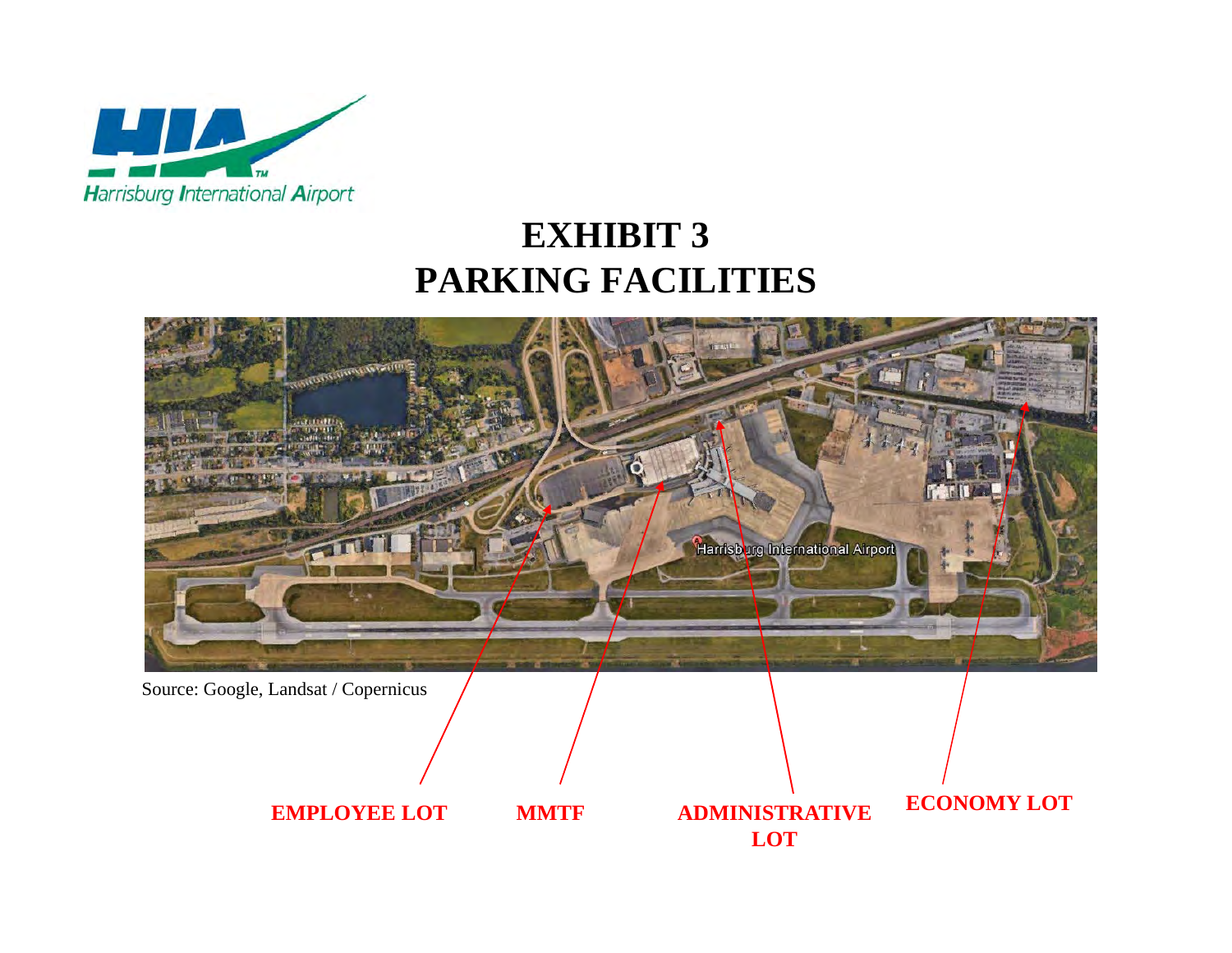# **EXHIBIT 4**

# **PARKING EQUIPMENT LIST (OWNED BY SARAA)**

| $\mathbf{1}$   | 1994 | Chevrolet 3/4 ton Truck                     |
|----------------|------|---------------------------------------------|
| $\overline{2}$ | 2003 | Chevrolet 34 ton Truck                      |
| 3              | 2003 | John Deere X595 Tractor and Attachments     |
| 4              | 2011 | <b>Champion Challenger 15 Passenger Bus</b> |
| 5              | 2011 | <b>Champion Challenger 15 Passenger Bus</b> |
| 6              | 2012 | <b>Champion Challenger 15 Passenger Bus</b> |
| 7              | 2014 | <b>Champion Defender 22 Passenger Bus</b>   |
| 8              | 2015 | <b>Champion Defender 22 Passenger Bus</b>   |
| 9              | 2016 | <b>Champion Defender 22 Passenger Bus</b>   |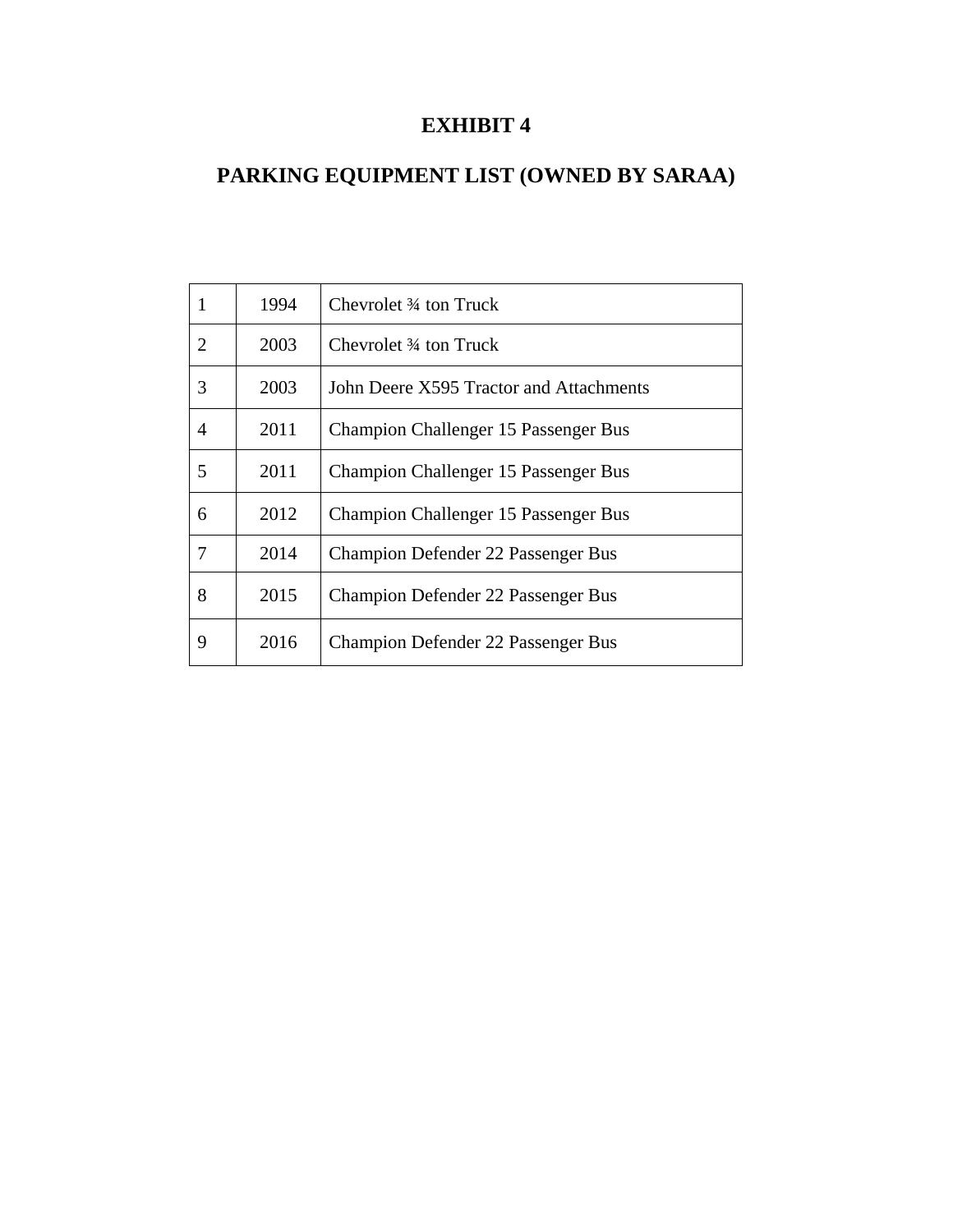# **EXHIBIT 5 PARKING TRANSACTIONS (for informational purposes only)**

|               | 2016    | <b>2015</b> | 2014    | 2013    | 2012    |
|---------------|---------|-------------|---------|---------|---------|
| <b>TOTALS</b> | 221,931 | 219,938     | 251,358 | 257,885 | 264,829 |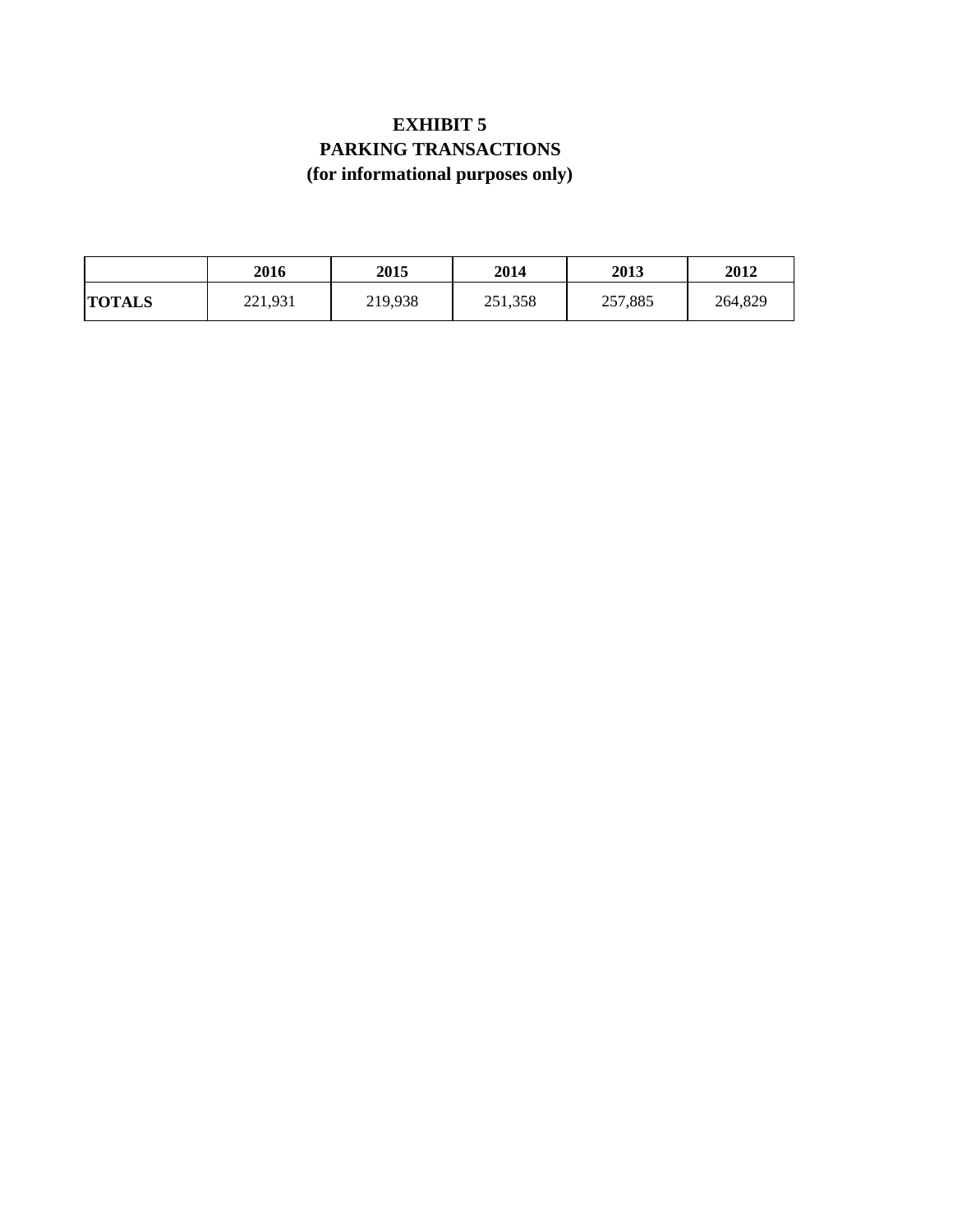# **EXHIBIT 6 PARKING REVENUE (for informational purposes only)**

|               | 2016        | 2015        | 2014        | 2013        | 2012        |
|---------------|-------------|-------------|-------------|-------------|-------------|
| <b>TOTALS</b> | \$7,450,207 | \$7,577,132 | \$7,629,540 | \$7,620,199 | \$7,547,213 |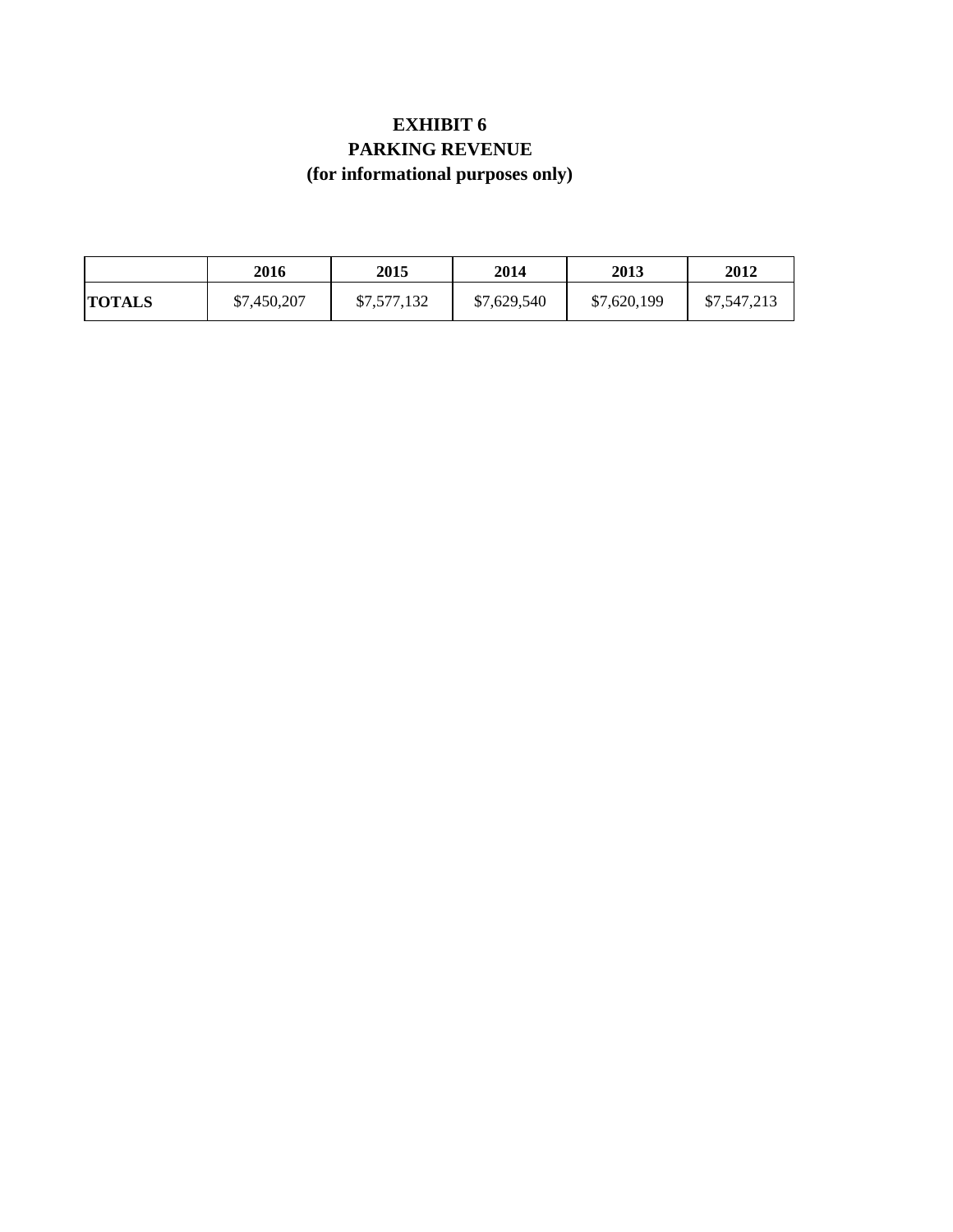# **Exhibit 7 – Qualifications Questionnaire**

All information requested in this Questionnaire MUST be furnished by the Respondent and MUST be submitted as part of the RFQ. Responses must be complete and accurate. Omissions, incompleteness, inaccuracy, or misstatements may be cause for rejection of a Proposal. **Additional Sheets may be inserted and/or attached as necessary to complete this Questionnaire.**

All Statements shall become the property of the Authority. Those parts of a Statement which are defined by a Respondent as business or trade secrets, and are reasonably marked "Trade Secrets", or "Confidential", or "Proprietary" shall only be disclosed to the public if such disclosure is required or permitted under the laws of the State of Pennsylvania or the Authority's policies, rules or regulations. All requested financial information and/or statement will be kept confidential by the Authority and returned to Respondent, if so requested by Respondent, upon completion of the selection process.

By submission of the Statement, Respondent acknowledges and agrees that the Authority has the right to make any inquiry or investigation it deems appropriate to substantiate or supplement information contained in this questionnaire, and authorizes the release to the Authority of any and all information sought in such inquiry or investigation.

| Respondent | (Print Name) |
|------------|--------------|
|------------|--------------|

By \_\_\_\_\_\_\_\_\_\_\_\_\_\_\_\_\_\_\_\_\_\_\_\_\_\_\_\_\_\_\_\_\_

 $\mathbf{By} \_\_$ Signatures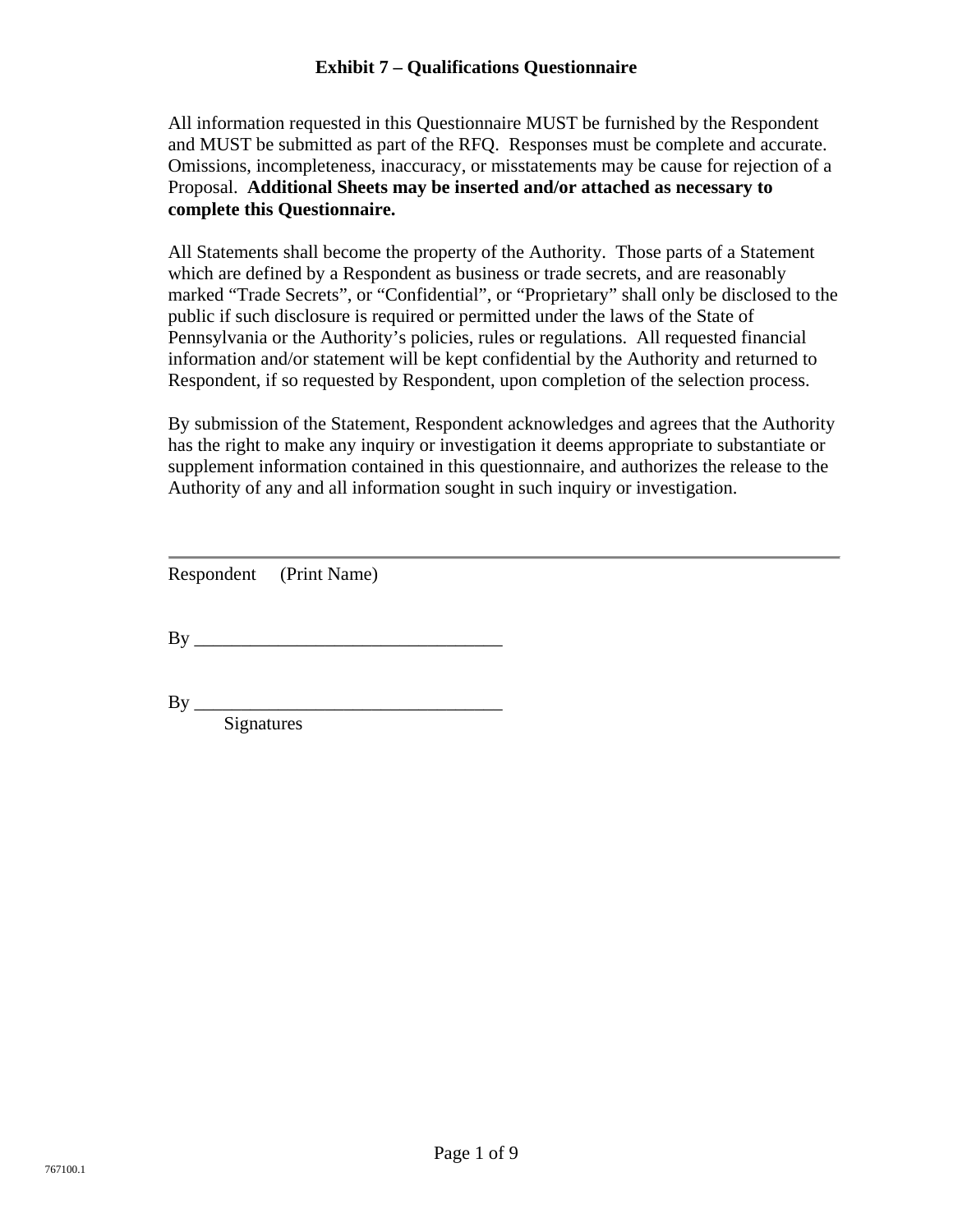## COMPANY NAME AND ADDRESS

1. Name of Respondent exactly as it appears on the Statement and as it would appear on the Operating Agreement for management services of the Authority parking facilities.

2. Address of Respondent for the purposes of notice or other communication relating to the Proposal:

3. Telephone Number of Company:  $(\_\_)$ FAX: (\_\_\_\_\_)\_\_\_\_\_\_\_\_\_\_\_\_\_\_\_\_\_\_\_\_\_\_\_\_\_

Contact Person: \_\_\_\_\_\_\_\_\_\_\_\_\_\_\_\_\_\_\_\_\_\_\_\_\_\_\_\_\_\_\_

4. Respondent intends to operate the business with which this Statement is concerned as one of the following: a Sole Proprietor ( ); Partnership ( ); Corporation ( ); Joint Venture ( ); or other, please explain: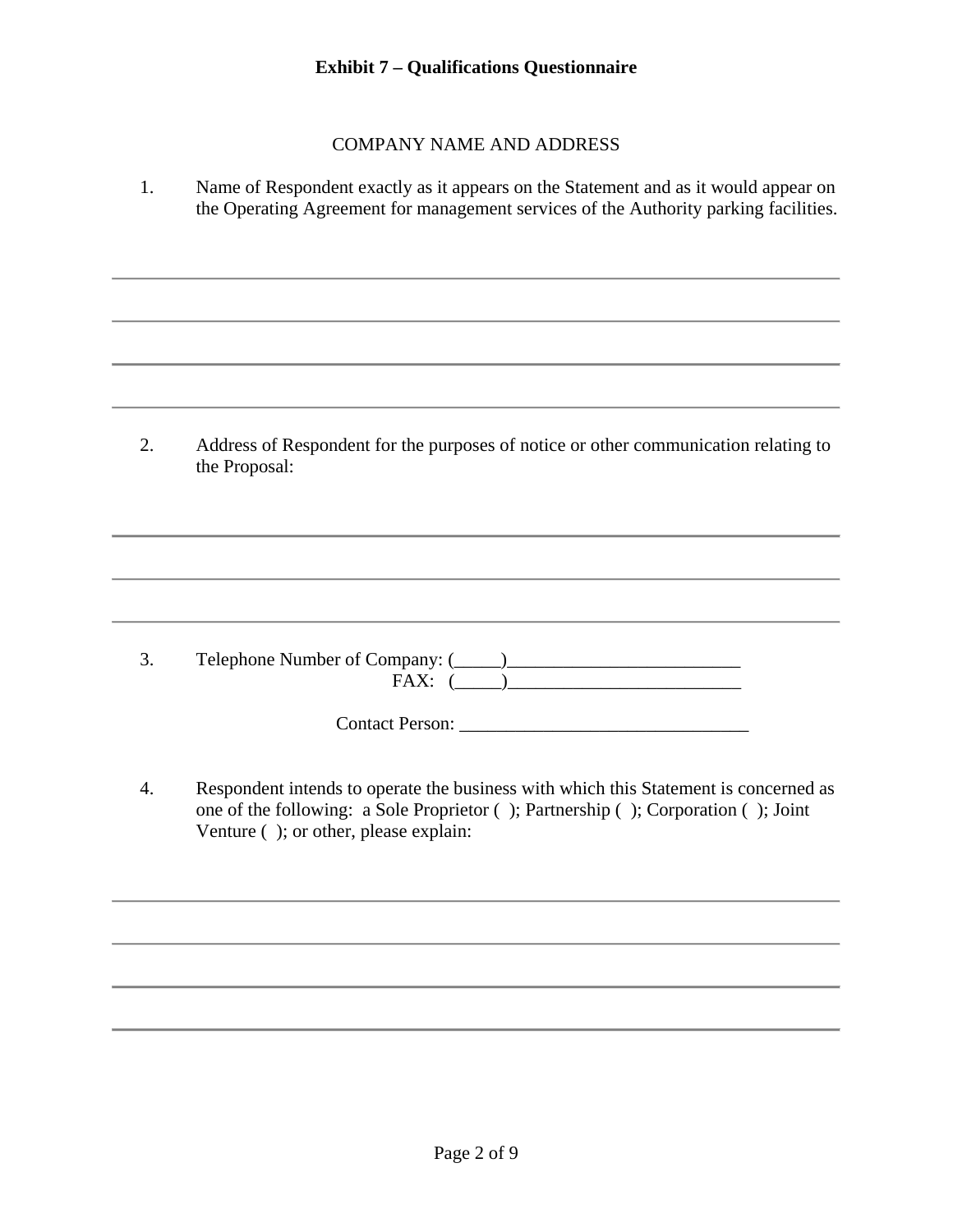# FINANCIAL DATA

# THREE YEAR FINANCIAL STATEMENTS

Attach a complete report, prepared in accordance with generally accepted accounting practices, reflecting your financial condition for the most recent three years. The report must include a balance sheet and income statement. Be prepared to substantiate all information shown. All requested financial information will be kept confidential by the Authority and returned to Respondent, if so requested by company, upon completion of the selection process.

#### SURETY INFORMATION

Has any surety or bonding company ever been required to perform upon your default?  $Yes( ) No( )$ 

If yes, attach a statement naming the surety or bonding company, date, amount of bond, and the circumstances surrounding such default and performance.

#### BANKRUPTCY INFORMATION

Have you ever declared bankruptcy? Yes () No ()

If yes, state date, court jurisdiction, amount of liabilities, and amount of assets.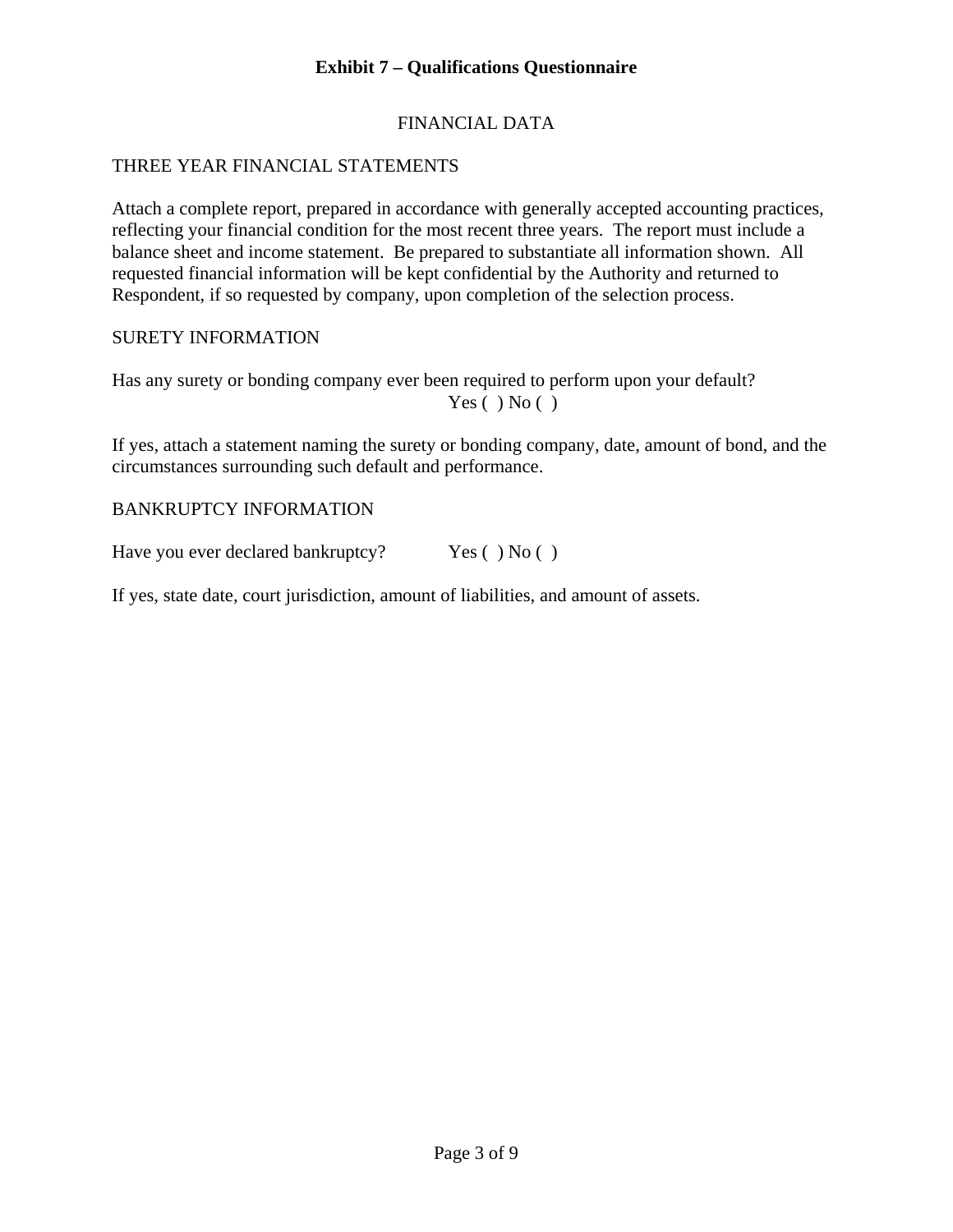## **Exhibit 7 - Qualifications Questionnaire**

# **BUSINESS REFERENCES**

Last four (4) persons or firms with whom you have conducted business transactions during the past three (3) years. At least two (2) of the references named are to have knowledge of your debt payment history.

# REFERENCE NO.1

| Name:                 |                                                                           |
|-----------------------|---------------------------------------------------------------------------|
| Firm:                 |                                                                           |
| Title:                |                                                                           |
| Address:              |                                                                           |
|                       |                                                                           |
| Telephone:            |                                                                           |
|                       | Nature and magnitude of purchase, sale, loan, business association, etc.: |
|                       |                                                                           |
|                       |                                                                           |
| <b>REFERENCE NO.2</b> |                                                                           |
| Name:                 |                                                                           |
| Firm:                 |                                                                           |
| Title:                |                                                                           |
| Address:              |                                                                           |
|                       |                                                                           |
| Telephone:            | <u> 1980 - Jan James James Barbara, martxa eta batarra (h. 1980).</u>     |
|                       | Nature and magnitude of purchase, sale, loan, business association, etc.: |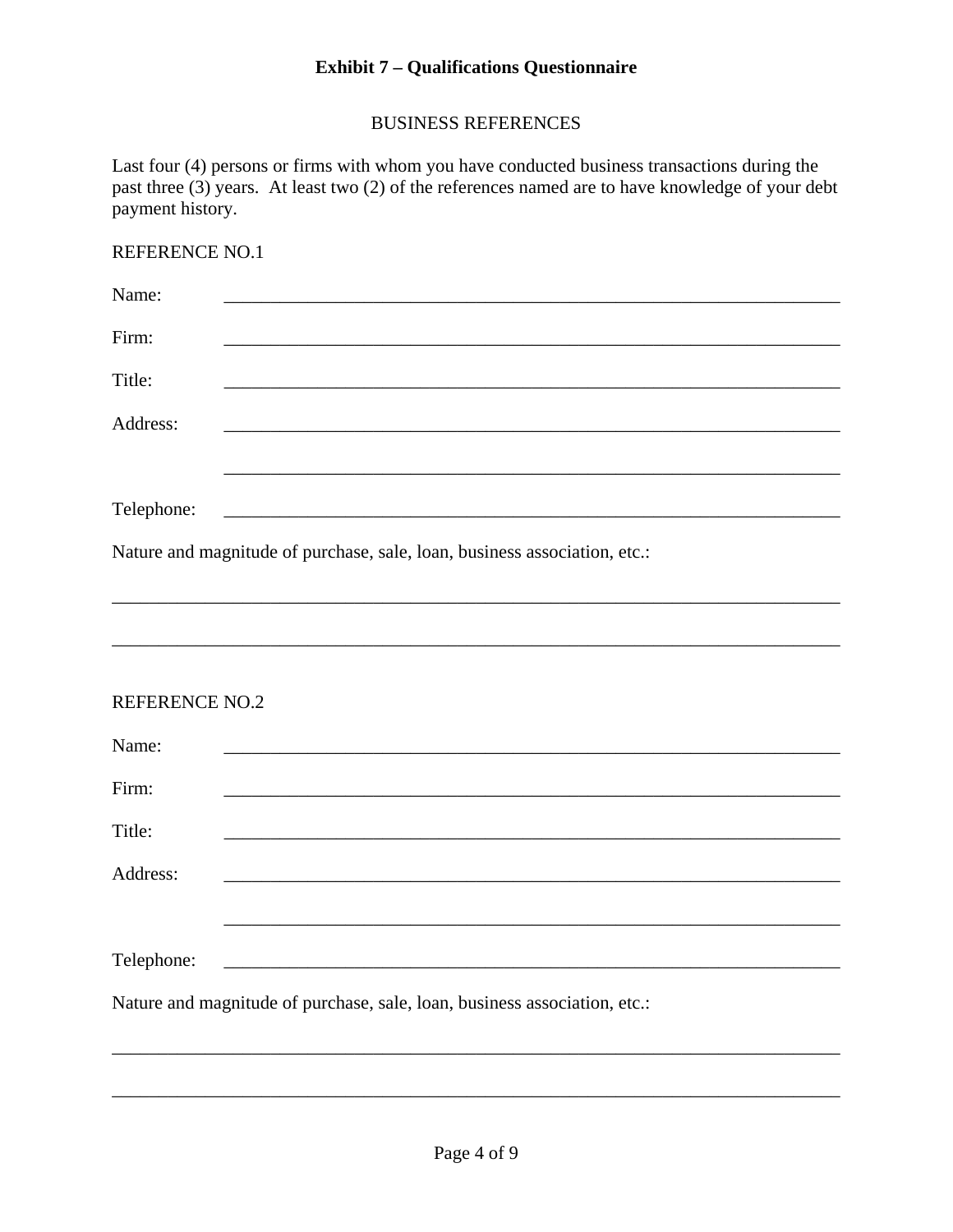| <b>REFERENCE NO.3</b> |                                                                           |
|-----------------------|---------------------------------------------------------------------------|
| Name:                 |                                                                           |
| Firm:                 |                                                                           |
| Title:                |                                                                           |
| Address:              |                                                                           |
|                       |                                                                           |
|                       |                                                                           |
| Telephone:            |                                                                           |
|                       | Nature and magnitude of purchase, sale, loan, business association, etc.: |
| <b>REFERENCE NO.4</b> |                                                                           |
|                       |                                                                           |
| Name:<br>Firm:        |                                                                           |
| Title:                |                                                                           |
| Address:              |                                                                           |
|                       |                                                                           |
|                       |                                                                           |
| Telephone:            |                                                                           |
|                       | Nature and magnitude of purchase, sale, loan, business association, etc.: |
|                       |                                                                           |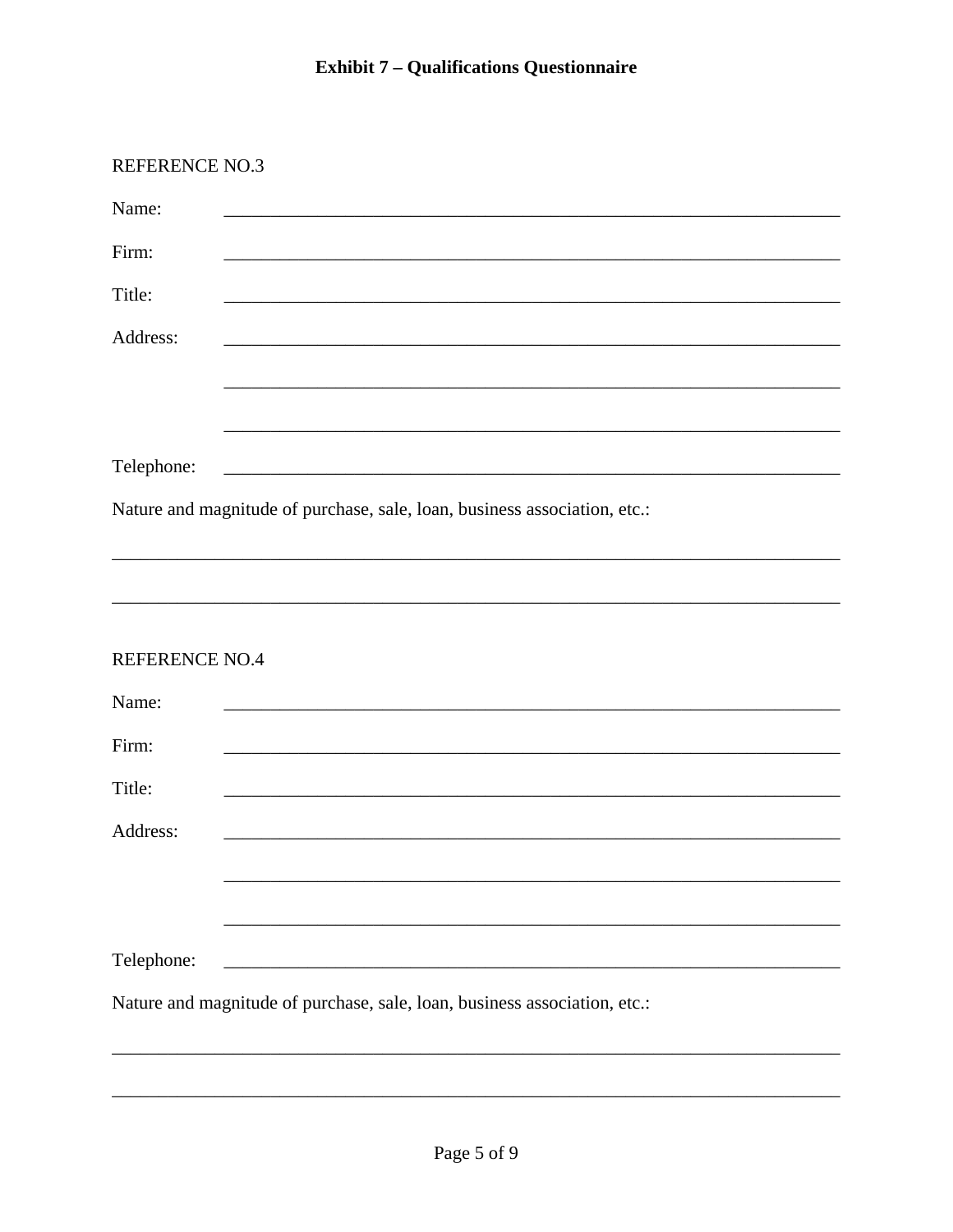## BACKGROUND AND EXPERIENCE:

History of the Company – Describe in detail on this page (or on a separate sheet of paper) the history of the Respondent. Include the year organized, growth in sales, growth of employees, the number of parking facilities managed since inception and a description of the continuity in ownership and/or management.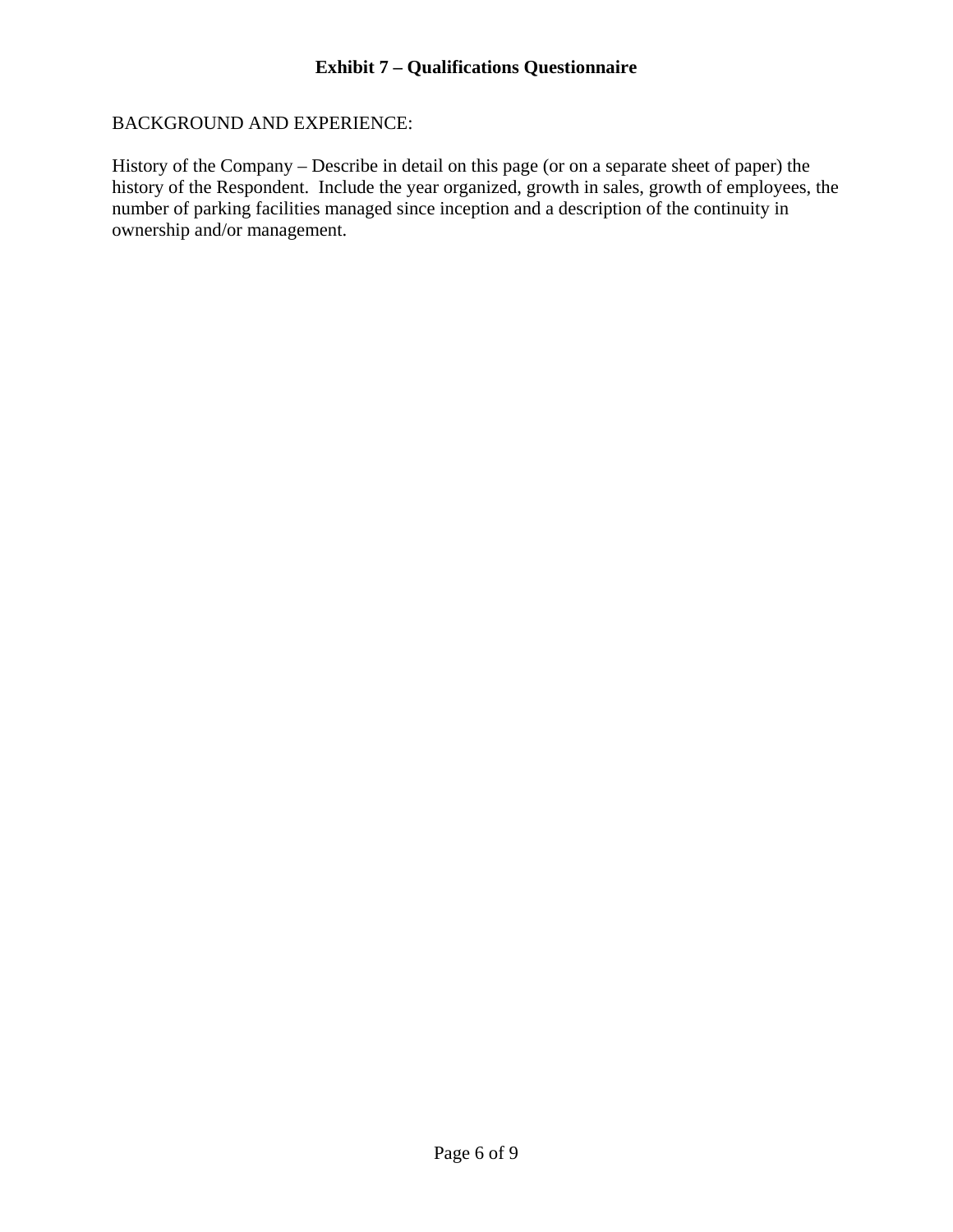# BACKGROUND AND EXPERIENCE (Continued):

Other Facilities managed – List all parking facilities managed and/or operated by the Respondent indicating whether services are provide for the account of the Respondent or on behalf of others over the past ten (10) years. Include the name and phone number of the contract manager for each location (separate sheets may be used):

| <b>Parking Facilities</b><br>Managed | Services Provided | <b>Contract Manager</b>  | Phone Number |
|--------------------------------------|-------------------|--------------------------|--------------|
|                                      |                   |                          |              |
|                                      |                   |                          |              |
|                                      |                   |                          |              |
|                                      |                   |                          |              |
|                                      |                   |                          |              |
|                                      |                   |                          |              |
|                                      |                   |                          |              |
|                                      |                   |                          |              |
|                                      |                   |                          |              |
|                                      |                   |                          |              |
|                                      |                   |                          |              |
| and the state                        |                   | $\overline{\phantom{0}}$ |              |
|                                      |                   |                          |              |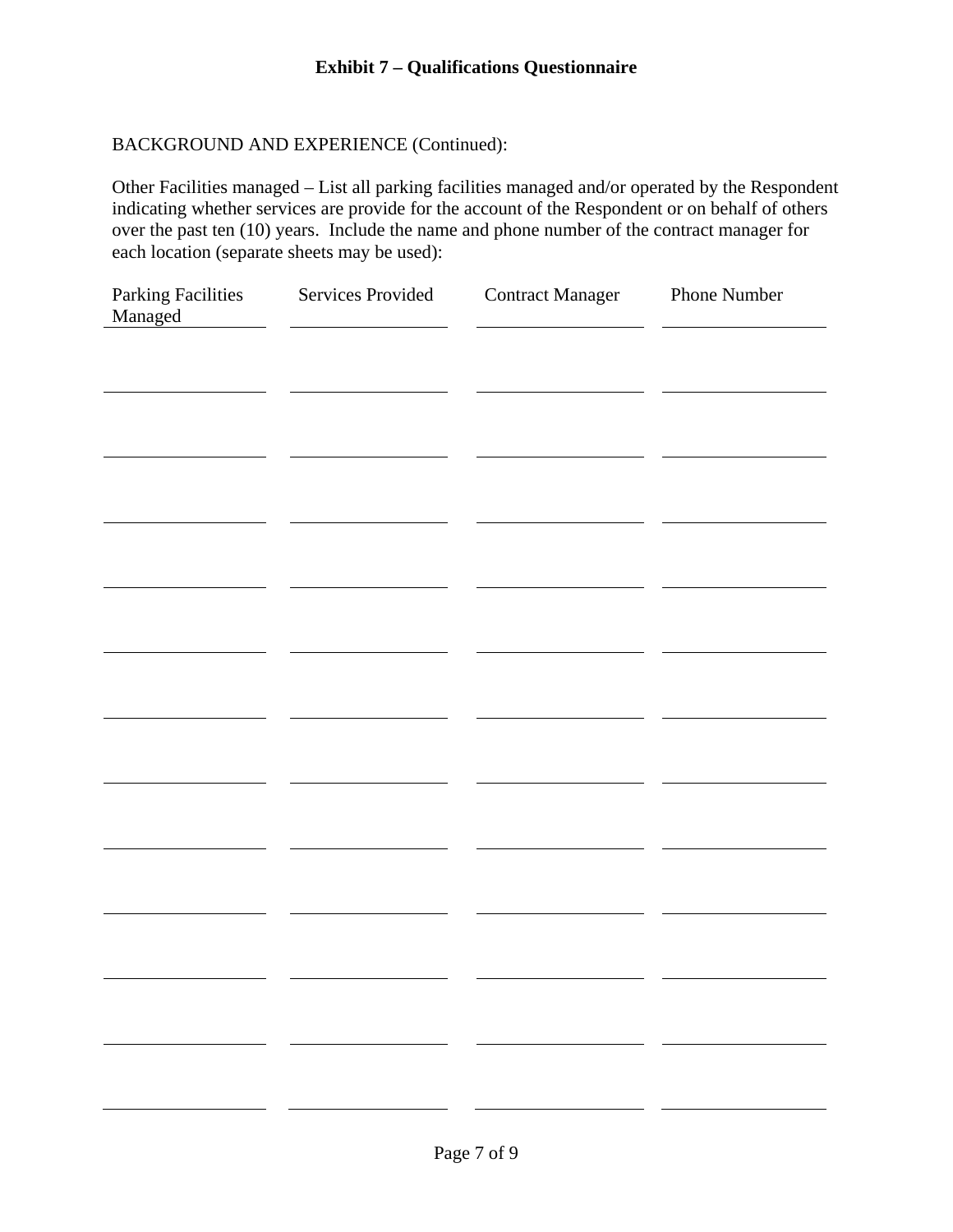## MANAGEMENT PLAN:

Describe in detail in this section of the Statement (or on separate sheets of paper) the management plan proposed by the Respondent. Include the following elements in the submittal:

- Proposed Organization Describe the proposed method of internal Respondent organization to support the parking operations at the airport, including the organization chart, roles, responsibilities qualifications and resumes of key staff (off-site) and local (on-site) personnel, and training programs to be utilized for staff.
- Operation Management Describe the proposed operations, including shuttle bus operation.
- Revenue Control and Record Keeping Described the proposed methods for revenue and record control, including report preparation, cash management, ticket stock management, and familiarity with the Authority's existing system.
- Customer service activities, including complaint response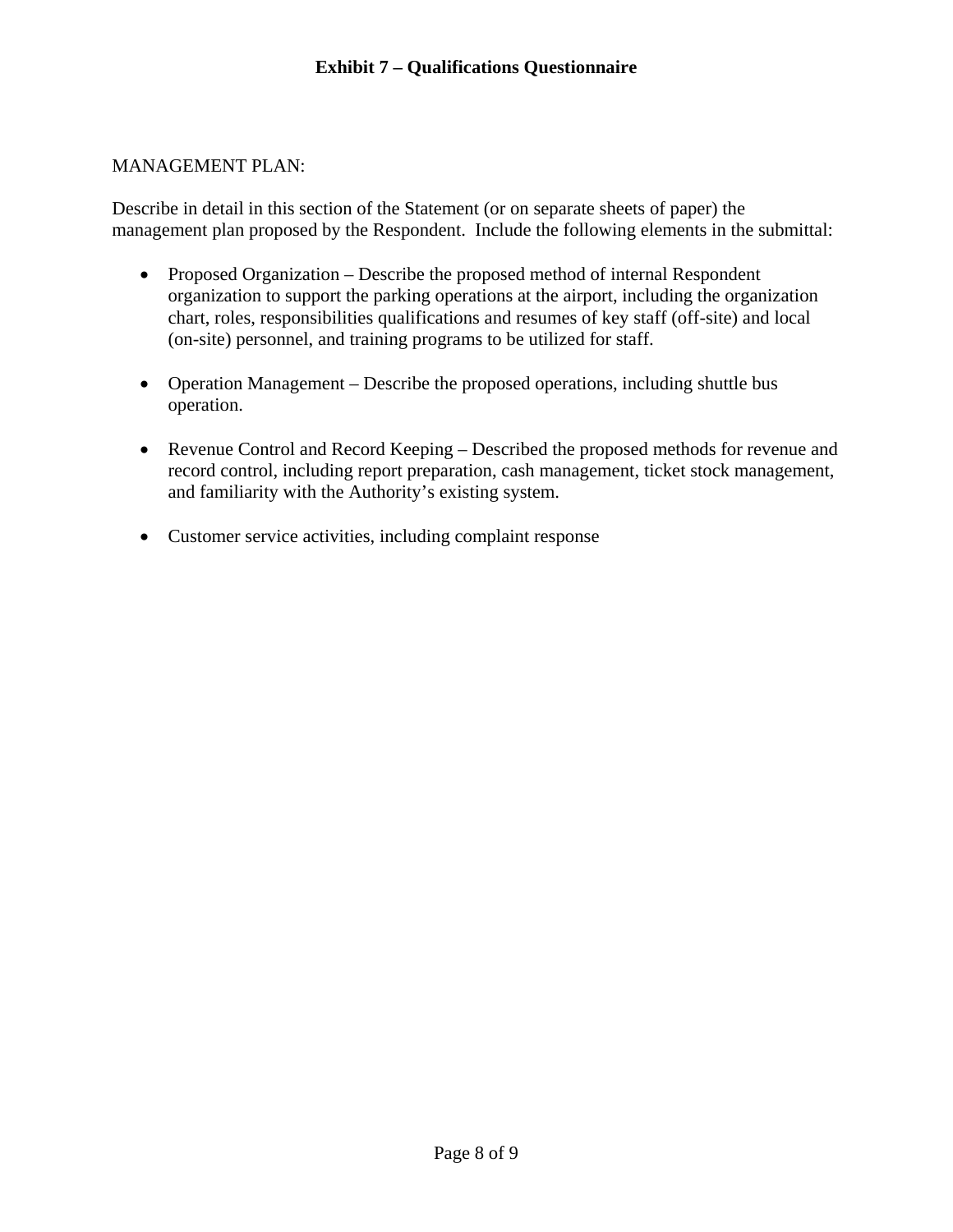#### **MISCELLANEOUS**

- 1. Provide any other information which you feel will be helpful in evaluating your ability to successfully manage the airport parking facilities.
- 2. What do you offer that your competition does not?
- 3. Describe the quality assurance program for the company.
- 4. Describe your knowledge of the parking market in the Harrisburg Area.
- 5. Describe any marketing/incentive/loyalty programs that your company uses that may be beneficial at Harrisburg International Airport.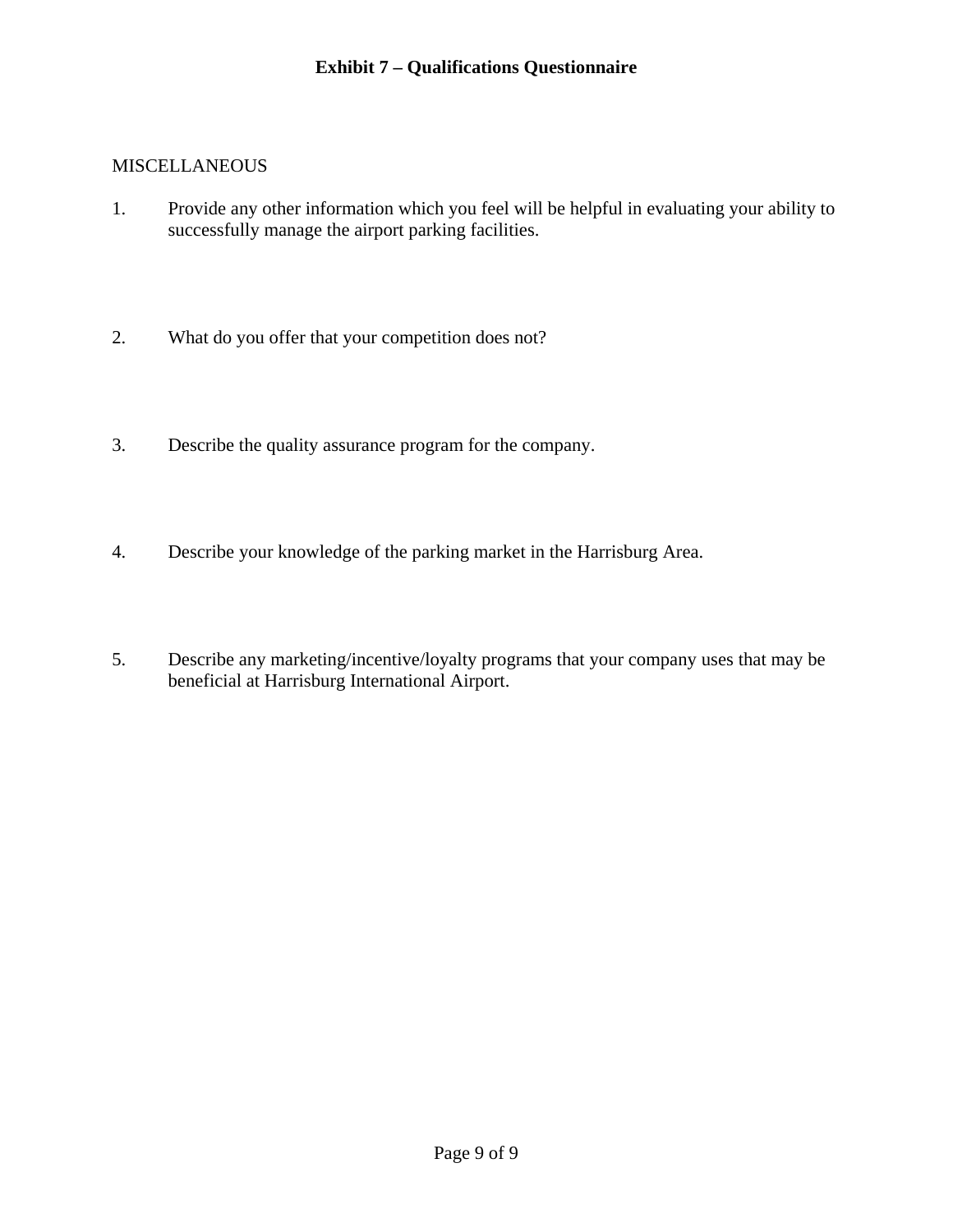# **Exhibit 8 – Proposal**

#### PROPOSAL MANAGEMENT & OPERATION SERVICES FOR THE AIRPORT PARKING FACILITIES

| <b>COMPANY</b><br>Name:<br>Address: |  |
|-------------------------------------|--|
|                                     |  |
|                                     |  |
|                                     |  |
|                                     |  |
| <b>Contact Person:</b>              |  |
| Title:                              |  |
| Telephone #:                        |  |
| Fax:                                |  |

The undersigned submits this Proposal to the Susquehanna Area Regional Airport Authority as an offer to provide MANAGEMENT SERVICES AND OPERATION OF THE AIRPORT PARKING FACILITIES at Harrisburg International Airport based on the terms and conditions set forth in the Request for Qualifications/Proposals document.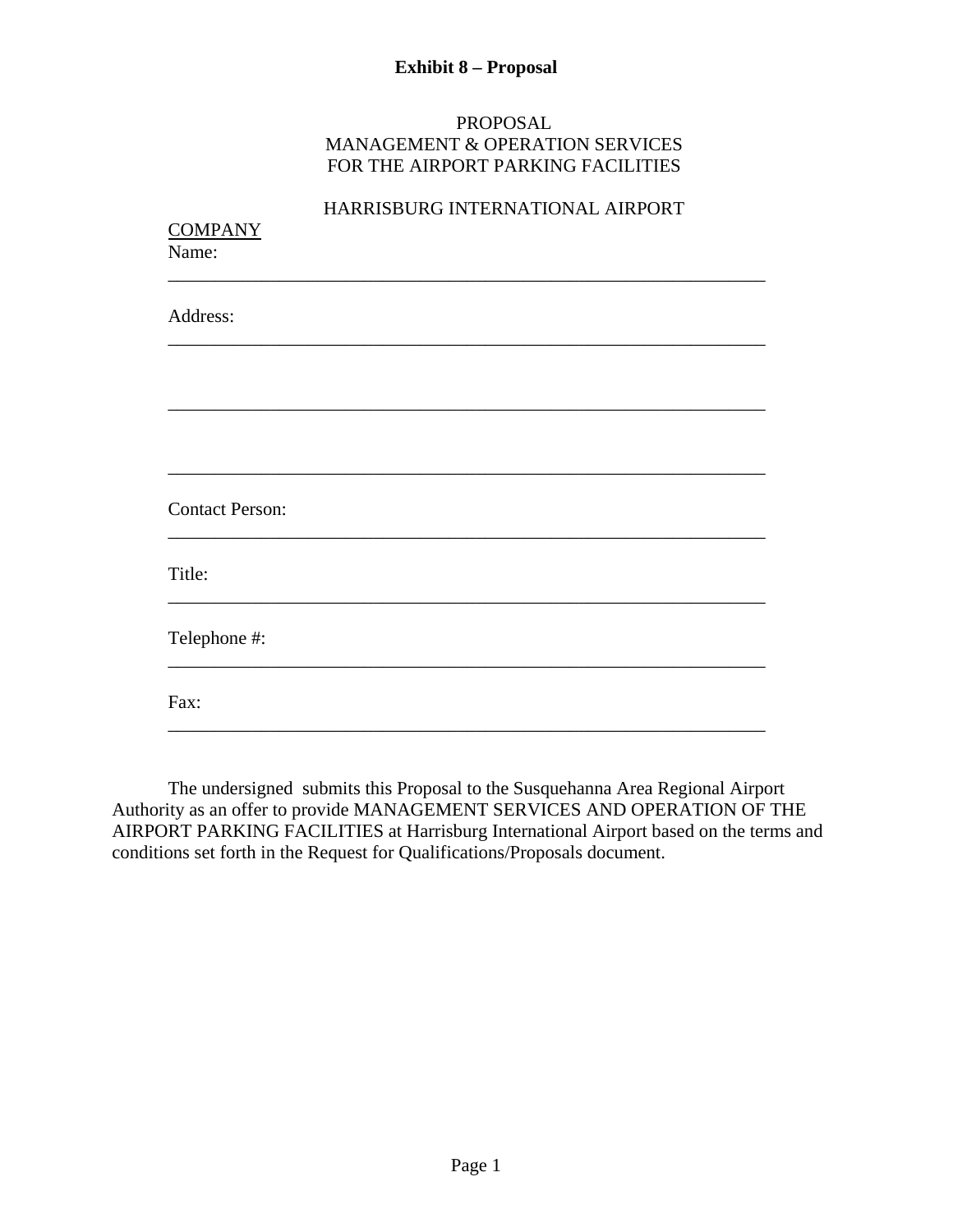# BUDGET

Companies should submit a general operating budget. This budget should clearly identify both Company and Authority expenses. The budget should also contain information detailing costs associated with the shuttle bus operation. Respondent must propose the pay scales for each and every position to be deployed. While this proposal may not be graded or judged on the lowest amount proposed, Authority expects that the pay scales proposed will be fair and equitable, and will be so judged.

# **FEES**

Describe in detail the management and operation fee proposed for services described in the RFP document. Delineate the components of the fee proposed.

# SUPPLEMENTAL PROMOTIONAL PROGRAMS

Describe in detail strategies and proposed funding mechanisms that the Company would use to assist the Authority in meeting the supplemental objectives illustrated in section 6.03 of the RFQ/RFP. The response shall include a detailed Return on Investment (ROI) plan outlining the method and terms for recovering any capital investments.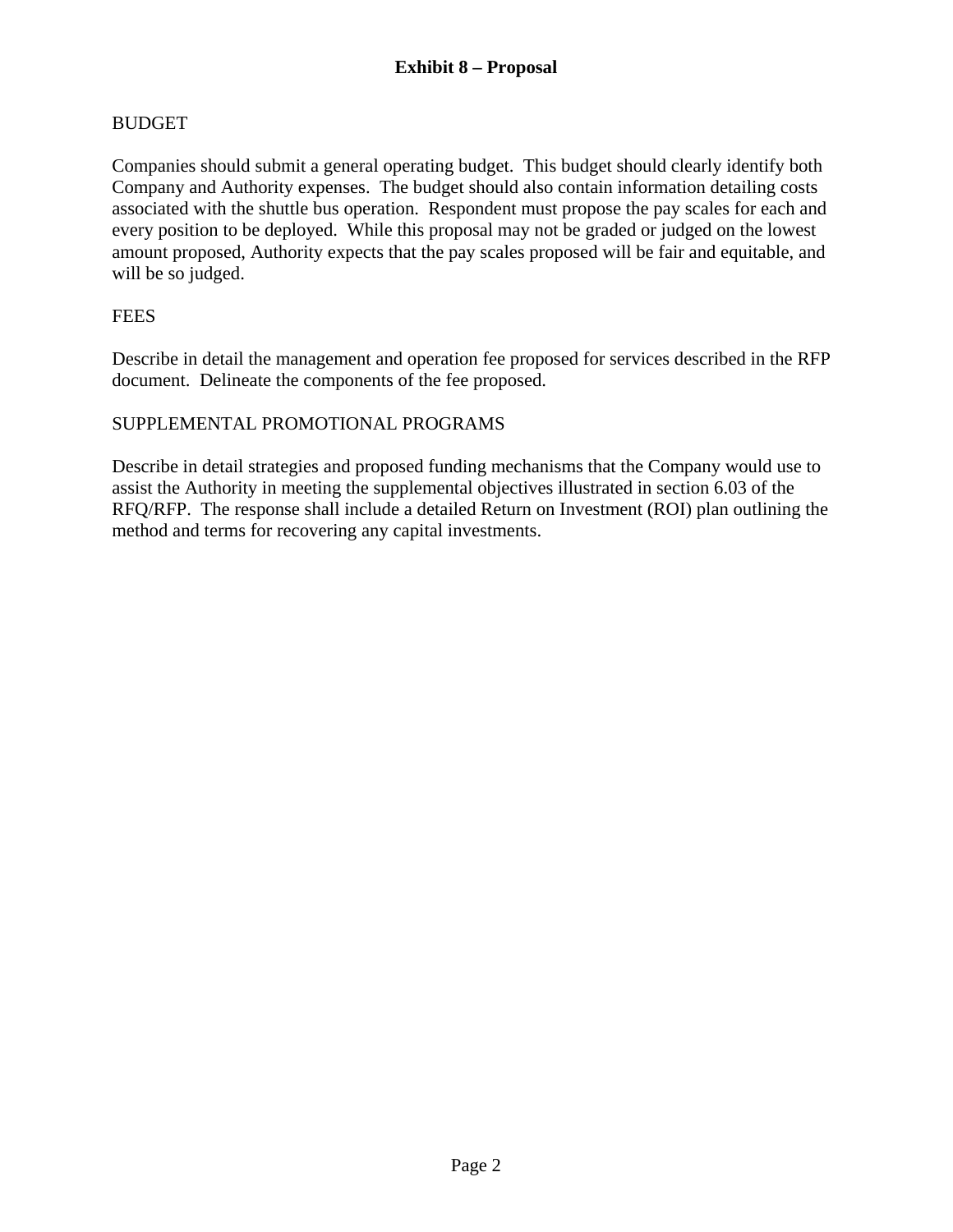# **Exhibit 8 – Proposal**

THIS SHEET MUST BE INCLUDED WITH THE PROPOSAL SUBMISSION

Respondent understands, agrees, and warrants that:

- 1. Respondent has carefully read and fully understands all requirements of the form of RFP.
- 2. Respondent has full knowledge of the parking facilities as detailed in the Request for Proposal.
- 3. Respondent has the capability to successfully undertake and complete the responsibilities and obligations of the services as stated in the RFP.
- 4. Airport reserves the right to reject any and all proposals, to waive information in any proposal received, and to accept that proposal which will, in its opinion, best serve the public interest.

| Company | (Please Print) |
|---------|----------------|
|---------|----------------|

By (Signature – Note: Signature must be notarized)

Title

Dated \_\_\_\_\_\_\_\_\_\_\_\_\_\_\_\_\_\_\_\_\_\_\_\_\_\_\_, 2017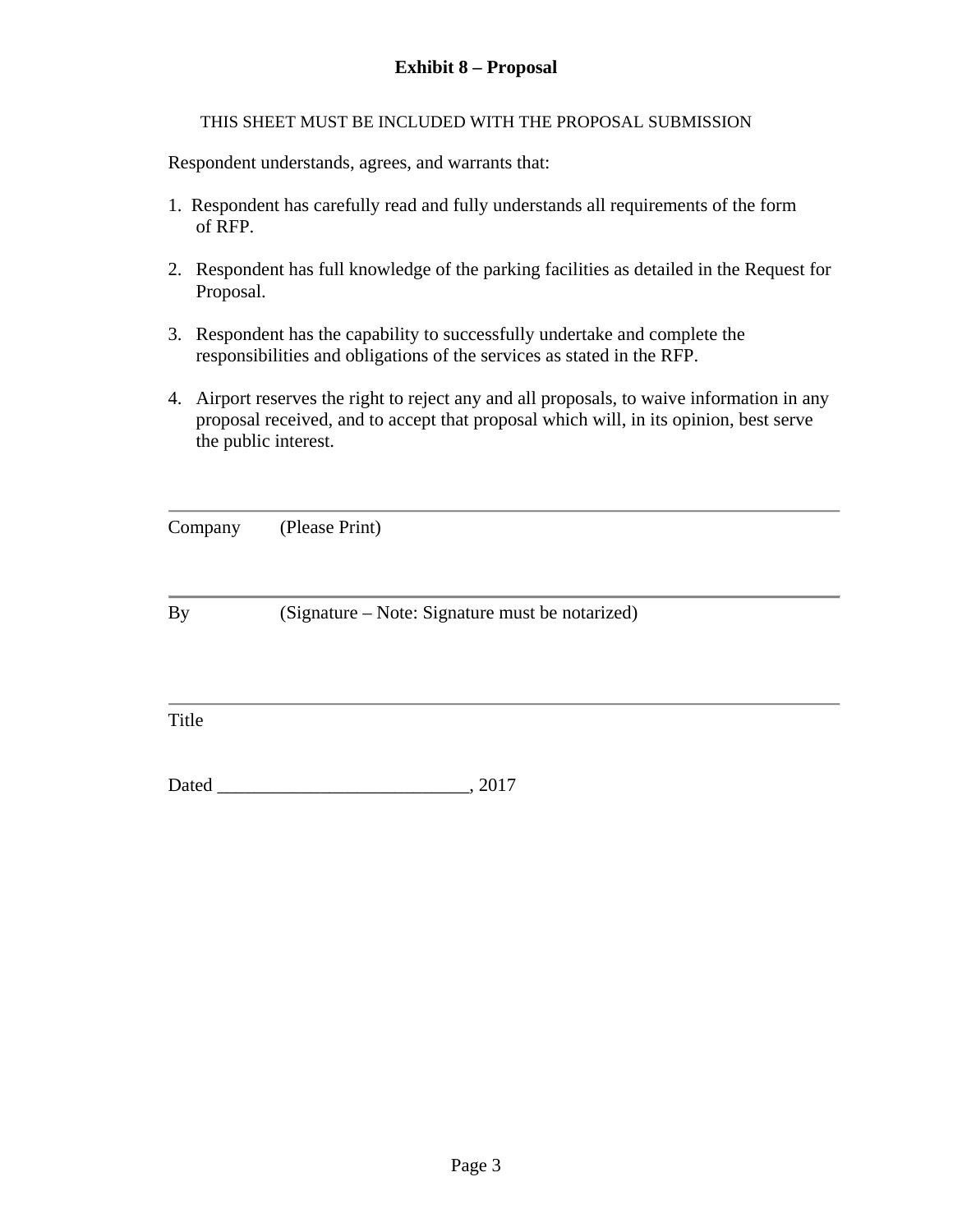# **Harrisburg International Airport**



**Parking Facility Statistics** 

|                  | December     | December                                    | $\%$                        | <b>YTD</b>       | <b>YTD</b>         | $\%$          |
|------------------|--------------|---------------------------------------------|-----------------------------|------------------|--------------------|---------------|
|                  | 2016         | 2015                                        | Change                      | 1/01/16-12/31/16 | 1/01/15-12/31/15   | Change        |
|                  |              |                                             | # OF TRANSACTIONS           |                  |                    |               |
| <b>GARAGE</b>    | 13,168       | 11,457                                      | 15%                         | 150,913          | 146,444            | 3%            |
| <b>LONG TERM</b> | 4,662        | 4,472                                       | 4%                          | 71.018           | 73,494             | $-3%$         |
| <b>TOTAL</b>     | 17,830       | 15,929                                      | 11.93%                      | 221,931          | 219,938            | 0.91%         |
|                  |              | <b>MONEY COLLECTED (TAXES NOT INCLUDED)</b> |                             |                  |                    |               |
| <b>GARAGE</b>    | \$307,163.26 | 268,049.28                                  | 15%                         | \$4,277,397.16   | 4,271,592.64       |               |
| <b>LONG TERM</b> | 205,433.61   | 200,133.78                                  | 3%                          | 3,161,616.91     | 3,266,553.20       | $0\%$         |
| <b>AIRCREW</b>   | 1,110.00     | 2,490.91                                    | $-55%$                      | 15,630.91        | 38,230.92          | $-3%$         |
| PROX DEPOSIT     | 10.00        | 10.00                                       | 0%                          | 820.00           | 730.00             | $-59%$<br>12% |
| GT               | 170.00       | 270.00                                      | $-37%$                      | 4,160.00         | 8,655.00           |               |
| <b>OTHER</b>     | $-7,481.97$  | $-222.83$                                   | 3258%                       | $-9,418.20$      | $-8,630.73$        | $-52%$<br>9%  |
| <b>TOTAL</b>     | 506,404.90   | 470,731.14                                  | 7.58%                       | 7,450,206.78     | 7,577,131.03       | $-1.68%$      |
|                  |              | <b>AVERAGE # OF OVERNIGHT CARS(4:00AM)</b>  |                             |                  |                    |               |
| <b>GARAGE</b>    | 453          | 379                                         | 20%                         | 582              | 514                | 13%           |
| <b>LONG TERM</b> | 699          | 680                                         | 3%                          | 890              | 908                | $-2%$         |
| <b>TOTAL</b>     | 1,152        | 1,059                                       | 8.78%                       | 1,472            | 1,422              | 3.52%         |
|                  |              |                                             | <b>AVERAGE TICKET PRICE</b> |                  |                    |               |
| <b>GARAGE</b>    | \$23.33      | \$23.40                                     | $0\%$                       | \$28.34          |                    |               |
| <b>LONG TERM</b> | \$44.07      | \$44.75                                     | $-2%$                       | \$44.52          | \$29.17<br>\$44.45 | $-3%$<br>0%   |
| <b>TOTAL</b>     | \$28.75      | \$29.39                                     | $-2.19%$                    | \$33.52          | \$34.27            |               |
|                  |              |                                             |                             |                  |                    | $-2.20%$      |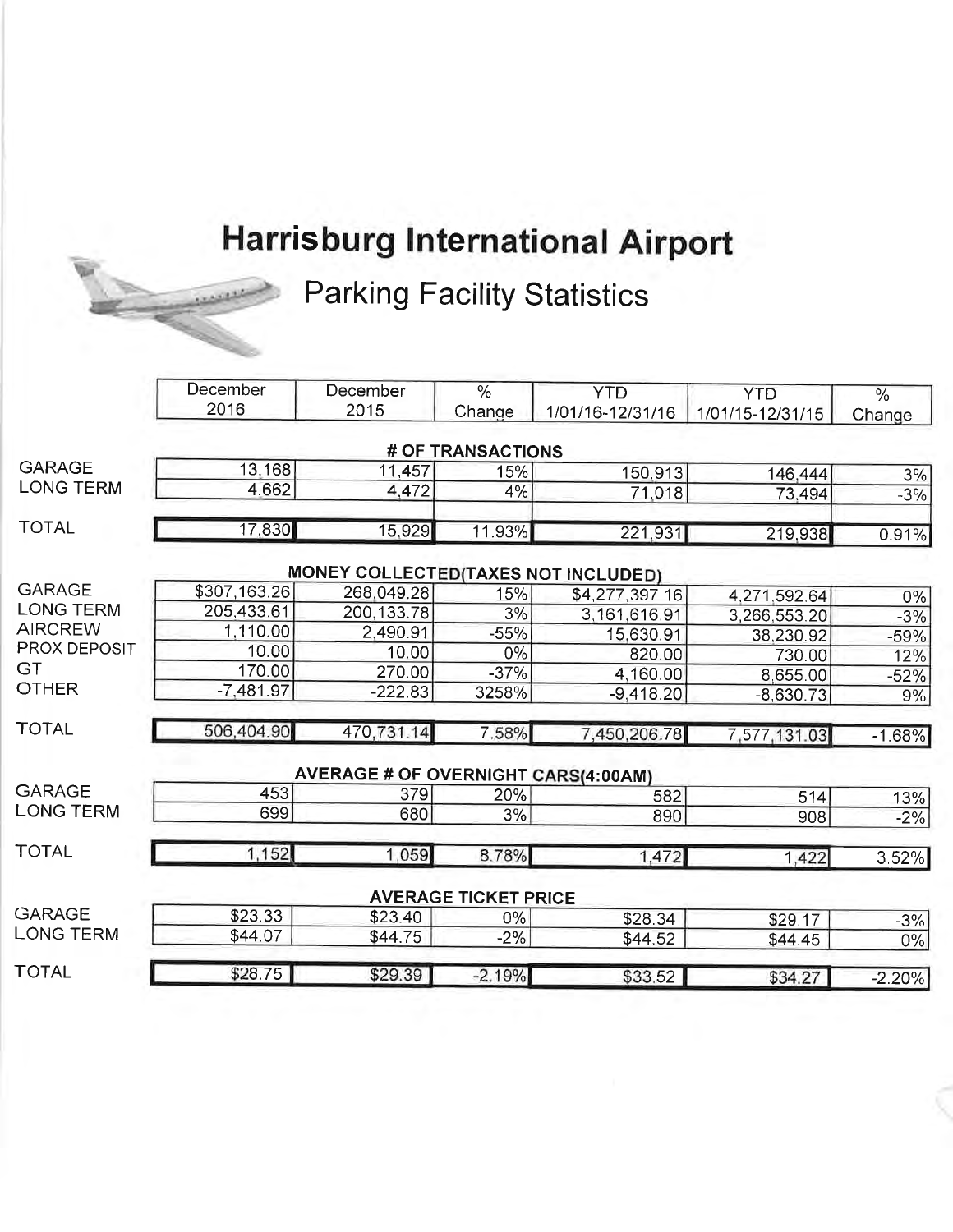### **HARRISBURG INTERNATIONAL AIRPORT (MDT) PARKING FACILITIES PROJECTED REVENUES FISCAL YEAR 2017**

|               | Ъ, | 7,567,979 |
|---------------|----|-----------|
| Dec-17        |    | 506,058   |
| <b>Nov-17</b> |    | 611,491   |
| Oct-17        |    | 671,734   |
| Sep-17        |    | 605,059   |
| Aug-17        |    | 601,495   |
| <b>Jul-17</b> |    | 578,999   |
| Jun-17        |    | 618,958   |
| May-17        |    | 704,367   |
| Apr-17        |    | 731,363   |
| Mar-17        |    | 735,297   |
| Feb-17        |    | 602,631   |
| Jan-17        | S  | 600.527   |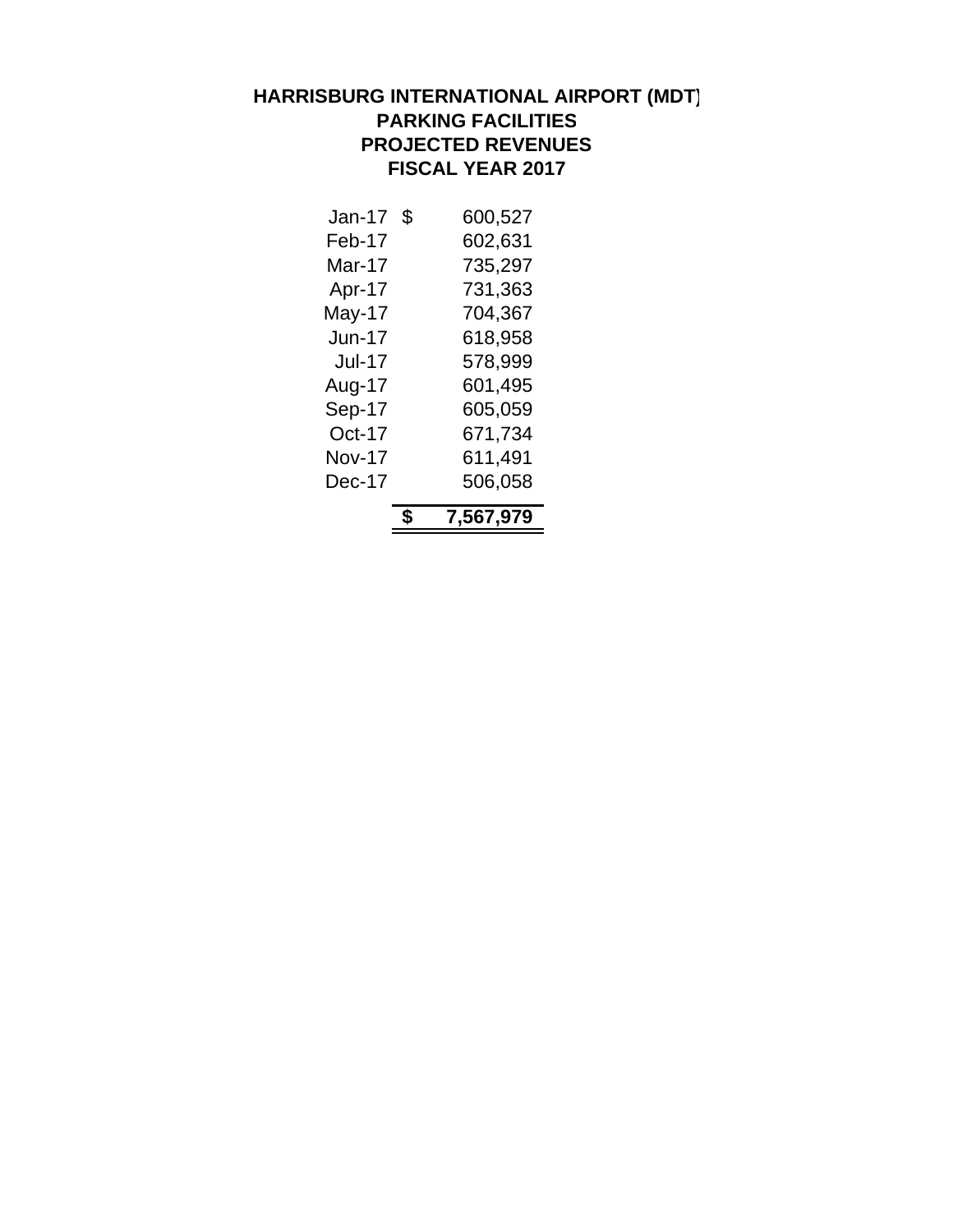# HARRISBURG INTERNATIONAL AIRPORT PARKING FACILITY 2017 PARKING BUDGET

|                                       | 2017<br><b>BUDGET</b> |
|---------------------------------------|-----------------------|
| <b>PAYROLL EXPENSES</b>               |                       |
| Payroll                               | \$1,462,500           |
| Payroll Taxes                         | \$150,784             |
| <b>Workers' Compensation</b>          | \$129,724             |
| Group Insurance                       | \$175,000             |
| Retirement                            | \$36,556              |
| <b>TOTAL PAYROLL/BENEFITS</b>         | \$1,954,564           |
| <b>OPERATING EXPENSES</b>             |                       |
| Uniforms & Laundry                    | \$19,000              |
| <b>Professional Fees</b>              | \$2,496               |
| <b>Recruiting Expenses</b>            | \$6,000               |
| <b>Armored Car Service</b>            | \$9,420               |
| Snow Removal                          | \$45,000              |
| Utilities - Natural Gas               | \$6,150               |
| <b>Telephone Expenses</b>             | \$1,680               |
| <b>General Supplies</b>               | \$1,200               |
| Liability Insurance                   | \$130,970             |
| Auto Mileage                          | \$3,600               |
| Miscellaneous Expenses                | \$300                 |
| <b>Bank Service Fees</b>              | \$1,740               |
| <b>Office Supplies</b>                | \$300                 |
| <b>Power Sweeper Rental</b>           | \$6,000               |
| Repairs & Maintenance - Trucks/Mowers | \$250                 |
| Repairs & Maintenance - Shuttle Buses | \$1,000               |
|                                       |                       |
|                                       |                       |

| <b>TOTAL OPERATING EXPENSES</b>      | \$235,106   |
|--------------------------------------|-------------|
| SUBTOTAL PAYROLL/ OPERATING EXPENSES | \$2,189,670 |
| <b>MANAGEMENT FEE</b>                | \$60,000    |
| TOTAL PARKING OPERATOR EXPENSES      | \$2,249,670 |

**NOTES: Projected numbers reflect parking contractor invoices only.**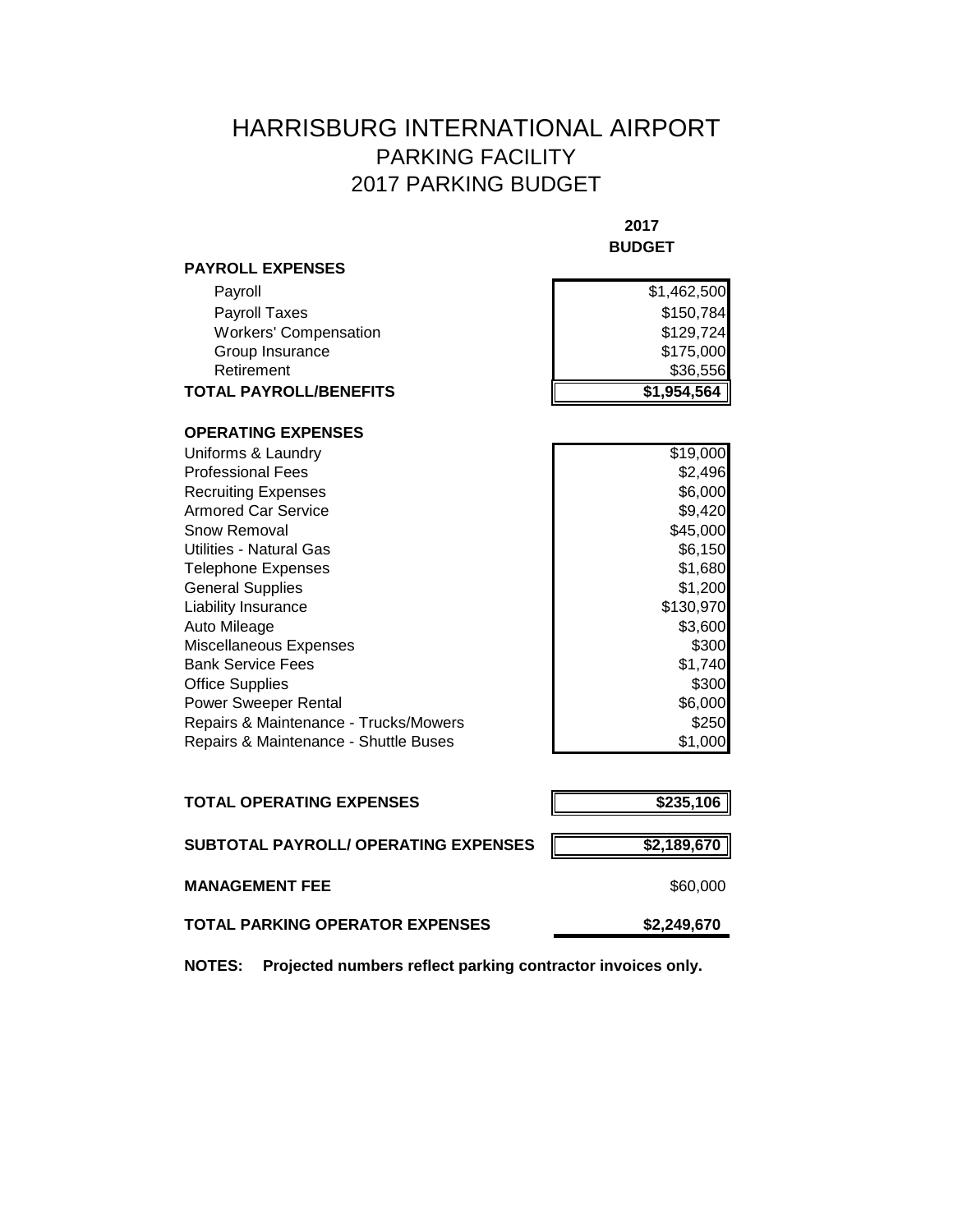|                                    | Pay Rate    |
|------------------------------------|-------------|
| Manager                            | \$<br>36.78 |
| <b>Assistant Manager</b>           | \$<br>18.28 |
| <b>Money Counter/Payroll Clerk</b> | \$<br>14.87 |
| Supervisors                        | \$<br>13.93 |
| Inventory                          | \$<br>13.70 |
| Maintenance                        | \$<br>13.00 |
| <b>Cashiers</b>                    | \$<br>9.91  |
| <b>Drivers</b>                     | \$<br>13.26 |

# Parking Pay Scale by Job Classification Harrisburg International Airport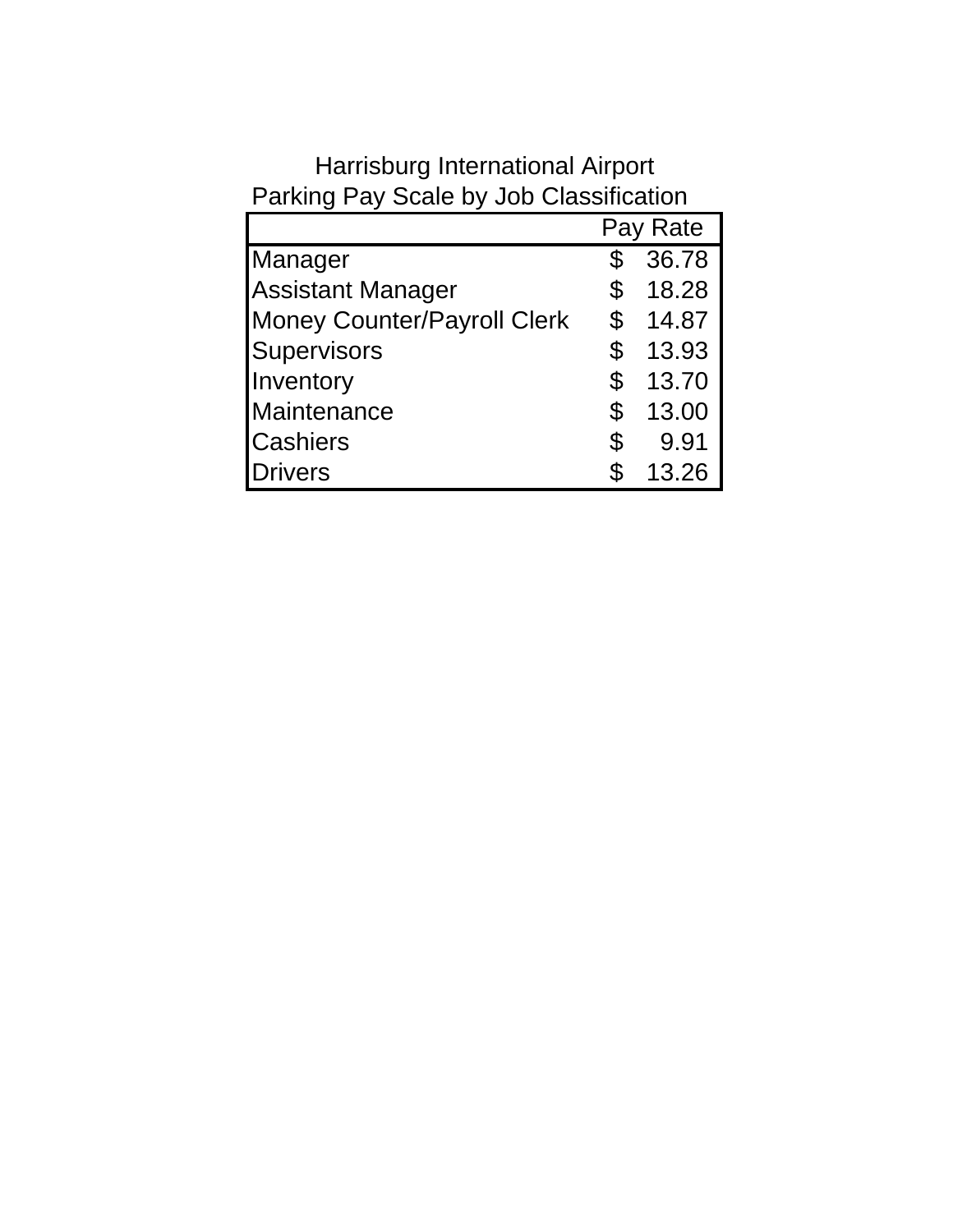# **Parking Schedule**

|                           | <b>MON</b> | <b>TUES</b> | <b>WED</b> | <b>THUR</b> | <b>FRI</b> | <b>SAT</b> | <b>SUN</b> |
|---------------------------|------------|-------------|------------|-------------|------------|------------|------------|
| <b>GARAGE CASHIERS</b>    |            |             |            |             |            |            |            |
| 12:01am-8:00am            |            |             |            |             |            |            |            |
| 7:45am-3:45pm             |            |             |            |             |            |            |            |
| 8:45am-4:45pm             |            |             |            |             |            |            |            |
| 3:30pm-11:30pm            |            |             |            |             |            |            |            |
| 4:15pm-12:15am            |            |             |            |             |            |            |            |
|                           | 9pm-1am    | 9pm-1am     | 9pm-1am    |             |            |            |            |
| 5:00pm-1:00am             |            |             |            |             |            |            |            |
| <b>INVENTORY</b>          |            |             |            |             |            |            |            |
| 10:30pm-6:30am            |            |             |            |             |            |            |            |
| 10:30pm-6:30am            |            |             |            |             |            |            |            |
| <b>LONG TERM CASHIERS</b> |            |             |            |             |            |            |            |
| 7:00am-3:00pm             |            |             |            |             |            |            |            |
| 2:45pm-10:45pm            |            |             |            |             |            |            |            |
| 4:30pm-12:30am            |            |             |            |             |            |            |            |
| 11:00pm-7:00am            |            |             |            |             |            |            |            |
|                           | <b>MON</b> | <b>TUES</b> | <b>WED</b> | <b>THUR</b> | <b>FRI</b> | <b>SAT</b> | <b>SUN</b> |
| <b>DRIVERS</b>            |            |             |            |             |            |            |            |
| 4:00am-12:00pm            |            |             |            |             |            |            |            |
| 12:00pm-8:00pm            |            |             |            |             |            |            |            |
| 8:00pm-6:00am             |            |             |            |             |            |            |            |
| 5:00am-1:00pm             |            |             |            |             |            |            |            |
| 1:00pm-9:00pm             |            |             |            |             |            |            |            |
| 9:00pm-5:00am             |            |             |            |             |            |            |            |
| 6:00am-2:00pm             |            |             |            |             |            |            |            |
| 2:00pm- 6:00pm            |            |             |            |             |            |            |            |
| 6:00pm-2:00am             |            |             |            |             |            |            |            |
| 7:45am- 10:45am           |            |             |            |             |            |            |            |
| 5:00pm- 1:00am            |            |             |            |             |            |            |            |
|                           | <b>MON</b> | <b>TUES</b> | <b>WED</b> | <b>THUR</b> | <b>FRI</b> | <b>SAT</b> | <b>SUN</b> |
| <b>SUPERVISORS</b>        |            |             |            |             |            |            |            |
| 4:00am-12:00pm            |            |             |            |             |            |            |            |
| 6:00am-2:00pm             |            |             |            |             |            |            |            |
| 12:00pm-8:00pm            |            |             |            |             |            |            |            |
| 2:00pm-10:00pm            |            |             |            |             |            |            |            |
| 8:00pm-4:00am             |            |             |            |             |            |            |            |
| 10:00pm-6:00am            |            |             |            |             |            |            |            |
| <b>MAINTENANCE</b>        |            |             |            |             |            |            |            |
| 8:00am-4:00pm             |            |             |            |             |            |            |            |
| 8:00am- 4:00pm            |            |             |            |             |            |            |            |
| 8:00am- 4:00pm            |            |             |            |             |            |            |            |
| 8:00am-12pm               |            |             |            |             |            |            |            |
| 2:00pm-10:00pm            |            |             |            |             |            |            |            |
| 4:00pm-12:00am            |            |             |            |             |            |            |            |
| Money counter/Payroll     |            |             |            |             |            |            |            |
| $6am-10am$                |            |             |            |             |            |            |            |
| 10:00am- 3pm              |            |             |            |             |            |            |            |
|                           |            |             |            |             |            |            |            |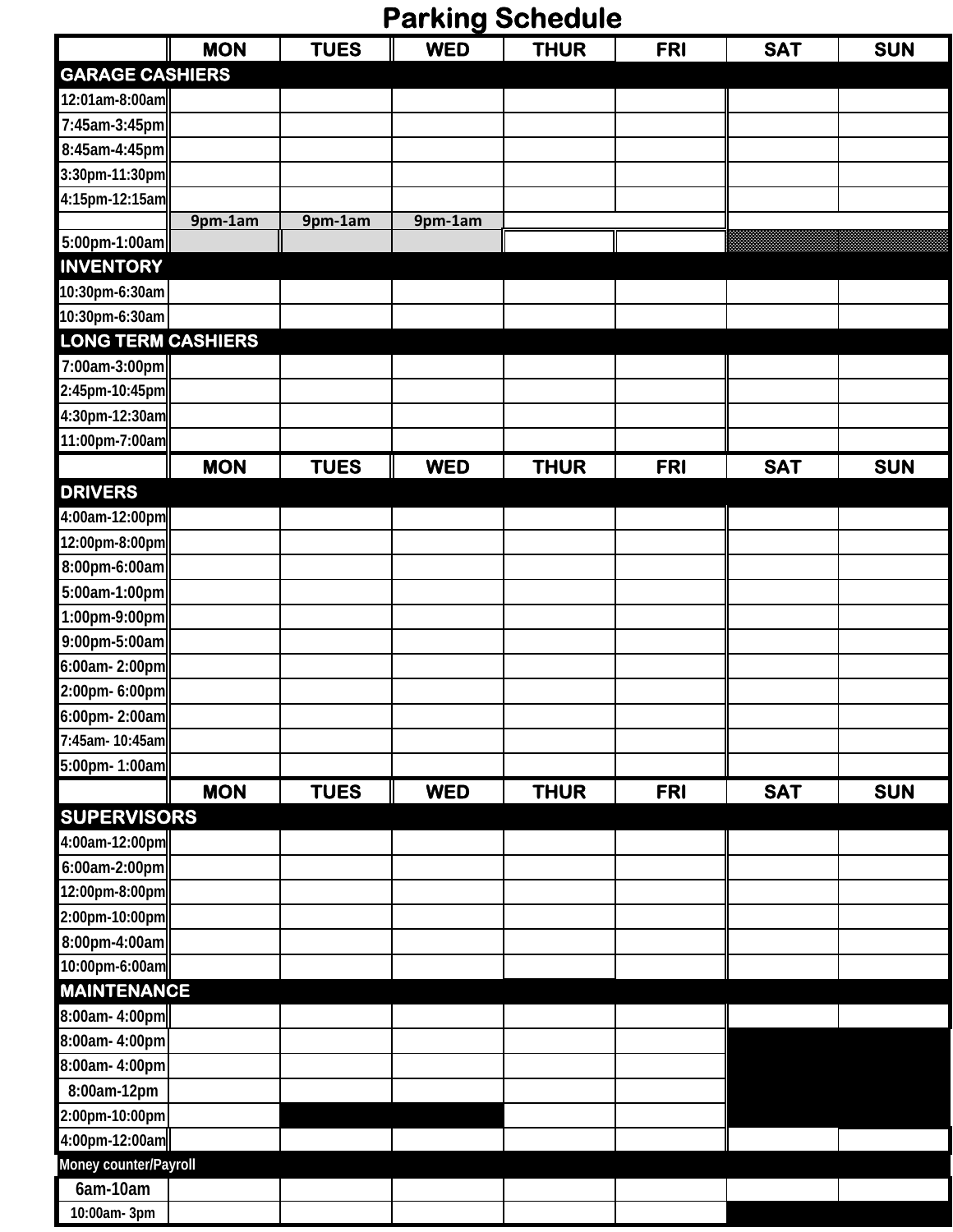**EXHIBIT 9** 

### **SAMPLE PARKING MANAGEMENT**

### **AND OPERATING AGREEMENT**

### **BETWEEN**

# **SUSQUEHANNA AREA REGIONAL AIRPORT AUTHORITY**

**AND** 

**AGREEMENT NO:**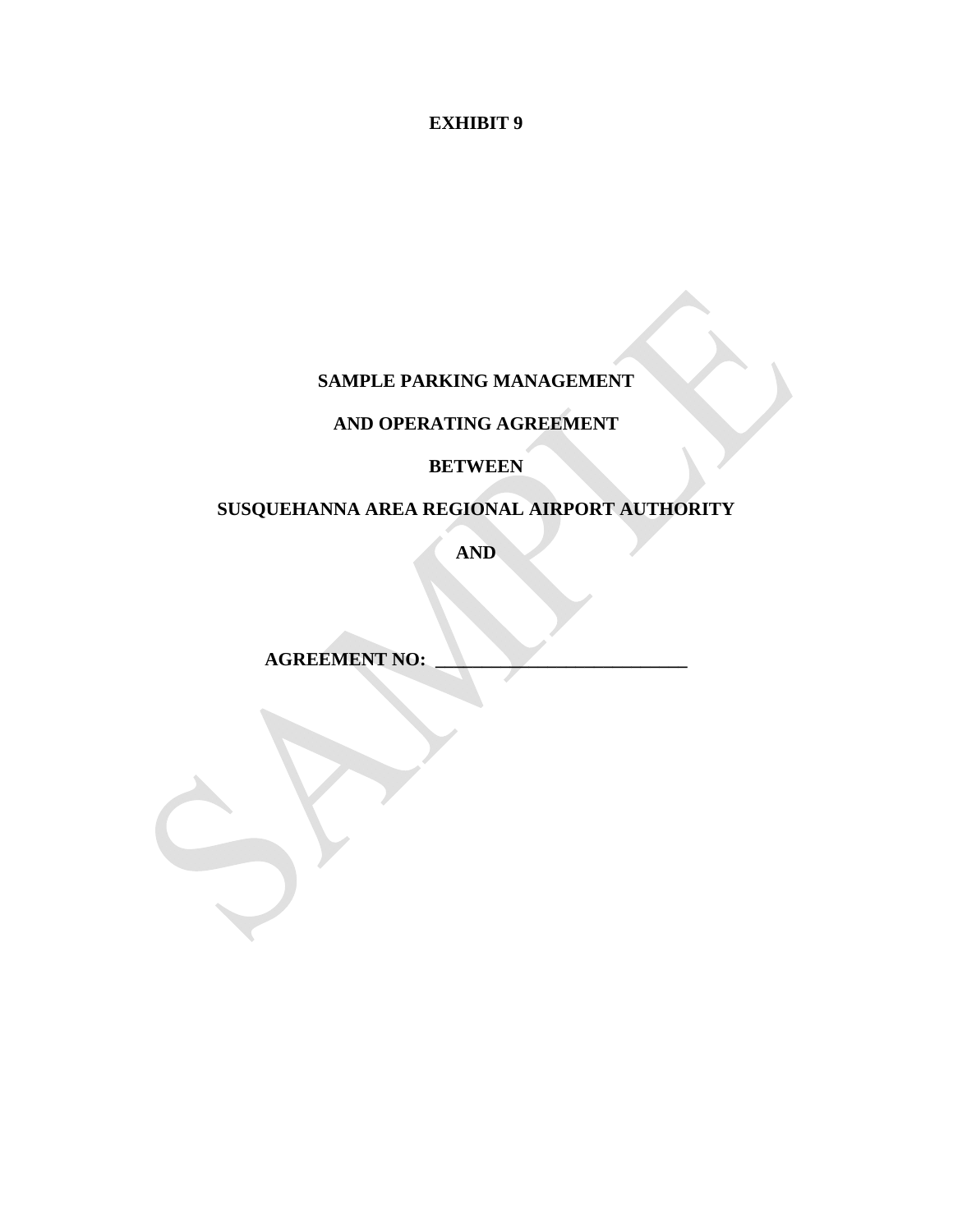### **CONTENTS**

| ARTICLE 11 INSURANCE, INDEMNIFICATION AND SURETY BOND 21 |     |
|----------------------------------------------------------|-----|
|                                                          |     |
|                                                          |     |
|                                                          |     |
|                                                          |     |
|                                                          |     |
|                                                          |     |
|                                                          | .29 |
|                                                          |     |
|                                                          |     |
|                                                          |     |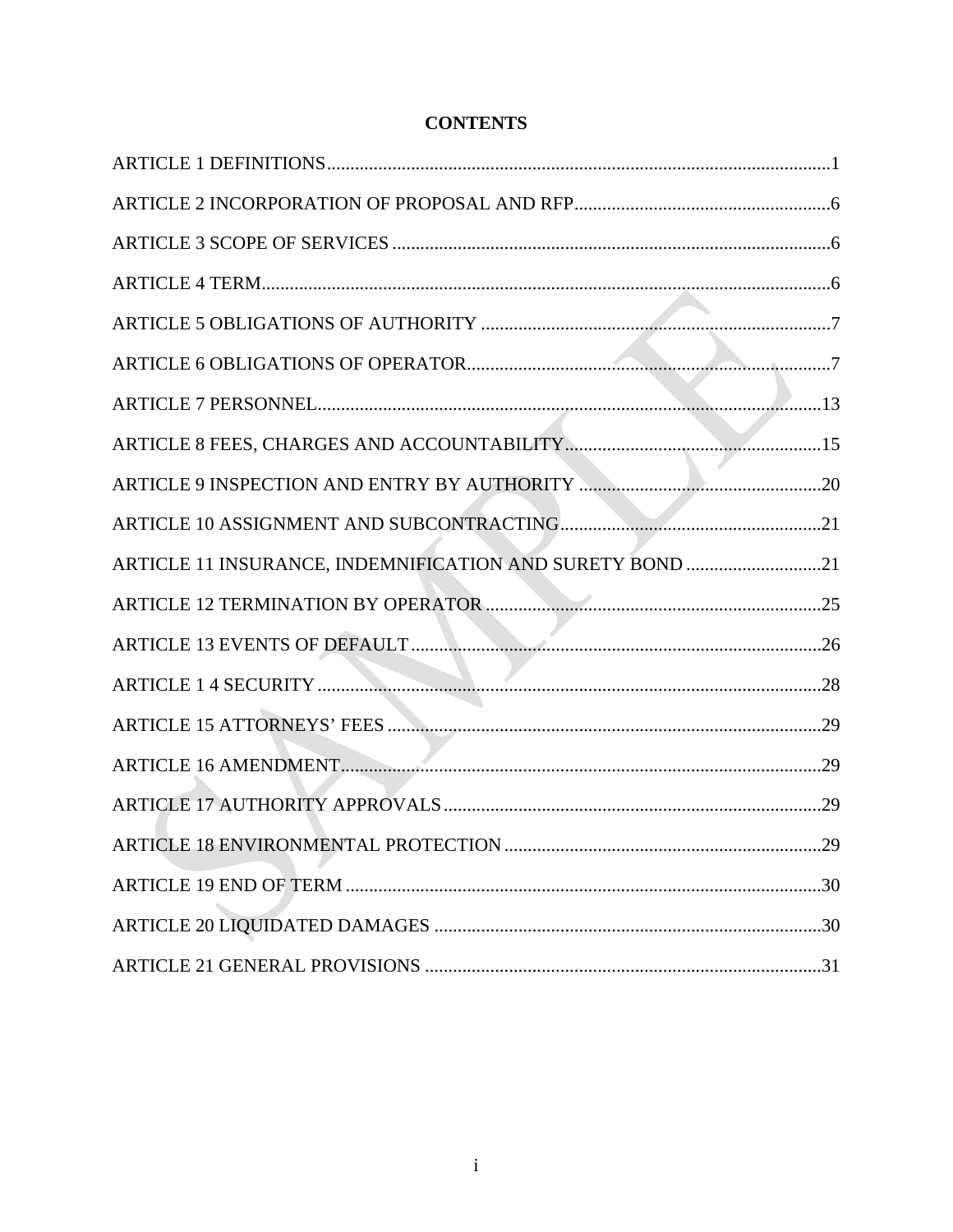### **PARKING FACILITIES MANAGEMENT AGREEMENT**

 **THIS PARKING MANAGEMENT AND OPERATING AGREEMENT** (the "Agreement"), is made and entered into this day of  $\qquad \qquad$  , 2017 (the "Effective Date"), by and between the **SUSQUEHANNA AREA REGIONAL AIRPORT AUTHORITY**, a joint municipal authority duly created under the Pennsylvania Municipality Authorities Act of 1945, having an address at One Terminal Drive, Suite 300, Harrisburg International Airport, Middletown, PA 17057 (the "AUTHORITY") and (the "OPERATOR").

### **W I T N E S S E T H:**

 **WHEREAS**, the Authority owns and operates the Harrisburg International Airport which is located partially in the Borough of Middletown, the Borough of Highspire and Lower Swatara Township, Dauphin County, Pennsylvania (the "Airport"); and

 **WHEREAS,** the Operator is engaged in the business of operating and managing parking facilities; and

 **WHEREAS,** the Authority issued requests for proposals for the parking operation and management services for its parking facilities, and;

 **WHEREAS,** the Authority has selected the Operator to operate and manage the airport Parking Facilities for the benefit of the Authority;

**NOW THEREFORE**, in consideration of the mutual covenants and considerations herein contained, AUTHORITY and OPERATOR agree to the following:

### **ARTICLE 1 DEFINITIONS**

**Section 1.01. Definitions.** For purposes of this Agreement, the following terms shall be defined as follows:

**"Account"** means a depository account designated by Authority for the deposit of Gross Revenues by Operator.

**"Administrative Parking Lot"** means the area identified in Exhibit "A" hereto as the "Administrative Parking Lot" and consisting sixty five (65) parking spaces.

 **"Affiliate"** means, with respect to any Person; (i) any Person who controls, is controlled by or is under common control with such Person; (ii) any Person who is a manager, director or officer of, partner in, trustee of, or blood or legal relative living in the same household, guardian or representative of, the specified Person, or any Person who acts or serves in a similar capacity with respect to the specified Person; (iii) any Person of which or whom the specified Person is a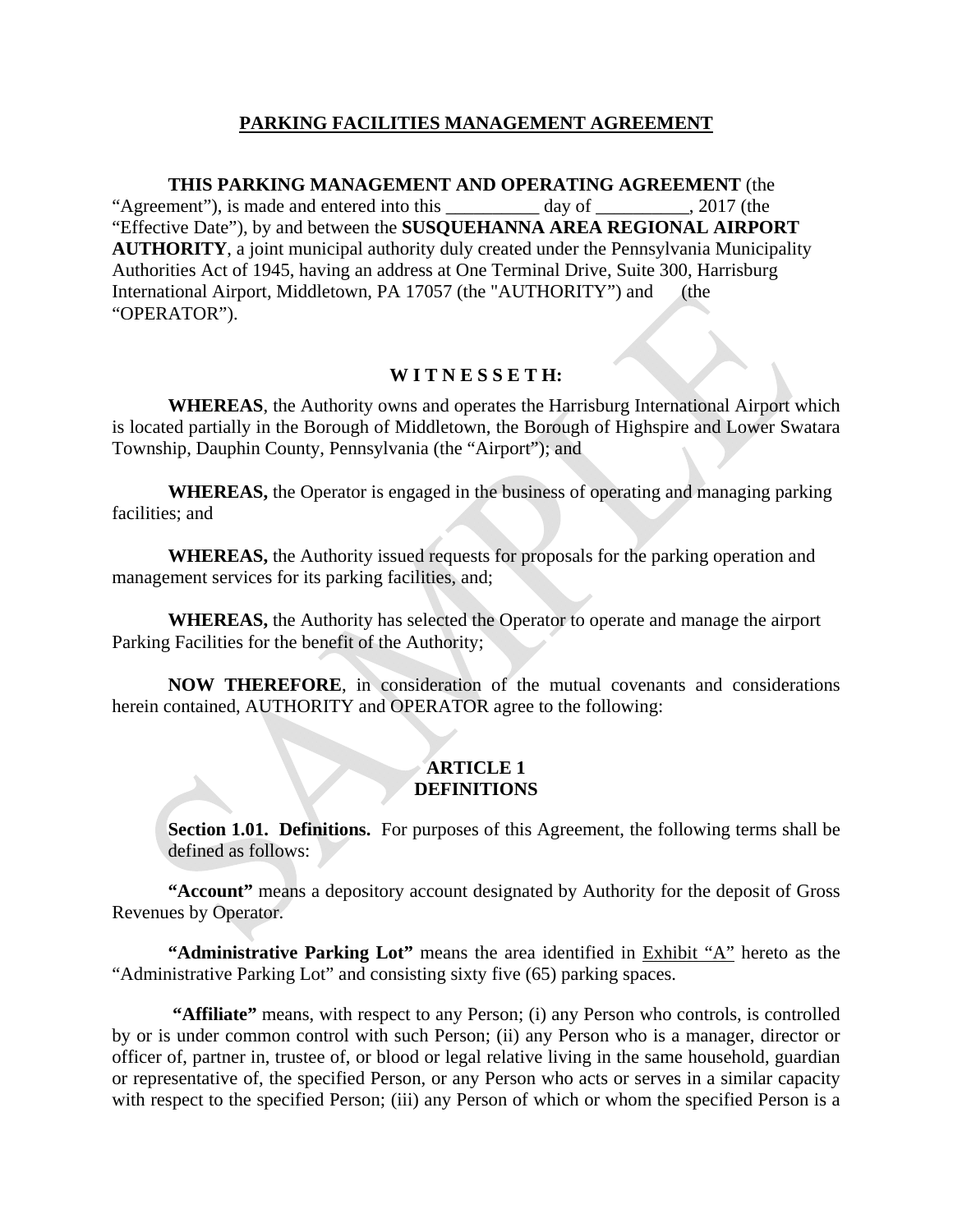manager, director, officer, partner, trustee, blood or legal relative living in the same household, guardian or representative, or with respect to which or whom the specified Person acts or serves in a similar capacity; (iv) any Person, who, directly or indirectly, is the legal or beneficial owner of or controls ten percent (10%) or more of the equity ownership interests of the specified Person; and (v) any Person who is an Affiliate as defined in the preceding clauses (i), (ii), (iii) or (iv) of an Affiliate of the specified Person.

**"Airport"** means the airfield operating area, the Terminal, all common and public areas at the Harrisburg International Airport, Middletown, PA.

**"Airport Security Plan"** means a program developed by Authority for the maintenance of the safety and security of the Airport and Persons using the Terminal or any other portion of the Airport, as it may be amended, modified or revised by Authority from time to time.

**"Applicable Laws"** means all present and future applicable laws, ordinances, orders, directives, rules, codes and regulations of all Governmental Authorities and all present and future grant assurances provided by Authority to any Governmental Authority with jurisdiction connection with Authority's ownership or operation of the Airport, as the same may be amended, modified or updated from time to time, applicable decisional law (including judicial or administrative interpretations, orders and judgments) and the Rules and Regulations.

**"Budget"** has the meaning assigned thereto in Section 8.2 hereof.

"**Cash Receipts"** means all gross revenues excluding credit card sales

**"Commencement Date"** means the earlier of (i) the earliest date that is not less than thirty (30) days after the date on which Authority provides written notice to Operator to commence operation and management of the Parking Facilities under the terms of this Agreement or  $(ii)$ 

 **"Economy Parking Lot"** means the area identified in Exhibit "A" hereto as the "Economy Parking Lot" and consisting of approximately two thousand eight hundred and thirty five (2,835) surface parking spaces.

"**Employee Parking Facilities**" means the Employee Parking Lot and the Administrative Lot, collectively.

**"Employee Parking Lot"** means the area identified in Exhibit "A" hereto as the "Employee Parking Lot" and consisting of approximately two hundred and sixty (260) surface parking spaces and controlled by proximity card access.

**"Environmental Laws"** means all Applicable Laws now or hereafter in effect, as the same may be amended from time to time, which govern any Hazardous Materials or relate to the protection of human health, safety or the environment, and shall include, without limitation, the Federal Insecticide, Fungicide, and Rodenticide Act, 7 U.S.C. § 136, *et seq.*; the Safe Drinking Water Act, 42 U.S.C. § 300f, *et seq.*; the Oil Pollution Act of 1990, 33 U.S.C. § 2701, *et seq.*; the Comprehensive Environmental Response, Compensation, and Liability Act of 1980, 42 U.S.C. § 9601, *et seq.*; the Superfund Amendments and Reauthorization Act of 1986, Pub. Law No. 99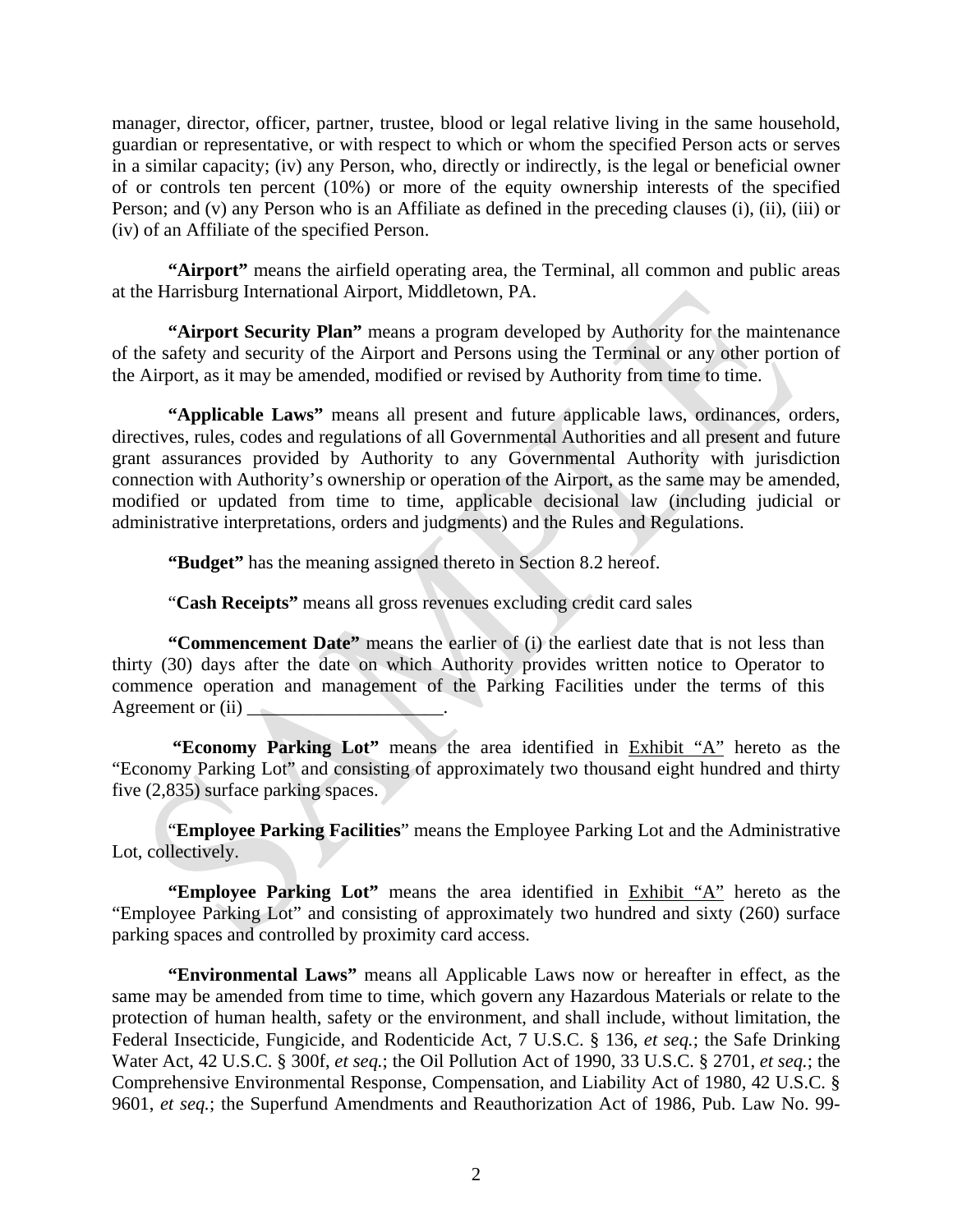499, 100 Stat. 1613; the Toxic Substances Control Act, 15 U.S.C. § 2601, *et seq.*; the Clean Air Act, 42 U.S.C. § 7401, *et seq.*; the Federal Water Pollution Control Act, 33 U.S.C., § 1251, *et seq.*; the Hazardous Materials Transportation Act, 49 U.S.C. § 5101, *et seq.*; and the Resource Conservation and Recovery Act of 1976, 42 U.S.C. § 6901, *et seq.*, all as amended from time to time.

**"EPA"** means the United States Environmental Protection Agency, and any successor agency, office or department thereto.

**"FAA"** means the United States Federal Aviation Administration, and any successor agency, office or department thereto.

**"Federal Aviation Act"** means the Federal Aviation Act of 1958, as amended.

 **"Governmental Authority"** means each federal, state and municipal government, authority and agency and its respective agencies, departments, authorities and commissions. "Governmental Authority" shall specifically include, without limitation, Authority, The Government of Middletown and Dauphin County, the Commonwealth of Pennsylvania, the United States Department of Transportation, the FAA and the TSA.

"**Gross Receipts**" means Gross Revenues and taxes collected from customers. Particularly, it includes Parking Tax imposed by the Middletown Area School District. Any other receipts collected shall be included e.g. credit card sales of the Authority and ground transportation revenues collected. Specifically it does not include receipts from Luggage Carts.

**"Gross Revenues"** means all proceeds from sales for parking in the Public Parking Facilities, whether for cash or credit and regardless of collection, provided, however, that Gross Revenues shall not include the amount of federal, state or municipal sales or other similar taxes separately stated and collected from customers and patrons using such Public Parking Facilities as now or hereafter levied or imposed. Excluded from Gross Revenues shall be monies paid directly to Authority for employee parking spaces and areas. Additionally excluded is the value of all discounted, reserved, validated and free parking granted by Authority for vehicles in and on the Parking Facilities at all times and locations.

**"Ground Transportation Facilities"** means Airport areas that are dedicated for approved commercial ground transportation vehicles to pick-up passengers via an Authority issued transponder.

**"Hazardous Materials"** means and includes any and all substances, materials, wastes, pollutants, oils or governmentally regulated substances or contaminants defined or designated as hazardous, toxic, radioactive, dangerous or any other similar term in or under any of the Environmental Laws, including asbestos and asbestos-containing materials, petroleum products (such as crude oil or any fraction thereof, gasoline, aviation fuel, jet fuel, diesel fuel, lubricating oils and solvents), urea formaldehyde, flammable explosives, PCBs, radioactive materials or waste, and any other substance that, because of its quantity, concentration or physical, chemical or infectious characteristics, may cause or threaten a present or potential hazard to human health or the environment when improperly generated, used, stored, handled, treated, discharged, distributed, disposed or released.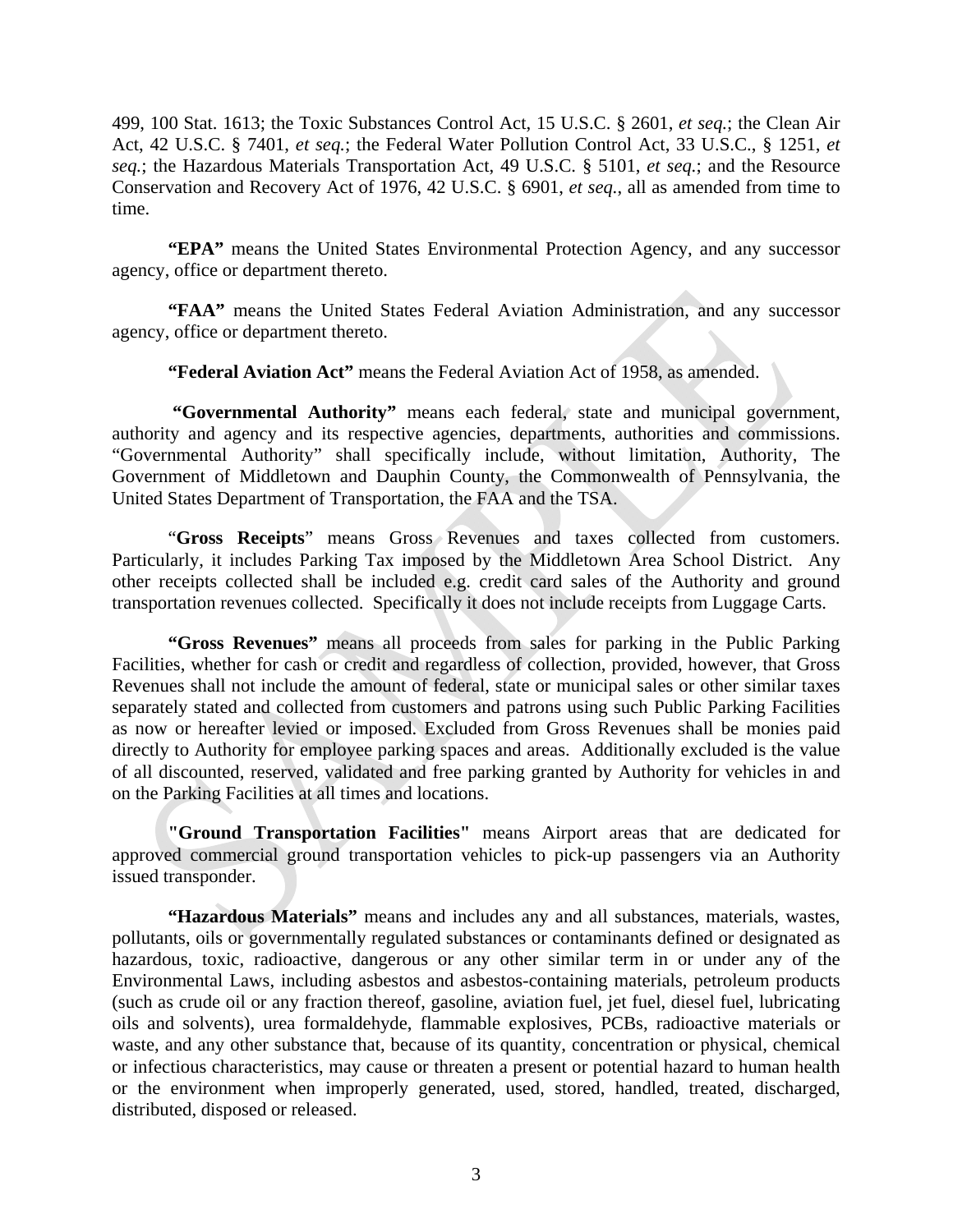**"Indemnified Parties"** means Authority and its Board, officers, directors, employees, agents, servants, representatives, operators, subcontractors, Affiliates, subsidiaries, successors and assigns.

**"Insurance Coverages"** has the meaning assigned thereto in Article 11 hereof.

**"Lost Ticket"** means lost tickets by customers, accounted by the Operator

**"Management Fee"** means the total dollar amount to be paid by Authority to Operator for each year of the Term, computed and paid on a monthly basis, for the management, operation, and administration costs, excluding Reimbursable Expenses.

 **"Manual"** means the operational policy and procedure manual reflecting the operation of the Parking Facilities proposed by Operator and approved by Authority, which shall include, without limitation, the following: general operating and management policies, customer service policies, cash control procedures, accounting and audit procedures, lost ticket procedures, a job description for each job title, employee training guide by job title, employee master schedule, emergency procedures, the office, home, pager and cellular phone numbers of the Parking Manager, the office, home, pager and cellular phone numbers of the Supervisors, and Operator's personnel policies.

**"Minimum Rating"** means a rating (if A.M. Best Company is the Rating Service) of A- (Financial Size: X) based upon the criteria for financial strength and financial size ratings utilized by A.M. Best Company on the date of this Agreement, or such equivalent rating (if A.M. Best Company is not the Rating Service or if A.M. Best Company subsequently revises its criteria for financial strength and financial size ratings) as determined in the sole discretion of the Chief Financial Officer of Authority.

**"Motorist Assistance Services"** means public emergency services provided by Operator free of charge to users of the Parking Facilities and within fifteen (15) minutes after notification to Operator of the need thereof, including jump-starting of vehicles, inflation of tires, car-search assistance within the Parking Facilities, and way-finding in the vicinity of the Airport.

**"Multi Modal Transportation Facility"** means the area identified in **Exhibit** "A" hereto as the "MMTF". MMTF is a three story parking garage consisting of approximately two thousand five hundred and four parking spaces, which the bottom floor dedicated to public transportation companies, a lobby and a toll plaza with a parking administration office

**"Net Operating Income"** means, in any specified period, Gross Revenues for such period less (i) the Management Fee due for such period and (ii) the Reimbursable Expenses incurred for such period.

"**Non-revenue Ticket**" means a ticket with an exit time within the complimentary period, or a complimentary parking pass issued or authorized by Authority.

**"Parking Facilities"** means any one of the public parking facilities or Employee Parking Facilities, individually, currently existing or that may be constructed or designated as such at any time solely at Authority's discretion.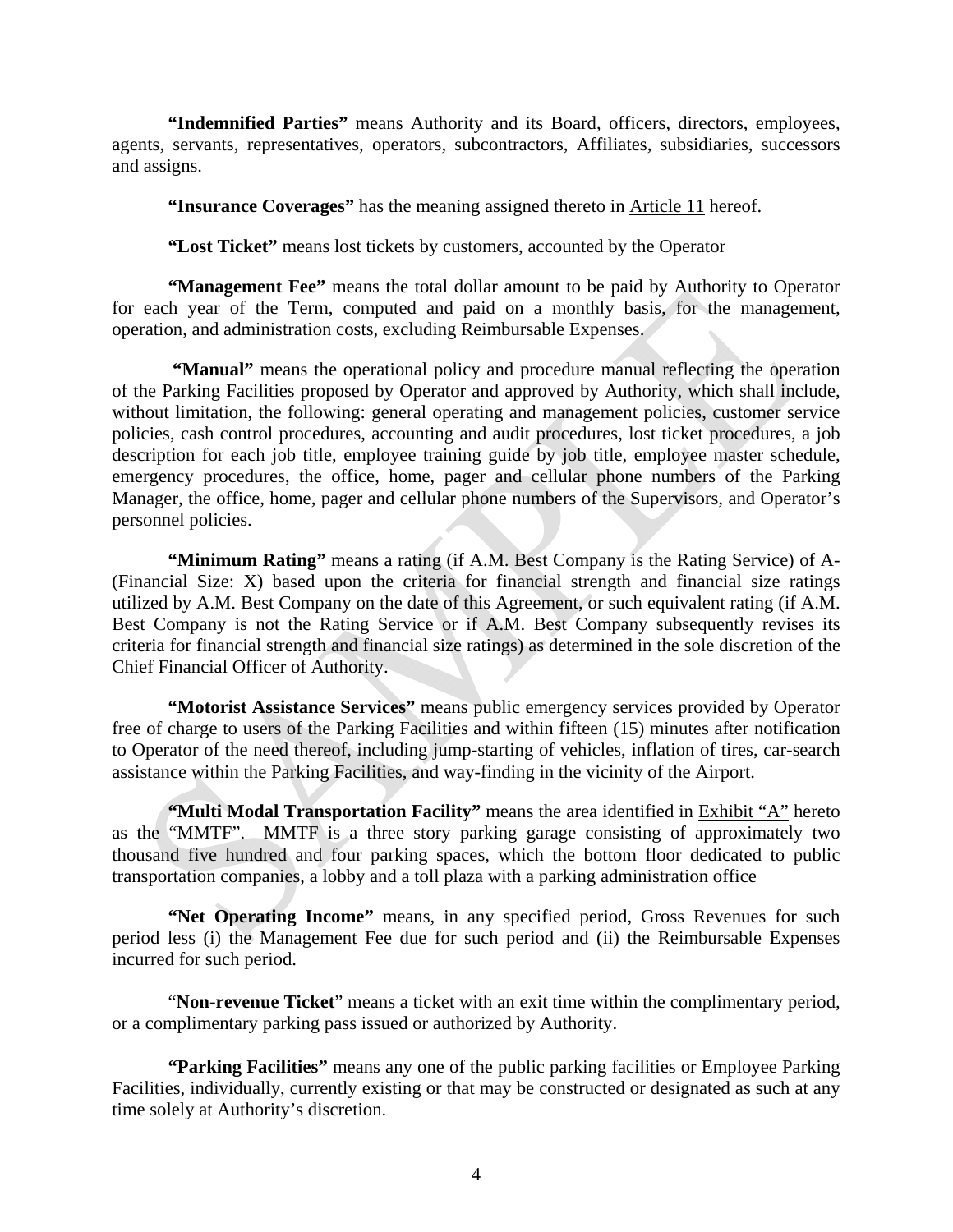**"Parking Manager"** means the individual employed by Operator as the Person in complete charge of Operator's operations at Airport and vested with full power and authority with respect to the conduct of Operator's operations hereunder. At all times, the Parking Manager shall be a qualified and experienced manager with documented experience in a public parking facility supervisory position.

"Person" shall mean any natural person, corporation, partnership, limited liability company, trust, association, firm, entity or Governmental Authority.

**"Proposal"** means the document(s) requested by Authority and submitted by Operator in response to the RFP.

**"Reimbursable Expenses"** means the actual direct operating expenses incurred by Operator in the operation of the Parking Facilities at the exact cost thereof (without mark-up or administrative fee of any kind) as set forth in the applicable Budget or otherwise approved by Authority prior to the time at which they were incurred, as provided in Section 8.3 hereof. The Management Fee does not include the amount of any Reimbursable Expenses.

**"Renewal Term"** has the meaning assigned thereto in Section 4.1 hereof.

"**Revenue Control System**" means the mechanical, electronic and/or computerized equipment provided and owned by Authority to control and record entrances and exits from the Parking Facilities and Ground Transportation Facilities, including but not limited to loop detectors, gate arms, ticket dispensers, fee computers, fee indicators, control lights, computerized data management systems and other management systems existing or to be established related thereto.

**"RFP"** means Authority's Request for Proposals for Operation of the Parking Facilities at Harrisburg International Airport, Middletown, PA, dated January 15, 2010, as amended from time to time.

**"Rules and Regulations"** means those rules, procedures and regulations promulgated by Authority from time to time for the orderly use of the Airport, as the same may be amended, modified or supplemented from time to time.

 **"Supervisor"** means an individual employed by Operator as a Person with supervisory authority in Operator's operations at Airport and vested with full power and authority with respect to the conduct of Operator's operations hereunder.

 **"Term"** means the period commencing on the Commencement Date and continuing for as long as this Agreement remains in effect, as provided in Section 4.1 hereof.

**"Terminal"** means the main passenger terminal complex at the Airport.

 **"TSA"** means the United States Transportation Security Administration, the United States Department of Homeland Security and any other agency, office or department of the federal government of the United States that is responsible for airport security matters.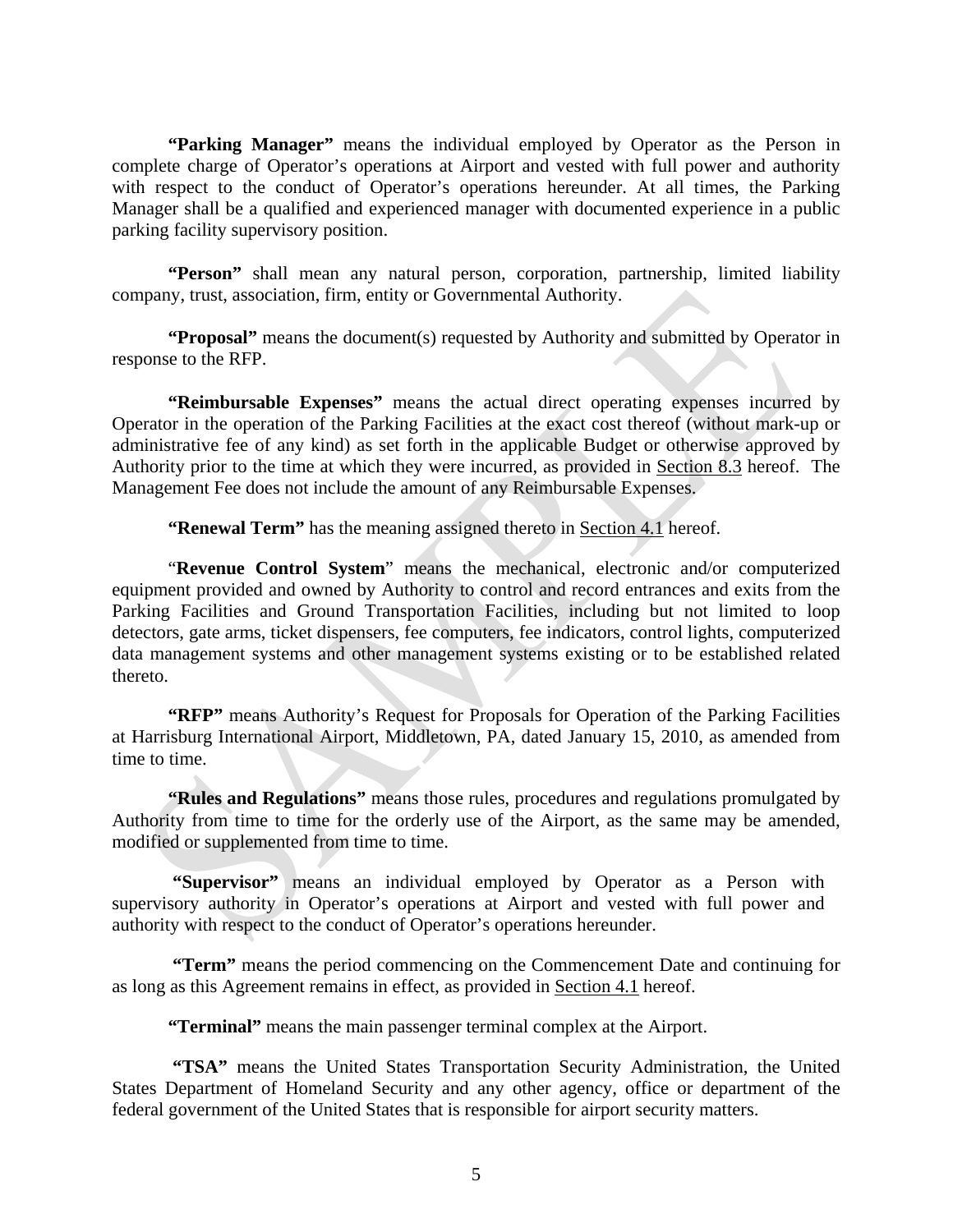### **ARTICLE 2 INCORPORATION OF PROPOSAL AND RFP**

**Section 2.01. Proposal and RFP.** The Proposal and the RFP are attached to this Agreement as Exhibit "B" hereto and are incorporated and made a part hereof by reference. Operator shall be obligated to meet all specifications described in this Agreement, the RFP and the Proposal and any written clarification thereto accepted by Authority; provided, however, that in the event an express provision of this Agreement is in conflict with any provision of the RFP and/or the Proposal, this Agreement shall govern and control unless Authority deems that the provision in the RFP and/or the Proposal offers a higher level of service than indicated in the conflicting provision of this Agreement, in which case such provisions in the RFP and/or the Proposal shall govern and control.

### **ARTICLE 3 SCOPE OF SERVICES**

**Section 3.01. Engagement of Operator.** Authority hereby hires and engages Operator to operate and manage the Parking Facilities in accordance with the terms and conditions of this Agreement, and Operator hereby accepts such engagement. Authority reserves the right, from time to time, to increase or decrease the total number of parking spaces included in the Parking Facilities, to add or delete the number of areas comprising the Parking Facilities, and to relocate all or part of the Parking Facilities, and any such additions, deletions or relocations shall not affect the amount of the Management Fee hereunder.

**Section 3.02. Conduct of Operations.** Operator shall be required to operate and maintain the Parking Facilities twenty-four (24) hours per day, seven (7) days a week, with a sufficient number of personnel to ensure the effective, efficient, courteous and convenient operation thereof. The management, operation, maintenance and control of the Parking Facilities shall be conducted at all times in a manner acceptable to Authority. The services that Operator shall provide hereunder include, without limitation, the collection and deposit of parking fees and charges; operation of shuttle buses from remote parking facilities; the preparation and maintenance of accurate books and records with daily report sheets; the removal of improperly parked or abandoned vehicles from all Parking Facilities; the performance of a nightly license plate inventory of all vehicles parked in the Parking Facilities; the Motorist Assistance Services; and maintenance of a system acceptable to Authority for the receipt and reporting of all complaints and all claims made for losses or damage on the Parking Facilities.

### **ARTICLE 4 TERM**

**Section 4.01. Term.** This Agreement shall commence upon the Effective Date of this Agreement and shall continue until 11:59 P.M., prevailing local time, on the day that immediately precedes the fifth  $(5<sup>th</sup>)$  anniversary of the Commencement Date, unless extended or sooner terminated as provided herein; provided, however, that the Term of this Agreement shall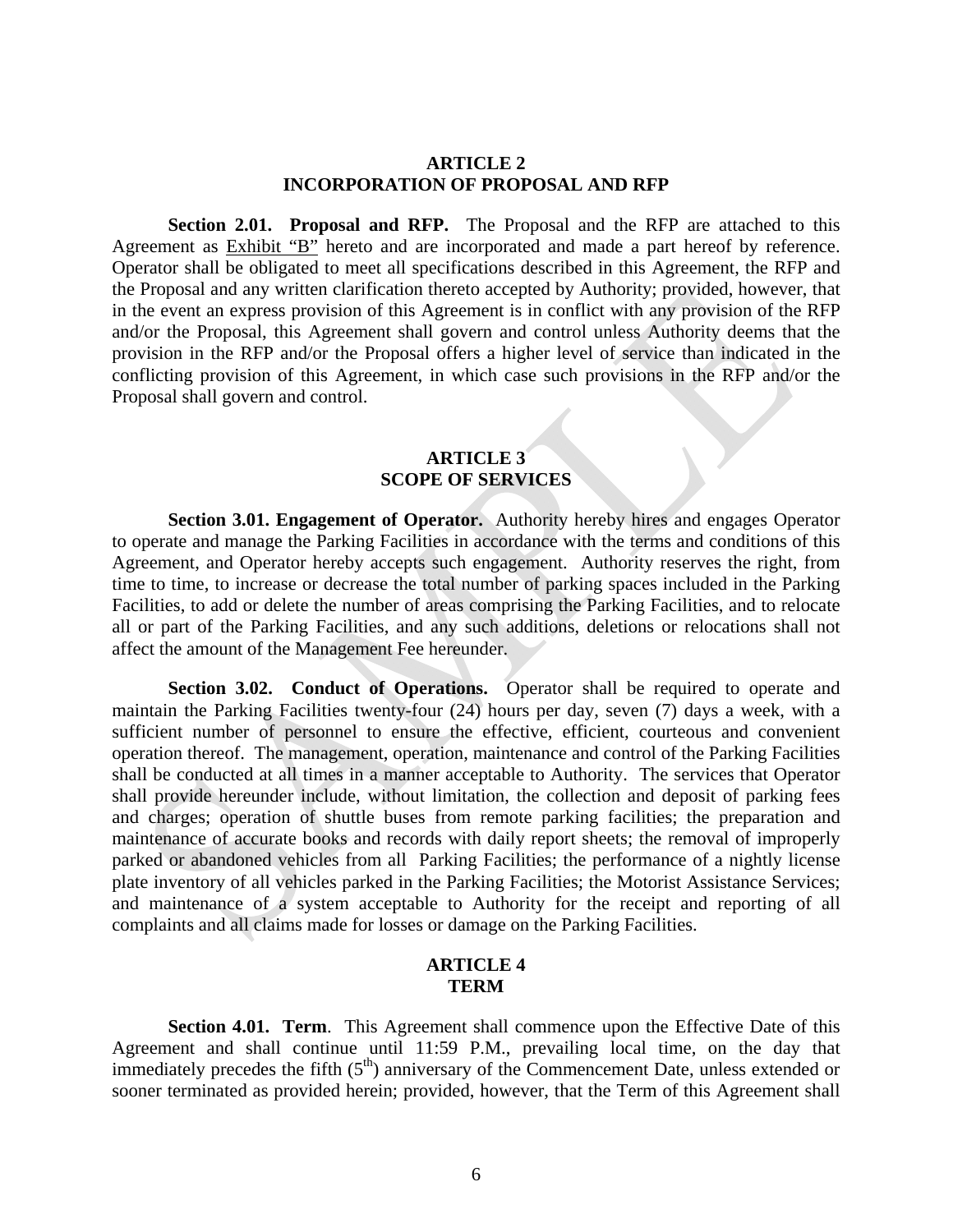commence on the Commencement Date. Authority shall have and is hereby given five (5) separate options to renew and extend the Term hereof, on the terms and conditions as herein provided, for successive periods of one (1) year each (individually, a "Renewal Term"). Authority may exercise each such option successively by giving written notice to Operator not less than six (6) months prior to the expiration of the then-existing Term.

### **ARTICLE 5 OBLIGATIONS OF AUTHORITY**

**Section 5.01. Repair and Maintenance.** Authority shall be responsible for the general maintenance of the interior, exterior, structural and mechanical components of the Parking Facilities, including all parking surfaces, markings, signs and landscaping. Authority hereby reserves the right to require that Operator, upon request by Authority and after Authority's prior approval of all estimates, quotes and/or bids obtained by Operator, perform any such maintenance, repair or improvement on behalf of Authority, and, to the extent Operator performs such maintenance, repair or improvement, Authority shall reimburse to Operator the amount paid by Operator for such maintenance, repair or improvement. Upon the discovery of any breakdown or malfunction of, or any condition on any part of, the Parking Facilities that may present a safety hazard to the general public or any Person or property, Operator shall immediately notify Authority, shall prohibit passage thereon to the extent possible and shall place warning signage thereon, which shall not be removed until necessary repairs have been completed.

**Section 5.02. Revenue Control System.** Authority shall furnish the computerized revenue control system for the Parking Facilities. Operator shall make adjustments to the system as specified in Section 6.3 hereof. In no event shall Operator perform any work on the revenue control equipment other than as specifically requested by Authority. The rate structures for the Parking Facilities shall be established or approved by Authority and shall be subject to change by Authority upon five (5) days' notice to Operator. The Authority is responsible to reconcile cash and credit card deposits in the Authority's account and report any discrepancies to the Operator within 40 days. Operator will not be responsible to investigate any discrepancies that are not communicated in a timely fashion by the Authority.

**Section 5.03. Utilities.** Authority shall be responsible for the cost of utilities (electric, gas, water and sewer, telephone, internet).

### **ARTICLE 6 OBLIGATIONS OF OPERATOR**

**Section 6.01. Manner of Operation.** Operator shall operate the Parking Facilities in a first class manner at all times during the Term. Operator shall furnish all labor, supervision, uniforms, materials and supplies (unless provided by Authority) as necessary to operate the Parking Facilities and to ensure that prompt, courteous and efficient service is provided to all users of the Parking Facilities. Operator shall operate the Parking Facilities in accordance with the Budget, as set forth in Section 8.2 hereof, and shall pay from Operator's own operating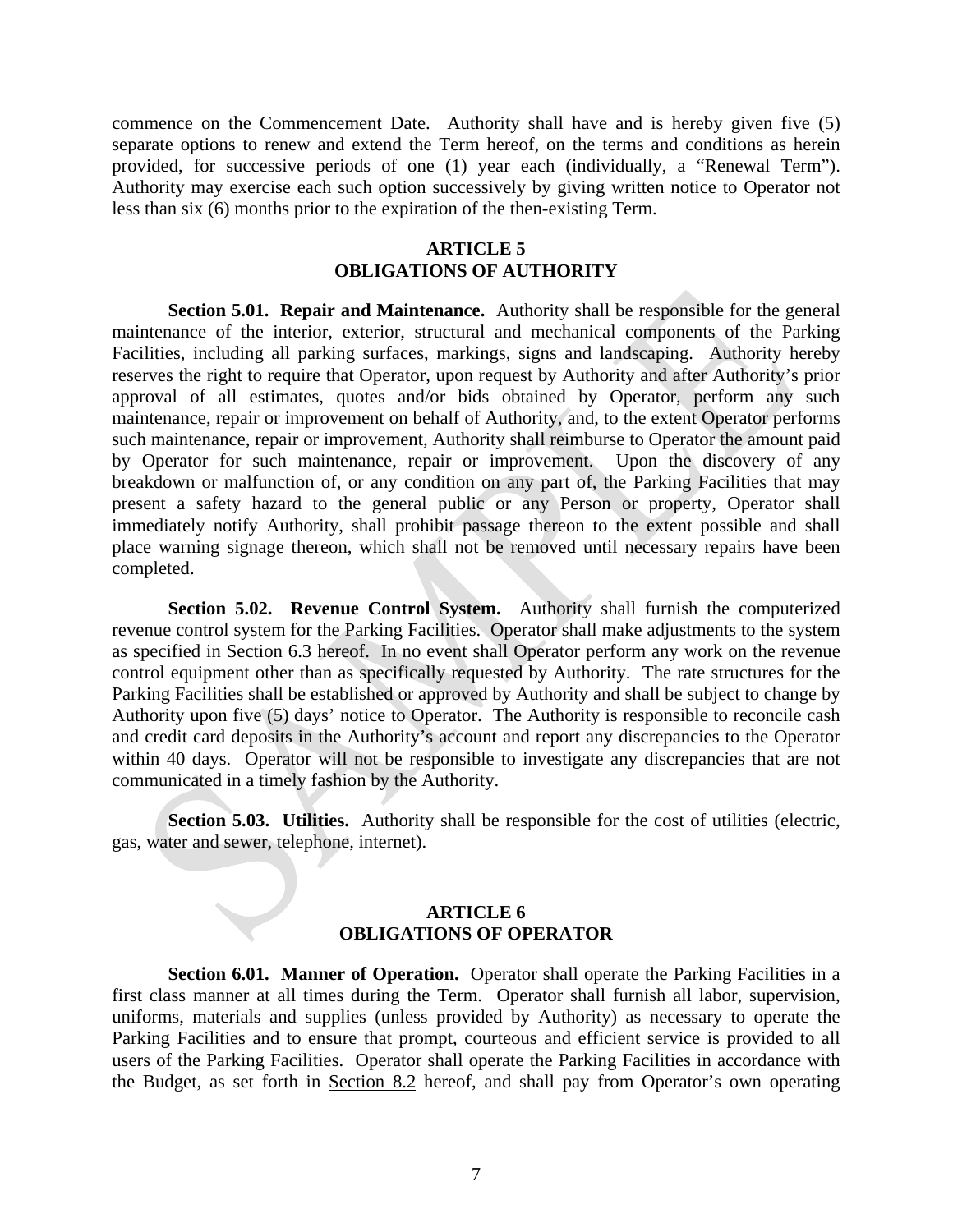funds, subject to the Budget, any and all Reimbursable Expenses and all other expenses incurred in the operation of the Parking Facilities.

Operator shall be responsible for monitoring and managing the traffic within the Parking Facilities. Traffic control includes, but is not limited to, directing traffic to available spaces when certain areas are full, setting up and taking down cones or barricades, and placement of parking signs to manage the flow of traffic.

Operator shall also provide Motorist Assistance Services and the following additional services free of charge to Airport patrons: maintain a list of local twenty-four (24) hour auto repair, towing and locksmith services and provide information to Airport patrons regarding handicapped parking spaces.

Operator shall use reasonable care to avoid damaging existing facilities, equipment and vegetation on the Airport. Operator shall replace or repair any damages it may cause at no expense to Authority. Operator is responsible for any damage caused by spillage or improper use of a product or equipment by their employees or agents. If Operator fails or refuses to make such repairs or replacements, Authority may deduct the cost thereof from any current or future invoices to Authority from Operator.

Quarterly or at Authority's request, Operator shall meet with a representative of Authority to review any complaints or concerns and to promptly correct any deficiencies regarding operations under this Agreement. The Authority's determination as to quality of operations or services shall be conclusive and curative measures shall be implemented by Operator as expeditiously as possible.

**Section 6.02. Payment Transactions.** Operator shall operate the Parking Facilities so as to provide a high level of service, twenty-four (24) hours a day, seven (7) days per week, every day of the calendar year, for users of the Parking Facilities. Acceptable forms of payment for parking fees from the users of the Parking Facilities shall be cash and Authority-approved credit and debit cards. Ninety-five percent (95%) of all payment transactions arising from the operation of the Parking Facilities for each twenty-four (24) hour period shall require no more than three (3) minutes from the moment a parking customer enters a line at a booth of the Parking Facilities until the time the gate arm elevates indicating the transaction has been completed. In addition, within the three (3) minute requirement above, ninety-five percent (95%) of all cash transactions for each twenty-four (24) hour period shall require no more than thirty (30) seconds and ninety-five percent (95%) of all cashier-assisted credit and debit card transactions for each twenty-four (24) hour period shall require no more than forty-five (45) seconds from the moment a parking customer hands the cashier his or her ticket until the time that the gate arm elevates indicating the transaction has been completed.

**Section 6.03. Operation of Revenue Control System.** Operator shall operate the computerized revenue control system provided by Authority for the Parking Facilities and shall adjust and load tickets into the ticket dispensers, adjust the gate arms, clear ticket jams and correct minor problems to ensure the continuous and efficient operation of the computerized revenue control system. Authority shall provide parking ticket stock for such ticket dispensers, as needed. Operator shall not make any other adjustments to the computerized revenue control system except with the prior specific approval of Authority. All adjustments shall be appropriately documented by Authority and Operator.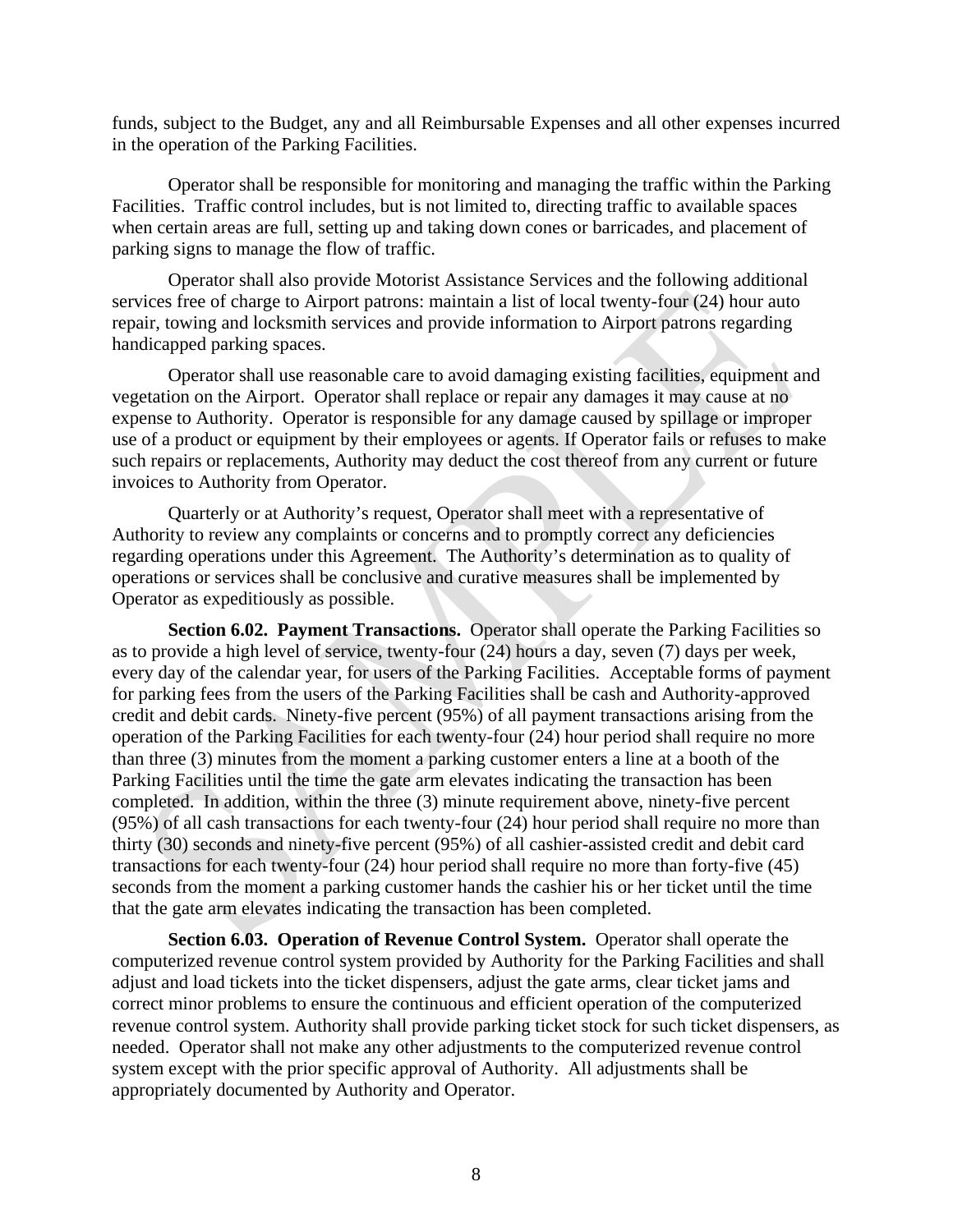As part of the Revenue Control System, the Operator shall issue Airport employee proximity cards for gated employee lots. A deposit shall be collected upon issuance and refunded upon termination. Rules of the Authority shall be followed regarding Airport employee access control.

Operator shall respond within ten (10) minutes to any malfunction of equipment. Any damage to equipment caused by Operator will be repaired at Operator's expense.

Authority shall review the need for additional equipment which may be requested from time to time by Operator. Purchase of such requested equipment shall be at the sole discretion of Authority.

**Section 6.04. Motorist Assistance Services.** Operator shall provide the Motorist Assistance Services, as defined in Section 1.1 above. In connection with such services, Operator shall provide a portable jump start unit.

**Section 6.05. Luggage Carts.** Operator shall be responsible for obtaining and maintaining luggage carts for the Airport. Operator shall keep all proceeds. Fee structure for the carts shall be approved by the Authority.

**Section 6.06. Cleanliness of Parking Facilities; Inspection.** Operator shall be responsible for the cleanliness of Parking Facilities and shall ensure that the Parking Facilities are free from all trash, debris, rubbish, extraneous matter or waste of any kind or character and shall not allow the same to lie about or accumulate upon the Parking Facilities. Specifically, Operator shall inspect and clean the Parking Facilities as conditions demand and as often as Authority may require, but not less than once per day, to ensure that the Parking Facilities are clean and well-maintained. Written reports of such inspections shall be completed and submitted to Authority in a form and detail specified by Authority. Such reports shall include the condition of lighting, general appearance, potential safety hazards, graffiti and any other pertinent information. Operator shall notify Authority upon discovery of any items that require immediate attention. Operator shall provide for the adequate sanitary handling and removal of all trash, garbage and other refuse from the Parking Facilities and shall deposit the same in an area designated by Authority. If Authority determines that the Parking Facilities are not being cleaned as required by this Section 6.5, Operator shall take immediate action to correct any deficiencies as Authority may require.

**Section 6.07. Snow Removal.** Operator shall, pursuant to an operations plan submitted to and approved by Authority, provide for the removal of snow and ice from the Parking Facilities and all sidewalks and walkways within or immediately adjoining the Parking Facilities on a timely basis and in a thorough manner, through the use of plowing, chemicals or other materials as directed by Authority, to ensure the continuous availability and suitability of the Parking Facilities to the users. In the event that Operator's removal of snow and ice from the Parking Facilities does not meet the standards specified in the plan approved by Authority, Operator shall immediately correct any deficiencies. The Authority agrees that Operator's snow removal services may be subcontracted and the cost of such subcontract shall be deemed a Reimbursable Expense. Any such subcontractor would be required to provide its own vehicles and attachments for the performance of snow and ice removal. Operator shall be responsible for securing performance by such subcontractor conforming to the requirements set forth in this Agreement.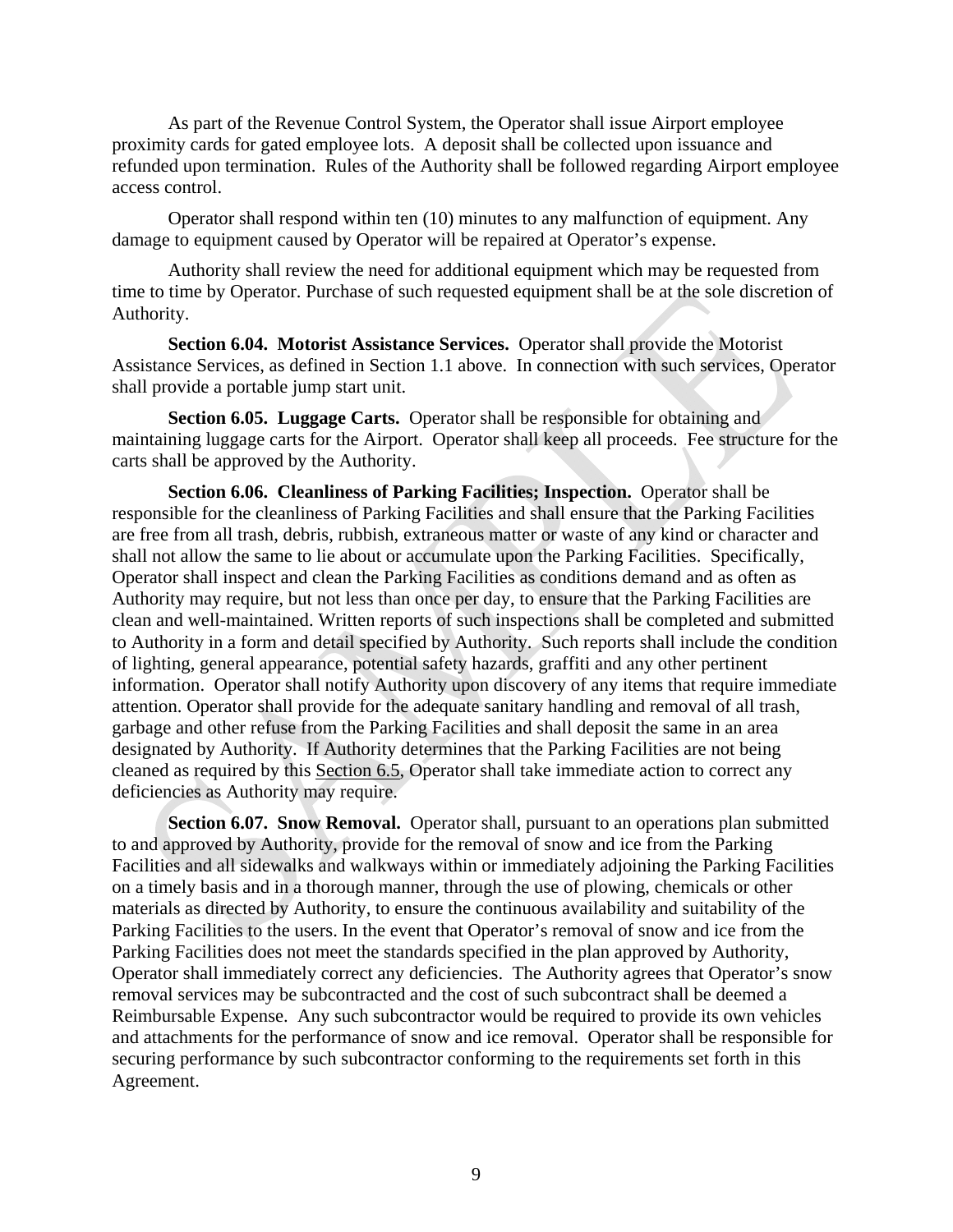**Section 6.08. Operator's Property.** If applicable, Operator shall at all times maintain its fixtures, equipment and all other property in a clean, first-class operating condition and appearance, as determined by Authority, and shall make all necessary repairs and replacements as required by Authority. Operator shall maintain all equipment according to manufacturers' specifications and shall keep a log of routine and non-routine repairs and maintenance. Authority shall be the sole judge of the quality of maintenance, repairs or replacements made by Operator and, if determined to be unsatisfactory by Authority, Operator shall correct any deficiencies within ten (10) days after receipt of notice from Authority thereof.

**Section 6.09. Relocation and Removal of Vehicles.** Operator, with approval from Authority, shall have responsibility for the relocation or removal of vehicles within the Parking Facilities that are not parked in authorized areas or must be relocated for security purposes, other operational needs or maintenance and construction. Costs associated with the relocation of vehicles not parked in authorized areas shall be the responsibility of the owners thereof and the collection of those costs shall be the responsibility of Operator. Costs associated with relocation of vehicles for security purposes, operational needs or maintenance or construction shall be the responsibility of Authority. After a vehicle has been on the Parking Facilities for longer than thirty (30) consecutive days, Operator shall promptly identify and notify the Authority's police department and cooperate with actions directed by the police. Operator shall not be entitled to any revenues or fees collected for the disposition or sale of any abandoned vehicles.

**Section 6.10. Inventory of Vehicles.** During the hours of midnight until 5:00 a.m. daily, Operator shall conduct a physical inventory of all vehicles parked within the Public Parking Facilities. Each physical inventory shall record the date, the general area where each vehicle is located within the Parking Facilities and the license number and issuing state for each vehicle parked within the Parking Facilities.

**Section 6.11. Complimentary Passes.** Authority at its discretion may issue complementary parking passes or sign-off on Parking Facility tickets of designees of Authority in connection with official government or Airport business. Authority shall provide complimentary parking procedures. No special arrangement of any type shall be made for the parking, storing, or servicing of any vehicle or for the grant or provision of any such service on any special or particular basis without the prior written approval of Authority.

**Section 6.12. Procedures and Recommendations.** Operator shall operate the Parking Facilities and all equipment associated therewith in accordance with the Manual prepared by Operator and approved by Authority, and all such procedures shall be subject to change at any time and from time to time as determined by Authority. During the Term, Operator shall submit, at Authority's request, written recommendations regarding service enhancements, such as ticketless transactions, prepaid accounts and one or more frequent user programs. Operator shall identify the advantages and disadvantages and the anticipated impact of such service enhancements. Operator also may submit service enhancement recommendations to the Authority at any time during the Term; provided, however, that Authority is under no obligation to accept any recommendations(s) made by Operator. Operator agrees to cooperate with and implement all service enhancements requested by Authority.

**Section 6.13. Compliance with Applicable Laws.** Operator, and its employees, agents and subcontractors, if any, shall comply with any and all Applicable Laws in providing services and performing obligations under this Agreement. In addition, Operator shall at its expense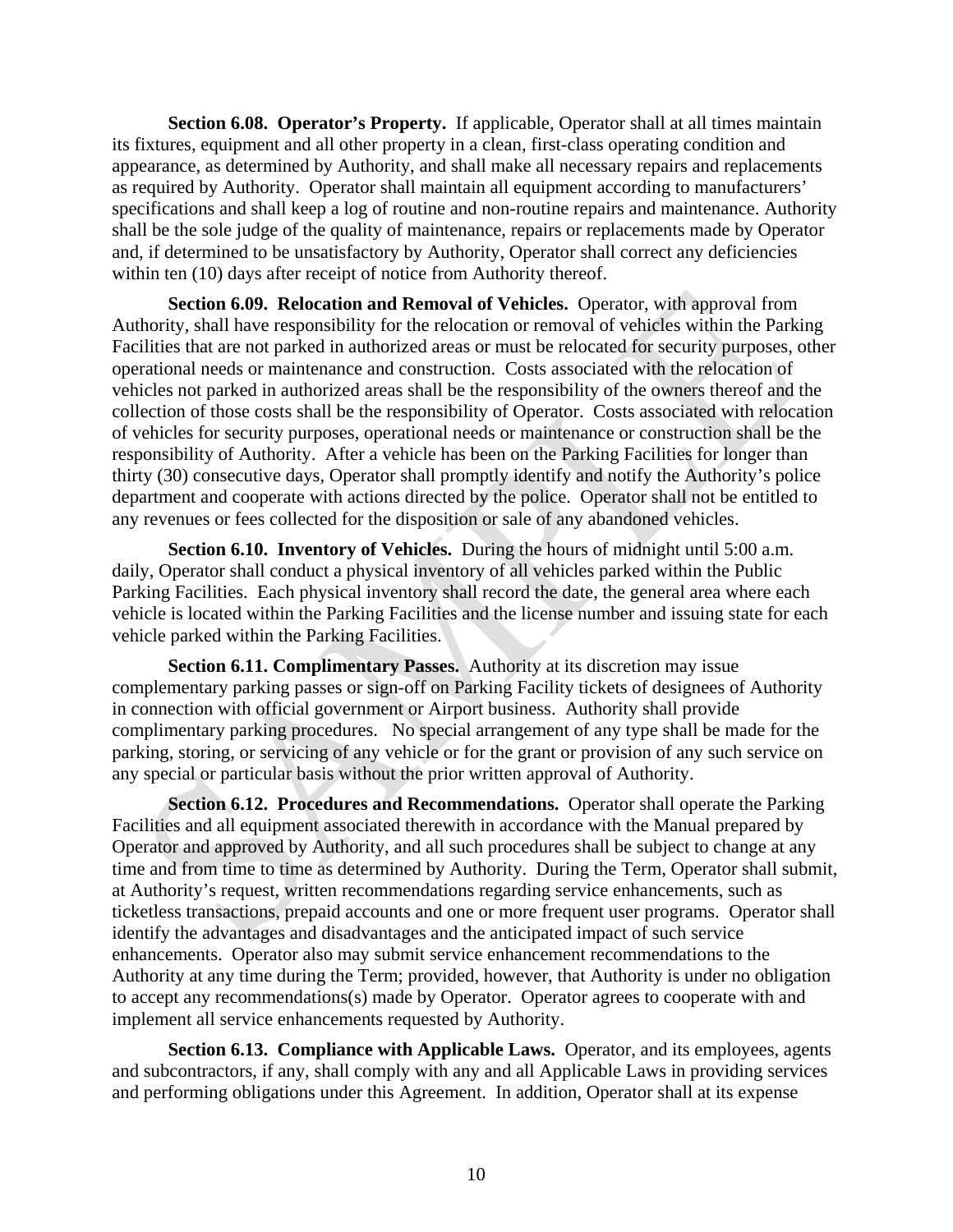obtain and maintain in effect during the Term all such licenses, certificates and other such authorizations as may be required under Applicable Laws to perform under this Agreement.

**Section 6.14. No Interference with Airport.** Operator shall operate the Parking Facilities so as not to endanger, unreasonably interfere with or delay the operation of the Airport or the activities of Authority, the general public or any other authorized users of the Airport. Operator shall be responsible for inputting and operating, as necessary, the Airport's signs indicating the operation and capacity of the Parking Facilities to the public. In addition to electronic signage, Operator shall be responsible for the placement of temporary signage as deemed necessary and approved by Authority for holiday and/or abnormal activity. Operator shall not post, erect, install, display or maintain any sign, picture, poster, drawing or other graphic display of any kind whatsoever without the prior approval of Authority. Any such item posted, erected, installed, displayed or maintained without Authority's prior approval, or in violation of the provisions of any such approval, may be removed by Authority at Operator's expense.

**Section 6.15. Analysis of Parking Rates.** From time to time throughout the Term, and upon the request of Authority, Operator shall provide an analysis (including economic data) to Authority of the parking rates for the Parking Facilities at comparable parking facilities at other comparable airports in the Airport's region, along with any appropriate recommendations. After reviewing Operator's analysis, the economic data provided by Operator and any other information Operator desires to disclose, Authority shall determine if a rate adjustment is necessary and appropriate. Authority shall notify Operator as to its decision regarding each such analysis and recommendation.

**Section 6.16. No Right to Trademarks,** *etc***.** Operator shall have no right to use the trademarks, symbols, trade names or name of Authority or the Airport, either directly or indirectly, in connection with any production, promotion service or publication without the prior consent of Authority.

**Section 6.17. Airport Damage by Operator.** Operator shall promptly repair, replace or rebuild all or any part of Parking Facilities, any Airport facilities and any part of Authority's fixtures, equipment or other property located upon or within Parking Facilities or the Airport that may be damaged or destroyed by the acts or omissions of Operator or any of its officers, operators, subcontractors, agents, representatives or employees; provided, however, that, in lieu thereof, at Authority's election, Operator shall pay to Authority the cost of the aforesaid repairs, replacement or rebuilding.

**Section 6.18. Lost and Found.** Operator shall report lost and found items to Authority's Police Department for safety and security checks. After such an item has been cleared by Authority's Police Department, Operator shall deliver the item to the Airport offices to be logged into the list of lost and found items maintained there.

**Section 6.19. Customer Service**. A measure of success is Operator's prompt response to complaints, that similar complaints are not repeated; and customer survey results improve from survey to survey. Operator shall promptly investigate and resolve all complaints regarding the management and operation of the Parking Facilities. Operator shall provide Authority documentation summarizing any complaint or claim received by Contactor within three (3) days after Operator's receipt of such complaint. Operator shall also supply Authority documentation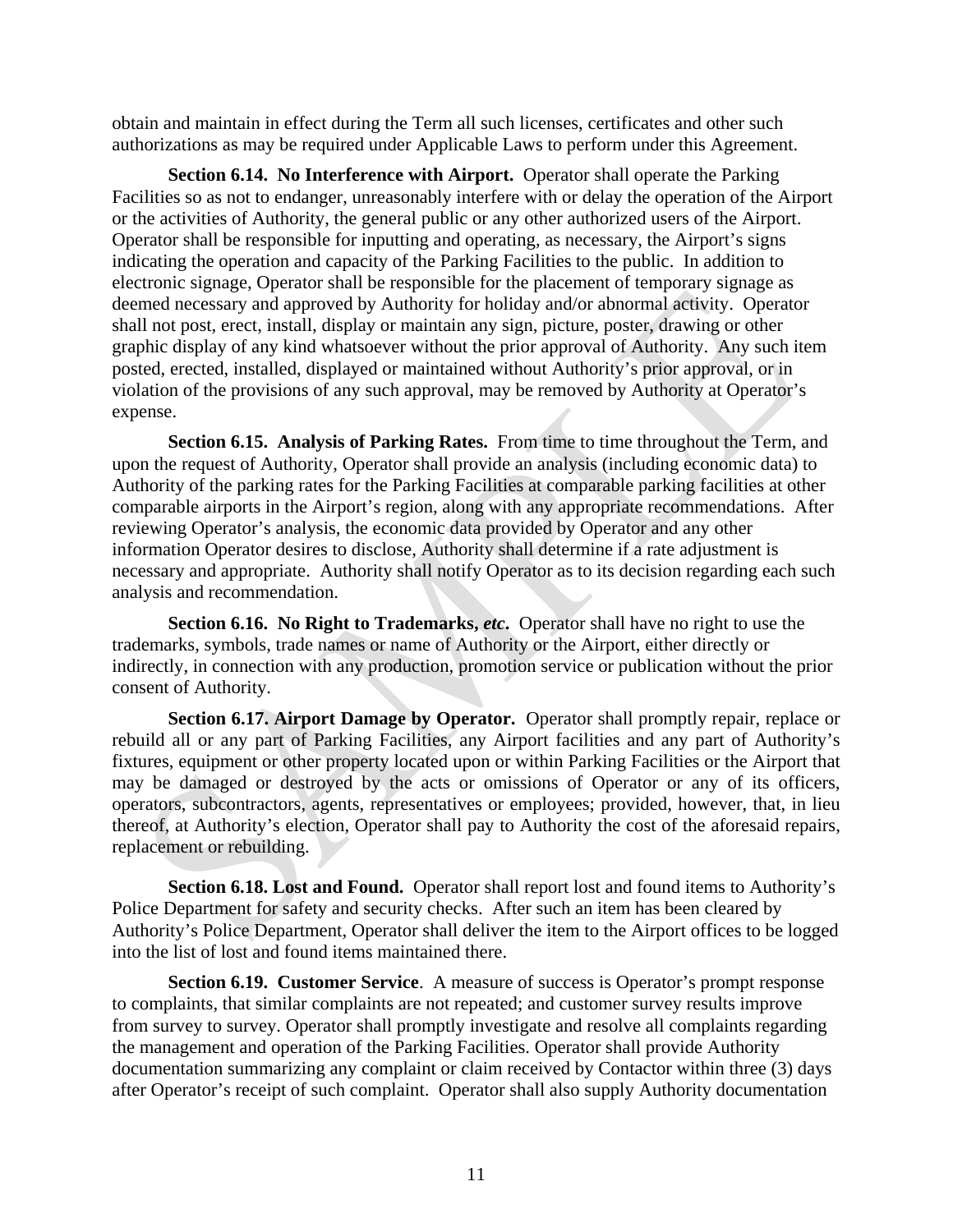of its investigation of the complaint or claim and its written response to the Airport patron. Operator shall make good faith attempt to explain, resolve or rectify the cause of the complaint. Refunds due to customer complaints shall be submitted by Operator to the Authority for approval.

The level of customer service will be measured by the number and severity of customer complaints and complements, as well as by an Operator-conducted semiannual customer survey each year. Authority shall approve the form, methods and content of each survey in advance. Authority reserves the right to audit the methods, data and results of each survey. Operator shall report to Authority the results of each survey by the tenth  $(10<sup>th</sup>)$  of succeeding month as part of Operator's Monthly Report.

Operator shall continually monitor all functions and operations and shall direct its staff to provide the highest level of service. Authority shall oversee the level of such service and may inspect the Parking Facilities at any time.

**Section 6.20 Shuttle Service.** Operator shall provide or cause to be provided personnel for operation of shuttle service to the public, between points at the Parking Facilities (excluding the MMTF and Employee Parking Facilities) and the Terminal and at times designated by the Authority so as to provide prompt and efficient service to the public.

Authority hereby leases to Operator the six (6) shuttle buses currently owned by Authority. The Authority may change the number or type of vehicles that are leased to Operator under this Agreement, from time to time, as determined by Authority. The six (6) shuttle buses that are initially leased to the Operator and any buses or van-type vehicles that Authority may substitute for those currently leased to Operator shall be capable of accommodating luggage in addition to passengers and shall provide ADA compliant access. The rent paid by Operator to Authority for the shuttle buses (and any vehicles subsequently substituted for the initial shuttle buses) shall be \$1.00 per year per vehicle, with the first rent payment made on the Commencement Date and each additional annual rent payment made on each anniversary of the Commencement Date during the Term (including any Renewal Terms) of this Agreement.

The Operator will be responsible for the complete operation and maintenance of the vehicles, and shall insure the vehicles under Operator's vehicle policy under Section 11.03. The vehicles will be properly licensed and inspected and maintained. The appearance and habitability of the vehicles shall at all times be subject to the inspection and approval of the Authority. The Operator shall furnish drivers who shall be fully qualified, licensed and insured. The Operator shall be uniformed and be of neat appearance, courteous and shall be subject to inspection by the Authority at any time. Should the Authority so require, the Operator will replace a driver or drivers. The vehicles shall be designated as non-smoking.

The Authority may cancel the agreement to provide this service at any time for cause or convenience of the Authority without cause with sixty (60) days written notice to Operator by Authority.

The hours of service shall be as required. The vehicle or vehicles shall shuttle back and forth from any designated lot, the Authority supplied/approved bus/shuttle stop, on or off the Airport that the Authority so specifies, to the Terminal.

Expenses related to the shuttle shall be paid in accordance with Operator expenses as stated in Section 8.03 of this Agreement.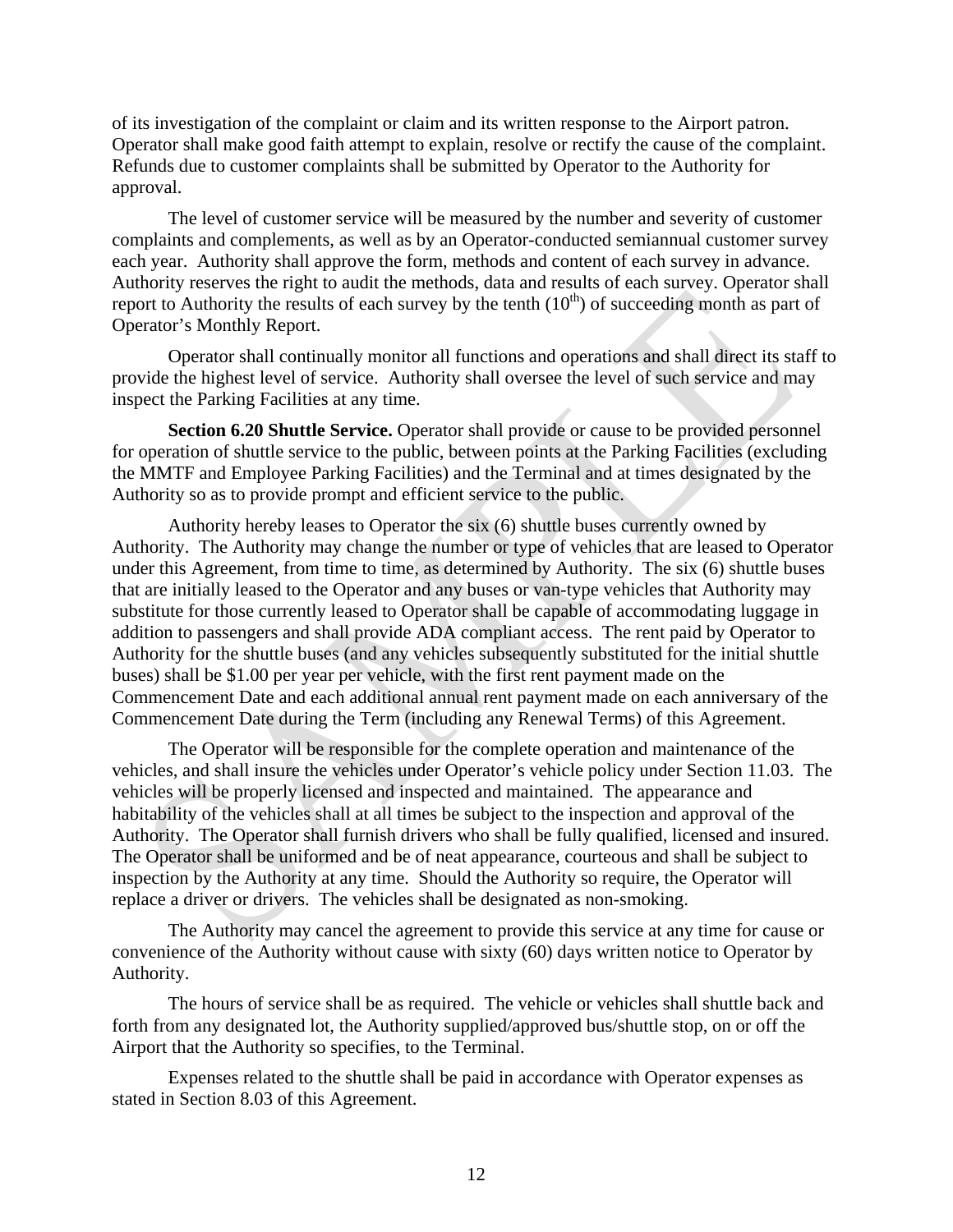**Section 6.21.** Shuttle Operators. Operator shall not permit the shuttle vehicles to be driven by any person who is not the holder of a valid Pennsylvania Commercial Driver's License (i.e. CDL) when required by law. Operator shall present evidence of such licensing satisfactory to Authority.

**Section 6.22. Other**. Operator shall use the Authority's street sweepers to periodically sweep the Parking Facilities.

#### **ARTICLE 7 PERSONNEL**

**Section 7.01. Maintenance of Adequate Personnel.** Operator shall furnish sufficiently trained personnel, including qualified, competent and experienced supervisory personnel, cashiers and other employees, necessary to operate the Parking Facilities in compliance with scheduling requirements that may fluctuate based upon airline schedules and delays due to weather conditions, holidays and other occurrences. Operator shall take such actions to assure waiting time at the exit toll booths should be no longer than three (3) minutes. Notwithstanding the foregoing, although the intent of the Agreement is to provide a high level of service, Operator shall make every reasonable effort to schedule employees to minimize the payment of overtime.

 Personnel must be able to communicate in English and shall be capable of passing an English skills test administered at the discretion of Authority. Operator shall add or reduce Operator's personnel as required by Authority, and Authority shall endeavor to provide reasonable prior notice to Operator of all such staffing and/or schedule fluctuations and/or changes.

 Operator shall keep on file and furnish upon request to Authority written records that shows assigned positions for each employee by name, including employment date, wage and benefits paid, background checks, training received, performance reviews, customer complaints/compliments and any disciplinary actions. All employees of Operator are employees of Operator only and no employment guarantee or obligation to continue employment of any of Operator's employees shall be the responsibility of Authority.

**Section 7.02. Conduct of Employees, etc.** Operator shall propose and Authority shall approve to the extent permitted by law, measurable performance standards for the Operator's employees in line with industry standards and the needs of the Parking Facilities. The performance standards shall be used to evaluate, award, discipline and terminate the employees of Operator as needed. Operator shall not allow its agents, servants, Operators or employees to conduct business in a loud, noisy, boisterous, offensive or objectionable manner and shall confine its business at the Airport to the operation of the Parking Facilities, unless otherwise approved by Authority. After receipt of notice from Authority, Operator shall immediately remove any employee or other representative of Operator from the Parking Facilities who participates in improper or illegal acts at the Airport, who violates Applicable Laws or any provision of this Agreement, or whose continued presence at the Airport is, in the opinion of Authority, deemed not to be in the best interest of Authority.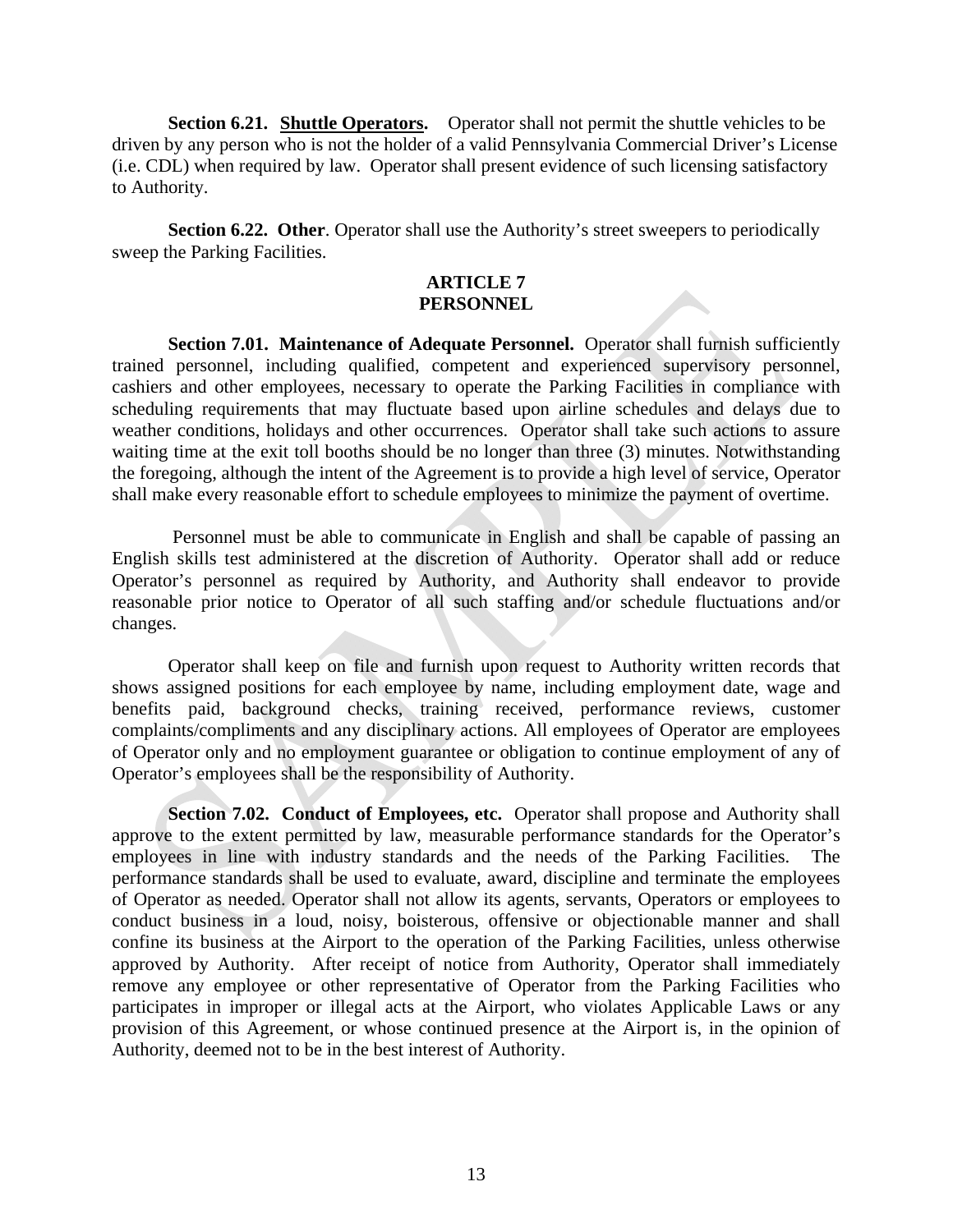**Section 7.03. Employee Training.** Operator shall train each of its employees before such employee shall be allowed to perform services hereunder. At all times on and after the Commencement Date, Operator shall maintain on file with Authority an employee training program for the Parking Facilities for which Authority has granted its approval, and shall, upon the request of Authority, furnish documentation detailing the time and date that each of Operator's employees attended each training session and the subject topics included within Operator's training program. Operator shall conduct training and maintain appropriate files pertaining to systems changes and refresher courses provided to existing employees. Operator shall provide on an annual basis, customer service training to its employees. Operator shall provide evidence documenting all employees received customer service training annually

**Section 7.04. Uniforms and Badges.** Operator shall provide all of its employees with identification badges and/or woven identification insignia of a type and style subject to the prior approval of Authority. Attire must consist of both pants and shirts or blouses for both male and female employees. Smocks shall not be permitted. Operator's employees shall wear such Authority-approved attire and identification badges and/or insignia at all times while on the Parking Facilities. Managerial and supervisory personnel also shall wear distinctive clothing consisting of shoes, trousers, and shirt subject to the prior approval of Authority. Operator agrees that its employees will present a neat, clean and orderly appearance at all times. Operator also shall ensure that its employees wear proper, safe and neat footwear while working on the Parking Facilities. Sandals, open-toe shoes, *etc.*, shall not be permitted.

**Section 7.05. Maintenance of Manual.** At all times on and after the Commencement Date, Operator shall maintain the Manual on file with Authority. Modifications to the Manual requested by Authority shall be promptly prepared. The Manual shall be modified, subject to prior approval of Authority, as the operation of the Parking Facilities or Operator's employment practices change. Operator is responsible for the maintenance of the Manual to ensure that all data is current at all times. At the end of the Term or early termination thereof, the Manual shall be promptly surrendered to Authority by Operator.

**Section 7.06. Parking Manager and Supervisors.** Operator shall select and employ the Parking Manager and such supervisory personnel as are necessary to operate the Parking Facilities and whose only responsibility shall be management of the Parking Facilities Operator's Parking Manager and Supervisors shall be responsible only for the business of the Airport and shall not in any way be involved in any other business of Operator regardless of the location of such other business.

 The Parking Manager shall be on duty during regular business hours and shall be available on an on-call basis 24 hours per day. At all times during his or her absence from the Parking Facilities, his or her designated representative or a Supervisor shall be in charge and available to the Authority. Each Supervisor shall be qualified and experienced and capable of acting as the Parking Manager during the absence of the Parking Manager. Each Supervisor shall be trained by the Parking Manager and Operator so that he or she will become proficient in handling all duties of the Parking Manager. The Supervisors shall be scheduled so that, to the extent possible, the Parking Manager or a Supervisor is on duty at all times of significant activity.

 If Authority is dissatisfied with the performance of the Parking Manager and/or any Supervisor at any time during the Term, Authority shall provide notice of its complaints to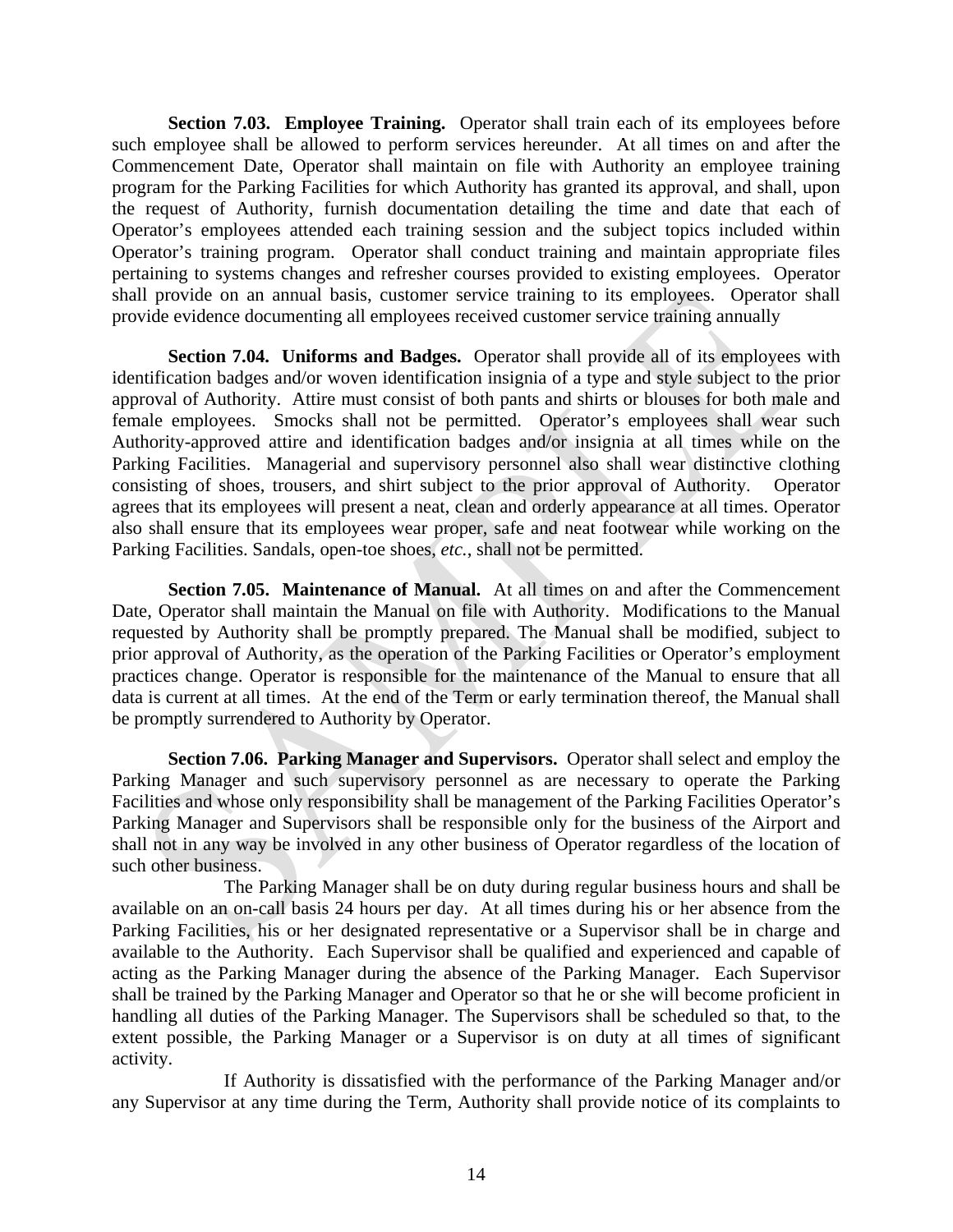Operator, and Operator shall, within twenty (20) days after receipt of any such notice, respond in writing detailing the corrective action proposed by Operator to resolve Authority's concerns. Operator shall comply with any such demand but only after obtaining the services of a replacement Parking Manager or Supervisor, as the case may be, who has received the prior approval of Authority. In no event shall more than thirty (30) days elapse from the time Operator receives notice of Authority's demand to re-assign the Parking Manager or a Supervisor and the time a new Parking Manager or Supervisor, as the case may be, is performing under this Agreement.

 If during the Term Operator desires to terminate or re-assign the Parking Manager or a Supervisor, it may do so only after providing notice of such proposed termination or reassignment (including the name and business, home, pager and cellular telephone numbers and business address of the new Parking Manager or Supervisor, as the case may be, and the effective date of his or her placement) to Authority.

**Section 7.07. Parking Lot Cashiers**. Operator shall provide, in numbers sufficient for prompt and efficient service to the public, parking lot cashiers at Airport twenty-four (24) hours per day, each and every day throughout the term of this Agreement, on duty at parking lots, and at times, designated by Authority.

**Section 7.08.** Employee Screening. Prospective employees of Operator to provide services on the Parking Facilities must consent to a driver's license verification and criminal history background check prior to employment. A prospective employee who has been convicted of theft, burglary, or a similar crime, shall not be permitted by Operator to perform work on the Parking Facilities under this Agreement. Operator shall conduct drug screening on current employees in the event of an on-the-job injury or accident, in a manner and format acceptable to Authority.

### **ARTICLE 8 FEES, CHARGES AND ACCOUNTABILITY**

**Section 8.01. Management Fee.** Authority agrees to pay to Operator, and Operator agrees to accept from Authority, as full and complete payment for successful performance of Operator under the terms and conditions of this Agreement, the following annual Management Fee, which shall be payable in equal monthly installments:

Year of the Term Annual Management Fee

 **Section 8.02. Budget.** Ninety (90) prior to the beginning of the Authority's fiscal year, Operator shall prepare and submit to Authority for its approval an annual operating budget for the next succeeding year of the Term that conforms to the standards required under this Agreement. The budget may be revised by Authority prior to approval and shall be subject to further review by the parties from time to time at the request of either Operator or Authority.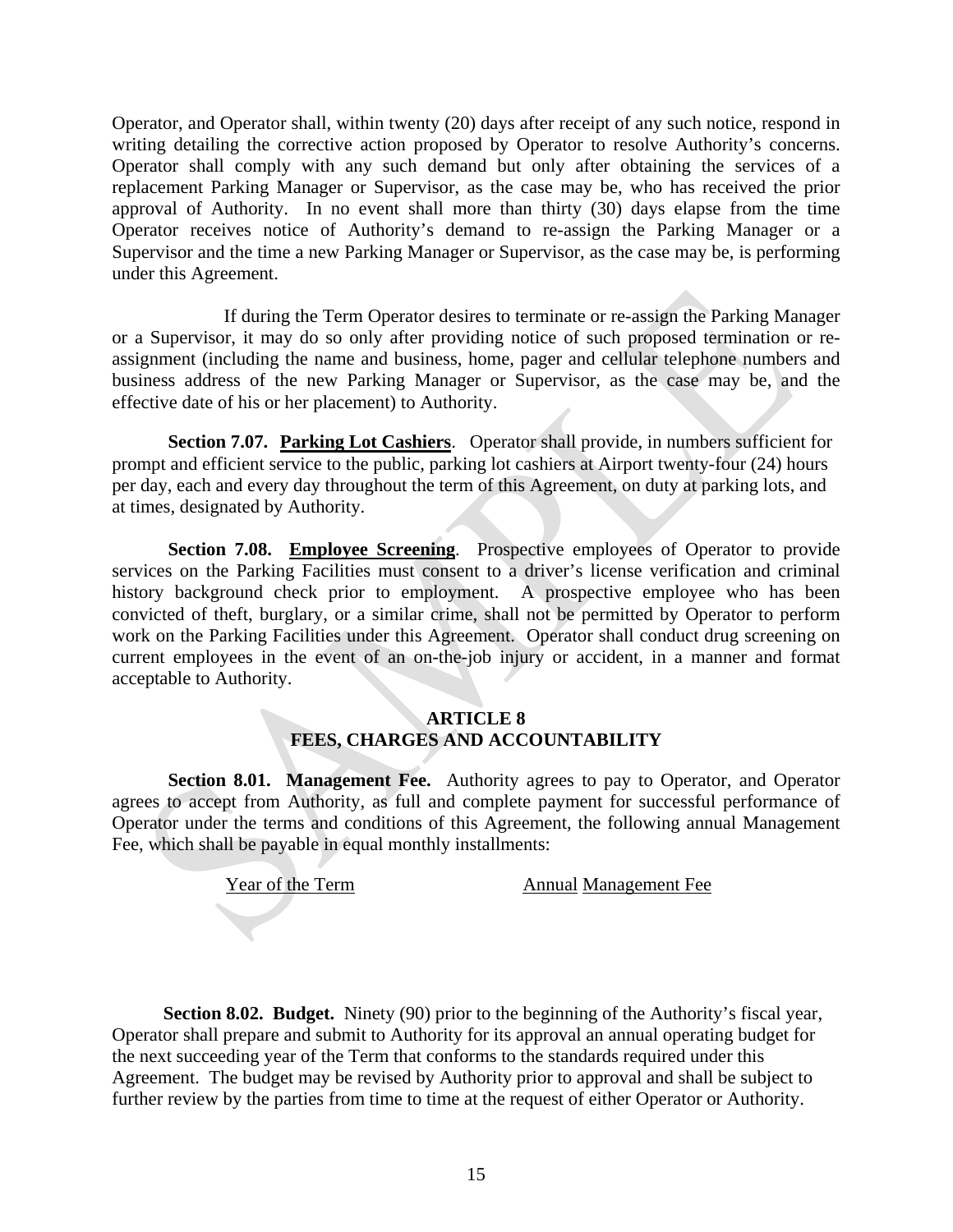Such annual operating budget, together with all revisions of the Budget approved by Authority, is referred to collectively as the "Budget". Any revision to the Budget by the Authority shall be set forth in a notice to Operator and shall thereafter be binding upon Operator. The Budget shall include all direct costs and expenses to be paid by Operator at the exact cost thereof (without mark-up or administrative fee of any kind) in the operation of the Parking Facilities in such detail as Authority may direct, including the following:

(a) salaries and wages of the Airport parking staff for the time that they are physically present at the Airport and engaged in the operation of the Parking Facilities (including Social Security, workers' compensation, unemployment insurance, health insurance and pension costs). Operator acknowledges all costs, including wages, salaries and benefits are subject to review and approval by Authority as a part of the annual operating budgeting process. Any overtime reimbursement requested from the Operator shall be within the overtime allowance established in the Operator's approved Budget and, upon request of the Authority, the reimbursement request may be required to be accompanied by an explanation of the need for such overtime;

(b) fees paid by Operator for adjustments to the revenue control equipment, gate arm replacements and other revenue control equipment repair costs;

(c) identification badges and uniforms (if requested and agreed to by Authority) used by employees of Operator directly in the operation of the Parking Facilities;

(d) materials and supplies required for such operation, including the cost of, office supplies and forms, Motorist Assistance Services materials, sand and salt applied to the lots and walkways, and other expendable supply items used directly in the operation of Parking Facilities;

(e) contracted services such as snow plowing and removal; and

(f) costs of purchasing and maintaining all Insurance Coverages as specified in Section 11.

(g) bus repairs

(h) armored car service.

 Authority reserves the right to directly provide or otherwise supply any reimbursable goods or services. If the item is supplied by Authority, it will be removed from the Budget.

 Authority shall reimburse Operator for all approved operating expenses incurred as specified in Section 8.3 below.

The approved Budget **shall specifically not include the following** (all of which shall be paid for by Operator and shall not constitute Reimbursable Expenses): salaries and employee benefit costs of executive personnel of Operator; legal and accounting costs and fees; off-site administrative and bookkeeping costs and fees; travel expenses; moving and relocation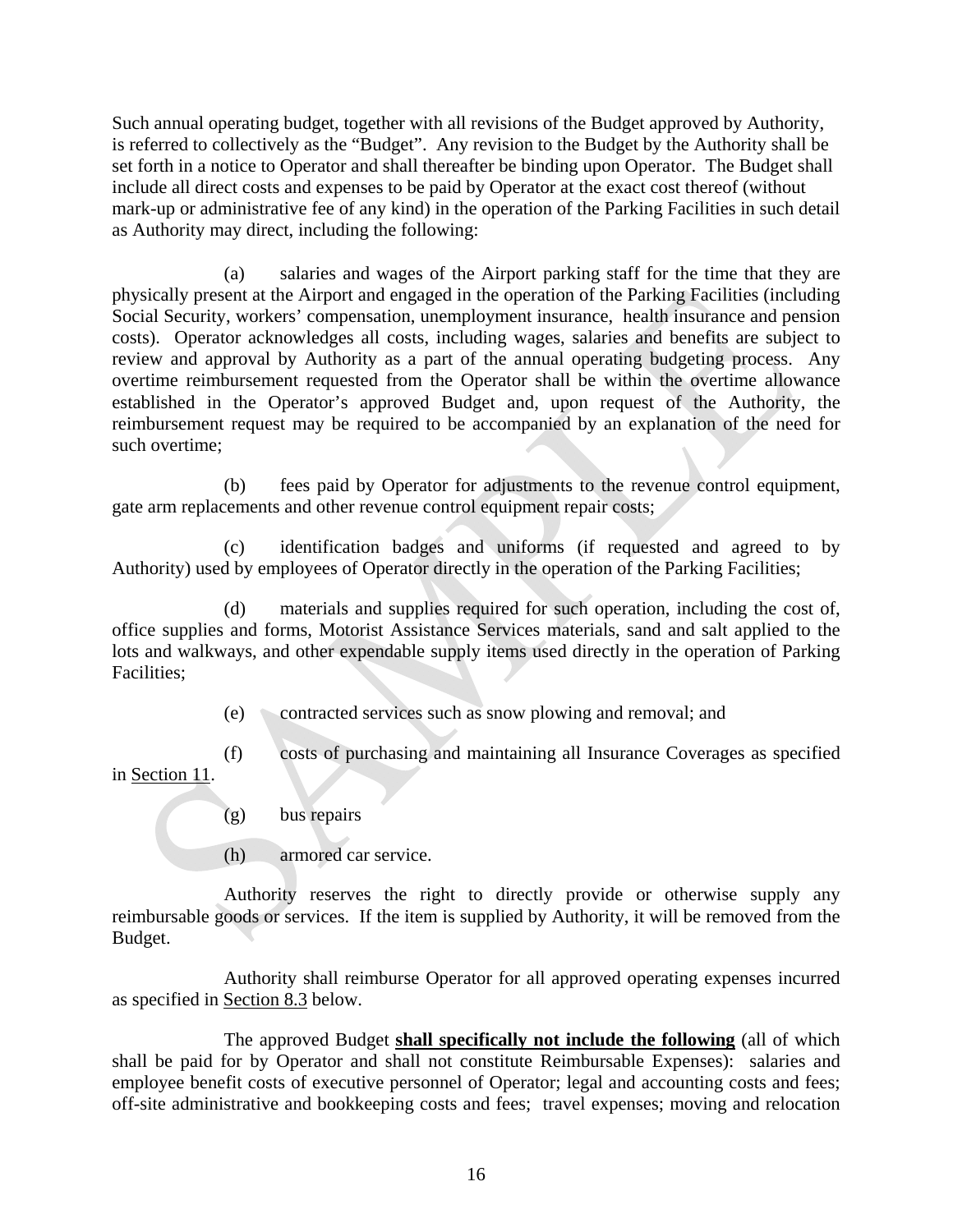expenses; insurance deductibles, losses, costs, damages, penalties, fines, settlements, liabilities and expenses (including attorneys' fees, court costs and litigation expenses) paid or payable by Operator with respect to suits, claims, demands or other proceedings; and the cost of all licenses and permits obtained pursuant to Applicable Laws. The approved Budget may be revised by Authority from time to time to permit the inclusion of unforeseen expenses as approved Reimbursable Expenses, but only if and to the extent that Authority determines, in its reasonable discretion, that such revisions necessary and appropriate.

 Notwithstanding the provisions of this Section 8.2, no expense qualifies as a Reimbursable Expense if such expense (i) is not included within a category of expenses for which the Budget provides, unless the expense incurred was reasonably necessary in addressing an emergency situation where personal injury or property damage is reasonably anticipated and prompt action is required, or if there is a TSA stated security emergency; or the expense incurred was approved by the Authority, (ii) exceeds the amount allocated within the Budget for such category of expenses, unless the excess amount incurred was reasonably necessary in addressing an emergency situation as outlined above or unless the excess amount incurred was approved by the Authority, (iii) has not been paid by Operator prior to applying for reimbursement from Authority, or (iv) constitutes a late charge pertaining to delinquent payment of vendor invoices. Operator agrees to use competitive pricing for all budgeted purchases.

 **Section 8.03. Reimbursable Expenses.** Operator's Airport biweekly payroll will be reimbursed on their regular biweekly pay date or the first business day following if it falls on a national holiday. Operator shall pay all Reimbursable Expenses incurred in the operation of the Parking Facilities when due and shall invoice Authority, on or before the tenth  $(10<sup>th</sup>)$  day of each month, and include an itemized certified statement of all Reimbursable Expenses paid during the immediately preceding calendar month. Each such statement shall be supported by documentary proof such as copies of invoices, receipts, payroll records (including timecards), record of payment, and other such evidence for all disbursements. This evidence shall be available within two (2) business days after requested. The monthly invoice and itemized certified statement shall be in a format approved by Authority. Reimbursement of Reimbursable Expenses shall be made by Authority within approximately thirty (30) days after receipt from Operator of each such itemized statement; provided, however, that all appropriate supporting documents requested by Authority are included with such statement and received by the due date. Any undocumented expenses shall be excluded from the reimbursement. Authority may notify Operator of its objection to any item or items of expense so submitted. Any such notice shall set forth the nature of Authority's objection and shall be accompanied by Authority's payment of the undisputed portion of such Reimbursable Expense, if any. Any such dispute shall then be promptly resolved and settled by mutual agreement of the parties. Operator also shall submit to Authority such additional periodic financial reports at such times and in such form as Authority may from time to time reasonably require. Operator shall not purchase supplies or services from any Affiliate without the prior approval of Authority.

**Section 8**.0**4. Funds Collected**. All Gross Receipts collected by the Operator shall be deposited in the designated Authority bank account. All Cash Receipts derived from the operation of the Parking Facilities are funds of Authority and shall be deposited in the name of Authority at least as often as the armored car service is available into an account designated by Authority. Until they are deposited, funds shall be held in trust by Operator for the benefit of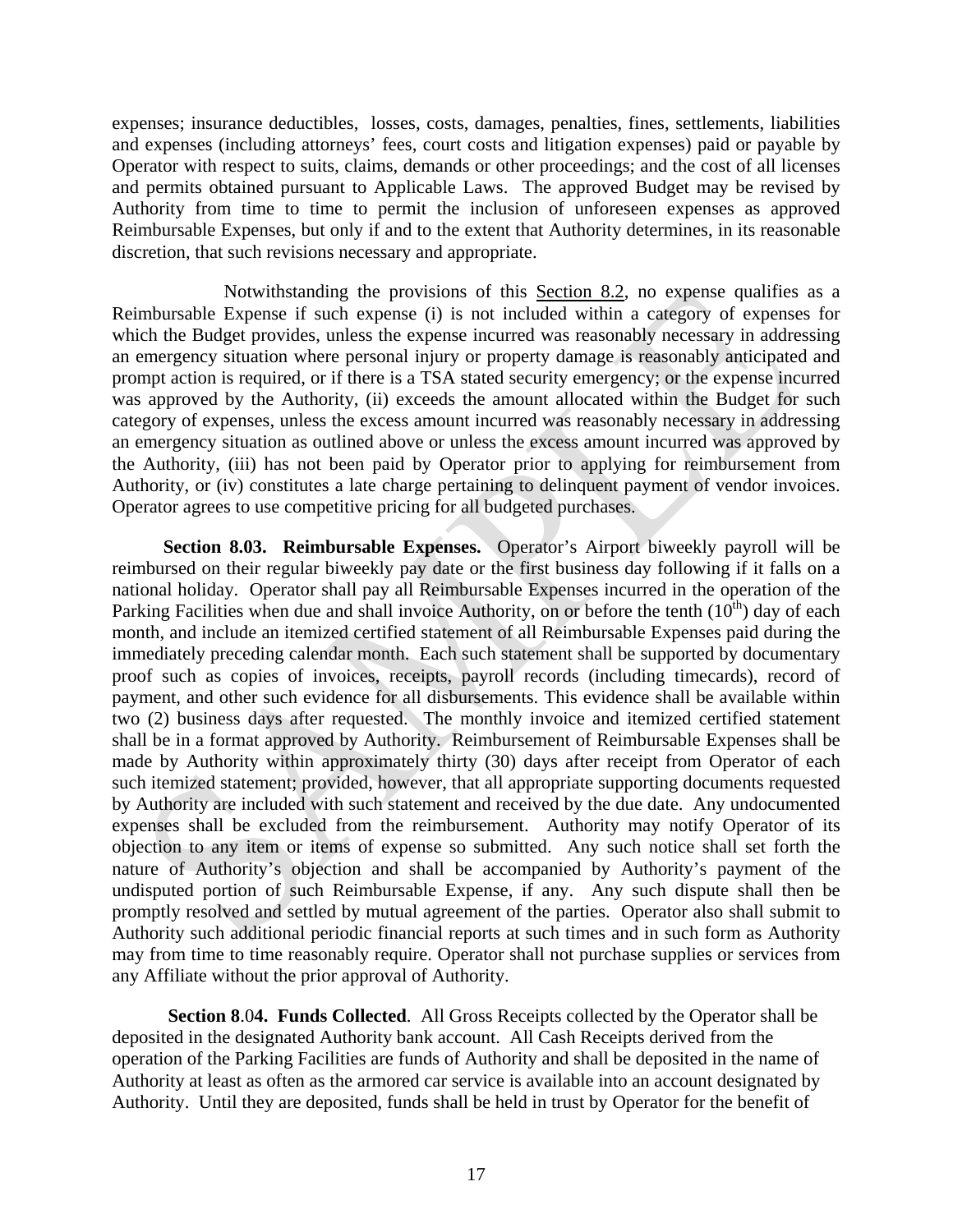Authority while such funds are in its custody and control. Failure to make timely deposits in excess of two (2) occurrences per month may be cause for automatic termination by Authority of this Agreement. Operator shall on weekends, holidays or nights, deposit Cash Receipts in a designated night deposit vault, unless otherwise authorized in writing by Authority. It shall be considered that Authority has come into possession of the Cash Receipts only when Authority has received verification of the deposit. Failure by Operator to deposit Cash Receipts as outlined above shall result in a Fine as outlined in Exhibit "C" attached hereto.

If any such monies are lost, stolen or otherwise unlawfully removed from the custody and control of Operator, Operator shall notify Authority within twenty-four (24) hours of any such discovery of loss, theft or fraud. Operator shall continue to be responsible therefore and shall deposit in the Account an equal sum of monies within forty-eight (48) hours after discovery of any such loss, theft or unlawful removal. For the purposes of this Agreement, theft shall include but not be limited to fraudulently removing parking tickets from ticket dispenser, intentionally failing to turn in all tickets at the end of a shift, filing a false lost ticket claim, taking of receipts, intentional mischarging customers and any and all other actions which may compromise the integrity of the revenue control process, taking a patron's vehicle or any part thereof, or taking an article left in or on a patron's vehicle. If such loss, theft or unlawful removal is insured or otherwise secured by Operator, any payments subsequently made to Authority by the insurance company, bonding company or other surety, when paid to Authority, shall be reimbursed to Operator to the extent of such deposit.

For use of the Parking Facilities, Operator shall accept as payment cash, Visa, Master Card, and American Express credit cards or any other form of payment specified by Authority. In the event that a customer disputes credit card charges by Operator, it shall be the responsibility of Operator to research such dispute and respond to the credit card issuer within the time required by such issuer, but in no event more than ten (10) days after the date of notice of dispute. Operator shall only permit complimentary parking in the Public Parking Facilities to the extent that Authority may from time to time allow or require.

Operator shall establish a cash change fund sufficient to operate efficiently which shall be the responsibility of the Operator to maintain throughout the Term of this Agreement. Operator's cash change fund shall be provided by the Authority and shall be independent from Gross Revenues and Authority's bank account.

Operator shall be responsible for all cashier shortages, which shall be paid to Authority at Operator's sole cost and expense. Cashier overages may not be used to offset cashier shortages.

**Section 8.05. Overcharges and Undercharges**. If Operator charges any customer a price in excess of the established schedule of rates, the amount by which the actual charge exceeds the established rate shall constitute an overcharge, which shall, upon demand of the customer or Authority, be promptly refunded to the customer. The amount of any such refund shall constitute a Reimbursable Expense provided that Operator provides evidence of such refund acceptable to Authority and the amount of such overcharge was previously included in Gross Revenues and deposited by Operator in the Account. If Operator charges any customer a price that is less than the established schedule of rates, the amount by which the actual charge is less than the established rate schedule shall constitute an undercharge and the amount thereof shall, without demand by Authority, be paid by Operator as part of the Gross Revenues into the Account.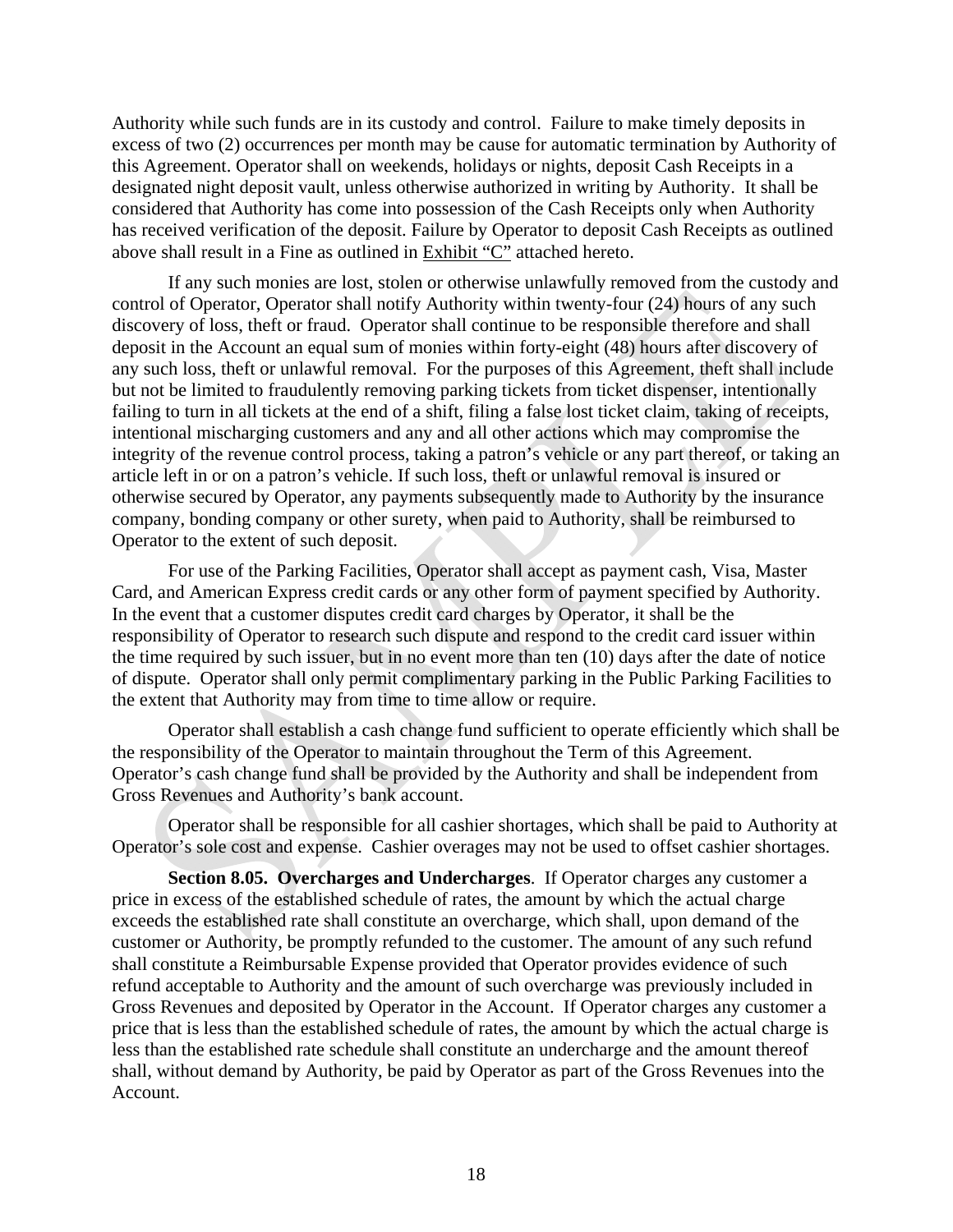**Section 8.06. Books and Records.** Operator shall at all times during the Term maintain complete and accurate books and records of its operations at the Airport in a form consistent with good accounting practices. Such books and records shall contain an itemized record, in such detail as Authority may request, of (i) Gross Receipts, (ii) all other revenue and/or receipts, if any, derived by Operator from its operations at the Airport, and (iii) all Reimbursable Expenses and all other expenses paid by Operator in performing its obligations hereunder.

All printed records produced by recording and counting devices of the Revenue Control System and related equipment shall be the sole property of Authority, and Operator shall have no access to the printed records console to make repairs, alterations or adjustments except in the presence of a representative of Authority designated by Authority for such purpose. All such books and records shall be kept on a cash basis and shall be available for inspection by Authority and its duly authorized representatives at any time during reasonable business hours for a period of no less than four (4) years of the Term after the twelve (12) month period to which such books, records and equipment pertain. The Operator shall not destroy any records pertaining to the operation of the Parking Facilities without the express written permission of Authority.

 Authority shall further have the right, upon reasonable notice to Operator, to cause an audit to be made of the books and records of Operator that relate to its operations at the Airport from time to time throughout the Term or any Renewal Term. All required books and records shall be made available so that the audit can be conducted at the offices of Authority. If, as a result of such audit, it is established that Operator is liable to Authority for the payment of any sum, Operator shall forthwith, upon demand from Authority, pay such sum to Authority, together with interest thereon at eighteen percent (18%) per annum from the day such sum should have been paid. Further, if such audit establishes that Operator has overstated its Reimbursable Expenses or understated the amount of Gross Revenues collected by it from the Parking Facilities for any twelve (12) month period by three percent (3%) or more, then the entire expense of such audit shall be borne by Operator. Authority's rights under this Section 8.6 shall survive the expiration or earlier termination of this Agreement.

**Section 8.07. Activity Reports.** Operator shall submit a daily activity report for each day of the Term, in a format acceptable to Authority, not later than 5:00 p.m. on the following business day for Authority, unless otherwise approved by Authority. Along with the daily activity report, Operator shall provide Authority access to all processed tickets representing that daily activity report. In addition, Operator shall prepare and provide to Authority, not later than the tenth  $(10<sup>th</sup>)$  day of each month of the Term, a monthly activity report for the preceding month in a format acceptable to Authority

The daily and monthly activity reports required under this Section 8.7 shall include such information as Authority may reasonably request, including the following: (i) a daily cash summary reconciling total Gross Receipts to the daily deposit and a bank deposit slip (ii) the number of tickets issued at each entrance gate to the Parking Facilities; (iii) the number of tickets and amount of revenue collected at each booth; (iv) the receipt deposits, shortages and overages at each booth; (v) the amount of Gross Receipts collected, in total and separately by Parking Facility; (vi) the number of vehicles entering and exiting the Parking Facilities, in total and separately by Parking Facility; (vii) the number and related revenue of all lost tickets, in total and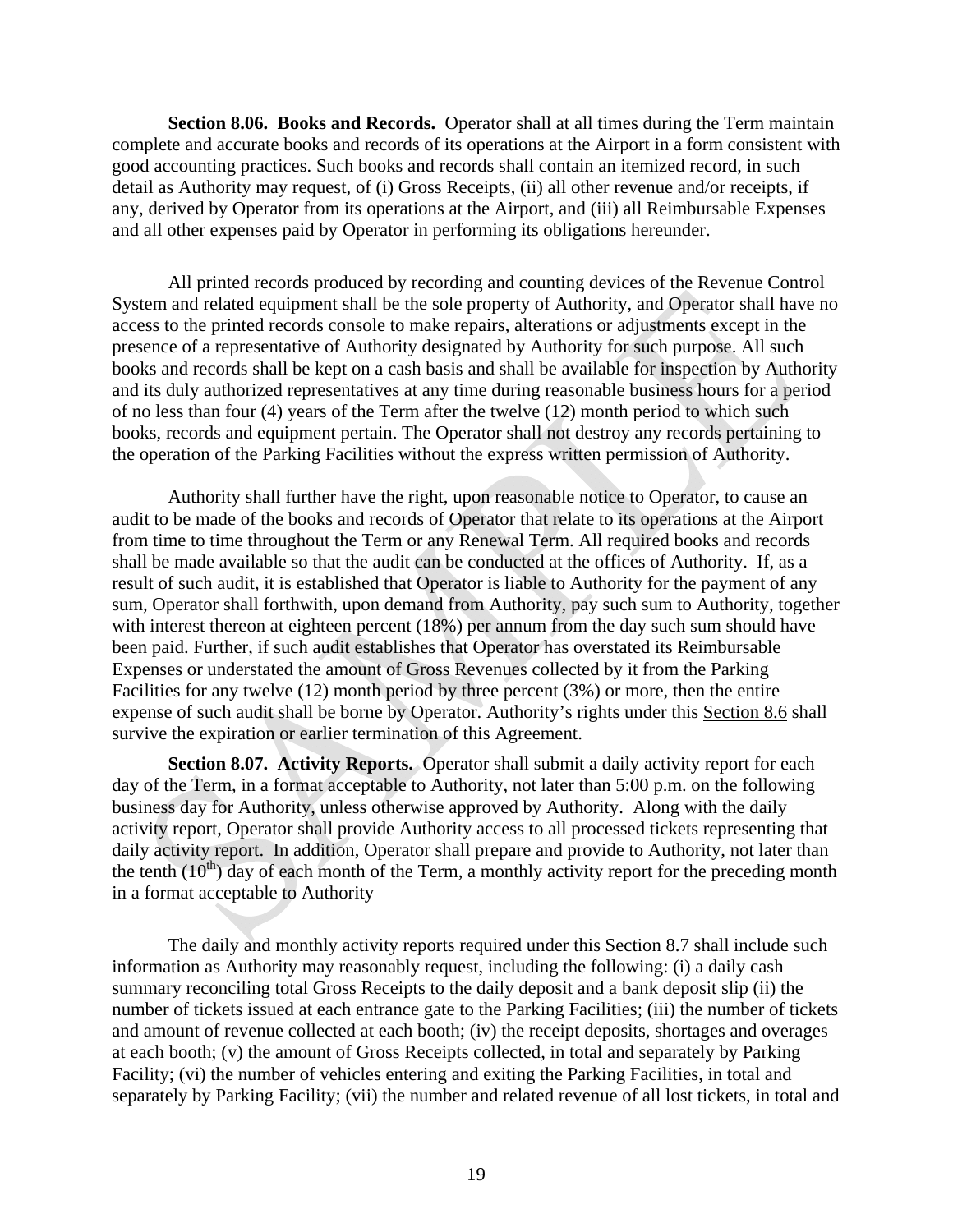separately by Parking Facility; (viii) the number and related revenue of all mail-in payments, in total and separately by Parking Facility; (ix) the number of non-revenue tickets processed, in total and separately by Parking Facility together with the access to return of the non-revenue tickets to Authority; and (x) the unaccounted for ticket ratio (number of tickets short as a percentage of total tickets issued), in total and separately by Parking Facility.

The monthly report shall additionally show the operating expenses by type and the calculated monthly management fee, and shall also include the lot logs for that month. This report shall serve as the monthly invoice to Authority for the monthly management fee and reimbursable operating expenses due to Operator from Authority.

**Section 8.08. Lost Tickets.** Tickets lost by customers shall be accounted for by a "lost" ticket" form provided by the Operator and approved by Authority. Each customer who has lost a ticket shall complete the form. Rate shall then be calculated by the cashier terminal based on the License Plate Inventory (LPI) system. For those plates not listed in LPI, the cashier terminal will charge a lost ticket minimum fee which will be the maximum daily rate unless patron provides proof of entry with an airline flight itinerary proving approximated entry time.

**Section 8.09. Other Reports.** Operator shall prepare such other financial or statistical reports relating to its operations at the Airport as Authority may from time to time request.

 **Section 8.10. Authority Administrative Cost.** If Authority has paid any sum or sums or has incurred any obligation or expense for which Operator agreed to pay or reimburse Authority, or if Authority is required or elects to pay any sum or sums or incurs any obligation or expense because of the failure, neglect or refusal of Operator to perform or fulfill any of the terms or conditions of this Agreement, Operator shall, immediately upon demand by Authority, reimburse Authority for the cost thereof, plus an amount equal to fifteen percent (15%) of such cost to compensate Authority for the administrative cost of addressing such failure, neglect or refusal.

**Section 8.11. Tax Obligations**. Authority shall pay, on or before their respective due dates to the appropriate collecting authority, all federal, state, and local taxes and fees which are now or may hereafter be levied upon the operation of the Parking Facilities, including the Middletown School District Parking Tax; provided that Authority shall not be liable for any taxes levied upon the Management Fee or other receipts or revenues of Operator. Operator shall maintain, in current status, all federal, state and local licenses and permits required for the operation of the Parking Facilities and any other activity conducted by Operator.

### **ARTICLE 9 INSPECTION AND ENTRY BY AUTHORITY**

**Section 9.01. Inspection and Entry by Authority.** Authority shall have the right at all times to enter upon the Parking Facilities for the purpose of inspecting the same, observing the performance of Operator of its obligations under this Agreement, and doing any act or thing which Authority may be obligated or have the right to do under this Agreement or otherwise. Without limiting the generality of the foregoing, Authority shall have the right, but not the obligation, to enter upon the Parking Facilities to maintain existing and future utility systems or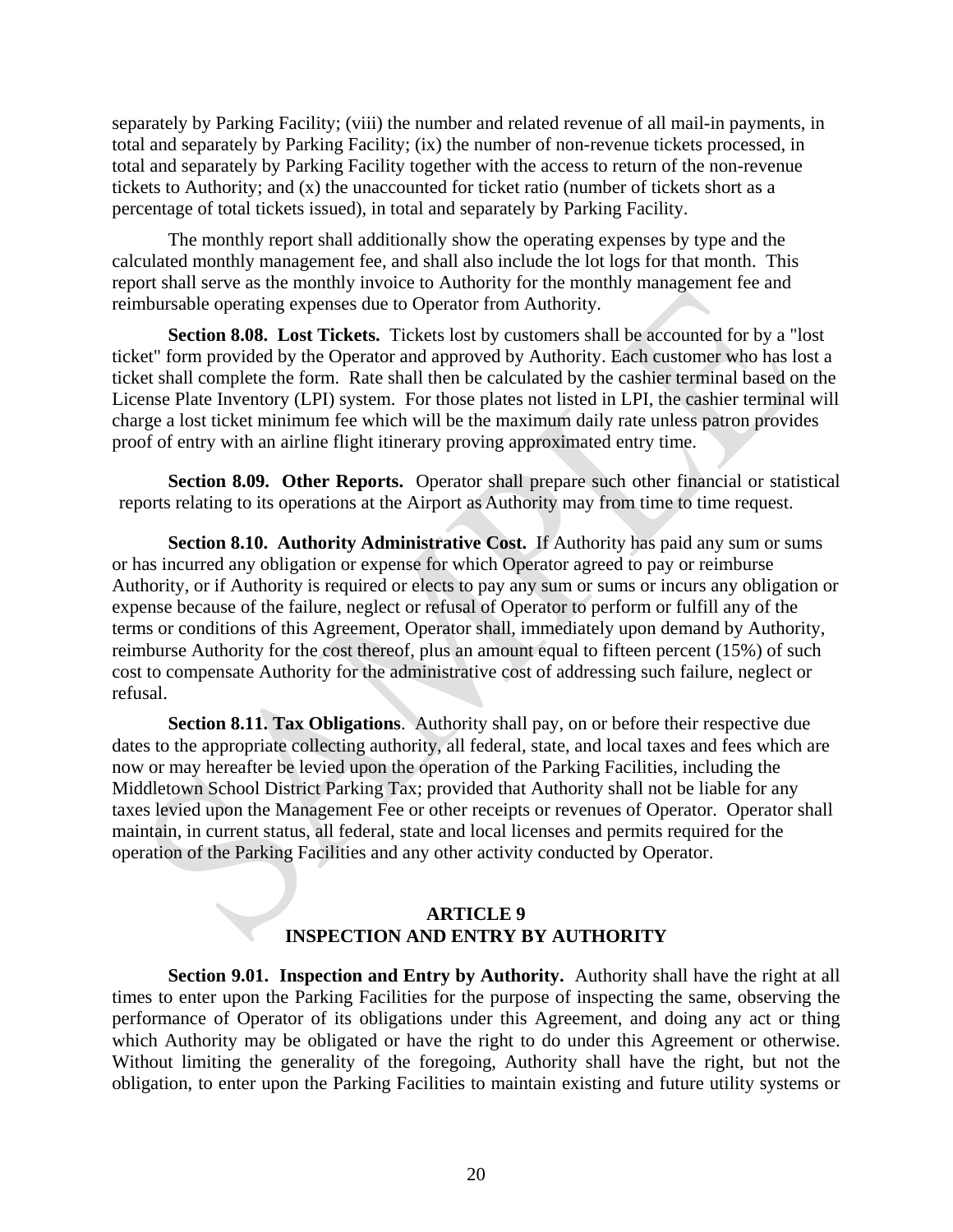portions thereof on the Parking Facilities at all times and to make repairs, replacements, additions or alterations as may, in the opinion of Authority, be necessary or advisable.

### **ARTICLE 10 ASSIGNMENT AND SUBCONTRACTING**

**Section 10.01. Assignment and Subcontracting.** Operator shall have no right to assign, delegate or subcontract any of its rights or duties pursuant to this Agreement without the prior written consent of Authority. Any assignment or delegation so permitted shall be subject to all the terms, conditions and other provisions of this Agreement. Further, notwithstanding any assignment or delegation, Operator shall remain obligated and liable to Authority for the performance of all terms, conditions and other provisions of this Agreement to the same extent that it would be obligated and liable if no assignment, delegation or subcontract had been made. Any attempted assignment, delegation or subcontract in violation of this Section 10.1 shall be void and of no force or effect whatsoever.

### **ARTICLE 11 INSURANCE, INDEMNIFICATION AND SURETY BOND**

 Operator shall maintain the following insurance coverages throughout the Term, including any Renewal Terms, of this Agreement.

### **Section 11.01**. **Workers' Compensation and Employers Liability**:

a) Workers' Compensation Coverage: Statutory Requirements

b) Employers Liability Limits not less than:

| <b>Bodily Injury by Accident:</b> | \$100,000 Each Accident |
|-----------------------------------|-------------------------|
| <b>Bodily Injury by Disease:</b>  | \$100,000 Each Employee |
| <b>Bodily Injury by Disease:</b>  | \$500,000 Policy Limit  |

c) Including Waiver of Right to Recover from Others Endorsement (WC 00 0313) where permitted by state law, naming the Authority and any Affiliates and amended to apply to contracts under which the Operator is not performing work.

**Section 11.02**. **Commercial General Liability:** (including Parking Facilities - Operations, Independent Contractors, Products/Completed Operations, Personal Injury and Broad Form Property Damage.

a) Occurrence Form with the following limits:

1) General Aggregate: \$2,000,000

2) Products/Completed Operations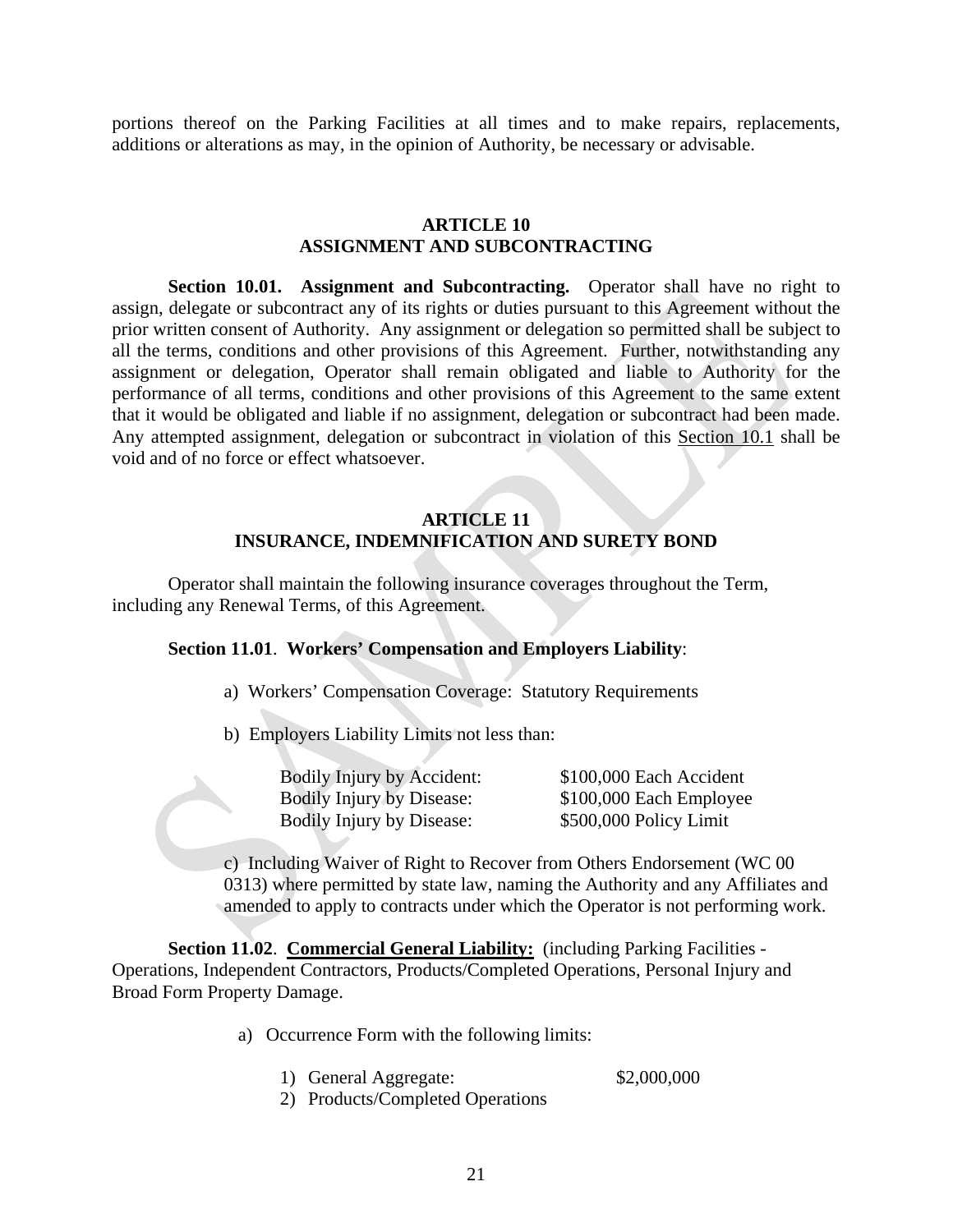| Aggregate:                              | \$1,000,000 |
|-----------------------------------------|-------------|
| 3) Each Occurrence:                     | \$1,000,000 |
| 4) Personal and Advertising Injury:     | \$1,000,000 |
| 5) Damage to Parking Facilities Rented: | \$1,000,000 |
| (Fire Legal Liability)                  |             |

- b) The General Aggregate Limit must apply on a Per Location basis.
- c) Contractual Liability (including Liability for Employee Injury assumed under a Contract) provided by the Standard ISO Policy Form CG 00 01. Policy does NOT include the restrictive Endorsement CG 24 26 (Amendment of Insured Contract Definition) or any other provision excluding coverage for Authority's Sole Negligence which has been assumed by Contract.

### **Section 11.03**. **Automobile Liability:**

- a) Coverage to include:
	- 1) All Owned, Hired and Non-Owned Vehicles (Any Auto)
	- 2) Contractual Liability Coverage (including Liability for Employee Injury assumed under a Contract),
- b) Per Accident Combined Single Limit \$1,000,000

**Section 11.04. Garage Keepers Legal Liability**: (can be included as part of the Automobile Liability Policy):

- a) Coverage to include:
	- 1) Fire & Explosion
	- 2) Theft of an entire car; and
	- 3) Riot, civil commotion and malicious mischief and vandalism

Limits of insurance shall be equal to the limits for the capacity of the Parking Facilities.

### **Section 11.05. Commercial Umbrella Liability:**

- 1) Occurrence Limit: \$5,000,000
- 2) Aggregate Limit (where applicable): \$5,000,000
- 3) Policy to apply excess of the Commercial General Liability (following form Per Location Aggregate Limit), Commercial Automobile Liability and Employers Liability Coverages.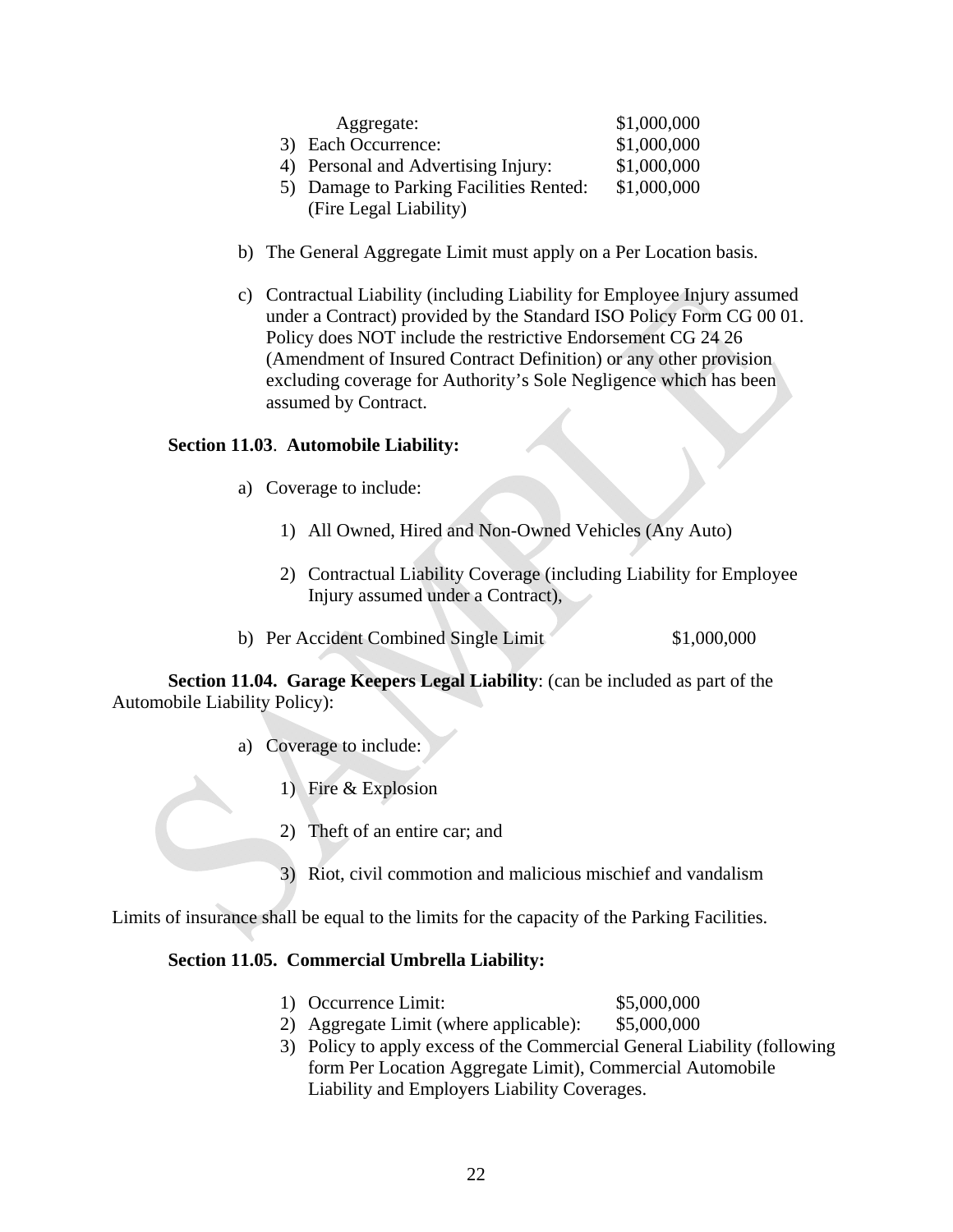**Section 11.06. Property Insurance**: Operator shall bring or keep property upon the Parking Facilities solely at its own risk and Operator, at its sole cost and expense, will keep all personal property, stock, and leasehold improvements now and hereafter located on the Parking Facilities insured against "All Risk" of loss with an insurer in an amount at least equal to the replacement value.

**Section 11.07. Pollution Legal Liability Coverage** (if applicable, indicated by an "x" ): Operator shall maintain insurance covering losses caused by Pollution arising out of Operator's use or occupancy of the Parking Facilities.

- a) Per Claim/Aggregate Limit: \$1,000,000/\$1,000,000
- b) If coverage is written on a Claims-made basis, the Operator warrants that any retroactive date applicable to coverage under the policy precedes the effective date of this Agreement and that continuous coverage will be maintained or an Extended Discovery Period will be purchased for a period of [two (2)] years beginning when Operator's occupancy of the Parking Facilities ceases.

### **Section 11.08. Commercial Crime Coverage**:

- a) Coverage to include:
	- 1) Employee Dishonesty, Forgery or Alteration, Computer Fraud
	- 2) Loss Inside/Outside Parking Facilities-Theft of Money & Securities
	- 3) Loss Inside the Parking Facilities Coverage-Robbery or Safe Burglary of "other Property"
	- 4) Coverage for Theft to Client's Property Committed by an Employee of the Insured (3rd Party Coverage)

b) Per Occurrence Limit:  $$500,000$ 

**Section 11.09. Self Insured Retentions / Deductibles**: None of the policies of insurance required of the Operator by this Agreement shall contain self insured retentions, deductibles or any other type of retention in excess of \$10,000, unless agreed to in writing by Authority.

### **Section 11.10. Financial Rating and Admitted Status of Insurance Companies:**

- a) A.M. Best Rating: A- (Excellent) or Higher
- b) A.M. Best Financial Size Category: Class VII or Higher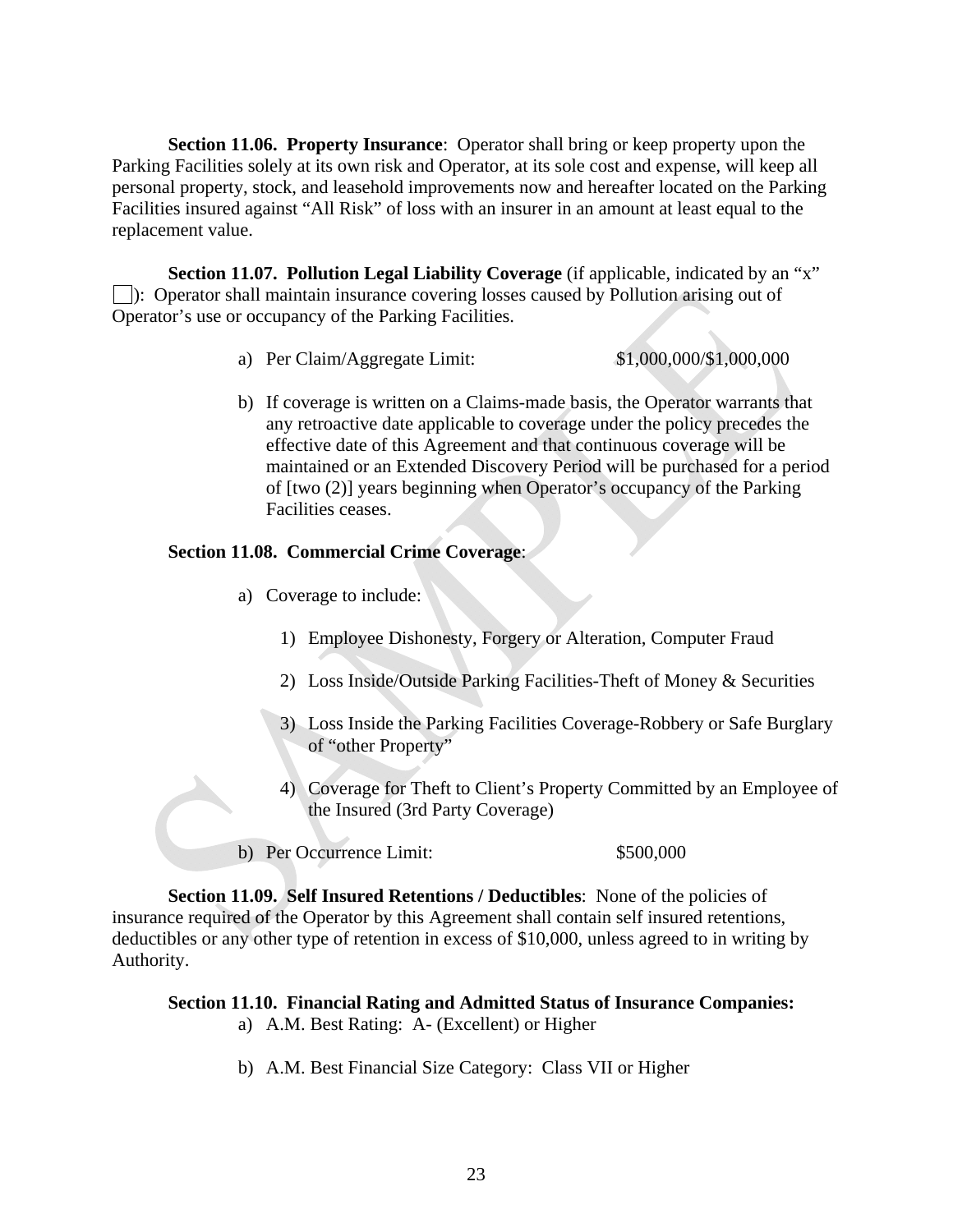c) Insurance companies lawfully authorized to do business on an admitted basis in the jurisdiction in which the Parking Facilities is located

### **Section 11.11. General Requirements**:

- a) Authority (including its agents, employees, representatives, officers, directors, members and managers) shall be added/included as ADDITIONAL INSUREDS on all liability policies, even for claims regarding their sole negligence. The coverage offered to the ADDITIONAL INSUREDS on Operator's liability policies shall be primary coverage to any other coverage maintained by the ADDITIONAL INSUREDS and shall not permit or require such other coverage to contribute to the payment of any loss.
- b) It is agreed the Operator's insurance will be not be canceled, materially changed or non-renewed without at least thirty (30) days advance written notice to Property Manager, Susquehanna Area Regional Airport Authority, One Terminal Drive, Suite 300, Harrisburg International Airport (MDT), Middletown, PA 17057, by Certified Mail - Return Receipt Requested".
- c) Any type of insurance or any increase in limits of liability not described above which the Operator requires for its own protection or on account of statute shall be its own responsibility and at its own expense.
- d) Waiver of Recovery/Subrogation: The Operator waives all rights of recovery and shall cause its Insurers to waive their rights of subrogation against and any of their agents and employees for loss or damage covered by any of the insurance maintained by the Operator pursuant to this Agreement.
- e) The amount of insurance provided in the aforementioned insurance coverages, shall not be construed to be a limitation of the liability on the part of the Operator. The carrying of insurance described shall in no way be interpreted as relieving the Operator of any responsibility or liability under the Agreement.
- f) Prior to occupying the Parking Facilities, the Operator shall file a Certificate of Insurance with the Authority. Such Certificate of Insurance should be mailed within five days of receipt of these insurance requirements to Property Manager, Susquehanna Area Regional Airport Authority, One Terminal Drive, Suite 300, Harrisburg International Airport (MDT), Middletown, PA 17057, regardless of when Operator's occupancy will begin. Parking Facilities' address must be shown on the Certificate of Insurance. Operator's obligation to provide the insurance set forth herein shall not be waived by any failure to provide a Certificate of Insurance, Authority's acceptance of a Certificate of Insurance showing coverage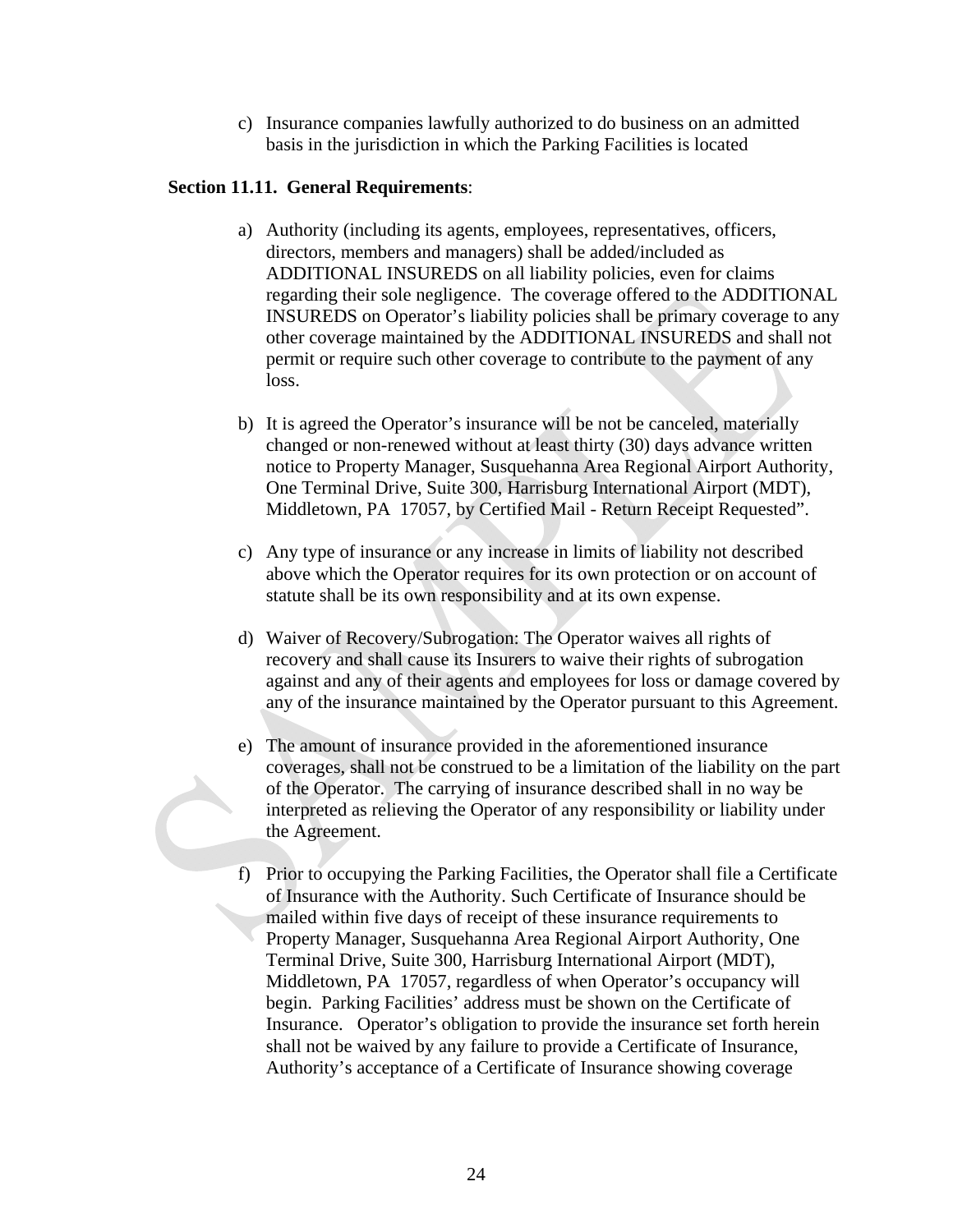varying from these requirements or by Authority's permission to commence occupying the Parking Facilities.

- g) In the event of a failure of Operator to furnish and maintain said insurance and to furnish satisfactory evidence thereof, Authority shall have the right (but not the obligation) to take out and maintain such insurance as specified above as will protect the Authority. Operator agrees to furnish all necessary information therefore and to pay the cost thereof to Authority immediately upon presentation of an invoice.
- h) Operator agrees that prior to commencing any construction or renovation work on or to the Parking Facilities, Operator shall receive written approval from Authority and shall require all contractors and subcontractors doing said work to maintain all Insurance Requirements and indemnify the Indemnified Parties in the same manner required of Operator as outlined herein. In addition, Operator shall require such contractors and subcontractors to file Certificates of Insurance with Authority which shall be subject to Authority's approval of adequacy of protection.

**Section 11.12. Indemnification:** To the fullest extent permitted by law, Operator agrees to indemnify, hold harmless and defend Authority and its agents, employees, representatives, officers, directors, members, managers and Affiliates (the "Indemnified Parties") from and against any and all liability for loss, damage or expense for which the Indemnified Parties may be held liable by reason of injury (including death) to any person (including Operator's employees) or damage to any property of whatsoever kind or nature arising out of or in any manner connected with the Parking Facilities (including, but not limited to, Operator's use or occupancy of the Parking Facilities, Ingress or Egress to the Parking Facilities, access or use of parking lots, walkways or common areas and any alterations or work done in or about the Parking Facilities by the Operator or on the Operator's behalf) even for, and if caused in whole or in part by, any act, omission, negligence, or strict liability of the Indemnified Parties. It is expressly understood and agreed that the indemnity contained in this paragraph covers claims by Operator's employees and that Operator expressly waives any defense to this indemnification obligation which may arise under the Workers' Compensation Act of any State.

The obligations of the Operator to maintain Insurance and provide Indemnification shall survive any termination of this Agreement it being agreed that such rights and obligations are and shall be of a continuing nature and effect.

#### **ARTICLE 12 TERMINATION BY OPERATOR**

**Section 12.01. Termination by Operator.** This Agreement shall be subject to termination by Operator in the event Authority breaches any material term, covenant or condition of this Agreement to be kept, performed and observed by Authority and such breach shall continue uncured for a period of sixty (60) days after receipt of written notice from Operator of the existence of such breach; provided, however, that, if such breach is such that it cannot be cured or remedied within such sixty (60) day period, then such sixty (60) period shall be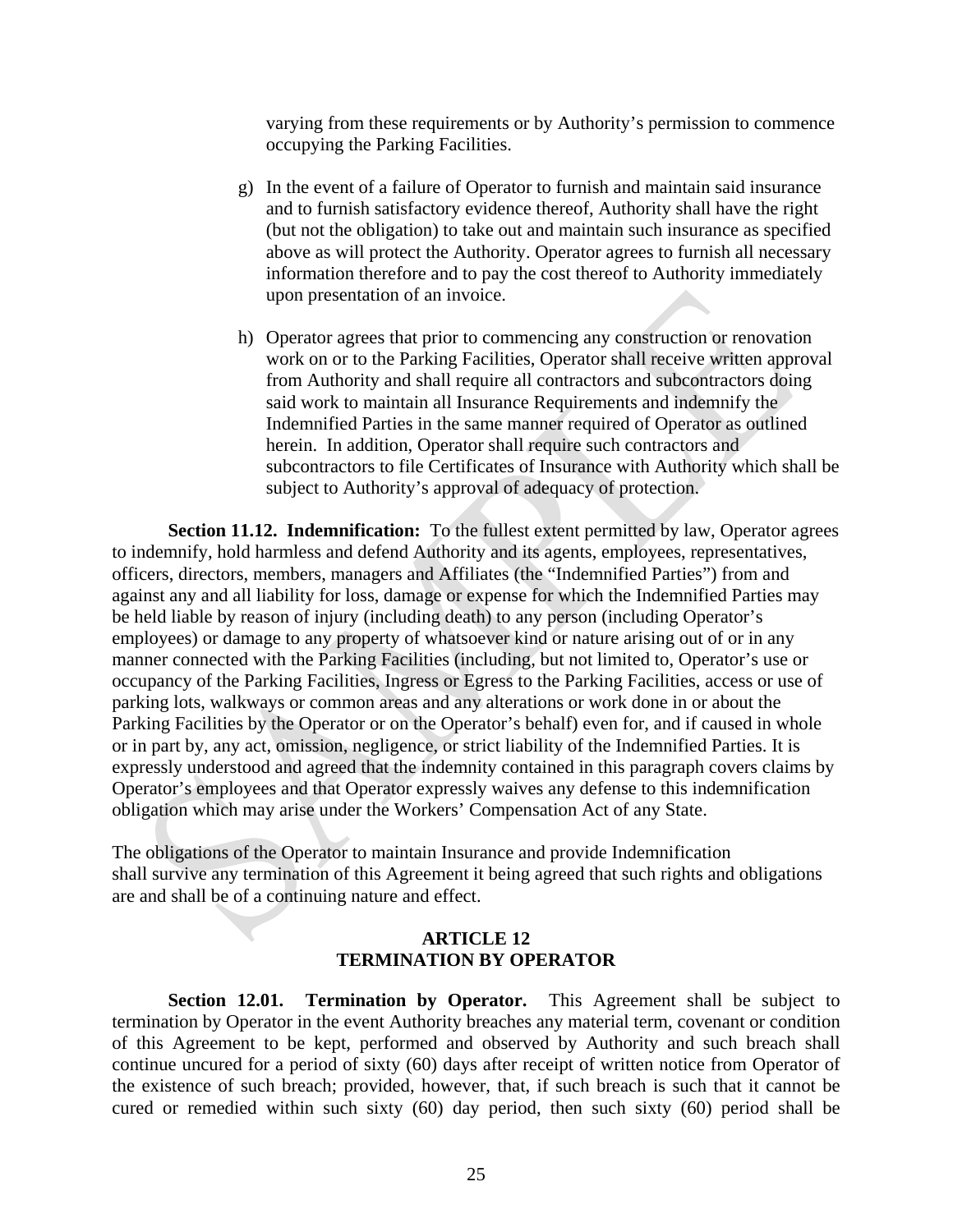extended for such period as is reasonably necessary to cure such breach if corrective action is instituted by Authority within such sixty (60) day period and diligently pursued until such breach is cured or remedied.

### **ARTICLE 13 EVENTS OF DEFAULT**

**Section 13.01. Events of Default.** The occurrence of any of the events described in this Section 13.1 shall be defined as and shall constitute an "Event of Default" under this Agreement:

(a) Any type of strike, boycott, picketing, work stoppage, slow-down or other labor activity shall be directed against Operator at the Airport or against any of its operations under this Agreement, whether or not the same is due to the fault of Operator, and continues for a period of at least twenty-four (24) hours, including the period of any suspension of the operations of Operator pursuant to the provisions hereof;

(b) Operator shall cease, abandon, stop or discontinue its services upon or within the Parking Facilities for any reason whatsoever and regardless of the fault of Operator;

(c) Operator shall become insolvent, or take the benefit of any present or future insolvency law, or make a general assignment for the benefit of creditors, or file a voluntary petition in bankruptcy or a petition or answer seeking an arrangement for its reorganization or the readjustment of its indebtedness under the federal bankruptcy laws or under any other law or statute of the United States or of any state thereof, or shall consent to the appointment of a receiver, trustee or liquidator of all or substantially all of its property;

(d) By order or decree of a court, Operator shall be adjudged bankrupt or an order shall be made approving a petition filed by any of the creditors or equity owners of Operator seeking its reorganization or the readjustment of its indebtedness under the federal bankruptcy laws or under any other law or statute of the United States or of any state thereof;

(e) A petition or action under any part of the federal bankruptcy laws or under any other law or statute of the United States or of any state thereof shall be filed against Operator and such petition or action against Operator shall not be dismissed within sixty (60) days after the filing thereof;

(f) By or pursuant to or under authority of any legislative act, resolution or rule, or any order or decree of any court or governmental board, agency or officer having jurisdiction, a receiver, trustee or liquidator shall take possession or control of all or substantially all of the property of Operator and such possession or control shall continue in effect for a period of fifteen (15) days;

(g) Any materialman, construction, mechanic or other voluntary lien, judgment, attachment or encumbrance shall be filed against the Parking Facilities or any portion thereof as a result of any act or omission of Operator and is not removed within fifteen (15) days after Operator's receipt of notice of the filing thereof;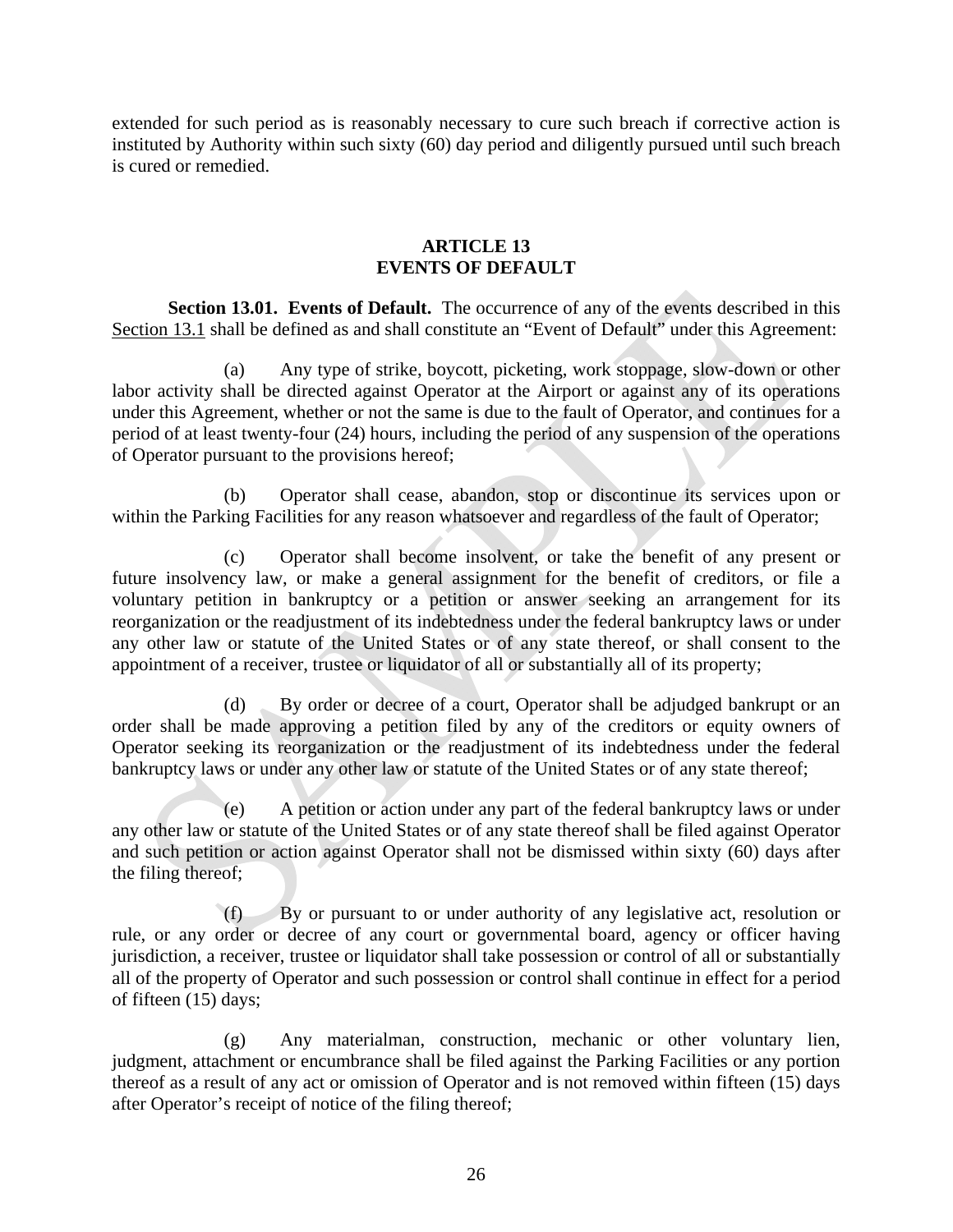(h) Operator shall assign, transfer or encumber this Agreement or any interest herein, without the prior written consent of Authority;

(i) Operator shall fail duly and punctually to make any payment required hereunder when due to Authority;

(j) Operator shall fail to comply with the requirement to maintain the Insurance Coverages;

(k) Operator shall fail to maintain operations hereunder in the manner required under this Agreement, as determined in the reasonable discretion of Authority, and such failure shall continue for a period of ten (10) days after Operator's receipt of written notice from Authority to Operator of such failure;

(l) Operator shall conduct business activities at the Airport, other than those allowed under this Agreement, that have not been approved by Authority;

(m) Authority shall determine that there was a material misstatement or omission made by Operator in its Proposal upon which Authority relied in awarding this Agreement; or

(n) Operator shall fail to comply with each and every promise, covenant, condition and agreement set forth in this Agreement on its part to be kept, performed or observed (other than the promises, covenants, conditions and agreements otherwise addressed by specific provisions of this Section 13.1), and such noncompliance continues for a period of ten (10) days after Operator's receipt of written notice from Authority to Operator of such noncompliance.

**Section 13.02. Remedies.** Upon the occurrence of an Event of Default, Authority may exercise any and all rights and remedies permitted under law or equity and may terminate this Agreement by giving not less than twenty-four (24) hours' notice to Operator, effective at the date and time specified in such notice. The exercise by Authority of any of such rights and remedies shall be without prejudice to any and all other rights and remedies. In the event Authority exercises its right to terminate this Agreement, then it is understood that such exercise by Authority of its right of termination shall not be, or deemed to be, an exercise by Authority of an election of remedies so as to preclude Authority from any right to money damages it may have suffered for the period from the effective date of termination through the original expiration date of the Term, and this provision shall survive the termination of this Agreement as aforesaid. Upon notice of such termination, Operator shall immediately cease or cause to be ceased all services or work, and Operator shall invoice and be paid for only those services rendered or work performed through the date of termination that are reasonably satisfactory to Authority. Further, Operator shall forfeit to Authority, as liquidated damages, the Surety Bond because the parties mutually agree that such termination will substantially damage Authority but the extent of such damage is not ascertainable. Notwithstanding the foregoing provisions of this Section 14.2, Operator shall not be relieved of any liability to Authority for damages sustained by Authority.

**Section 13.03. Authority Right to Terminate at Any Time.** In addition to all other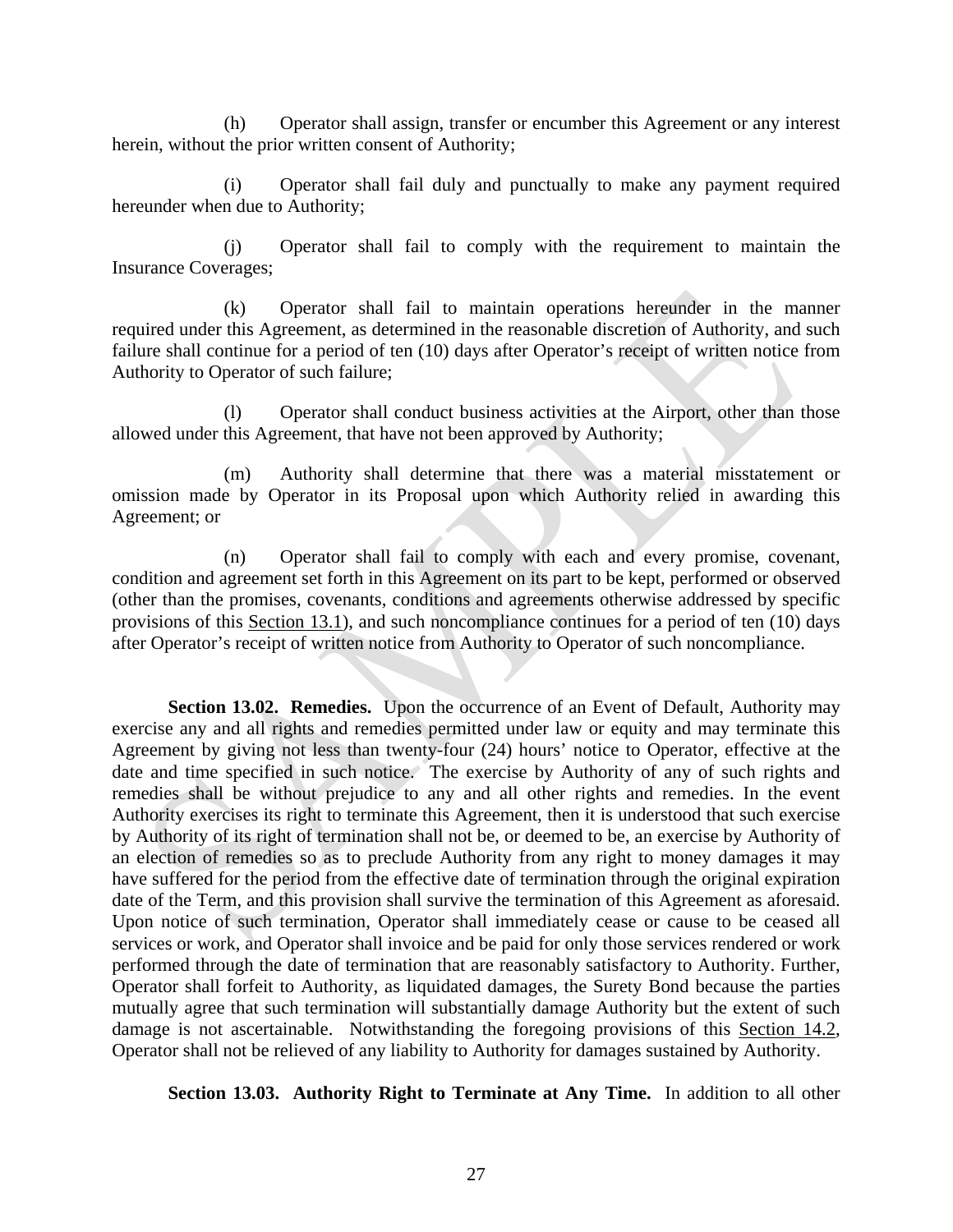rights or revocation or termination hereunder, and notwithstanding any other terms or provisions of this Agreement to the contrary, Authority shall have the right at any time and without cause to terminate this Agreement upon sixty (60) days prior notice to Operator, effective upon the date and time specified in such notice.

**Section 13.04. Set-off.** In the event this Agreement is terminated, any payment due to Operator shall be due and payable within sixty (60) days after the effective date of termination; provided, however, that if Authority has one (1) or more claims against Operator, there are amounts in dispute at the time of such termination or Authority sustains damages as a result of such termination, Authority may set-off any such amounts, claims or damages against Operator's invoice, and Operator hereby expressly grants such right of such set-off to Authority. Payment by Authority shall not, however, be deemed a waiver by Authority of any rights or remedies it may have under this Agreement or otherwise.

### **ARTICLE 14 SECURITY**

**Section 14.01. Security.** Employees, agents and representatives of Operator and its subcontractors shall comply with the Rules and Regulations, including the Airport Security Plan, and all other airport security regulations as adopted or required by TSA or other Governmental Authorities from time to time. If a breach of the Airport Security Plan or such other airport security regulation occurs as a result of the acts or omissions of an employee, agent, representative or subcontractor of Operator in any manner or form at any time after the Effective Date, Operator immediately shall remedy such breach or assist TSA or other Governmental Authorities in remedying such breach, regardless of the circumstances. Operator shall maintain the integrity of the controlled access security system of the Airport for the Term.

Operator acknowledges and accepts full responsibility for the security and protection of the revenue control equipment, and booths, all inventory, equipment and facilities now existing or hereafter assigned to Operator, and for the prevention of unauthorized access to the Parking Facilities. Operator fully understands that the police security protection provided by Authority is limited and expressly acknowledges that any special security measures deemed necessary or desirable by Operator shall be the sole responsibility of Operator and shall involve no cost to Authority.

**Section 14.02. Operator Liable for Fines and Compliance.** In the event Authority determines that any fine or penalty has been imposed upon Authority as a result of the failure of Operator or any of its contractors or subcontractors to comply with Applicable Laws, Operator shall pay such fine or penalty or reimburse Authority therefore upon demand by Authority. Operator shall monitor compliance by its subcontractors with the requirements for identification badges and security clearances and the screening of goods, products, equipment, materials and supplies of such contractors and subcontractors.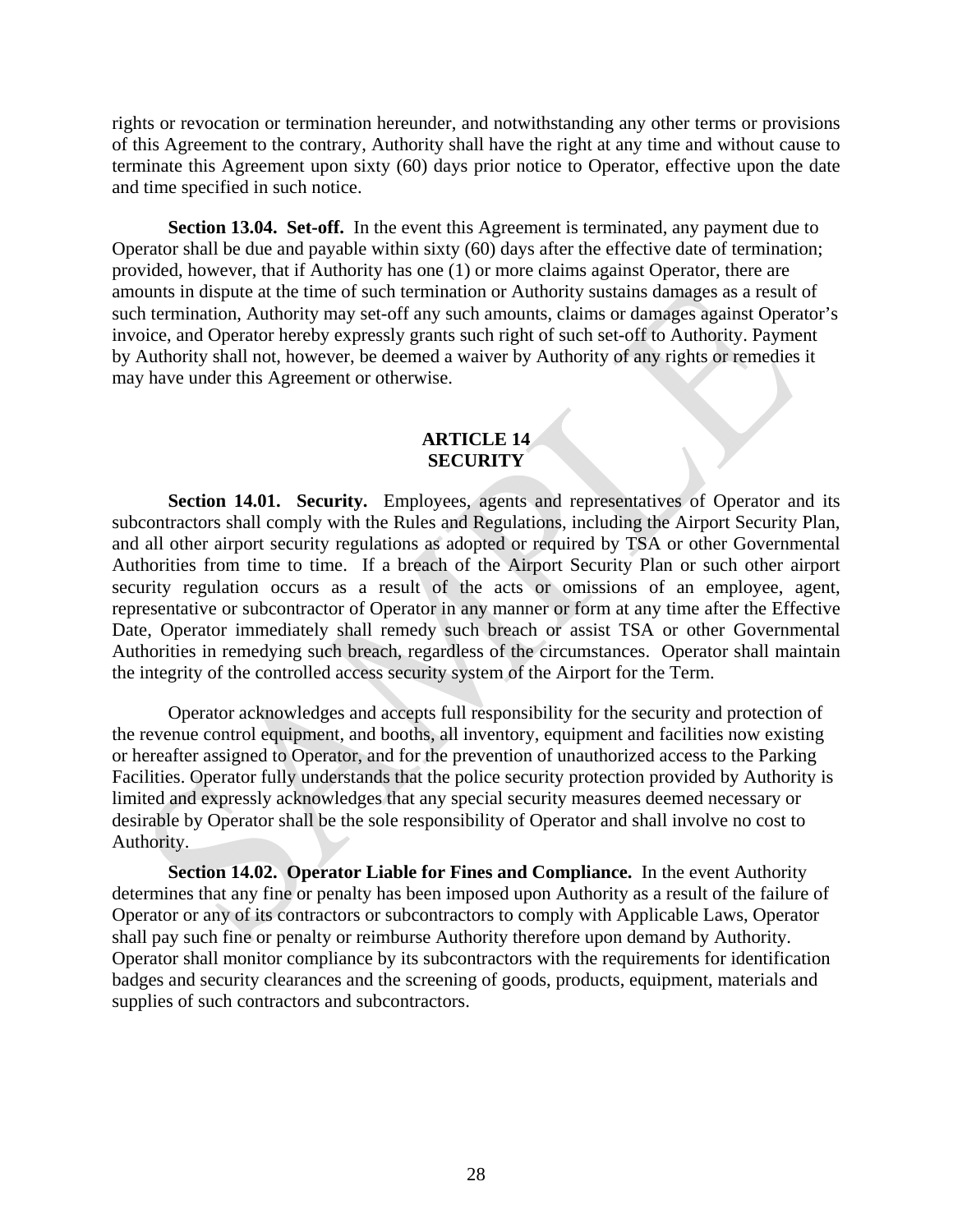#### **ARTICLE 15 ATTORNEYS' FEES**

**Section 15.01**. **Attorneys' Fees.** In the event Authority brings any action under this Agreement and prevails in such action, then Authority shall be entitled to recover from Operator Authority's reasonable attorneys' fees and expenses incurred as a result of such action, including expert witness' fees, court reporters' fees, and court costs.

### **ARTICLE 16 AMENDMENT**

**Section 16.01. Amendment.** This Agreement constitutes the entire Agreement between the parties. No amendment, modification or alteration of the terms of this Agreement shall be binding unless the same be in writing, dated subsequent to the date hereof and duly executed by the parties hereto; provided, however, that Exhibit "A" hereto shall be deemed to be amended and modified in accordance with any modification, relocation or supplementation of a Parking Facilities by Authority upon Authority's providing to Operator a copy of a revised Exhibit A reflecting such modification, relocation or supplementation and without the execution of a written amendment or modification of this Agreement by the parties.

### **ARTICLE 17 AUTHORITY APPROVALS**

**Section 17.01. Authority Approval, Consent,** *etc***.** Whenever any provision of this Agreement requires the consent or approval of Authority or provides to Authority the right to make a determination or judgment, Authority shall have the absolute and unconditional right to withhold its consent or approval, in its sole discretion, and to make such determination or judgment in its sole discretion on the basis of such factors and considerations as it shall deem relevant (including self-interest), except for those circumstances, if any, where this Agreement expressly provides that such consent or approval will not be unreasonably withheld or Authority will make such determination or judgment reasonably.

### **ARTICLE 18 ENVIRONMENTAL PROTECTION**

**Section 18.01. Environmental Protection.** Operator hereby agrees to comply with the Environmental Laws. Further, any fines or penalties that may be levied against Authority by the EPA or any other Governmental Authority arising from or relating to Operator's failure to comply with any of the Environmental Laws shall be reimbursed to Authority by Operator immediately after notice of the amount of such liquidated damages or penalties from Authority. Upon the expiration or earlier termination of the Term, Operator shall, at Operator's sole expense, remove or permanently clean all Hazardous Materials that Operator, or anyone for whom Operator is responsible, caused to be situated on, at, in or under any Airport premises. This shall be done in compliance with all Applicable Laws and shall include the performance of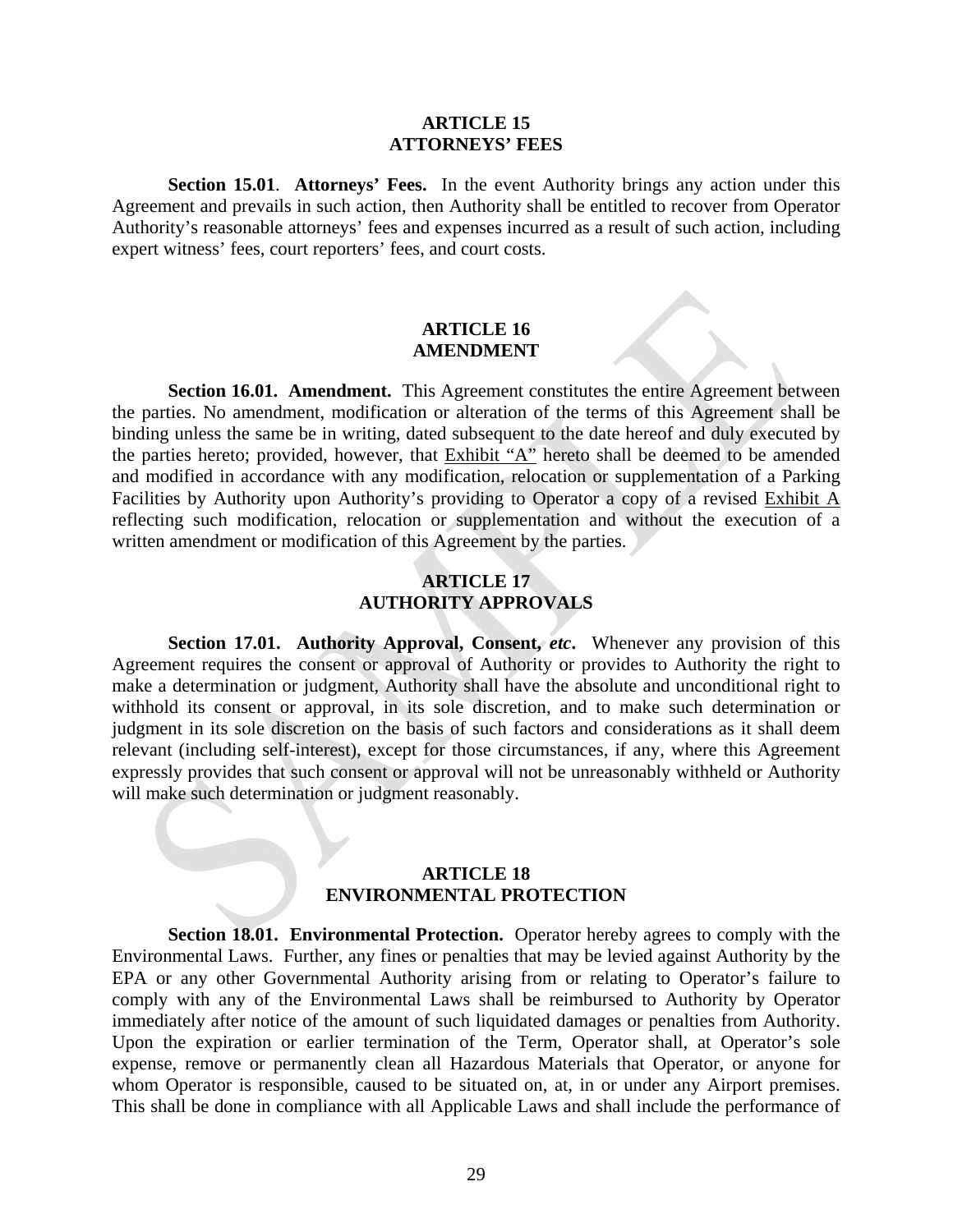any necessary clean-up or remedial action. Operator shall provide Authority with copies of all records related to any Hazardous Materials that are required to be maintained by any Applicable Laws.

#### **ARTICLE 19 END OF TERM**

**Section 19.01. Rights and Obligations of Operator.** Upon the expiration or earlier termination of this Agreement, Operator shall promptly vacate the Parking Facilities and leave the same in the condition existing as of the commencement of this Agreement, normal wear and tear excepted. Operator shall, at its own cost and expense, remove all of its property from the Parking Facilities on or before the termination or expiration of this Agreement. Any damage to the property owned or used by Authority or in which Authority has an interest resulting from such removal shall be paid by Operator. If Operator's property is not removed as herein provided, Authority may, at its option, as agent for Operator and at Operator's risk and expense, remove such property to a public warehouse for deposit or retain such property in Authority's possession and, after the expiration of thirty (30) days, sell the same, with or without notice, at a public or private sale, in accordance with Applicable Laws, the proceeds of such sale to be applied first to the expenses of the sale and next to any sum owed by Operator to Authority, and any balance remaining shall be remitted to Operator.

**Section 19.02. Surrender.** Operator agrees to peacefully surrender the Parking Facilities upon the termination or expiration of the Agreement. Operator agrees to cooperate in the transition to a new operator. All revenue control equipment keys, operating manuals and maintenance manuals shall be returned to Authority.

**Section 19.03. Holdover**. Operator shall be obligated to holdover, at the sole discretion of Authority in the event that a succeeding agreement shall not be in place as of the termination date of the Term of this Agreement or any renewal periods provided for herein. At the direction of Authority, Operator shall continue on a month-to-month basis for a period not to exceed twelve (12) months at the terms and conditions contained in the Agreement in place for the most recent Agreement year.

#### **ARTICLE 20 LIQUIDATED DAMAGES**

**Section 20.01. Liquidated damages.** Operator acknowledges its obligation to provide the public and air travelers with the level and quality of service as described herein and its desire to comply with its obligations under this Agreement. Operator further acknowledges that Authority will suffer damages if Operator fails to comply with said obligations and further acknowledges that such damages would be difficult to calculate. Therefore, the parties agree that Operator shall pay Authority the liquidated damages set forth in Exhibit "C" hereto. The parties agree that the liquidated damages set forth herein are reasonable, and Operator agrees to pay Authority such liquidated damages in accordance with this Section 20.1 at the rates or in the specified amounts upon the occurrence of the violations indicated upon the demand of Authority.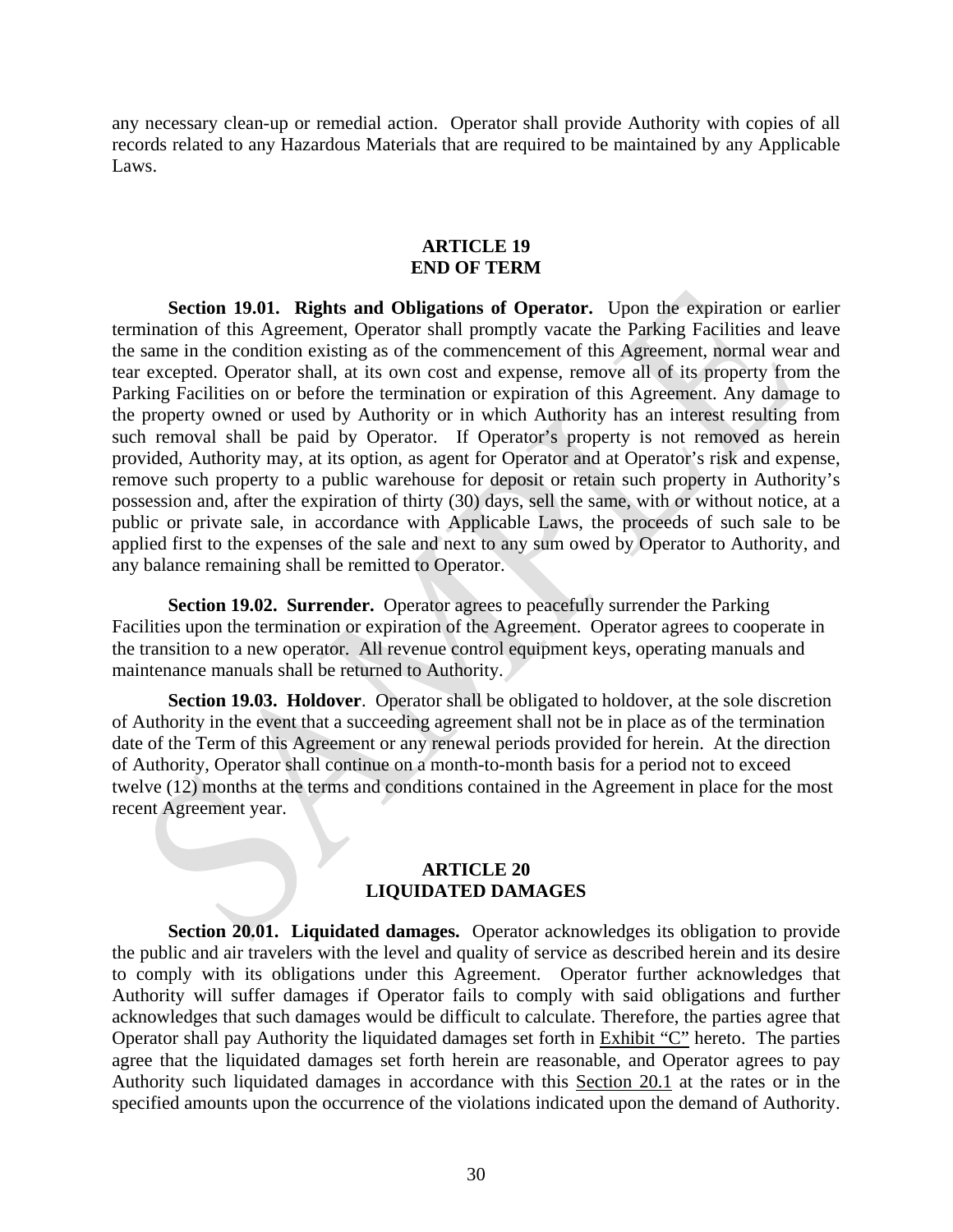Operator further acknowledges and agrees that the assessment and demand by Authority, and payment by Operator, of any such liquidated damages do not waive, limit or otherwise affect any rights or remedies of Authority as set forth in this Agreement. If Authority incurs any fines and/or penalties imposed, or any expense, under Applicable Laws for the protection and preservation of the environment as a result of the acts or omissions of Operator, Operator agrees to pay and/or reimburse all such fines, penalties, costs and expenses. Operator shall not submit any assessed liquidated damage or fine as a Reimbursable Expense to Authority. Operator shall pay any liquidated damages directly to Authority within forty-eight (48) hours after such liquidated damage is assessed.

### **ARTICLE 21 GENERAL PROVISIONS**

**Section 21.01. Attempts or Payments to Influence.** Operator certifies to the best of its knowledge and belief that:

(a) No federally or state-appropriated funds have been paid or will be paid by or on behalf of Operator to any person for influencing or attempting to influence an officer or employee of any agency of the United States government or a member, officer or employee of the United States Congress, or an employee of a member of the United States Congress, in connection with the awarding of any federal contract, the making of any federal grant or loan, the entering into of any cooperative agreement, or the extension, continuation, renewal, amendment or modification of any federal contract, grant, loan or cooperative agreement;

(b) If Operator has compensated or does compensate any person for influencing or attempting to influence an officer or employee of any agency of the United States government, a member, officer or employee of the United States Congress, or any employee of a member of the United States Congress, in connection with any contract, grant, loan or cooperative agreement, then Operator shall complete and submit to Authority, in accordance with its instructions, Standard Form LLL, "Disclosure of Lobbying Activities"; and

(c) Operator shall require that the language of this certification be included in the award documents for all sub-awards at all tiers (including subcontracts, sub-grants and contracts under grants, loans and cooperative agreements) and that all sub-recipients shall certify and make disclosures in accordance with this Section 21.1.

**Section 21.02. No Discrimination.** Operator hereby agrees as follows:

(a) Operator will not discriminate against any employee or applicant for employment because of race, color, religion, sex, national origin, handicap or creed, and Operator will take affirmative action to ensure that applicants are employed, and that employees are treated during employment, without regard to their race, color, religion, sex, national origin, handicap or creed, including action relating to employment; upgrading, demotion or transfer; recruitment or recruitment advertising; lay-off or termination; rates of pay or other forms of compensation; and selection for training, including apprenticeships;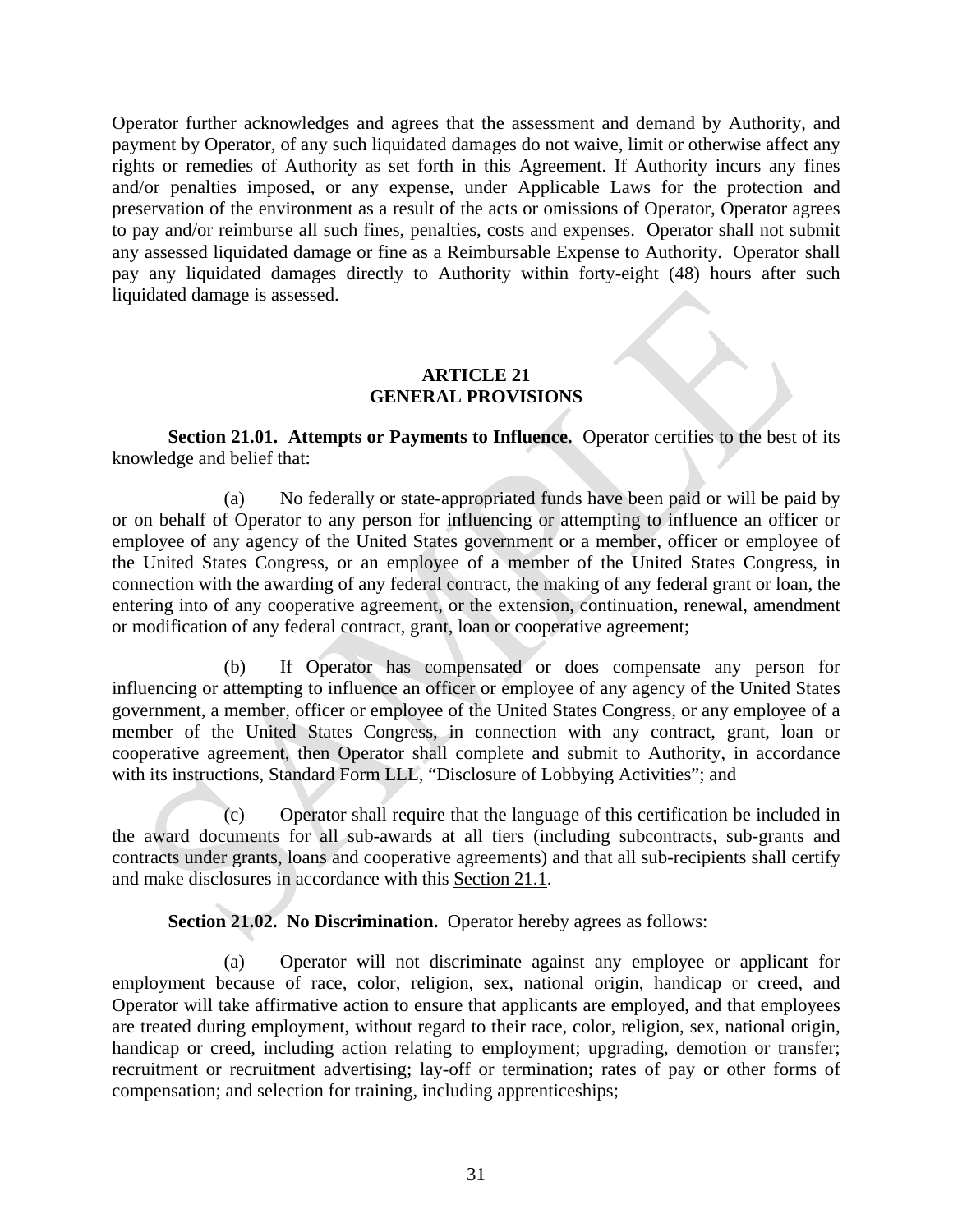(b) Operator will post in conspicuous places, available to employees and applicants for employment, notices to be provided setting forth the provisions of this Section 21.2;

(c) Operator will, in all solicitations or advertisements for employees placed by or on behalf of Operator, state that all qualified applicants will receive consideration for employment without regard to race, color, religion, sex, national origin, handicap or creed;

(d) Operator will send to each labor union or representative of workers with which it has a collective bargaining agreement or other contract or understanding a notice to be provided advising such labor unions or workers' representatives of Operator's commitments under this Section 21.2 and will post copies of the notice in conspicuous places available to employees and applicants for employment;

(e) Operator will comply with all provisions of Executive Order 11246 of September 24, 1965, and of the rules, regulations and relevant orders of the United States Secretary of Labor;

(f) Operator will furnish all information and reports required by Executive Order 11246 of September 24, 1965, and by the rules, regulations and orders of the United States Secretary of Labor, or pursuant thereto, and will permit access to its books, records and accounts by the administering agency and the United States Secretary of Labor for purposes of investigation to ascertain compliance with such rules, regulations and orders;

(g) In the event of Operator's noncompliance with the nondiscrimination requirements of this Agreement, this Agreement may be immediately canceled, terminated or suspended, in whole or in part, by Authority by providing notice of termination to Operator, and Operator may be declared ineligible for further government contracts or federally assisted construction contracts in accordance with procedures authorized in Executive Order 11246 of September 24, 1965, and such other sanctions may be imposed and remedies invoked as provided in Executive Order 11246 of September 24, 1965, or by rule, regulation or order of the United States Secretary of Labor, or as otherwise provided by law; and

(h) Operator will include the provisions of this Section 21.2 in each agreement establishing a Person's ability to conduct operations under this Agreement and in each of its subcontracts or purchase orders unless exempted by rules, regulations or orders of the United States Secretary of Labor issued pursuant to Section 204 of Executive Order 11246 of September 24, 1965, so that such provisions will be binding upon each such Person, subcontractor or vendor. Operator will take such action with respect to any other agreement establishing a Person's ability to conduct operations pursuant to this Agreement, subcontract or purchase order as the administering agency may direct as a means of enforcing such provisions, including sanctions for noncompliance; provided, however, that in the event Operator becomes involved in or is threatened with litigation by such Person, subcontractor or vendor as a result of such direction by the administering agency, Operator may request the United States to enter into such litigation to protect the interests of the United States.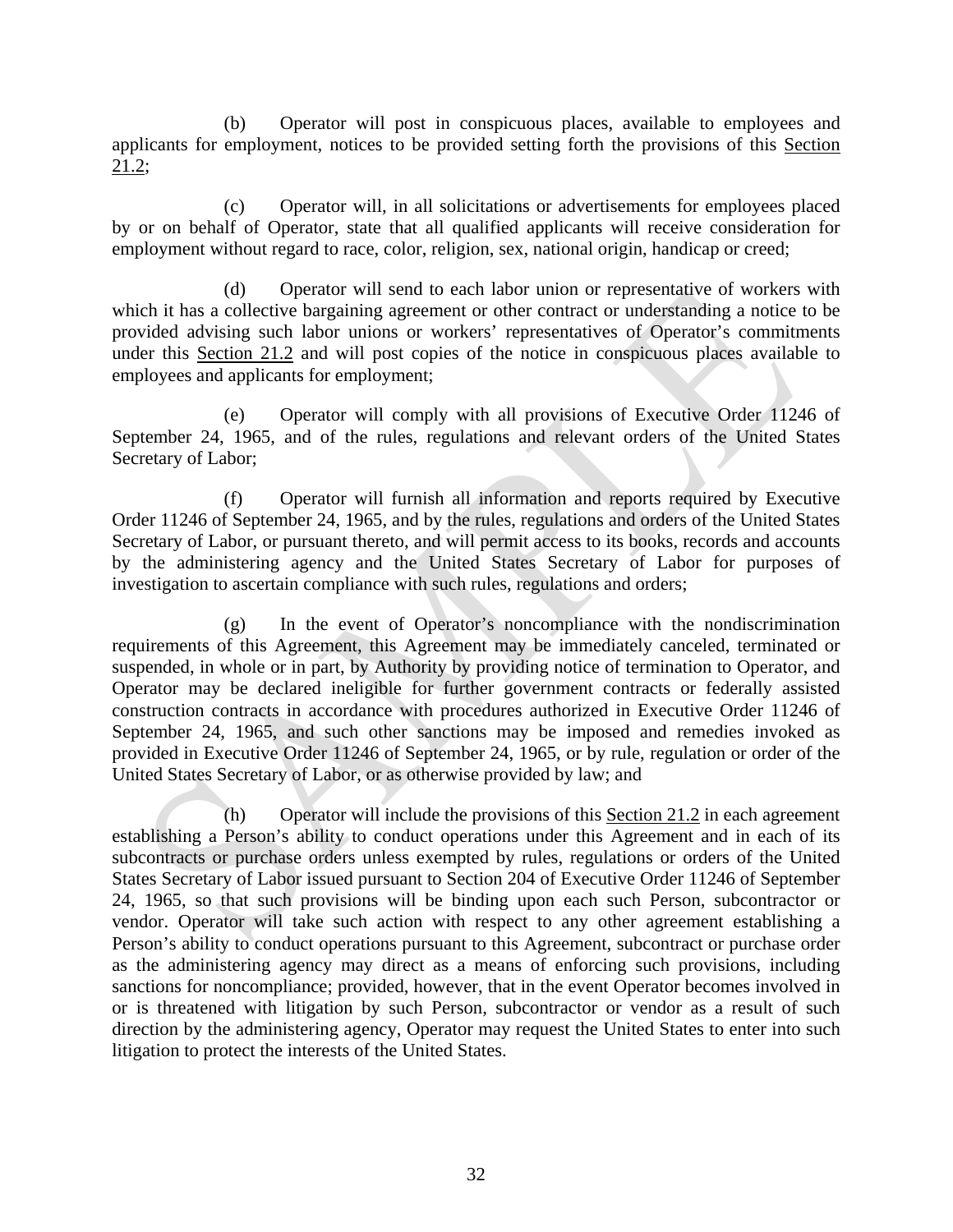**Section 21.03. No Exclusive Right.** Nothing herein contained shall be deemed to grant Operator any exclusive right or privilege within the Federal Aviation Act, or the conduct of any activity at the Airport, except that, subject to the terms and provisions hereof, Operator shall have the right to operate the Parking Facilities under the provisions of this Agreement.

**Section 21**.0**4**. **Subordination to Other Agreements.** This Agreement is subject and subordinate to the provisions of any agreement heretofore or hereafter made between Authority and any other Governmental Authority relative to the operation or maintenance of the Airport, the execution of which has been required as a condition precedent to the transfer of federal rights or property to Authority for Airport purposes, or the expenditure of federal funds for the improvement or development of the Airport, including the expenditure of federal funds for the development of the Airport in accordance with the provisions of the Federal Aviation Act.

**Section 21.05**. **Subordination to Authority Encumbrances.** This Agreement and all rights of Operator hereunder shall be subject and subordinate to any deed of trust or mortgage lien or security interest encumbering Authority's interest in all or any part of the Airport and to any renewal, extension, modification or consolidation of such deed of trust or mortgage or security agreement granting such security interest.

 Operator agrees, at any time, and from time to time, upon not less than ten (10) days prior notice by Authority, to execute, acknowledge and deliver to Authority a statement in writing certifying that this Agreement is unmodified and in full force and effect (or if there have been modifications, that the same is in full force and effect as modified and stating the modifications), and the dates to which amounts due hereunder have been paid, and stating whether, to the best knowledge of Operator, Authority is or is not in default in the performance of any covenant, agreement, provision or condition contained in this Agreement and, if so, specifying each such default of which Operator may have knowledge.

Authority and Operator intend that any such statement delivered pursuant hereto may be relied upon by any prospective lender or mortgagee of Authority and any purchaser or tenant of any portion of the Airport premises or the Terminal and such purchaser's or tenant's lender or mortgagee or prospective lender or mortgagee, and by any prospective assignee and its lender or mortgagee or prospective lender or mortgagee.

 Operator also agrees to execute and deliver from time to time, upon not less than ten (10) days prior notice by Authority, such similar estoppel certificates as a lender to Authority may require with respect to this Agreement. If Operator fails or refuses to furnish such certificate within the time provided, it will be conclusively presumed that this Agreement is in full force and effect in accordance with its terms and Authority is not in default hereunder.

**Section 21.06. No Waiver.** No waiver of default by either party of any of the terms, covenants or conditions herein to be performed, kept and observed by the other party shall be construed as, or shall operate as, a waiver of any subsequent default of any of the terms, covenants or conditions herein contained, to be performed, kept and observed by the other party.

**Section 21.07. Notices, Approvals, Consents,** *etc.* All notices, approvals, consents, demands, requests and other communications required or permitted by this Agreement must be in writing to be effective (except where verbal action is expressly permitted by the applicable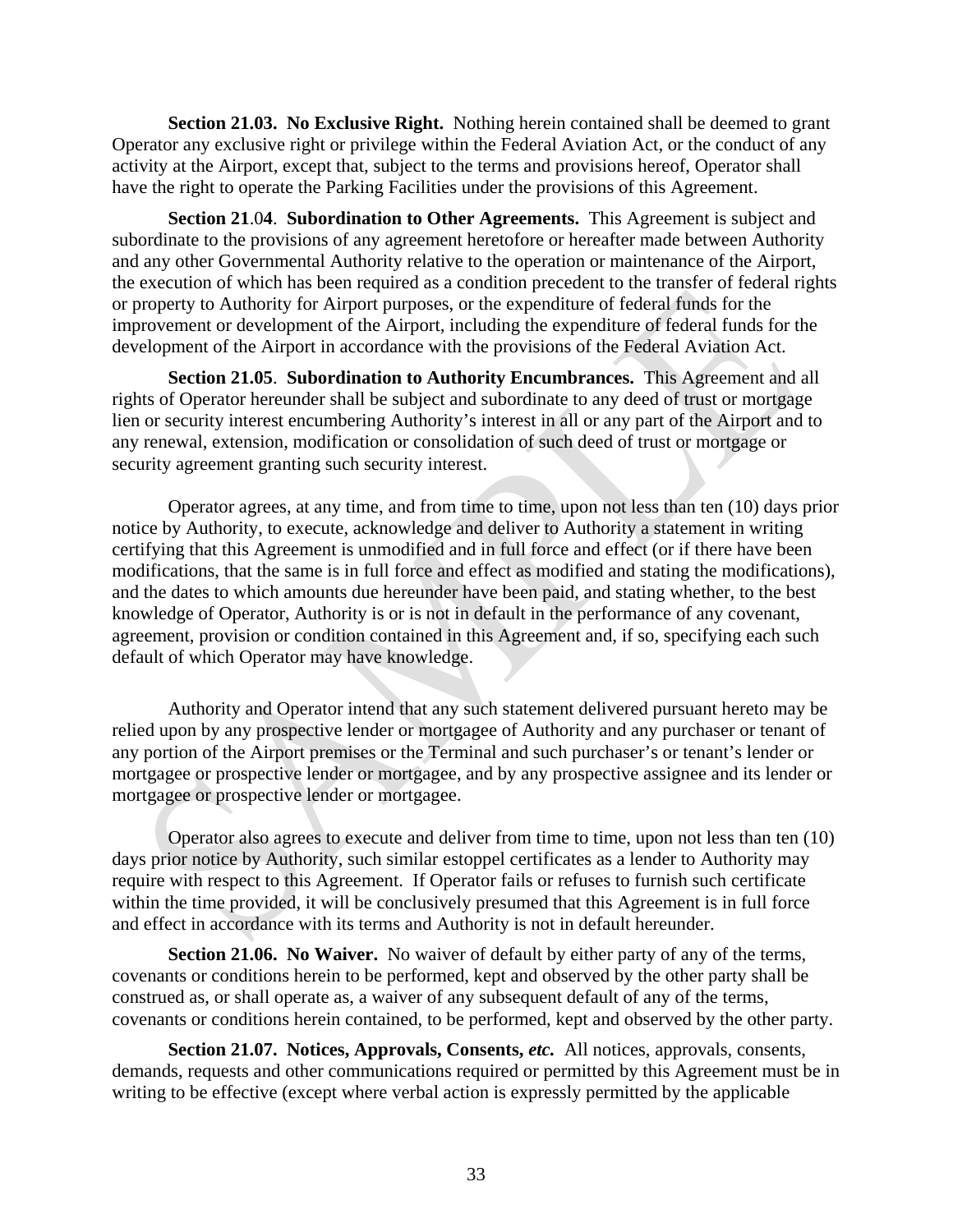provision of this Agreement) and personally delivered or sent by certified United States Mail, postage prepaid, or by a recognized delivery service that provides registered and verifiable shipment or air-bill tracking and delivery record, with costs prepaid, to the addresses set forth below:

| To Authority: | Susquehanna Area Regional Airport Authority<br>One Terminal Drive, Suite 300<br>Middletown, PA 17057<br>Attn: Executive Director |
|---------------|----------------------------------------------------------------------------------------------------------------------------------|
| To Operator:  |                                                                                                                                  |
|               | Attn:                                                                                                                            |
| With Copy to: |                                                                                                                                  |
|               | Attn:                                                                                                                            |

The Person and place to which notices, approvals, consents, demands, requests and other communications are to be sent may be changed by a party hereto upon written notice to the other. A notice, approval, consent, demand, request or other communication required or permitted hereunder shall be deemed received and effective (i) on the date that is three (3) days after the date on which it is deposited in the United States Mail if sent by certified mail, or (ii) on the date it is received by the recipient if sent by personal delivery, or (iii) on the date on which the signature receipt is recorded by the recognized delivery service if it is sent by a recognized delivery service.

**Section 21.08. Headings.** The headings of the several articles and sections of this Agreement are inserted only as a matter of convenience and for reference and in no way define, limit or describe the scope or intent of any provisions of this Agreement and shall not be construed to affect in any manner the terms and provisions hereof or the interpretation or construction thereof.

**Section 21.09. Severability.** If one or more clauses, sections or provisions of this Agreement shall be held to be unlawful, invalid or unenforceable, the parties hereto agree that the material rights of either party hereto shall not be affected thereby except to the extent of such holding, and this Agreement shall be construed in all respects as if such invalid or unenforceable provision were omitted herefrom.

**Section 21.10. Waiver of Anticipated Profits.** Operator hereby waives any claim against Authority and its Board, officers, directors, employees, agents, servants, representatives, Operators, subcontractors, affiliates, successors and assigns for loss of anticipated profits caused by any suit or proceedings directly or indirectly attacking the validity of this Agreement or any part hereof, or by any judgment or award in any suit or proceeding declaring this Agreement null, void or voidable, or delaying the exercise of any rights under this Agreement.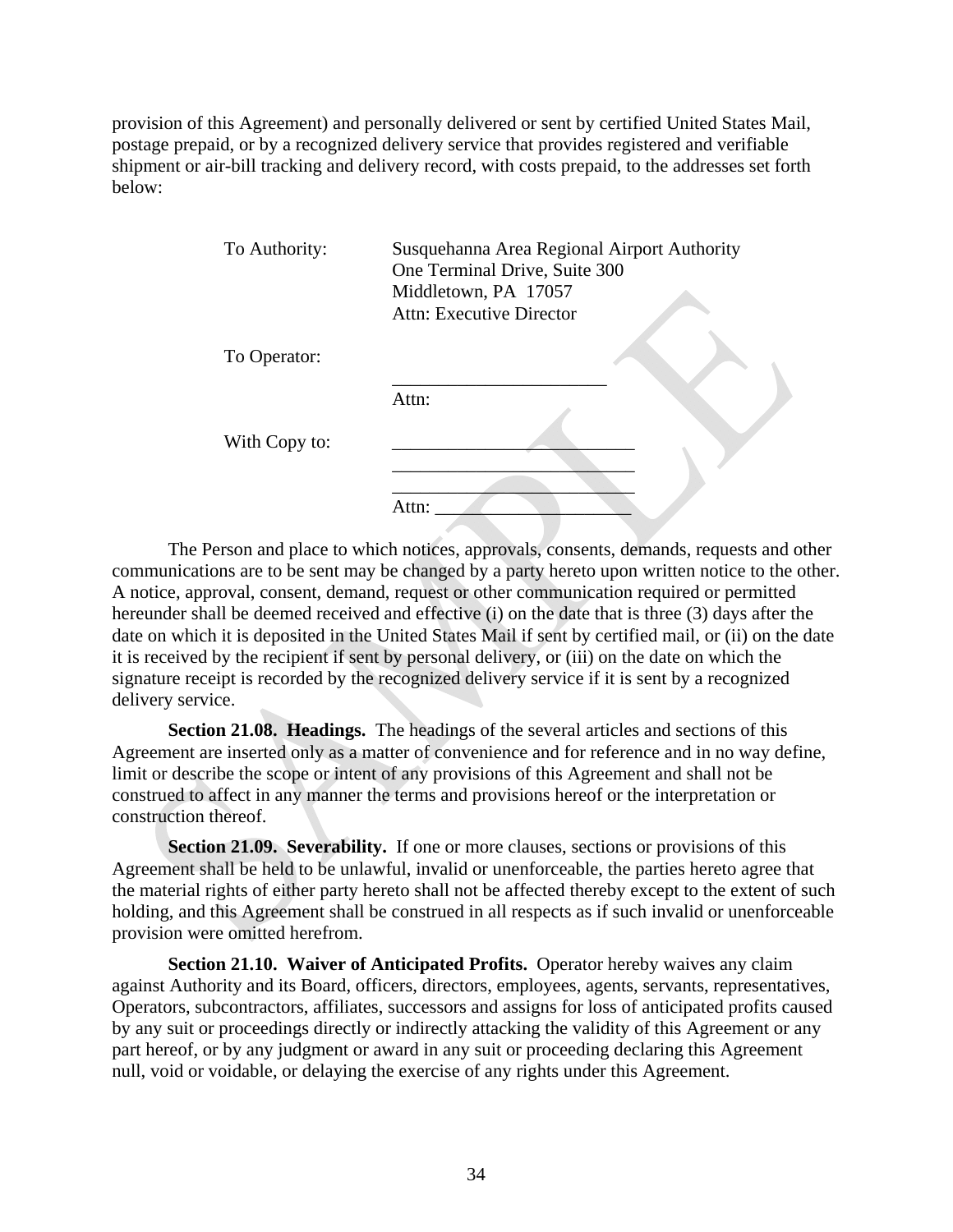**Section 21.11. Right of Authority to Develop Airport.** The parties hereto further covenant and agree that Authority reserves the right to further develop, improve, rehabilitate, repair, reconstruct, alter and expand the Airport, the Airport Parking Facilities, roadways, parking areas, Terminal and other facilities as it may see fit, regardless of the desires or views of Operator, without interference or hindrance and without liability to Operator for loss of business or damages of any nature whatsoever to Operator occasioned during any such improvements, repairs, alternations, reconstructions and additions to the Airport.

**Section 21.12**. **Incorporation of Legally Required Provisions.** The parties incorporate herein by reference all provisions legally required to be contained herein by any Governmental Authority.

**Section 21.13. Limitation of Authority's Liability.** Neither Authority nor any Board member, director, employee, officer or agent thereof shall have (i) any personal liability with respect to any of the provisions of this Agreement, or (ii) any liability for any consequential damages resulting from a default by Authority hereunder or from the exercise by Authority of any of its remedies hereunder upon the occurrence of an Event of Default. Operator further agrees not to initiate or participate in any involuntary bankruptcy, reorganization, receivership or insolvency proceeding against Authority.

**Section 21.14. Successors and Assigns.** This Agreement shall be binding upon and inure to the benefit of Authority and its successors and assigns and Operator and its successors and permitted assigns.

**Section 21.15. Required Modifications.** In the event that a Governmental Authority requires modifications or changes to this Agreement as a condition precedent to the granting of funds for the improvement of the Airport, or otherwise, Operator shall make or agree to such amendments, modifications, revisions, supplements or deletions of any of the terms, conditions, or requirements of this Agreement as may be reasonably required and any expenses resulting from such amendments, modifications, revisions, supplements or deletions shall be paid by Authority.

**Section 21.16. Time is of the Essence.** Time is of the essence in the performance of the terms and conditions of this Agreement.

**Section 21.17. Construction of Agreement.** Words of any gender used in this Agreement shall be deemed to include any other gender, and words in the singular number shall be deemed to include the plural, unless the context otherwise requires.

**Section 21.18. Understanding of Agreement.** The parties hereto acknowledge that they have thoroughly read this Agreement, including any exhibits or attachments hereto, and have sought and received such competent advice and counsel as was necessary for them to form a full and complete understanding of all rights and obligations herein.

**Section 21.19. Legal Interest and Other Charges.** Any payment of any amount due and payable hereunder that is not paid on the date it is due shall bear interest until paid at the maximum lawful rate of interest permitted by Applicable Laws. Notwithstanding any provision of this Agreement to the contrary, it is the intent of Authority and Operator that Authority shall not be entitled to receive, collect, reserve or apply, as interest, any amount in excess of the maximum amount of interest permitted to be charged by Applicable Laws.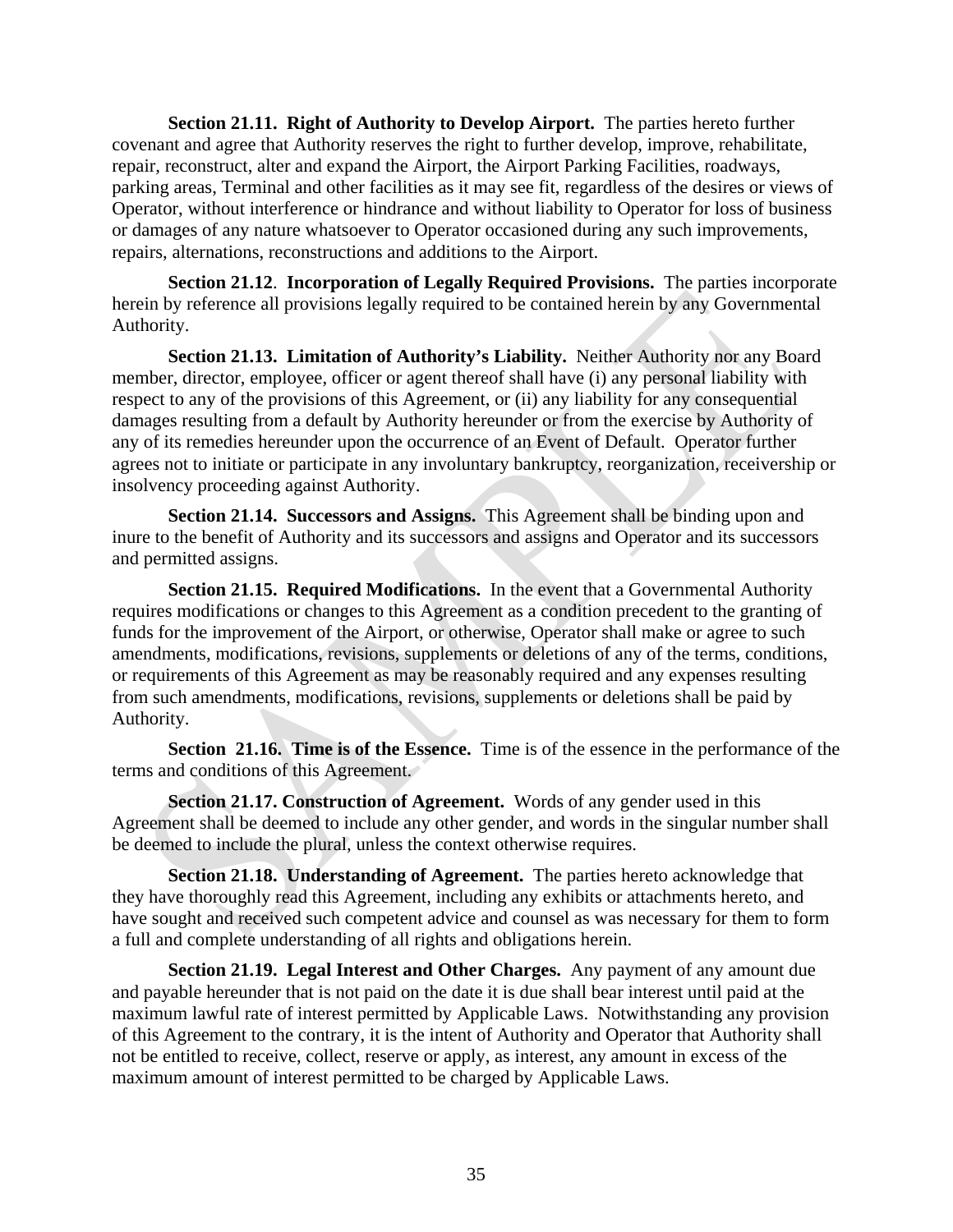In the event this Agreement requires a payment of interest that exceeds the maximum amount of interest permitted to be charged under Applicable Laws, such interest shall not be received, collected, charged or reserved until such time as that interest, together with all other interest then payable, falls within the maximum amount of interest permitted to be charged under Applicable Laws. In the event Authority receives any such interest in excess of the maximum amount of interest permitted to be charged under Applicable Laws, the amount that would be excessive interest shall be deemed a partial prepayment hereunder and treated under this Agreement as such, or, if this Agreement has been terminated, any remaining excess funds shall be paid to Operator within sixty (60) days.

**Section 21.20. No Estate in Land.** This Agreement sets forth the terms and conditions for the operation of the Parking Facilities by Operator; provided, however, that this Agreement does not grant or convey any leasehold or other estate in land to Operator.

**Section 21.21**. **Governing Law.** This Agreement shall be governed by and constructed in accordance with the laws of the Commonwealth of Pennsylvania. Any litigation arising out of this Agreement shall be brought in courts sitting in Dauphin County, Pennsylvania.

**Section 21.22. Avigation Easement.** Authority hereby reserves as to the Parking Facilities, for the use and benefit of itself and its successors and assigns, and the operators, owners and users of Aircraft of all types and for the public in general, a perpetual easement and right-of-way for the free and unobstructed flight and passage of Aircraft ("Aircraft" being defined for the purposes of this Agreement as any contrivance now known or hereafter invented, used or designed for navigation of or flight in or through the air) by whomsoever owned or operated, in and through the airspace above, over and across the surface of the Parking Facilities, together with the right to cause in such airspace such noise, vibration, odors, vapors, particulates, smoke, dust and other effects as may be inherent in the operation of Aircraft for navigation of or flight or passage in and through such airspace, and for the use of such airspace by Aircraft for approaching, landing upon, taking off from, maneuvering about or operating at the Airport. This easement is reserved upon and subject to the following terms and conditions:

(i) Operator shall not hereafter use, cause or permit to be used, or suffer use of, the Parking Facilities so as: (i) to cause electrical, electronic or other interference with radio, radar, microwave or other similar means of communications between the Airport and any Aircraft; (ii) to adversely affect or impair the ability of operators of Aircraft to distinguish between regularly installed air navigation lights and visual aids and other lights serving the Airport; or (iii) to cause glare in the eyes of operators of Aircraft approaching or departing the Airport, or to impair visibility in the vicinity of the Airport, or to otherwise endanger the approaching, landing upon, taking off from, maneuvering about or operating of Aircraft on, above and about the Airport; and

(j) Operator, for itself and its assigns, subcontractors and legal representatives (collectively, the "Releasing Parties"), hereby expressly releases and forever discharges Authority and its Board, legal representatives, officers, directors, assigns, associates, employees, agents and all others acting in concert with Authority, from any and all claims, debts, liabilities, obligations, costs, expenses, actions or demands, vested or contingent, known or unknown, whether in tort, contract or otherwise, that the Releasing Parties may now own or hold, or have any time heretofore owned or held, or may at any other time own or hold, by reason of noises, vibration, odors, vapors, particulates, smoke, dust or other effects as may be inherent in the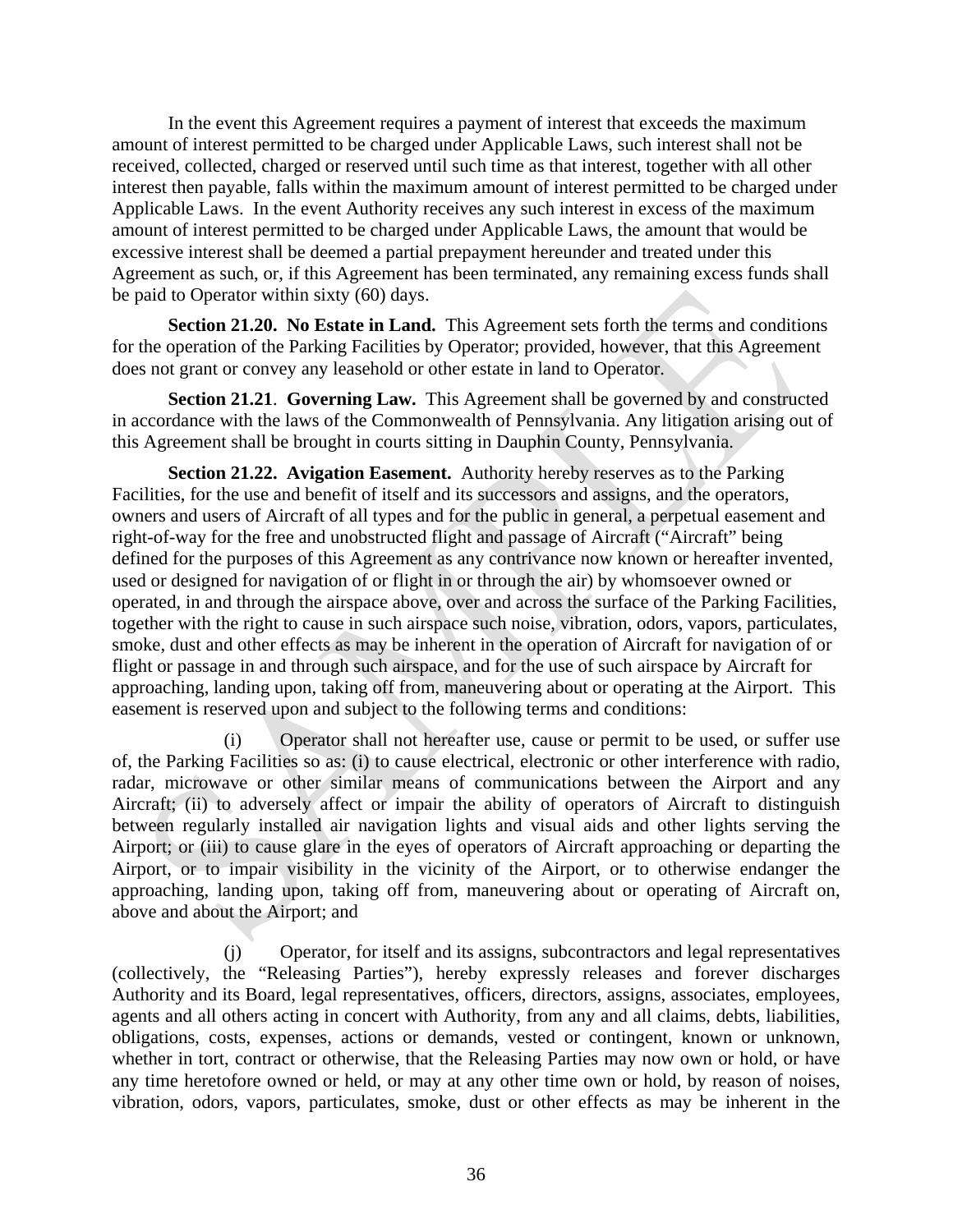operation of Aircraft and caused or created by the flight or passage of Aircraft in or through the airspace subject to the easement and right-of-way herein reserved; provided, however, that such operation or use is in compliance with Applicable Laws.

**Section 21.23. Airport Procedures and Regulations**. Operator agrees to observe and abide by all procedure, rules and regulations promulgated from time to time by the federal, state and city governments, Authority or Authority staff concerning security matters, parking, ingress and egress, and any other operational matters related to the operation of the Airport. This shall include but not be limited to the Operator precluding its employees or agents, or its customers, invites or licensees while on Airport property for the benefit of Contactor from entering upon any restricted area of the Airport as noted in procedures, rules or regulations or as noted in 49 CFR 1540 and 1542 of the Federal Aviation Regulations.

**Section 21.24. Adverse Business Practices**. Operator may operate off-Airport parking facilities; provided, however, that Operator agrees that it will not engage in any competitively adverse business practices which would, directly or indirectly, lure potential parking customers away from parking at any of the Public Parking Facilities.

 **Section 21**.**25. Periodic Meetings.** Operator (and its subcontractors on an as-needed basis) shall attend meetings requested by Authority after the Effective Date. Such meetings shall be held at least quarterly or upon request of Authority or Operator. Authority shall identify which officers and employees of Operator (and such subcontractors) are requested to attend each meeting and those officers and employees shall use their best efforts to attend.

**Section 21.26**. **Non-Exclusivity.** Authority can reassign existing work described herein at its sole discretion, may award any additional work for similar services to additional Operators, or may have Authority employees perform this work. If such a decision is made, the compensation portion of the Agreement may require appropriate adjustment.

**IN WITNESS WHEREOF**, the parties hereto have caused this Agreement to be executed by their duly authorized representatives on the day and date first written above.

#### **AUTHORITY:**

### **SUSQUEHANNA AREA REGIONAL AIRPORT AUTHORITY**

By:

Timothy J. Edwards, A.A.A.E Executive Director

**WITNESS:** 

\_\_\_\_\_\_\_\_\_\_\_\_\_\_\_\_\_\_\_\_\_\_\_\_\_\_\_\_\_\_\_\_\_\_\_  $\mathbf{B} \mathbf{y}$ :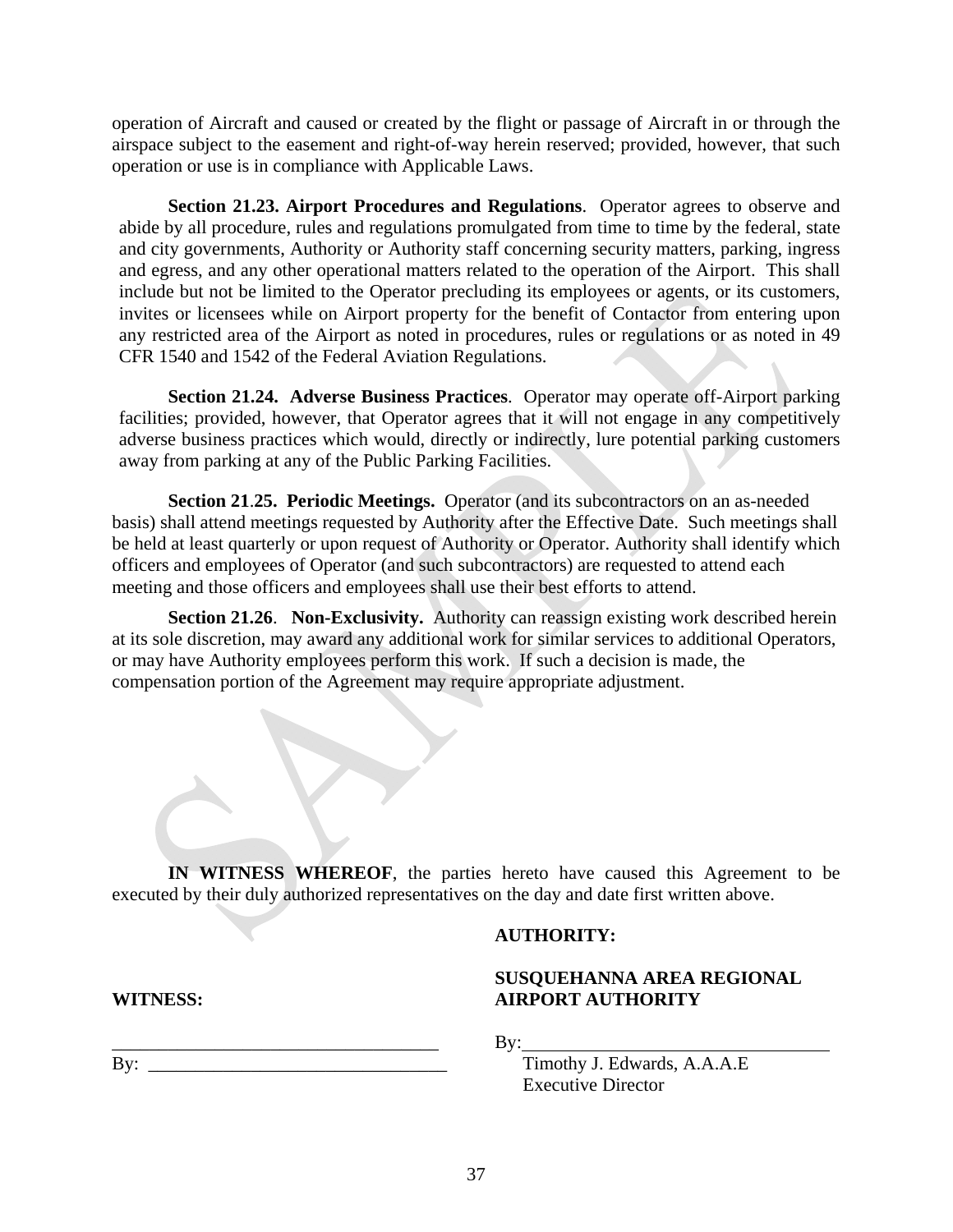### **OPERATOR:**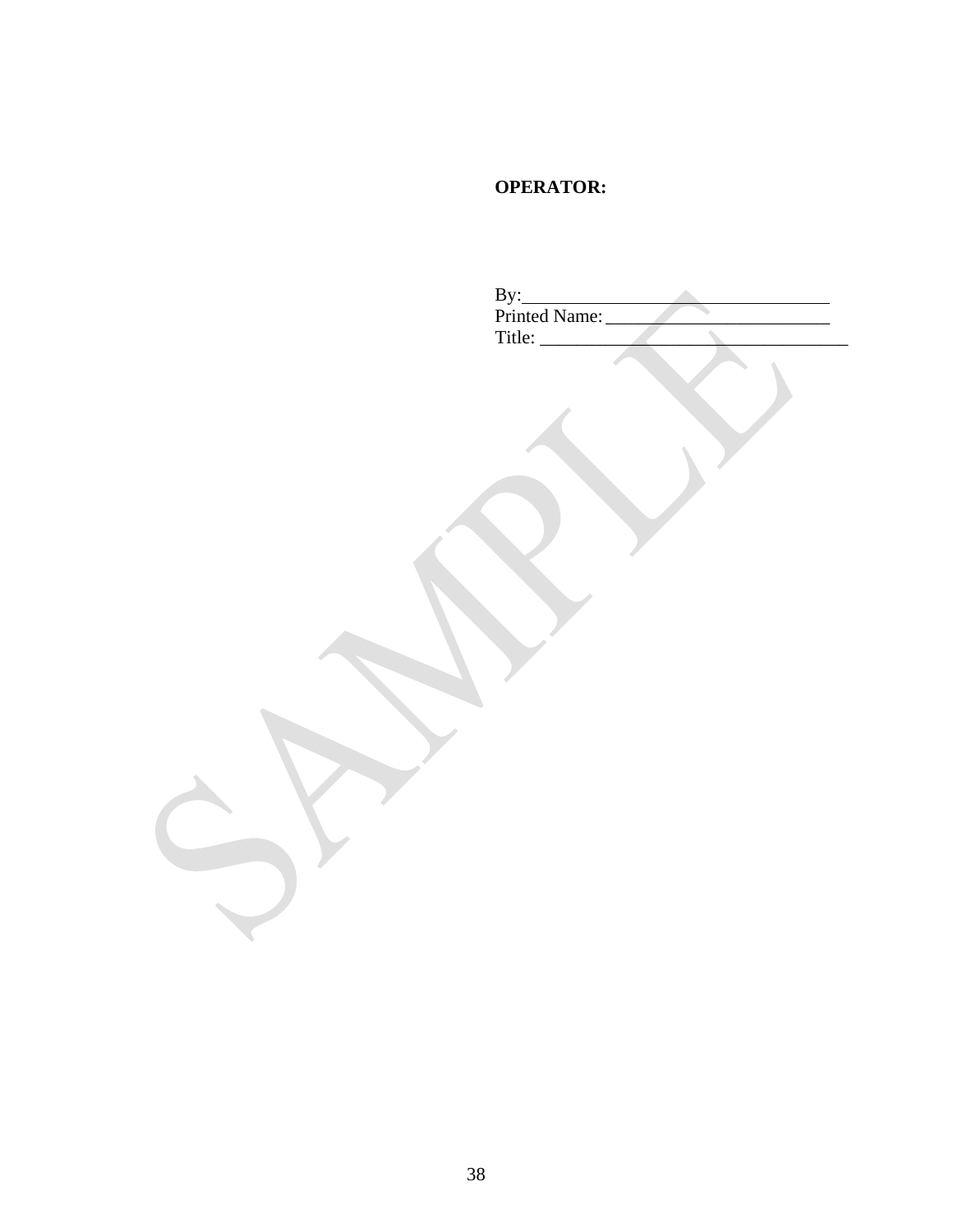Exhibit A

**Parking Facilities**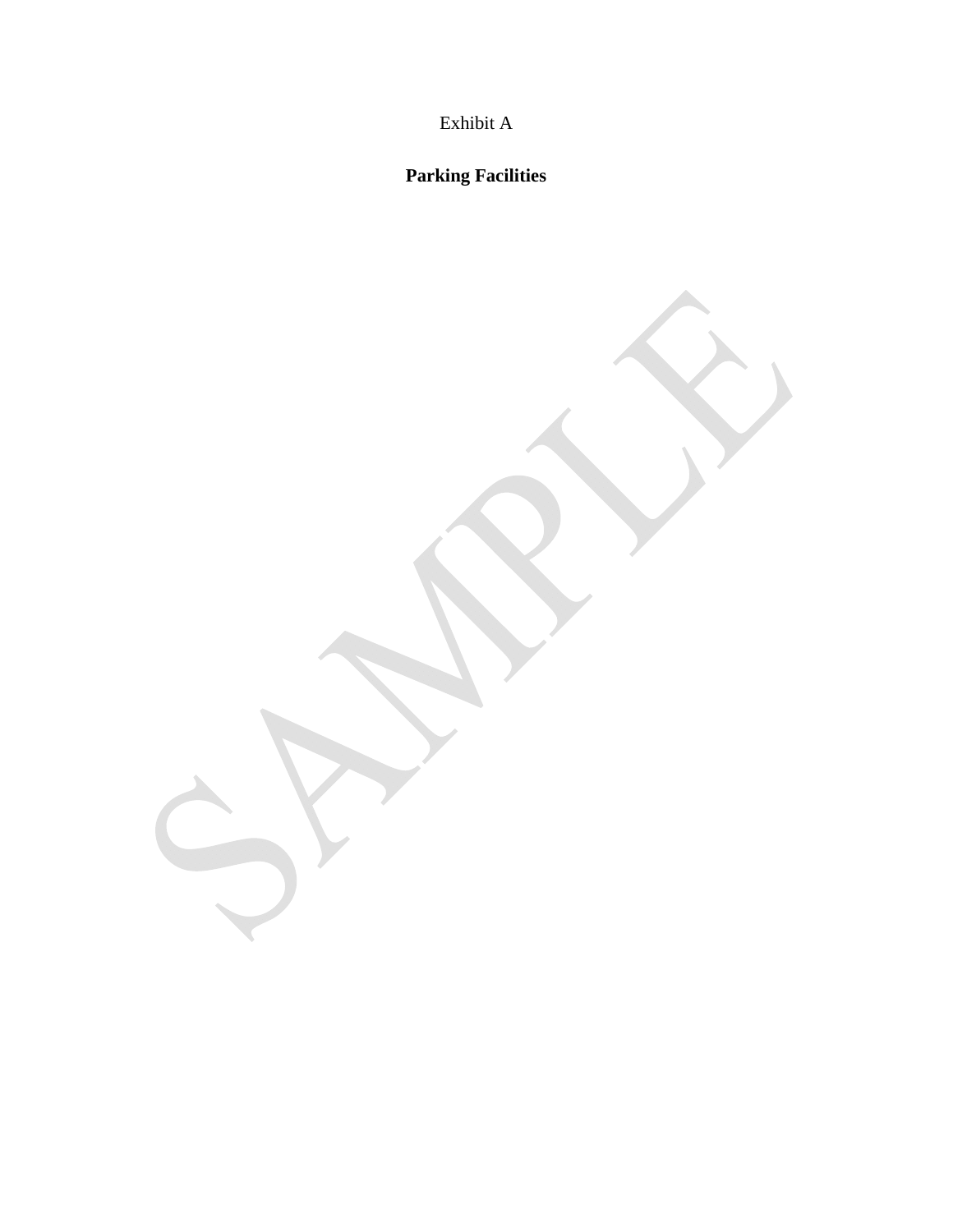# **Exhibit B**

**RFP and Proposal**